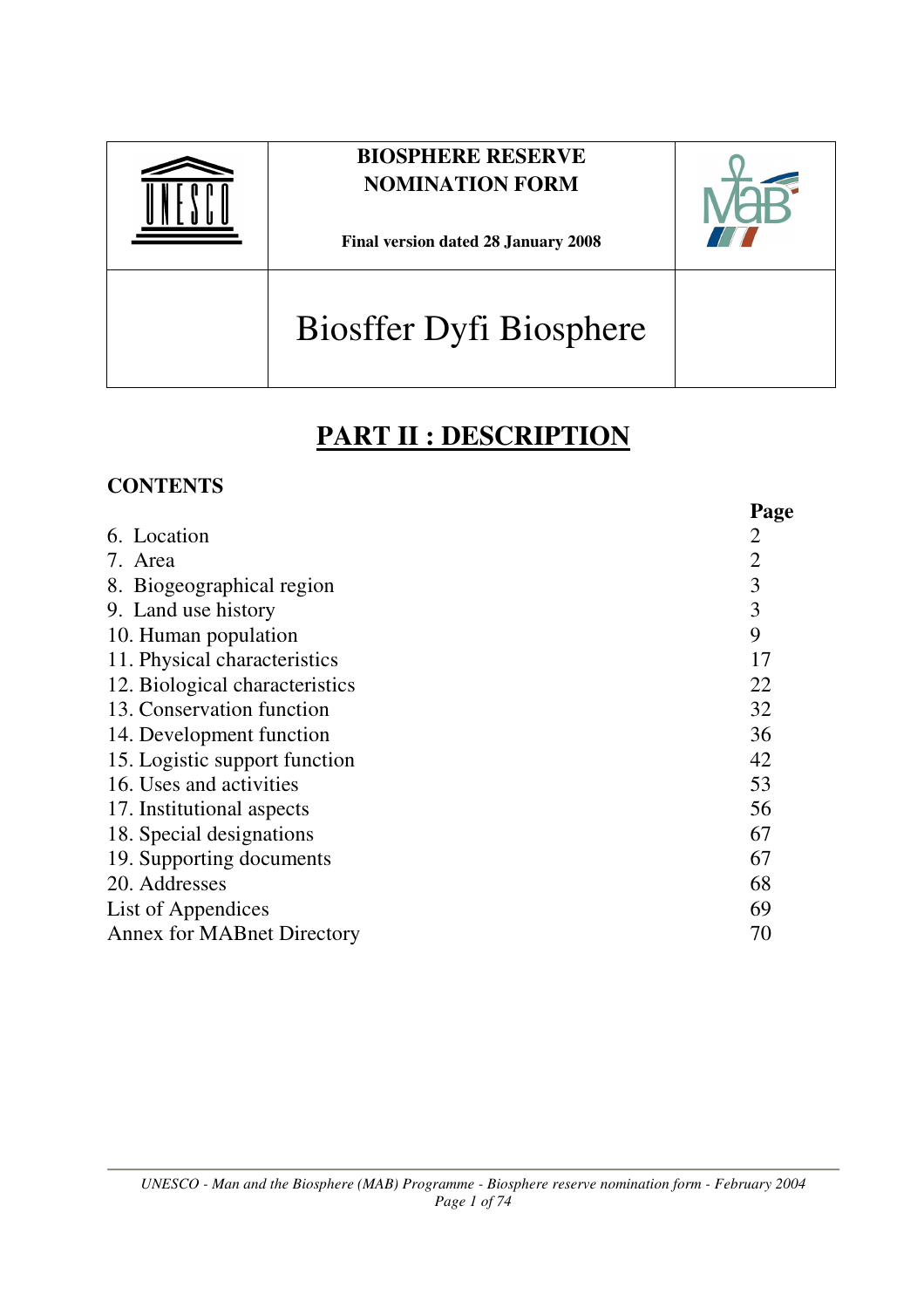# **6. LOCATION (LATITUDE AND LONGITUDE):**

| Point    | Co-ordinate | <b>Degrees</b> | <b>Minutes</b> | <b>Seconds</b> |
|----------|-------------|----------------|----------------|----------------|
| Centroid | Longitude   | $-3$           | 54             | 14.04          |
|          | Latitude    | 52             | 36             | 23.76          |
| North    | Longitude   | $-3$           | 38             | 43.44          |
|          | Latitude    | 52             | 47             | 55.32          |
| East     | Longitude   | $-3$           | 31             | 49.8           |
|          | Latitude    | 52             | 36             | 25.2           |
| South    | Longitude   | -4             | 13             | 44.76          |
|          | Latitude    | 52             | 24             | 43.92          |
| West     | Longitude   | -4             | 6              | 0.48           |
|          | Latitude    | 52             | 25             | 58.8           |

# **7. AREA (see map in Part 1):**

### **7.1 Size of terrestrial Core Area(s):** 3,093.28 ha; **Size of marine Core Area(s);** 7,786.39 has

# **7.2 Size of terrestrial Buffer Zone(s):** \_1423.71 ha;

**7.3 Approx. size of terrestrial Transition Area(s**): \_The terrestrial biogeographic unit (including terrestrial Core and Buffer areas) is 68,079 ha (681 sq. kilometres) but this does not necessarily define the limit of the Transition Area.

**Approximate size of marine Transition Area(s);** Some 1,500 ha of the Pen Llyn a'r Sarnau SAC is adjacent to the Core Area.

## **7.4 Brief rationale of this zonation (in terms of the various roles of biosphere reserves) as it appears on the zonation map.**

In line with guidance from the UK MAB Committee (Appendix W) it was decided that only areas that had statutory protection through international designations should be eligible to be part of the Core Area. This could have included the whole of the Dyfi RAMSAR site and the Dyfi SPA, but small parts of those areas are in private ownership. To ensure control of the Core Area in the estuarine area, it was decided to restrict it to the two SACs, Cors Fochno and Pen Llyn a'r Sarnau. The community responded positively to the suggestion of including Coed Cwm Einion SAC in the Core Area. This was agreed, since it adds a different (woodland) habitat and its drainage water feeds directly into the estuary. The Pen Llyn a'r Sarnau SAC extends a long way west and north in the sea. It was decided to limit the Core Area to waters of less than 10m depth, on the grounds that the dunes are going to be impacted by currents and tides, but particularly waves, which impact on sediments down to 5 m. It was felt that the piece of Berwyn SAC within the river catchment was too remote and different to be included.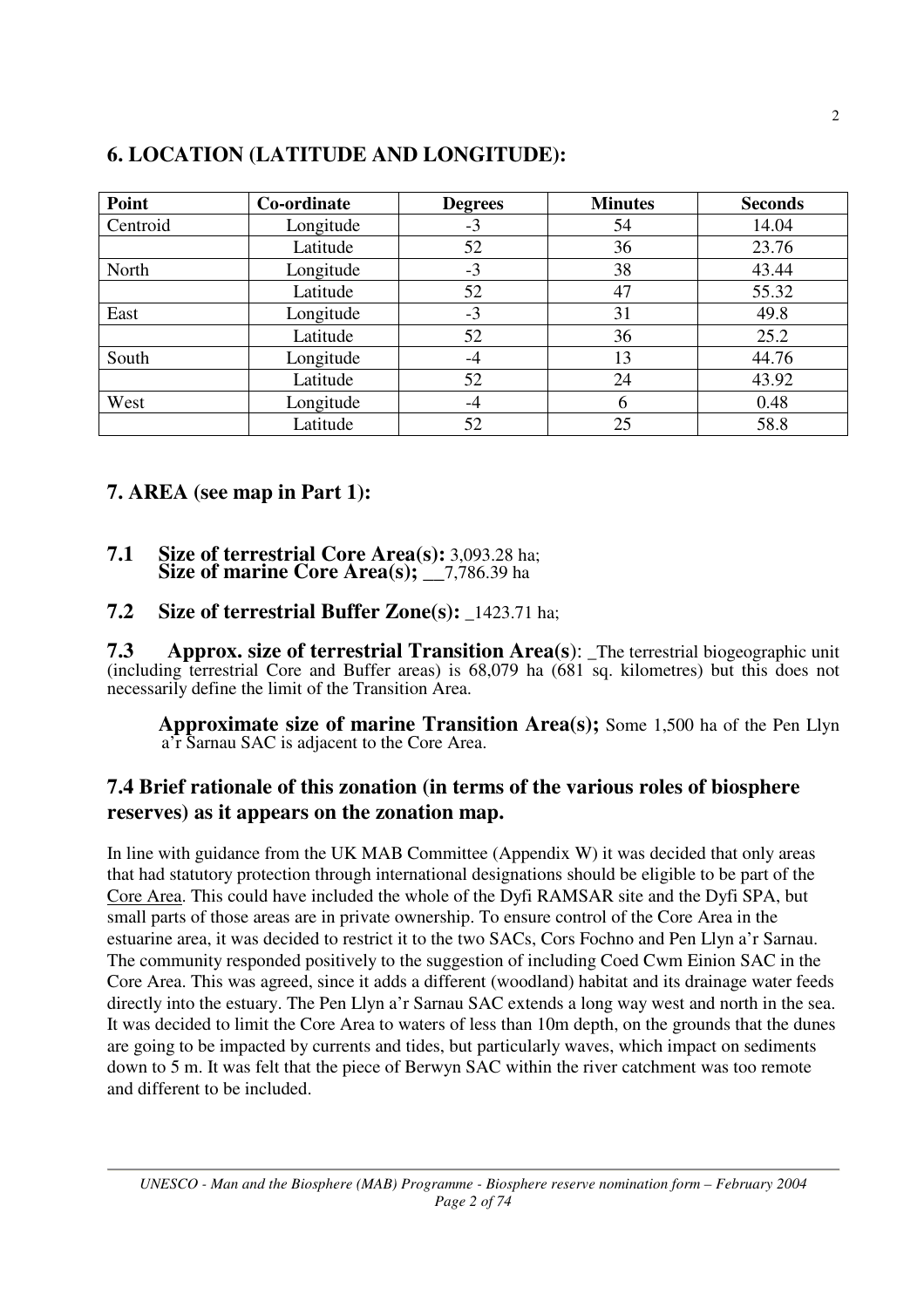In line with guidance from the UK MaB Committee, it was decided that only areas that had statutory protection through UK national designations should be eligible to be part of the Buffer Zone. The area that is National Park was felt to be too extensive and much of it was felt to be too remote from the Core Area. The ten largest SSSIs were considered. Two of these (Berwyn and Pumlumon) were excluded because they are spurs of much larger upland SSSIs. Coed Cwm Einion was excluded once it was defined as Core Area. The remaining 7 were included. The Dyfi SSSI covers the same land and estuary as the two Core Area SACs, plus some surrounding land. The others are connected to the Core Area through drainage. Afon Dyfi ger Mallwyd and Ceunant Twymyn are in the upper catchment but it was felt that this may increase community involvement in the Biosphere by those communities.

The formal Consultation Document (available as Appendix L) took the catchment area of the river Dyfi as its starting point for discussing the Transition Area, as had been recommended by the Review of Biosphere Reserves in the UK. The Consultation Document suggested two options: either the sum of the 13 Town and Community Council areas that approximate the catchment, or that area with the addition of the Aberystwyth area. The majority of respondents favoured the first option but some were keen to ensure that Aberystwyth was not excluded. By its nature, the flexible Transition Area does not have a defined boundary, so people and enterprises who feel they can help the area work towards the Dyfi Biosphere's vision are being invited to liaise with those coordinating the Biosphere development process. This is why no formal outer limit has been set for the Transition Area. In addition to the zones required under the Seville Strategy (Core, Buffer and Transition), maps of the Dyfi Biosphere indicate the extent of the biogeographic unit that underpins the designation. On land this is the catchment area of the river Dyfi and at sea it is the coastal sub-cell out to a depth of 10m. The rest of the southernmost part of Pen Llyn a'r Sarnau SAC (in the sea, to the west and south of the Core Area) will also be indicated.

# **8. BIOGEOGRAPHICAL REGION:**

The proposed Dyfi biosphere falls within the Temperate Broadleaf Forests or Woodlands biogeographical region.

However, it should be noted that the area is within the Atlantic oceanic zone and that (based on the assumptions that the maritime influence will persist and the climax vegetation will always be affected by this, and that a significant part of the reserve is aquatic for at least some of the time) it is probably better described as Temperate Coastal/Marine Zone, as proposed for the North Devon Biosphere Reserve, UK.

# **9. LAND USE HISTORY:**

The area shows abundant evidence of past land use with early settlements and exploitation of its various natural resources from prehistoric times to the present day.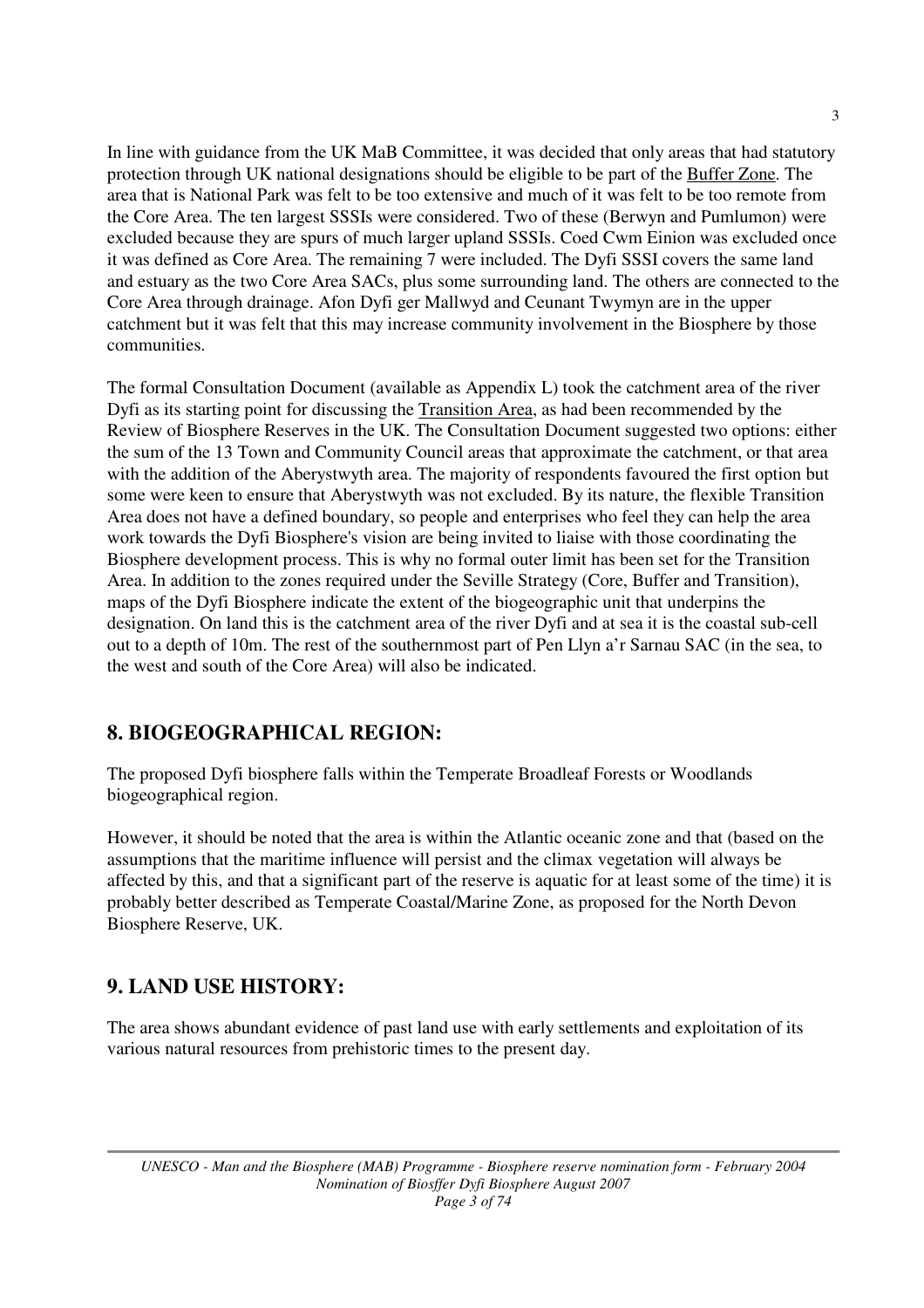### a) Farming

Livestock farming (sheep in the hills, cattle and sheep in the valleys) is the traditional primary agricultural practice in this region. Historically, hill sheep farming has been particularly important on the extensive upland rough grazings, with more improved and semi-improved pastureland in the valleys. In medieval times cattle and sheep were managed by transhumance, which utilised the summer grazing in the hills and later in the Middle Ages some hill grazing areas became permanently occupied holdings.

Considerable impact was made upon many of the moorland and marginal upland areas during the 1970s and early 1980s as a result of grant-aided land improvement schemes. These led to widespread stone clearance, upland pasture improvement and the construction for the first time of tracks which improved vehicle access to the hills.

The period since the mid 1980s saw the introduction of various conservation initiatives which have had significant impact upon the landscape, including the grant-aided agri-environment schemes which have fostered traditional farming methods and conservation of the natural and historic environment, including traditional farm buildings and boundary types.

In the past most farms in the area also grew their own vegetables, producing a small surplus for the local market, though this practice has largely been abandoned. There are now few diary farms and very little arable land.

The area is a stronghold for the breeding of the traditional Welsh Black cattle.

There has been extensive drainage of the low-lying land between Ynyslas and Ynyshir for agricultural purposes. The canalization of the Afon Leri, which diverted its natural course to the sea to discharge into the estuary, facilitated drainage of large areas. This resulted in major loss of peatland and wet grassland habitat. Large areas of farmland are occasionally inundated by flood water. There are 24 km of maintained earth flood banks on the Leri, Clettwr and Einion and the railway embankment on the south side of the estuary functions as a sea defence. All these structures restrict the natural gradation between estuarine and flood plain habitats. The estuarine marshes and surrounding land have traditionally been used by farmers to graze horses, cattle and sheep,

## b) Woodlands

The native woodland which developed over much of the area in postglacial times was greatly reduced from Neolithic times onward. Remnants of native woodland survive in the valleys and on the lower hillsides. Traditionally the woods provided timber for building, for fuel (including charcoal), and fencing and oak bark was harvested for tanning. Oak timber and bark was exported in large quantities to Ireland until the 1890s.

The Ancient Woodlands Inventory reports that 1,325h of the 75,868h in the biogeographic unit (1.7%) is classified as Ancient Semi Natural Woodlands and an additional 1,359h (1.8%) as Plantations on Ancient Woodland Sites, giving a total land cover of 3.5% for ancient woodland in the river catchment area.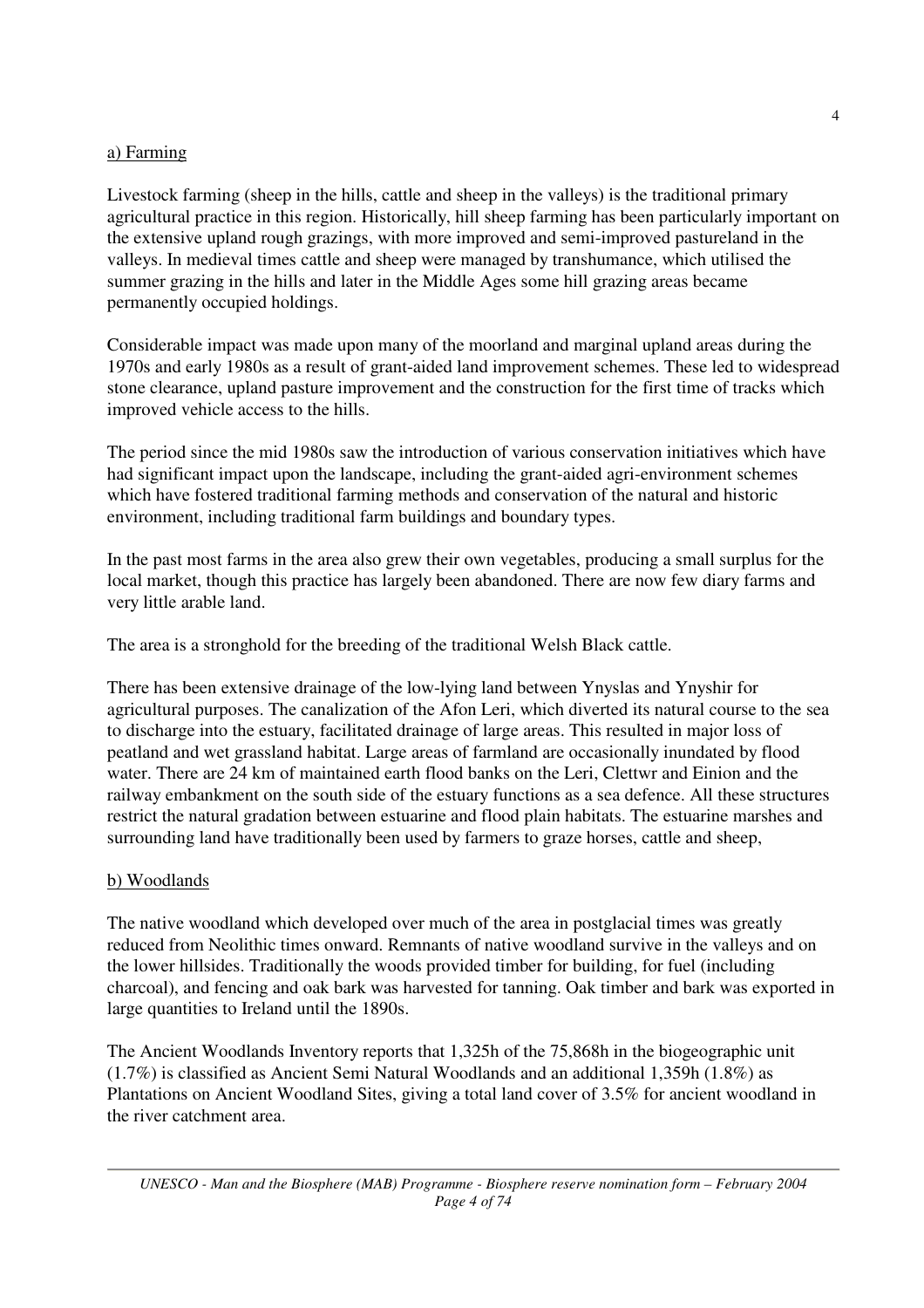Large areas of the catchment were acquired by the Forestry Commission in the 1930s and many upland sheep walks planted with conifer species alien to Wales. In the 1960s – 1980s private commercial conifer forests were developed as well. Currently 14 % of the whole area is conifer woodland.

This form of land use can exacerbate acidification, increase soil erosion, reduce water yield and increase flood risk if not managed properly. Policy and practice changes over the last several decades have been driven by the need for sustainability and have been reinforced by the United Kingdom Forestry Standard (2004), The UK Woodland Assurance Scheme and (for many woodland areas) Forest Stewardship Council certification and its annual audit (see Appendix V). Nowadays, woodlands are being managed to mitigate pressure on flood, water quality, soil sediment and nutrient movement and native woodland restoration programmes have been rolled out.

As the timber crops mature, and in areas of crop failure, the FC's Forest Design Plans are developing a more diverse woodland structure and encouraging more native broadleaved species. These large tracts of state-owned woodland offer an important recreational opportunity for local residents and visitors who come here to enjoy the excellent walking, horse riding and mountain biking experiences.

### c) Historic Landscapes

The whole landscape is of cultural importance but within it Cadw has identified specific Landscapes of Outstanding and Special Historic Interest that represent particularly important layerings of different phases of historical significance and contribution to wider Welsh culture. These Outstanding and Special Historic Landscapes are:

| <b>Landscapes of</b><br><b>Outstanding Historic</b><br><b>Interest</b> | <b>Landscapes of Special</b><br>Historic Interest | <b>Landscapes, Parks and</b><br><b>Gardens of Special</b><br><b>Historic Interest</b> |
|------------------------------------------------------------------------|---------------------------------------------------|---------------------------------------------------------------------------------------|
| <b>Upland Ceredigion</b>                                               | Clywedog Valley                                   | Plas Machynlleth                                                                      |
|                                                                        | Dysynni Valley                                    |                                                                                       |

## (i) Upland Ceredigion

Parts of this historic landscape run adjacent to the south eastern boundary of the Dyfi Biosphere. Upland Ceredigion is an extensive area of dissected upland plateaux situated on the west side of the Cambrian Mountains in Ceredigion, containing rich and diverse evidence of land use from the prehistoric period to the recent past. The area includes: prehistoric to recent mining remains and settlements; Strata Florida Abbey and lands; Drover's routes; Parliamentary Enclosures; historic literary and artistic associations and the setting for Thomas Jones's Hafod; modern changes in land use typified by the forestry plantations and the Nant-y-Moch hydro-electric scheme.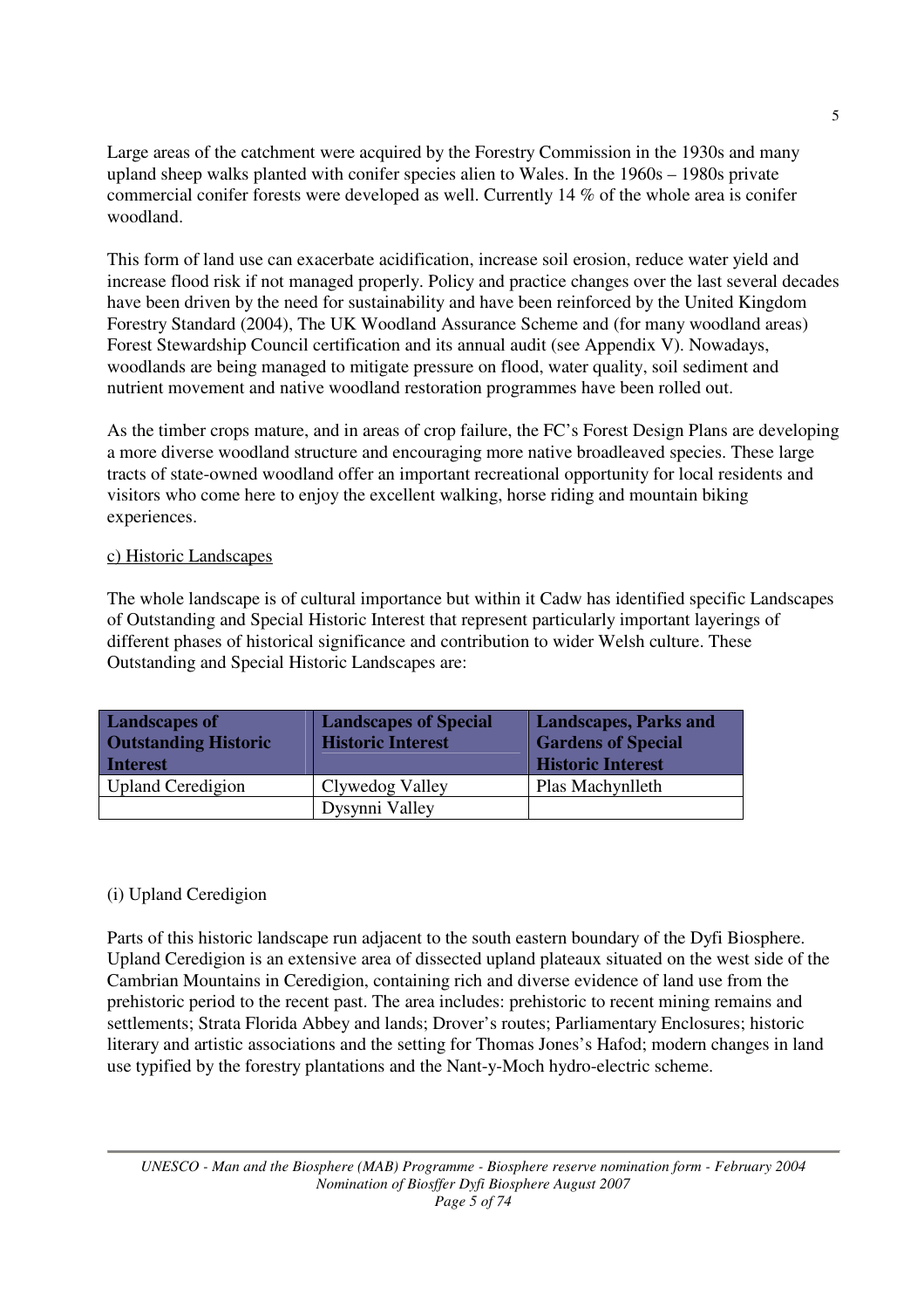## (ii) Clywedog Valley

The Clywedog Valley and its catchment adjoining the upper reaches of the Severn Valley in Mid Wales, contain significant evidence of human activity from the late prehistoric period to the recent past. The area includes: Iron Age hillforts and settlements; a Roman fort; important post-medieval and recent lead mines and historic centre of the woollen and textile industries; the Clywedog dam, the highest mass concrete structure in Britain; significant historic and legendary associations.

## (iii) Dysynni Valley

The Dysynni Valley fringes with the North-western biogeographic boundary of the Dyfi Biosphere. This picturesque valley bears diverse evidence of human occupation and activity from the prehistoric period to the recent past. The area includes: crop-marks of hidden, possibly pre-historic settlements, Iron Age hill-forts; a centre of Early Christian activity; medieval earthwork and masonry defence sites; distinctive remains of a native Welsh castle, probably begun by Prince Llywelyn ab Iorwerth ('the Great') around 1221; two of the finest gentry estates in Meirionnydd, Ynysmaengwyn and Peniarth, the former having had a significant impact on the landscape through extensive and pioneering agricultural improvement, land reclamation and drainage schemes during the late 18<sup>th</sup> and early 19<sup>th</sup> centuries.

### (iv) Plas Machynlleth

Plas Machynlleth contains a large Grade II listed house of several periods and a small formal garden. Pleasure grounds partly remain as a public park. The main reasons for grading the site is due to the survival of much of an important and attractive Victorian park, in a fine natural setting, on the edge of Machynlleth. The mansion house became home to the marquesses of Londonderrry, who owned extensive estates in the area. The house and garden were later given to the town of Machynlleth as a public park, and the historical development of the site reflects that of the town.

## d) Minerals

The Dyfi Biosphere incorporates the northern sector of the Central Wales Ore Field which was exploited for lead, copper and zinc ores and for silver. Although recent archaeological investigations indicate that mining may have occurred during Bronze Age, Roman and Medieval times, the ore field reached an acme of production during the last half of the 19<sup>th</sup> Century and production ceased during the first quarter of the  $20<sup>th</sup>$  Century. There are numerous abandoned mines throughout the area, one of the largest being at Dylife which has a total recorded production of over 36,000 tons of lead ore, 1,500 tons of copper ore and nearly 400 tons of zinc ore. Most of the mines required substantial hydro-power for pumping, raising and crushing the ore, so leats, weirs and reservoirs were created to transport and store water. These, together with the spoil tips and remaining mine infrastructure, form a distinctive feature of the local landscape.

There were a few smelting sites, take the hamlet of Furnace for example. Generally the crushed ore was transported by pack horses, carts or tramways to riverside settlements like Glandyfi for transport by boat to the main collection point at Aberdyfi.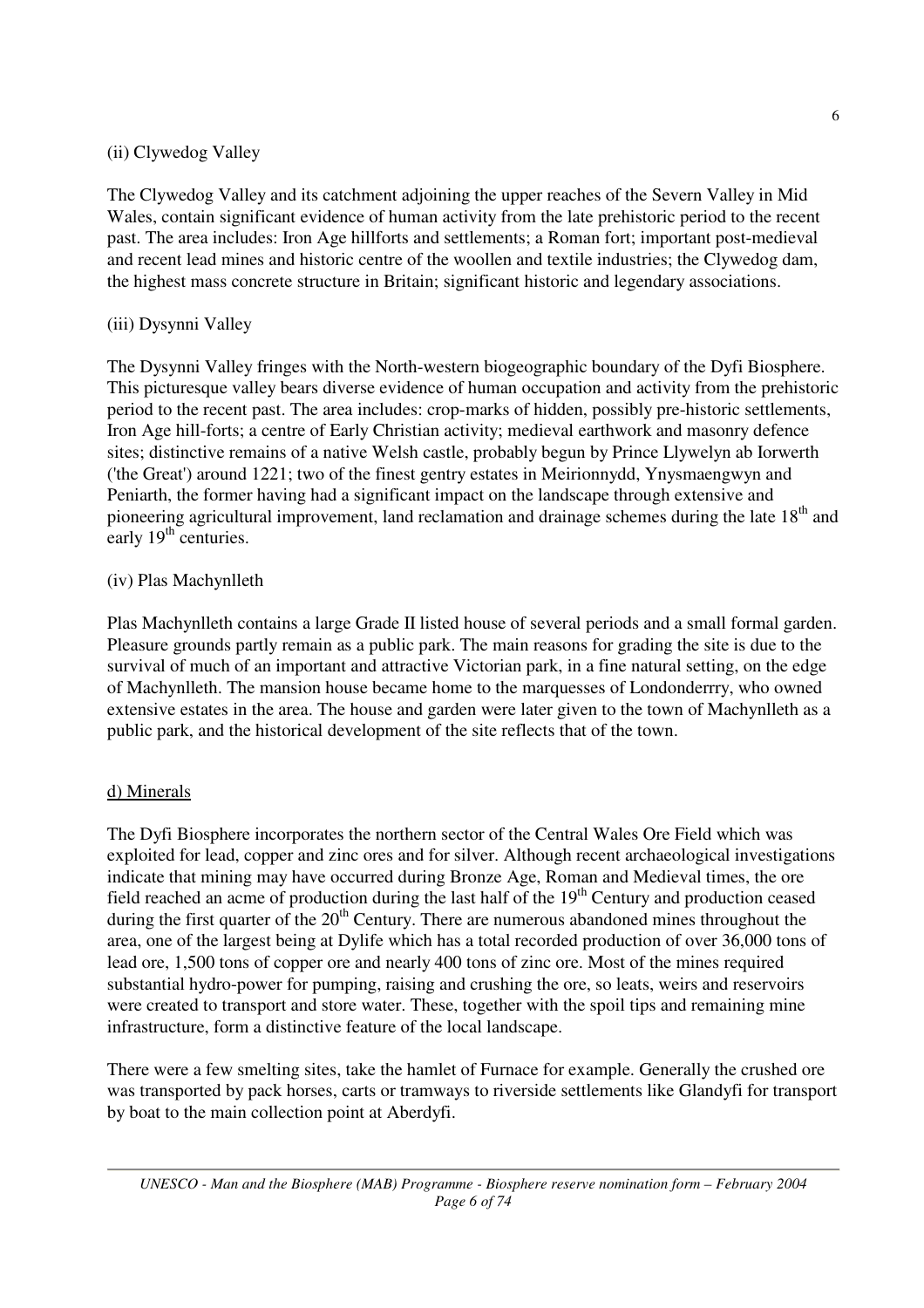Water run-off and leachate from abandoned spoil tips, and discharges from underground mine workings can contain very high concentrations of heavy metals, including lead, zinc, copper and cadmium. Often these concentrations can be far in excess of those required to comply with European Quality Standards.

Quarrying for slate was a major source of employment that peaked in the second half of the 19<sup>th</sup> Century. Quarries were centred on the Dulas valley, with the last actively remaining quarry at Aberllefenni until recently.

### e) Boating / navigation

Borth and Aberdyfi are closely linked by a long sea-faring tradition. Borth provided many seamen for Aberdyfi based ships which sailed world wide. Boats at Borth had to be beached on the shingle ridge because only Aberdyfi has a harbour and moorings.

The Dyfi was navigable for the transport of goods, including coal, culm and limestone, as far up river as Derwenlas until the little port closed in 1863. Most boat building was based at Aberdyfi, Derwenlas and the mouth of the Leri in the period 1840-60s. A 45 ton vessel was built at Llugwy in 1788.

In the early 1800s timber was imported to Aberdyfi from North America and the export of slate, oak timber and bark enjoyed a boom in the latter half of the 19<sup>th</sup> century. Aberdyfi had declined as a major port by 1900.

Ynyslas no longer has a ferry service but there are records of boats crossing the estuary mouth in the  $14<sup>th</sup>$  century.

## f) Fishing

There are many opportunities for fishing both at sea and in freshwater. The estuary and river further inland have long-established public and private fishing rights. The Dyfi has an important sea trout fishery and significant salmon catch but has suffered significant decline in recent decades.

There are seine netting licences in force below Dyfi Junction bridge. Of the freshwater lakes, Llyn Bugeilyn is noted for its wild brown trout.

Herring fishing was important in autumn months until the  $20<sup>th</sup>$  century.

Historically the estuary has been used by locals for cockle fishing.

### g) Energy

Wood and peat have been exploited for fuel. Peat was cut in the more accessible upland areas and particularly on the south side of the estuary around the periphery of Cors Fochno. Church records refer to peat cutting at Cors Fochno as far back as the 1300s. Renewed interest in wood as a heating fuel includes the proposal for a district heating scheme at Dinas Mawddwy, using chipped wood.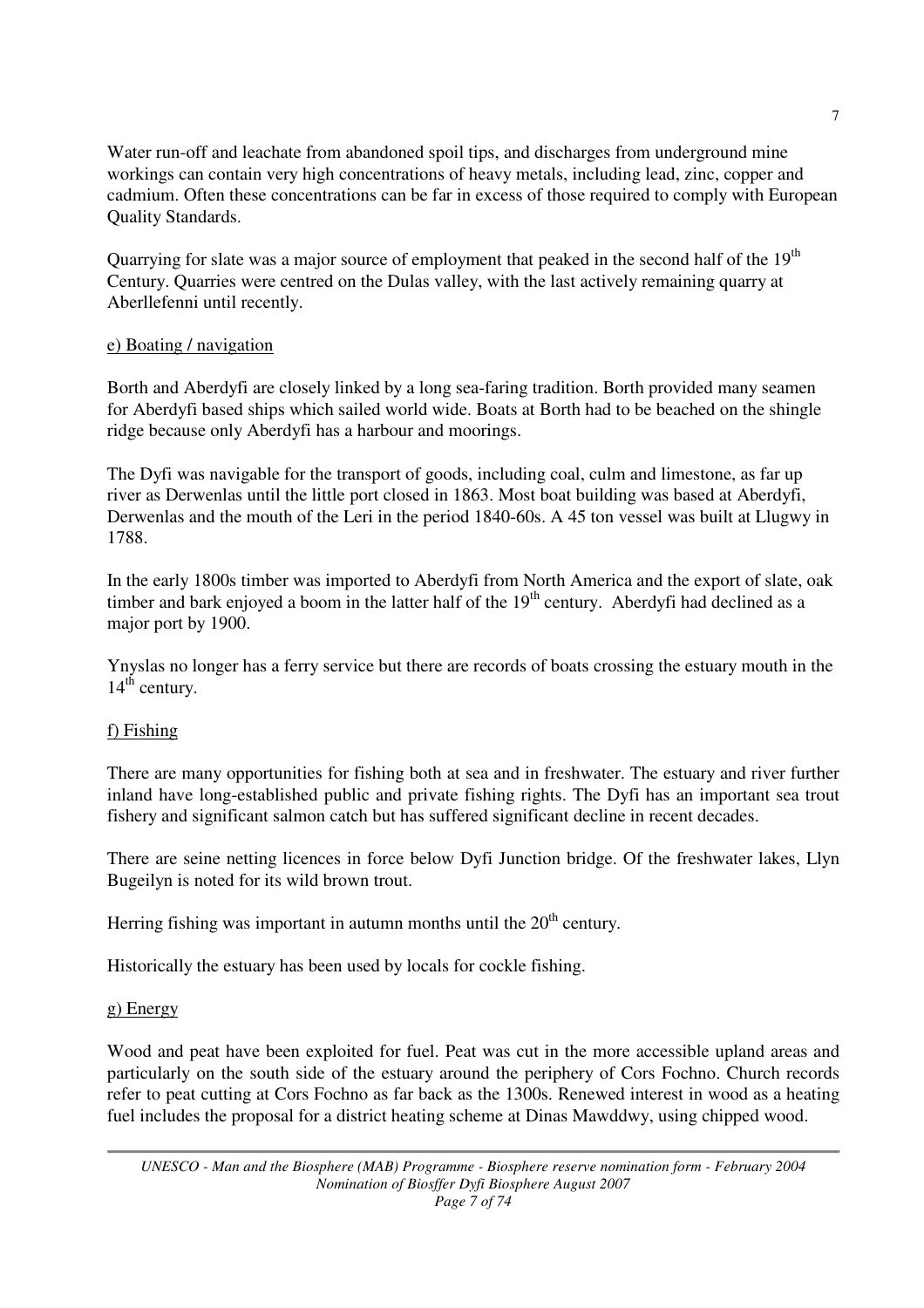During the last two decades, some areas have seen the impact of renewable energy schemes, including the wind farms at Mynydd y Cemmaes (24 turbines of 300kw capacity later repowered to 18 turbines of 850kW), Mynydd Gorddu (19 turbines with a total of 10.2 MW) and Carno (56 at 600 kW). There has also been a revival of interest in electricity from water power, which provided electricity to many villages and farms until the coming of the national distribution system in the 1940's and 1950's. The 100 kW scheme at Maesglas, near Mallwyd, has attracted the attention of other farmers interested in diversifying into energy capture.

The Machynlleth area has a number of solar photovoltaic installations, including those at the Dyfi Eco Park. In addition, a small number of households throughout the area use solar water heating.

### h) Tourism and recreation

Visitors have been attracted by the scenery since the late  $18<sup>th</sup>$  century. There are long-established coaching inns and hotels throughout the area. The Victorians made excursions to see the Llyfnant valley and Artist's valley and the coastal resorts of Aberystwyth, Borth, Aberdyfi and Tywyn. In the post war period caravan accommodation developed rapidly to accommodate large numbers of summer visitors mainly from the Midlands.

See section 14.2 for information about the present day.

### i) Communications

The deep indentation of the Dyfi forms a major physical divide between north and south Wales. There is no bridge crossing below Machynlleth so this has been a focal point for centuries. The A487 Fishguard to Bangor trunk road, the north-south artery serving the western half of Wales, passes through the town. The strategic A470 trunk road linking North and South Wales also passes through the Biosphere.

In the past fording the river may have been possible, e.g. on the Roman route to the fort at Pennal, and boats were known to ferry people across the mouth of the estuary as far back as the 1300s. For centuries the drovers moved livestock along ancient routes from this area into the English markets. The coming of turnpike roads provided easier options but required payment. By the 1860s the railway link from Shrewsbury to Machynlleth arrived with its branches to Aberystwyth and the north Wales coast. It continues to be a very important asset.

### j) Human settlement

The pattern of settlements reflects physical features, such as historical river crossing points, and routes through the hills. Three registered Landscapes of Historic Interest in Wales, named the Dysynni valley, the Clywedog valley and Upland Ceredigion, just overlap the periphery of the Biosphere area.

There are many Bronze and Iron Age remains.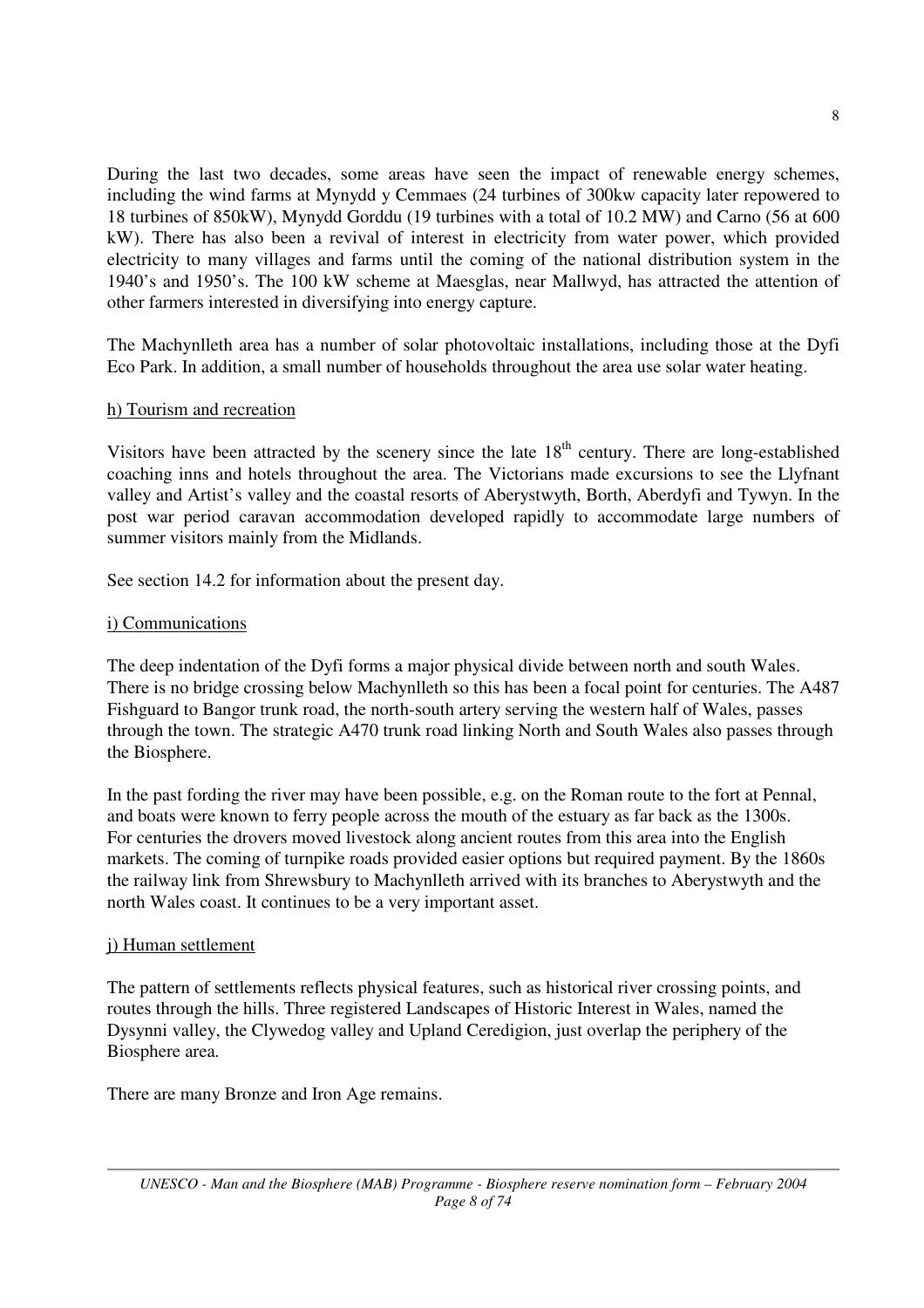Roman activity is known at Pennal, Talybont and a fort at Penygrocbren close to the Dylife mines which were possibly worked at that time.

The report on the Historic Landscape for LANDMAP (the national information system, devised by the Countryside Council for Wales, for taking landscape into account in decision-making) characterises four aspects (as well as the Machynlleth settlement) of that part of Powys that lies within the Biosphere: part of the Dyfi forest (to the north); a strip of regular fieldscape (along the river Dyfi); a large block of irregular fieldscape (to the south of the river); and large areas of marginal land.

There are numerous Scheduled Ancient Monuments including prehistoric barrows, cairns, standing stones, Roman fortlets, field systems, etc.

# **10. HUMAN POPULATION OF PROPOSED BIOSPHERE RESERVE: [Approximate number of people living within the proposed biosphere reserve]**

Permanently / seasonally

**10.1 Core Area(s):** \_\_\_\_\_\_\_\_0\_\_\_\_\_ / \_\_\_\_\_0\_\_\_\_\_\_\_\_\_

**10.2 Buffer Zone(s):** \_\_\_\_\_\_\_0\_\_\_\_\_\_/ \_\_\_\_\_0

**10.3 Transition Area(s):** 13,000 people live in the biogeographic unit (river catchment). The adjacent Aberystwyth area has a resident population of 12,000, swelled by an international University student population of approximately 8,000. In addition, thousands of people stay for a short time on holiday each year but are not resident.

# **10.4 Brief description of local communities living within or near the proposed Biosphere Reserve**

The Dyfi Biosphere lies within the administrative boundaries of three local Authorities – Ceredigion, Gwynedd and Powys – and includes part of the Snowdonia National Park Authority area.

The Biosphere area is very diverse, varying between traditional agricultural areas and those affected by tourism; between traditional rural communities and those communities that have seen rapid growth in the past 50 or so years.

The Electoral Wards are described below, grouped according to local authority area. Please see Appendix M for a fuller description.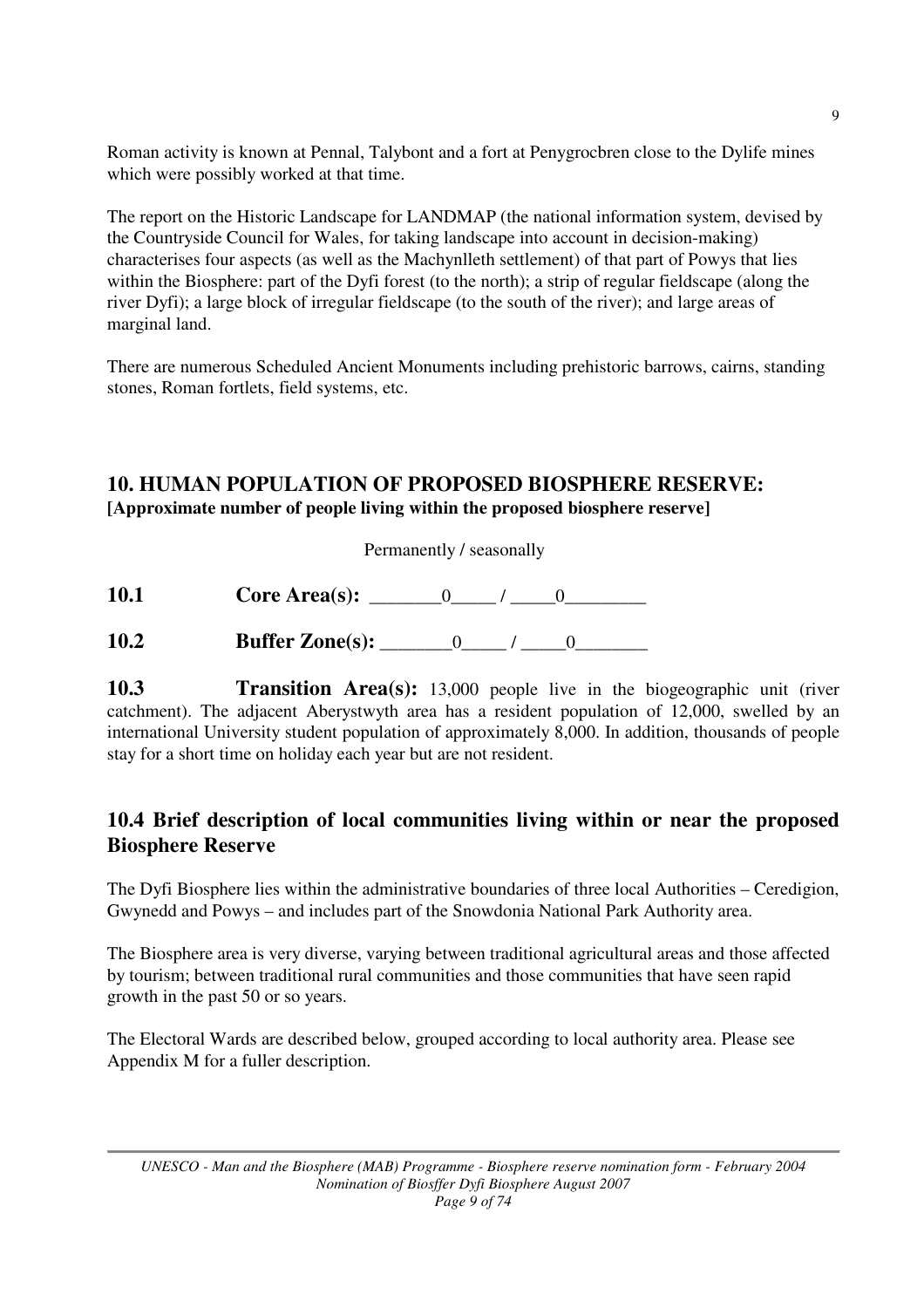## **a) Ceredigion Ward Descriptions**

## **(i) Aberystwyth (multiple wards)**

Aberystwyth is the largest town in proximity to the Dyfi Biosphere, located at the southern extreme. It includes the Communities First area of Aberystwyth - Penparcau and has a resident population of some 12,000 swelled by an international University student population of approximately 8,000. The town has approximately 7592 households.

Aberystwyth also has existing links with the UNESCO UK Man and the Biosphere Committee, being home to the Parc Natur Penglais Local Nature Reserve - which was given the Urban Wildlife Award for Excellence in 1997 by the Urban Forum of the UNESCO UK MAB Committee. Parc Natur Penglais Local Nature Reserve is the site of a disused quarry, last worked in the 1800's, just outside Aberystwyth. The 12-hectare site has been used for recreational purposes for decades by local people and in 1991 Ceredigion County Council and local residents drew up a conservation plan for the site. The site has been improved to include paths, signs, guided walks, view points, picnic areas and nature trails to allow visitors to enjoy the wildlife of the site.

## **(ii) Borth Ward**

The Borth ward covers some 2549 Hectares and includes the settlements of Y Borth, Upper Borth, Llandre, Dol-y-bont, and Ynyslas – where the Core Area of the Biosphere lies.

Borth ward has a resident population of 2258 people and 972 households with a population density of 0.89 (persons per Hectare). Employment is predominantly public sector and education, closely followed by the wholesale, retail and repairs sector. Tourism plays an important part in the ward's economy.

## **(iii) Ceulanamaesmawr Ward**

The Ceulanamaesmawr ward is the northernmost ward of the county and covers some 13,638 Hectares and includes the settlements of Eglwysfach, Furnace, Tre'rddôl, Tre Taliesin, Talybont and Bontgoch.

Ceulanamaesmawr ward has a resident population of 1917 people and 820 households with a very low population density of 0.14 (persons per Hectare). Employment is predominantly public sector and education, closely followed by the wholesale, retail and repairs sector.

## **(iv) Tirymynach Ward**

The Tirymynach Ward is a small ward of 1453 hectares that includes the settlements of Llangorwen and Bow Street.

Tirymynach ward has a population of 1888 in 782 dwellings and has a population density of 1.30. Employment is predominantly public sector and education, closely followed by the wholesale, retail and repairs sector.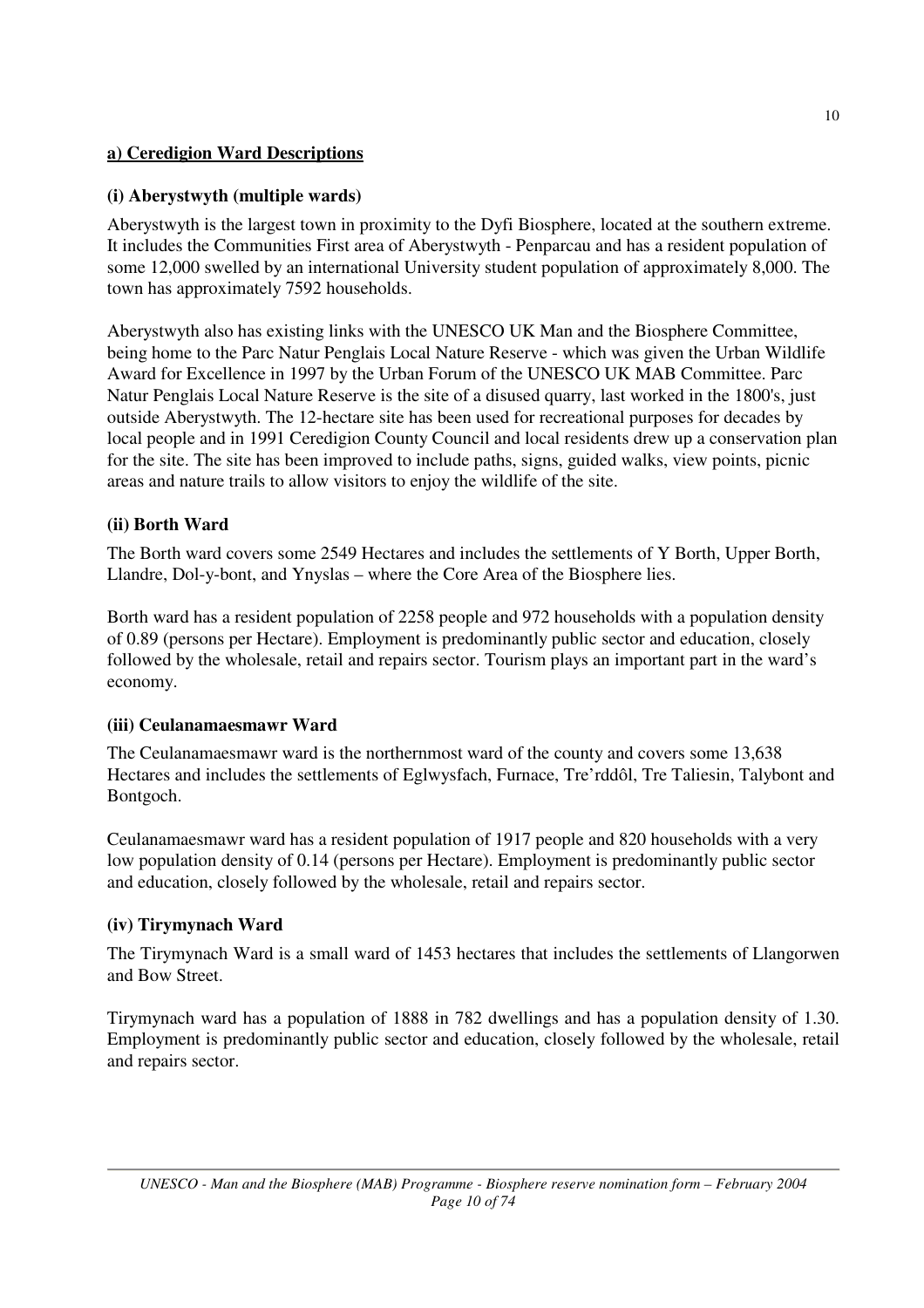## **b) Gwynedd Ward Descriptions**

### **(i) Aberdyfi/Pennal Ward**

The **Aberdyfi ward** covers some 5298 Hectares and includes the settlements of Aberdyfi, Cwrt, Pennal and Caethle.

Aberdyfi ward has a resident population of 1136 people and 551 households with a population density of 0.21 (persons per Hectare).

Tourism plays an important part in the ward's economy as illustrated by the largest number of people being employed in the Hotels and restaurants sector, closely followed by the wholesale, retail and repairs sector and then public sector and education.

### **(ii) Corris/Mawddwy Ward**

The **Corris/Mawddwy ward** covers some 16,490 Hectares and includes the settlements of Pantperthog, Corris, Corris Uchaf, Aberllefenni, Aberangell, Mallwyd, Minllyn, Dinas Mawddwy, Cwm Cewydd, AberCywarch and Llanymawddwy.

Corris/Mawddwy ward has a resident population of 1216 people and 553 households with a population density of 0.07 (persons per Hectare).

Employment is predominantly public sector and education, closely followed by the wholesale, retail and repairs sector. Tourism and Agriculture also play an important part in the ward's economy.

### **c) Powys Ward Descriptions**

### **(i) Machynlleth town ward**

The **Machynlleth town ward** covers some 506 Hectares and is the main settlement within the Biosphere. Machynlleth has a resident population of 2147 people and 995 households with a population density of 4.24 (persons per Hectare).

As would be expected for a town ward employment is predominantly wholesale, retail and repairs sector, closely followed by the Health and Social work sector, with the manufacturing sector being the third highest employment category.

### **(ii) Glantwymyn/Cadfarch ward**

The **Glantwymyn/Cadfarch ward** covers some 22,169 Hectares and includes the settlements of Derwenlas, Forge, Glantwymyn, Commins Coch, Darowen, Abercegir, Abergwydol and Penegoes.

Glantwymyn ward has a resident population of 1955 people and 815 households with a population density of 0.09 (persons per Hectare).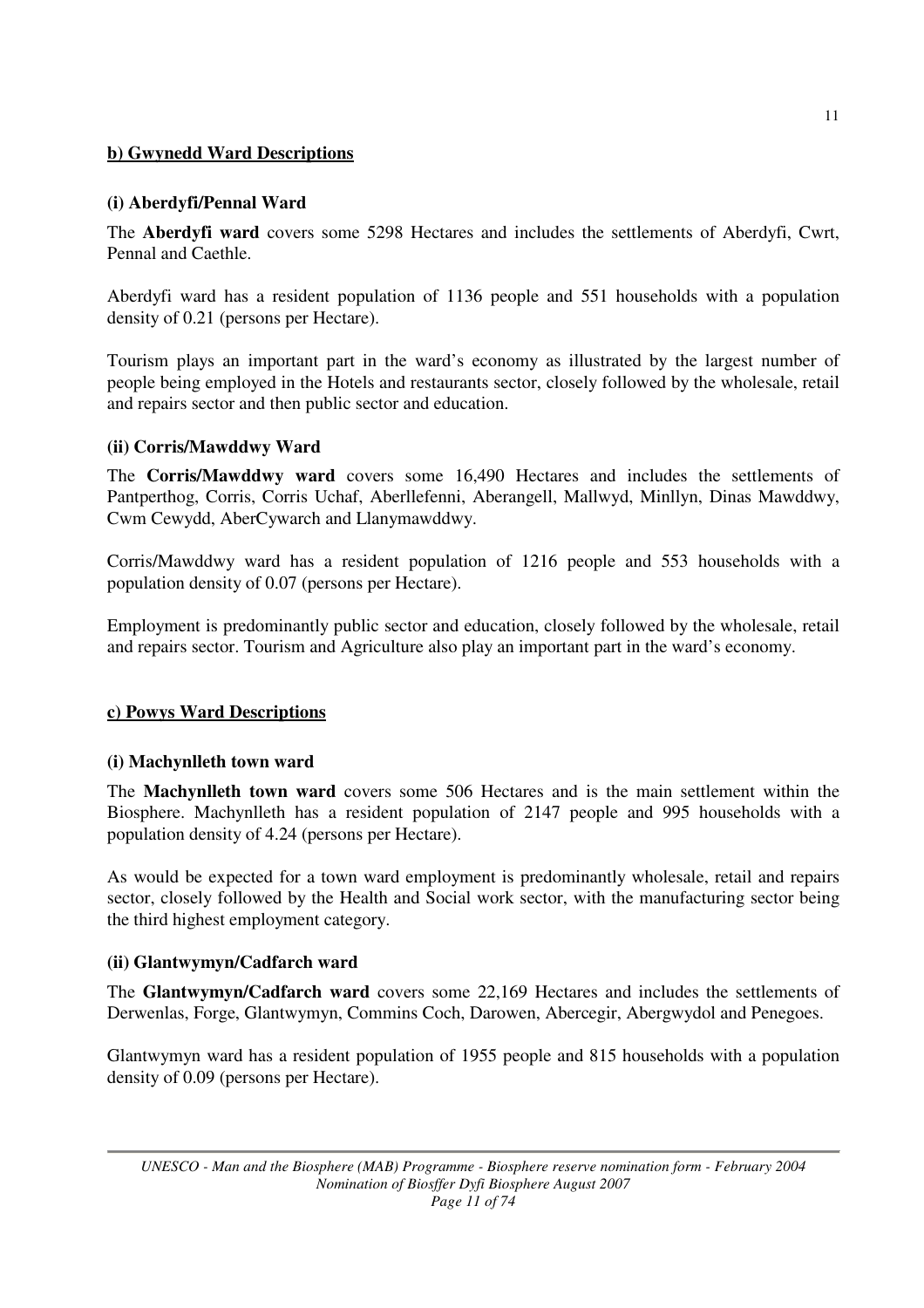The majority of employment is balanced between the public sector and education, the wholesale, retail and repairs sector and the agricultural sector.

## **(iii) Llanbrynmair ward**

The **Llanbrynmair ward** covers some 12,953 Hectares and includes the settlements of Llanbrynmair, Dylife, Pennant, Bont Dolgadfan, Llan, Pandy and Plas-Rhiw-Saeson.

Llanbrynmair ward has a resident population of 958 people and 381 households with a population density of 0.07 (persons per Hectare).

Employment is widely spread across a number of employment categories as would be expected of a large but sparsely populated county. Employment is predominantly public sector and education, closely followed by Agriculture, then the wholesale, retail and repairs sector.

## **d) Snowdonia National Park Authority**

Part of the Dyfi Biosphere area falls within the boundaries of the Snowdonia National Park Authority and the communities concerned (Aberdyfi, Pennal and Mawddwy) are included within the Gwynedd section above. National Parks in the UK are IUCN Category V Protected Landscapes. The designations are in place to aid the conservation of the natural beauty of these areas and their enjoyment by the public, but within a framework of viable communities.

## **10.5 Name(s) of nearest major town(s):**

Aberystwyth

# **10.6. Cultural significance:**

The following points are included below:

- $\triangleright$  continuity of human occupation and exploitation of the area from the earliest times
- > parliaments at Machynlleth and Pennal at the turn of the  $14<sup>th</sup>$  century (Owain Glyndŵr)
- $\triangleright$  mining and smelting of metal ores and the quarrying and shipping of slate plus woollen mills - peaking during the  $18^{th}$  &  $19^{th}$  centuries
- $\triangleright$  farming and maritime tradition
- $\triangleright$  one of the strongholds of the Welsh language
- $\triangleright$  tradition of sustainable living

The Dyfi is sometimes seen as an area of transitions within Wales. It is where North and South Wales meet, where the landscape changes from pastoral hills to rugged mountains, and where the peoples of Wales feel their cultural differences come together.

Historically, the area has seen human occupation from the Bronze Age with a number of hill forts evident in the area. The discovery by Cambria Archaeology in 2004 of a Prehistoric timber track way on the southern part of Cors Fochno emphasises the continuity of human occupation and exploitation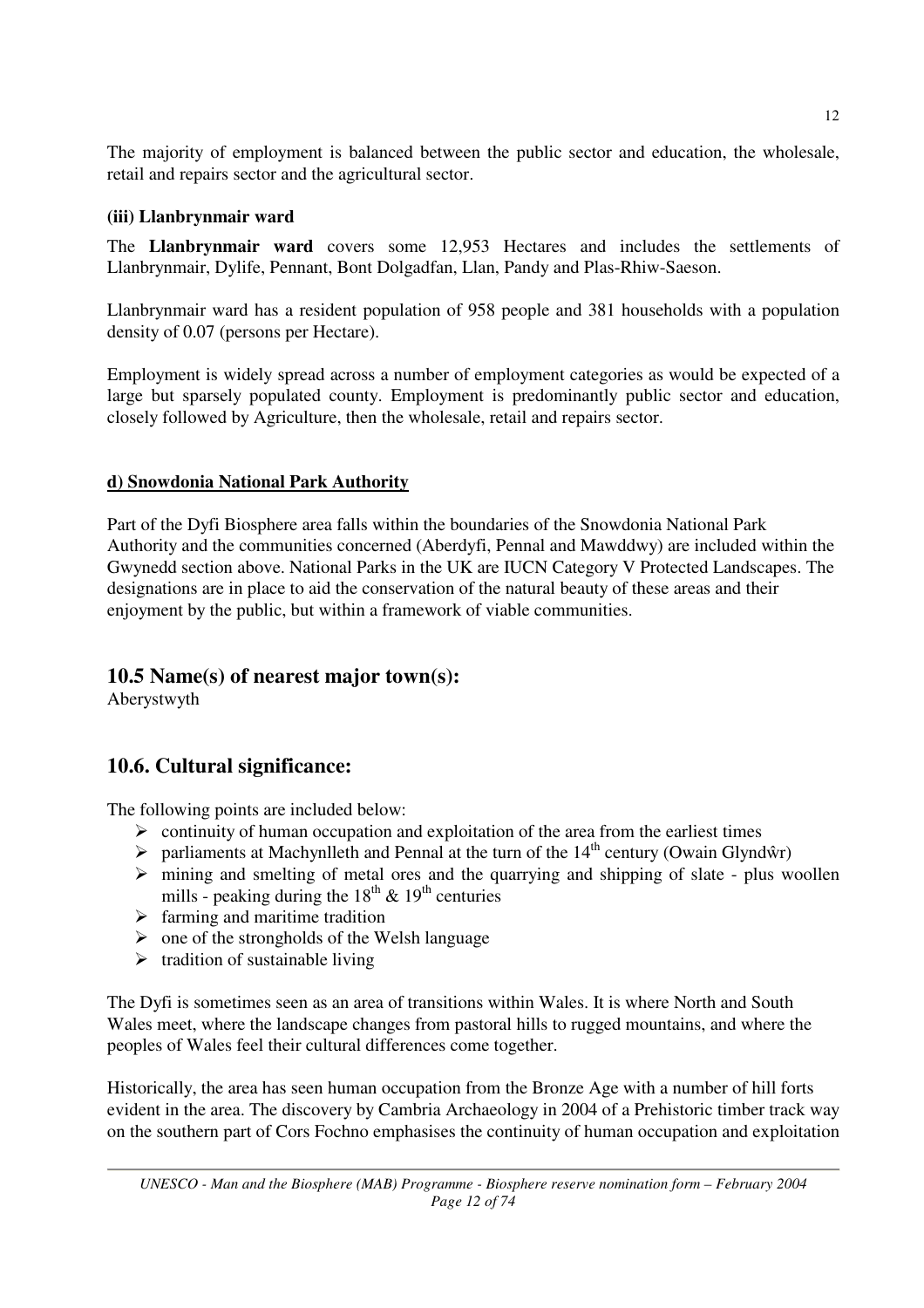of the area from the earliest times. There is strong evidence of Roman occupation and industrial activity within the Cors Fochno vicinity, although more research is needed to better understand the influence of the Roman occupation on this area.

At the turn of the 14<sup>th</sup> century, the last native Prince of Wales, Owain Glyndŵr, an educated and outlawed Welsh nobleman, led a decade of rebellion against the English king Henry IV. His efforts to create an independent Wales – even going so far as to establish 'parliaments' at Machynlleth and Pennal – ended in defeat, but not before he established himself as an icon of national hope and pride still revered by many today.

The dominant historical land use has been – and remains – agriculture (see map: Appendix Z), with latterly an emphasis on forestry. As with many upland areas of Wales, the farming economy is dependent mostly on stock-rearing, principally sheep – a practice introduced to the area during the Medieval period. Access to Cardigan Bay and the tidal banks of the Dyfi with its fishing and navigation, together with the mineral riches of its hinterland, has meant that this area has seen significant and varied industrial development from earliest times, which the creation of its watercontrol systems and the introduction of the railway in the early nineteenth century further encouraged. Small-scale extractive industries were conducted within the area – peat-cutting at Cors Fochno, and a short-lived venture to extract salt at Ynyslas.

The first maritme mention and records of the ferry across the river of Aberdyfi date back to the 1100's and during the Elizabethan period Aberdyfi already had a notable fishing industry but little built development. During the  $16<sup>th</sup> \& 17<sup>th</sup>$  centuries Aberdyfi was still enjoying prosperity from the Herring fishing industry and was finding added business from exporting the locally mined Lead Ore. When the Lead industry became less profitable in the 19<sup>th</sup> Century the port had developed to take advantage of the growing Slate quarrying industry. The port has its first lifeboat in 1837. The end of Aberdyfi as a sea port came about with the decline in shipbulding in the late 1800's, a reduction in Herring stocks and a general decline in the local economy leading up to the depression and the first world war. Since then Aberdyfi has grown as a tourism destination and a base for marine leisure activities.

The mining and smelting of metal ores and the quarrying and shipping of slate were important economic activities, peaking during the  $18^{th}$  &  $19^{th}$  centuries - provoking the development and growth of some of the rural settlements in the area. Other cottage industries developed to support the industrial activity and the needs of the often-isolated communities including Hat-makers, Coopers, Blacksmiths, Boot-makers, Bakers, Millers, Masons, Rope-makers, Maltsters and Brewers, Herring fishermen, Clog makers, Charcoal burners and the development of many woollen mills brought trades such as Weavers, Tailors and Dress-Makers.

From the days of Early Christianity, religion has influenced settlement patterns, as seen in the high numbers of settlements carrying the *llan* (meaning Church) prefix. While the Established Church appears to be dominant because of the place names, the area was also influenced by Nonconformity, testified to by the presence of chapels of varying design and a range of denominations. Many have lost their congregations over the past half-century, and some have disappeared. As an architectural type, those that remain are dominant in the streetscape of settlements. Noncomformity remains an important influence among Welsh speakers in social and political as well as spiritual terms.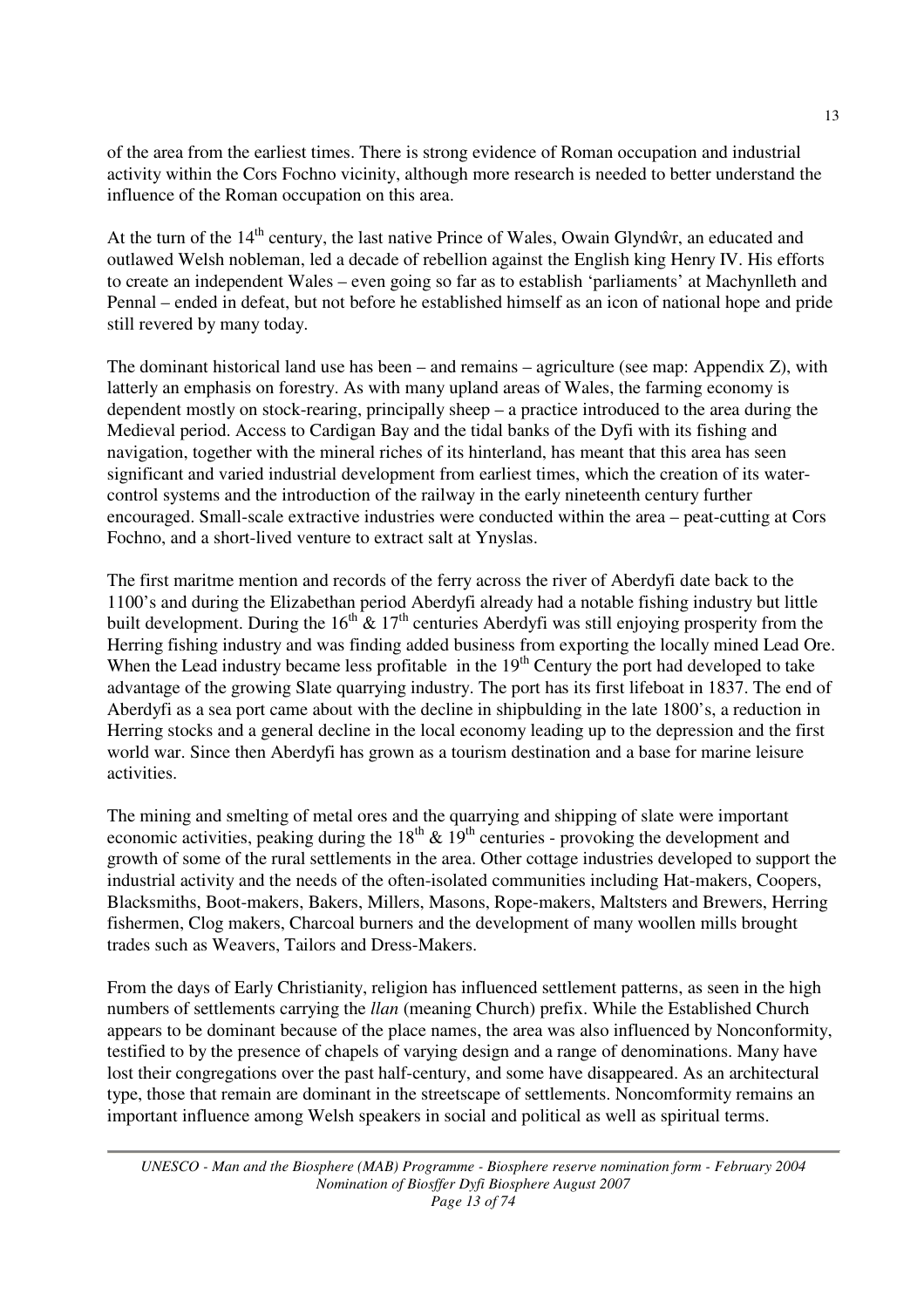While the mines and quarries along with the narrow gauge railways and other transport routes that linked them are now closed, the villages they supported remain as shadows of their former selves. Although retaining a strong sense of local identity, they lack the self-sufficiency of local trades they once had and now are serving as mainly residential bases for people who travel to work in towns such as Machynlleth and Aberystwyth.

The arrival of the railway in the 1800's brought tourism to the area and this is now an important economic sector - particularly in Aberdyfi, Borth and Aberystwyth - but with strong influence on the wider area. Many people have diversified into providing tourism-based facilities and rely on the natural and cultural attractions of the area as an extra source of income.

During the 1970s, Mid and West Wales attracted a large number of young people searching for alternative lifestyles. They occupied and renovated old farm dwellings or miners' cottages that stood empty due to the decline of these industries. In the Dyfi area in particular, these people have subsequently helped to generate a strong community interest in environmental issues and sustainable living.

Machynlleth is the most central settlement in the Biosphere area. It is a market town and major (road and rail) crossing point of the Dyfi river. There has been a settlement here since the Iron Age and the town has a strong sense of historical importance. The wide main street dominated by the clock tower, reflects its long established importance as a market town.

The opening of a large maintenance depot has reinforced the traditionally strong role that Machynlleth has played in the railway industry and while most of the manufacturing and industrial jobs are disappearing from the area, the knowledge-based and service type businesses are doing well.

In common with much of rural Wales, the valley has a high rate of self-employment, reflecting the large agricultural and tourism industries. There is a substantial reliance on employment within the public sector in the area. Tourism, education, health care, retailing and distribution are the largest employers in the dominant services sector, which collectively accounts for well over half the workforce.

The area has particular strengths in bilingual publishing. Y Lolfa, a family owned company based in Talybont, is a leading publisher of popular Welsh fiction and factual titles. It also produces books in English on Welsh topics and published for example works by economist/philosopher Leopold Kohr, originator of the term 'small is beautiful'. The Dyfi Eco Park has been selected as the editorial base for 'Y Byd' (The World), the first Welsh language daily newspaper, to be launched on March 1 2008.

The Biosphere area is set within a broader regional context in which, from an economic development perspective, rural Wales as a whole is perceived to be one of the most marginal areas of western Europe. The Dyfi valley lies largely within EU Objective One / Convergence Funding areas (Ceredigion and Gwynedd) and to a smaller degree in an Objective Two / Competitiveness Funding area (Powys). The Powys part of the area is also recognised as a "Communities First" area under the Welsh Assembly Government's programme to reduce poverty and deprivation and help to improve livelihood opportunities. The Welsh Assembly Government thus sees the need for a long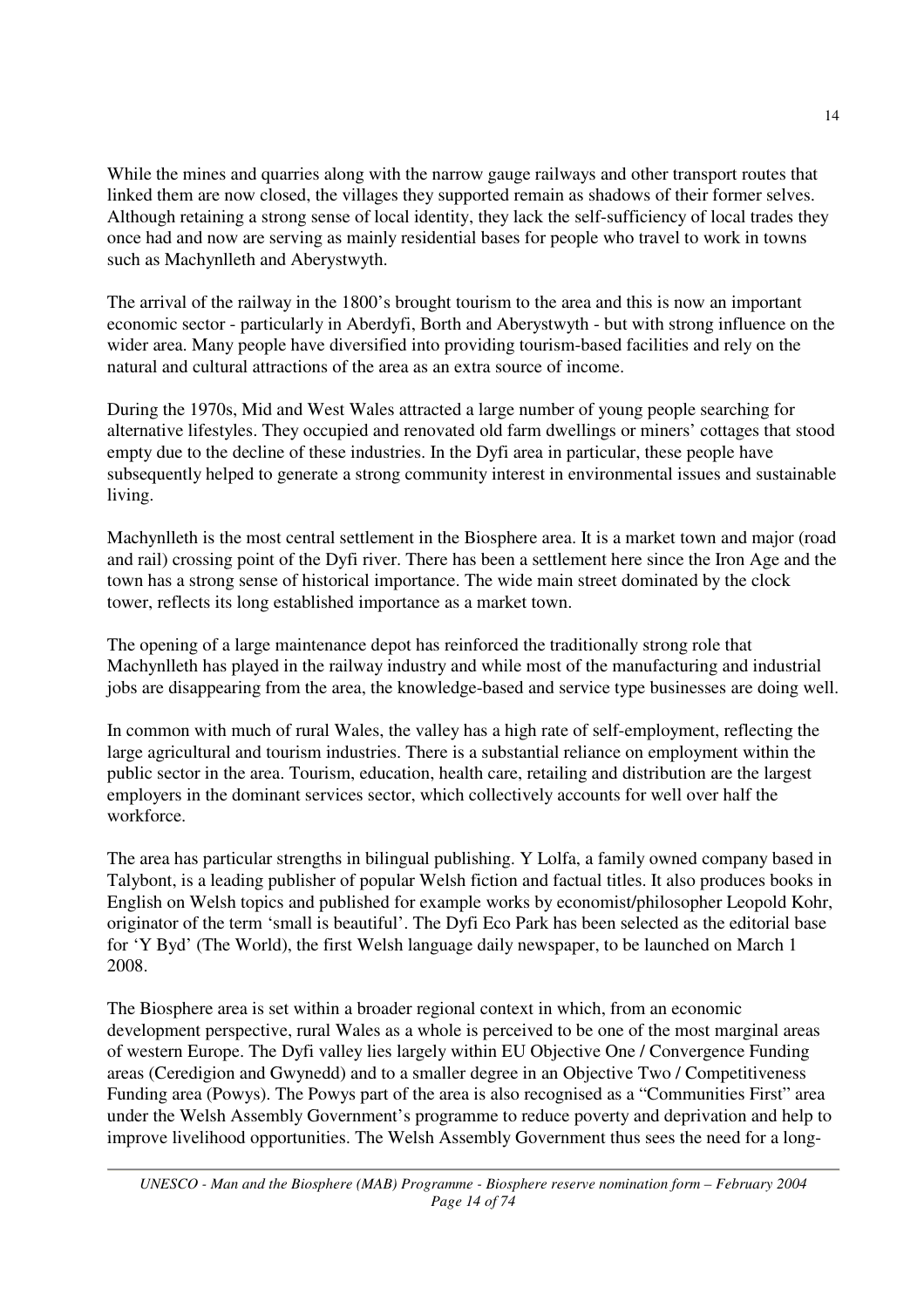term commitment to support work that addresses social exclusion and lack of access to services in this area.

The area is rich in natural beauty and cultural heritage, and as has been shown above has a strong farming and maritime tradition and a unique sense of identity amongst its people. This thriving bilingual community has a strong tradition of sustainable living. There are, however, a number of issues of concern for local people including:

- The uncertainty that exists within the farming community as it struggles to adapt to change;
- The problems facing lower lying communities in respect of climate change and sea-level rise;
- The question of how to capitalise on tourism (and the income this generates) in terms of protecting local services and producing the greatest benefit locally;
- The need to retain more young people within local communities; and
- Concern over the dilution of the Welsh language and culture, some of which is linked to tourism and related inward migration.

The Dyfi Valley's development since the war, and more particularly since the 1970s, reflects two world-wide cultural shifts.

One is from exploitation of land (to serve fundamental human needs) to sustainable management of land (as a vital but fragile resource). It is remarkable that the area should articulate so powerfully both the traditional Western European imperative to develop and to exploit land and the successor mentality, of environmental conservation and respect.

The other is from land as a productive resource to a leisure resource. Cheaper travel, greater free time and a growing awareness of ecological issues have meant that many parts of the developed world have become part of the culture of recreation. Though this trend is evident from the eighteenth century onwards, it was accelerated by the coming of the railways in the nineteenth century, when resorts like Borth offered more opportunities for working-class people (who were not well-off) a holiday by the sea.

The Dyfi Biosphere faces an economic challenge to support its agricultural sector. Farm subsidies, incomes and employment are falling, exacerbating the problems faced by the rural economy and strengthening the need for new business and employment opportunities.

The report 'Valuing our environment – Economic Impact of the National Parks of Wales' (Countryside Council of Wales 2006) points out that relatively remote market towns rely on the supply of goods and services from wholesalers in larger towns. The shops provide for the day-to-day needs of locals and provide a range of goods and services for visitors. Retailers typically experience a strong seasonal fluctuation in sales – often around 70% greater in summer than in winter. The franchised supermarkets are tied to their centralised distribution systems. Many of the public houses are managed locally but owned and supplied by big brewers. Even smaller retailers are constrained by the restricted availability of local products (meat excepted).

 The Dyfi valley is one of the strongholds of the Welsh language, and the Welsh language and its associated culture are an important and integral part of community life. More than 60% of residents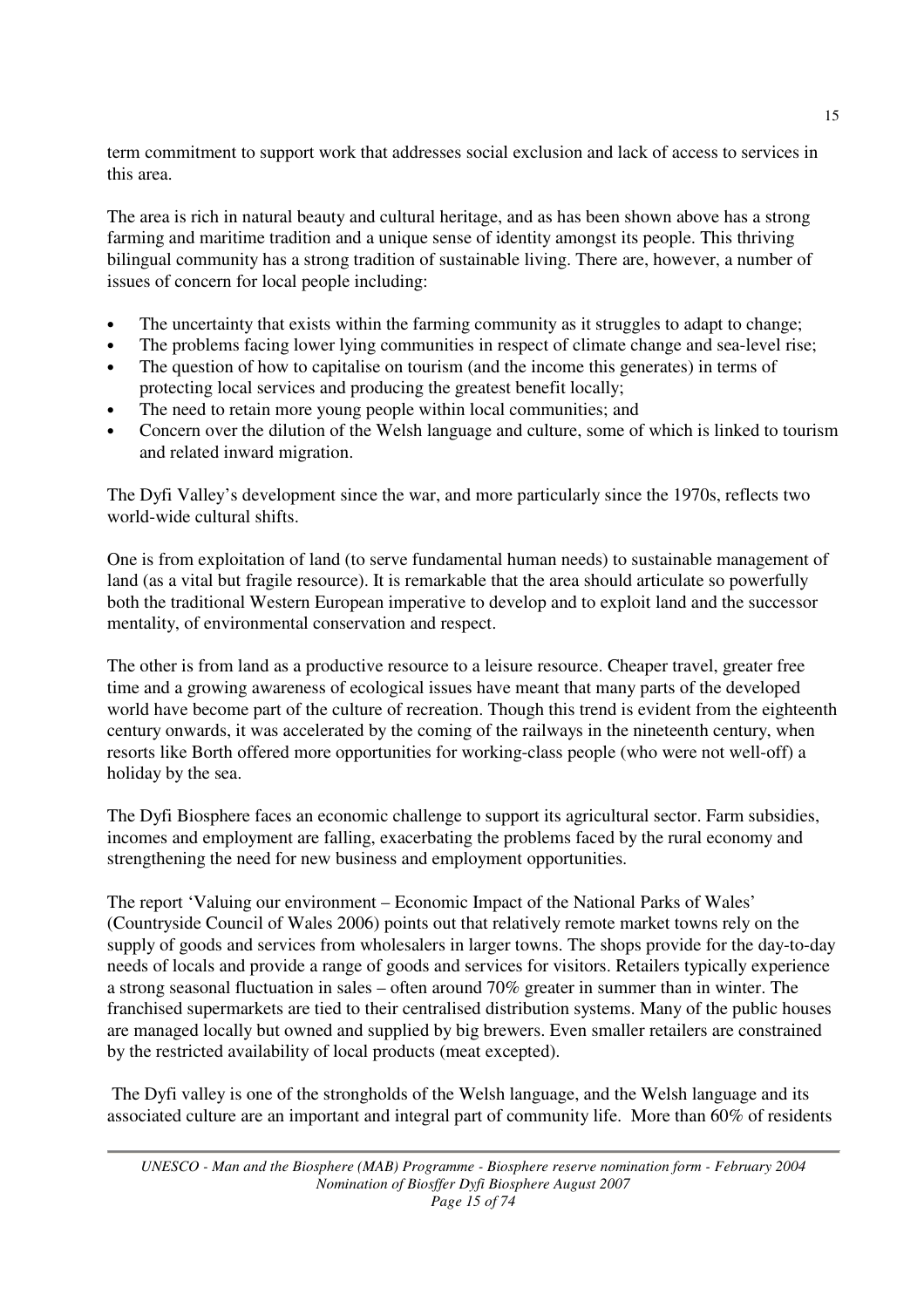can speak Welsh, although the distribution of Welsh speakers is skewed towards the upper valley (see map: Appendix Y). The monthly Welsh-language Papurau Bro, produced by volunteers for their own communities, have large and loyal readerships.

In cultural terms the area also has particular strengths in choral singing, with several mixed and male choirs as well as a vibrant youth musical theatre group which provides performances of original works on traditional themes in contemporary mode. It is also home to an award winning group of poets who use the traditional 'cynghanedd' strict metre forms which are largely unchanged since medieval times. Appreciation of landscape, heritage, wildlife and language are important themes in composition.

The upper Dyfi valley is also the heartland for "canu plygain" – a unique form of unaccompanied, harmonic, carol singing, traditionally by small family groups. It was originally used to greet the new year but is now the basis of performances in several localities throughout the festive season.

Cultural events can be seen as being influenced by the use of Welsh and English - with Eisteddfodau (competitive Welsh cultural festivals) and the Noson Lawen (Welsh entertainment evenings) where Welsh is dominant, and other activities where English is the main language. The use of the Welsh language in everyday life and certainly in tourism is perceived to be advantageous by both Welsh and English speakers alike.

A very high proportion of the agricultural workforce and farming families use the Welsh language verbally for most cultural, social, commercial and official communication, making a substantial contribution to local creative, cultural activities in terms of support, organization, participation and performance. This includes poetry and drama, choral and instrumental music as well as some traditional crafts. The local dialect includes a number of unique terms relating to wildlife, landscape and traditional agricultural practices.

This is an area where the rich and vibrant cultural tradition is linked to language and indigenous continuity, Reasons for the decline in use of the Welsh language have been linked with natural loss, outward migration related to economic factors, and in-migration. Over the past thirty years levels of in-migration have increased and although some newcomers make valiant and successful efforts to learn Welsh their presence often contributes to a decline in the use of the language.

A significant development has been the Dyfi valley's growing importance as a focus for environmental and green concerns, reflected in the establishment of the Centre for Alternative Technology at Pantperthog and a number of 'spin-out' initiatives. It is important to emphasise that the ecological focus which many of these groups share does not make them into a unified culture. Dulas Ltd, for instance, stresses that it is a business, and that it adopts a hard-headed (though no less socially responsible) approach to its operations, whereas many of the people who have made their home in the area will be following a more radical and individualistic agenda. These activities are mainly prompted by, and attract, incomers.

These social and institutional changes do not reflect a complete break with the past. Much of the area continues to be farmed by long-established families, Welsh in speech and outlook, and determined to sustain their own way of life. This has meant that there has been limited discussion between the established agricultural community and newcomers eager to develop an ecological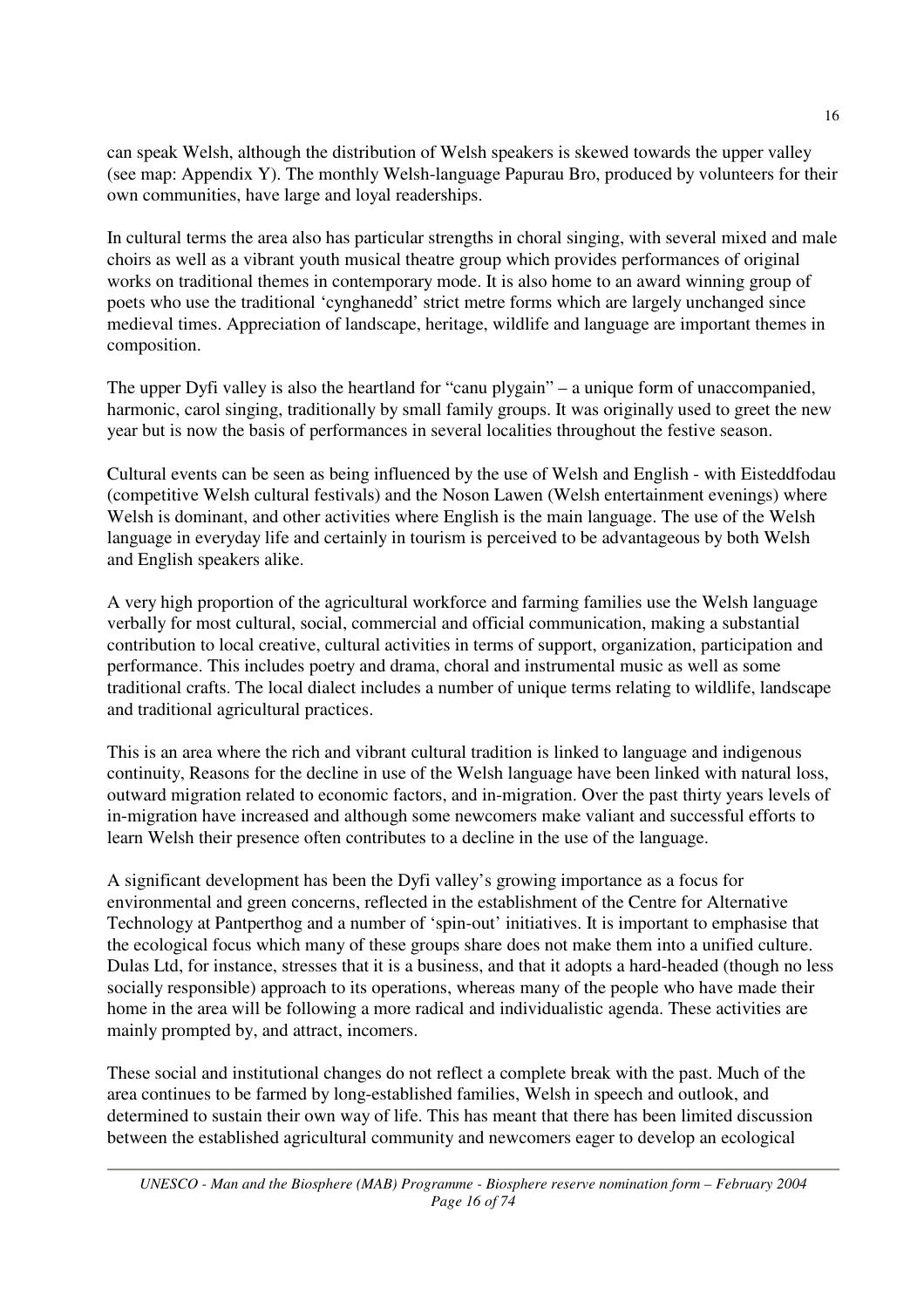focus. As noted elsewhere, enlargement of the Biosphere could provide a fresh impetus for dialogue among the groups identified above.

The Tabernacl cultural centre, located in a converted chapel, is a remarkable asset for a small town. It has been established through much voluntary effort and one family's patronage. It houses the Museum Of Modern Art Wales as well as a concert auditorium and teaching spaces. As well as the Welsh-medium choirs in the valley, there are two community choirs who attract mainly Englishspeakers. Many people are involved in social activities based around Women's Institutes, Merched y Wawr, chapels and the usual range of clubs and societies.

Architecturally, the nineteenth century farm-complexes and the farmhouses (or the houses that were formerly the centres of farms) that are almost Alpine 'Gothic' in character are substantial, well-built structures, for the most part well-maintained. They typically are stone-built but with the distinctive local use of brick to form flattened arches in doors and windows.

# **11 PHYSICAL CHARACTERISTICS**

## **11.1. General description of site characteristics and topography of area:**

The Dyfi valley lies in Central Wales, extending some 47kms from the Aran Mountains (900 metres) in the east, to the mouth of the Dyfi estuary at Aberdyfi on the west coast. The area includes one of the most spectacularly beautiful estuaries in Wales, offering fine views of the mountains of Snowdonia National Park to the north and the uplands of Pumlumon and the Cambrian Mountains to the south. While the northern part is separated from the rugged Cadair Idris range only by Talyllyn lake, to the east the gentle north Powys lowlands lie the other side of the Talerddig pass.

Upstream of the estuary, the river Dyfi flows through some of the most attractive scenery in Wales. The upper valley catchment is within the Snowdonia National Park - Wales first and largest National Park<sup>1</sup> The river dominates the character of the landscape throughout the catchment. It flows along a major line of weakness through Ordovician and Silurian strata which fringe the south and south eastern edge of Snowdonia, comprising primarily Cambrian and Pre-Cambrian rocks with igneous intrusions. During the Pleistocene, Wales was an area of high relief and there was considerable snowfall; ice sheets radiated from northern Snowdonia and the effects of glaciation are to be seen everywhere. South of Cadair Idris (northern fringe of the area) the topography has a more rounded appearance. The upper Dyfi valley and Dysynni valleys have U-shaped cross sections, and other evidence of glaciation (drumlins, moraine dammed lakes, boulder clay soils and outwash gravels) are to be seen in the landscape.

The Dyfi Biosphere encompasses a wide range of topographic features which characterize the unique landscape of the area. The Dyfi drains from Creiglyn Dyfi (732m above mean sea level). The river flows to the south west and follows a steep gradient for approximately 4.5km until it reaches the

 $\overline{a}$ <sup>1</sup> National Parks in the UK are IUCN Category V Protected Landscapes. The designations are in place to aid the conservation of the natural beauty of these areas and their enjoyment by the public, but within a framework of viable communities. Snowdonia was designated a National Park in 1951.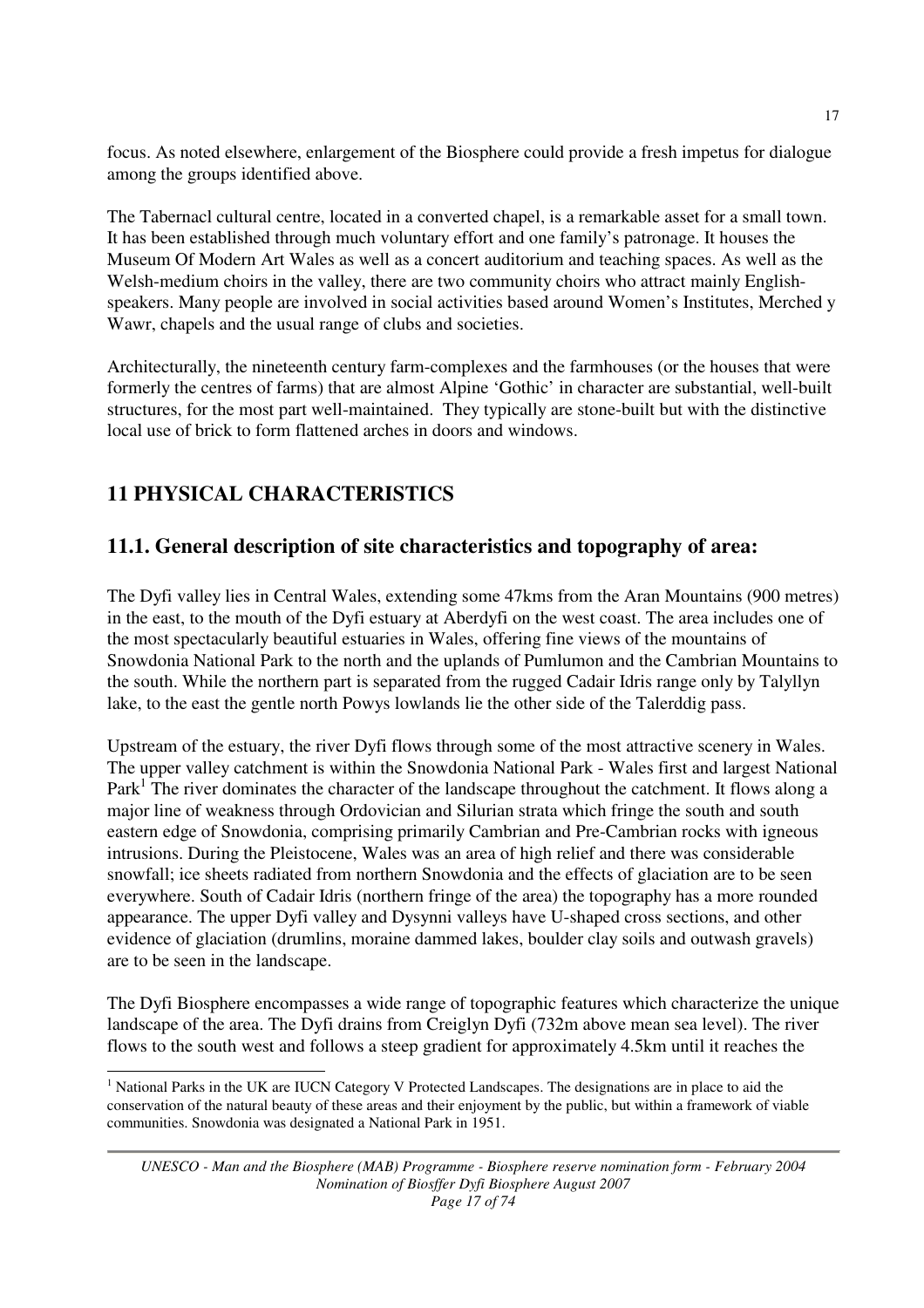valley floor at Pennant at 169m above sea level, a drop of 563m. On route to sea, both the Cywarch and Cerist Rivers join the Dyfi, as well as numerous other tributaries that enter before Machynlleth. The total catchment area of the Dyfi is 200 sq miles. The river dominates the character of the landscape throughout the area.

The area is characterized by a patchwork of hills, shallow lakes, streams, waterfalls, forests, wetlands and rich sand dunes. The largest topographic feature in the area is the Aran Fawddwy which lies to the north of Dinas Mawddwy and has an elevation of 905 metres.

The Dyfi Biosphere extends westwards into the Irish Sea, in marine, shoreface, blown sand and beach deposits fringing the coasts. The sandy estuary has a sediment spit at the mouth and a well developed funnel shaped profile, tidal meanders and tidal delta. An extensive area (c1210ha) of intertidal sand and mudflats are present as well as salt marshes (550ha). Actively growing sand dunes have formed on both sides of the estuary at Ynys Las and Aberdyfi and together extend to around 180ha. The North-South dune covered spit projects into the mouth of the Dyfi estuary and partially overlies a storm beach ridge of gravel and cobbles from Borth to Ynyslas.

The whole of the estuary and surrounding in-shore waters are part of the Pen Llyn a'r Sarnau European Marine Site (SAC & SPA). Sarn Cynfelin, south of the Dyfi estuary, is one of three very unusual shallow subtidal reefs, which extend many kilometres from the coast into Cardigan Bay. The Sarnau are glacial moraines (resulting from the last glaciation) and are composed entirely of boulders, cobbles and pebbles mixed with various grades of sediments. Fast tidal streams and strong wave action have a profound influence on the marine communities present. A unique estuarine raised bog lies south of the estuary, near Borth (Cors Fochno). This peat bog is of high international importance, retaining an active peat-forming dome of c200ha (the largest uncut area of raised bog in Britain), surrounded by a further c450ha of modified bog. Cors Fochno is a SSSI and a Geological Conservation Review site (number 1352) that records Holocene environmental, sea level and vegetational changes. Peat has also formed as thin blankets on highlevel valley slopes. Upstream along the Dyfi valley are remnants of native oak woodland. Broad leaved/mixed woodlands are located throughout much of the Biosphere area, whilst coniferous woodlands are scarcely found in parts of the Biosphere.

Most of the topography of the Biosphere can be attributed to the Late Devensian phase of Glaciation, in which ice dispersed from the Welsh centres.

# **11.2.1 Highest elevation above sea level:** 905 metres at Aran Fawddwy summit

# **11.2.2 Lowest elevation above sea level:** 0 metres (sea level)

# **11.2.3 For coastal/marine areas, maximum depth below mean sea level:** 10 metres

# **11.3. Climate:**

The climate of the Dyfi Biosphere, according to the Köppen climate classification system (1928) has a Cf climate (C: humid and mid-latitude climate with mild winter; f: moist, with adequate precipitation in all months and no dry season). The area has a marine climate due to the prevailing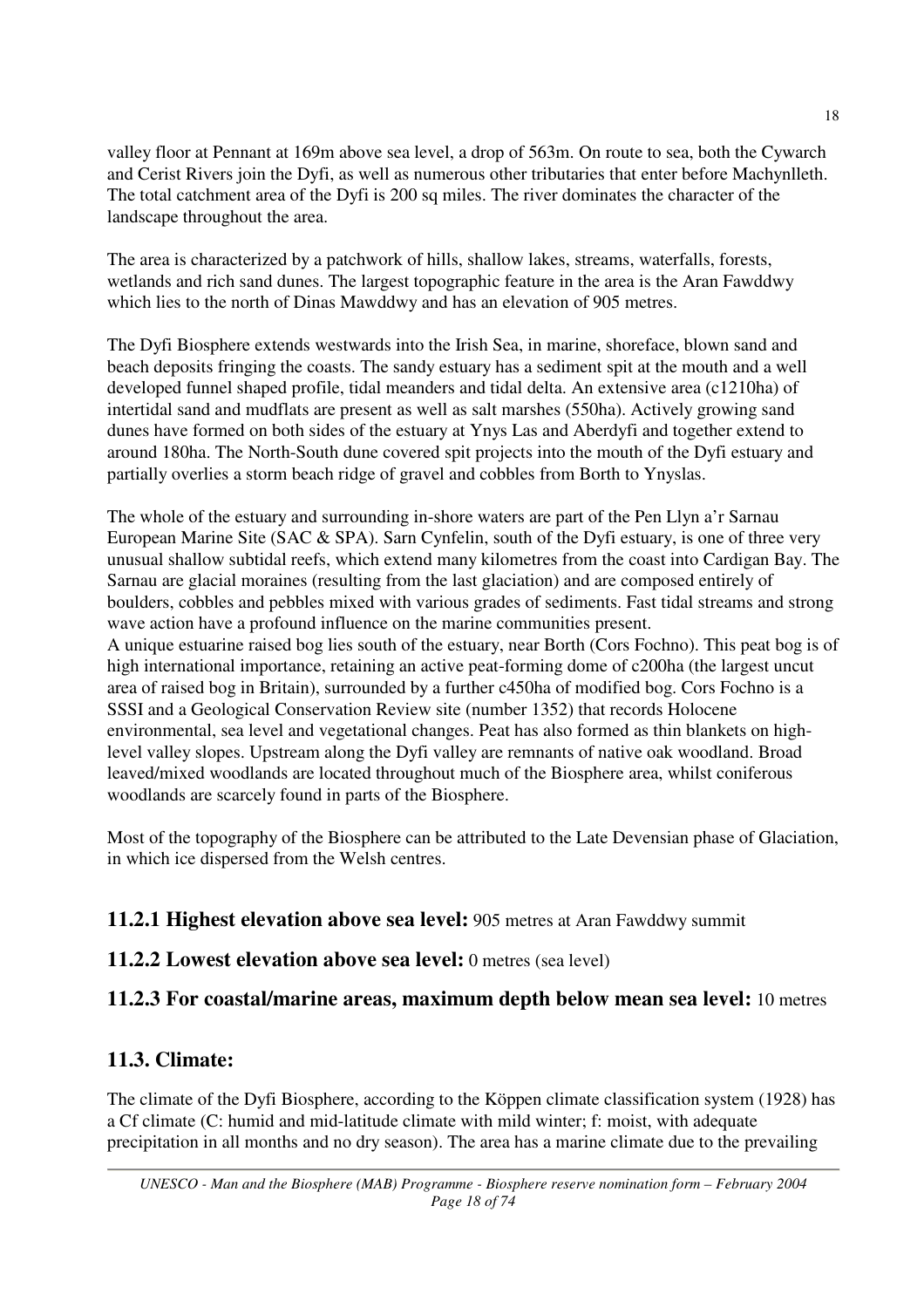westerly movement of moist air masses from the Atlantic Ocean. The weather of Britain itself is dominated by tracks of frontal depressions which form in the mid Atlantic and advance eastwards over Wales bringing precipitation. The climate of Wales is wetter than the English lowlands, as Wales is situated in the path of the prevailing Westerly winds from the Atlantic Ocean.

The principal factor that influences the climate of the area is its geographic location and close proximity to the Atlantic Ocean. Winters are mild in the area and summers are warm. The local weather is dominated by the local elevation and conditions can vary considerably from day to day. The coastal climate is considered mild but wet, whilst the higher ground is cold and extremely wet. With increasing height above sea level, temperatures fall and precipitation increases.

The mean annual temperature for the area is 10°C, which decreases by 0.5°C for each 100m increase in altitude. With distance inland the precipitation also increases steadily. There is no markedly wet or dry season, however the driest month is generally May and the wettest month is December. Over a period of 16 years (at Machynlleth Station), December had a monthly average rainfall of 262mm, whilst May only had a monthly average of 104mm. Snowfall is only significant in the uplands and generally occurs between November-March. The growing season in the Dyfi valley is dependant on local conditions. On the lowlands it extends from late February to mid-December, whilst on the higher ground the growing season can be 13-17 weeks shorter.

## **11.3.1 Average temperature of the warmest month** at Machynlleth Station

(Pantperthog): 16.4°C (based on data over 17 yrs).

 Average temperature of the warmest month at Foel Friog Station (Aberllefenni): 17.05°C (based on 3 years data).

### **11.3.2 Average temperature of the coldest month** at Machynlleth Station: 3.9 °C (based on data over 20 yrs).

 Average temperature of the coldest month at Foel Friog Station: 5.1 °C (based on 3 years data).

# **11.3.3 Mean annual precipitation:** 2118 mm, recorded at an elevation of 75 metres

(Machynlleth Station).

 Mean annual precipitation: 1262.2 mm, recorded at an elevation of 85 metres (Cors Fochno Station).

 Mean annual precipitation: 1943.5 mm, recorded at an elevation of 90 metres (Foel Friog Station).

## **11.3.4 Several meteorological stations are located in the proposed Biosphere Reserve**.

Listed below are details indicating the year since climatic data has been recorded:

a) manually: 1985\_\_\_\_\_\_\_\_\_\_\_\_\_\_\_\_\_

b) automatically: 2006

 c) Name and location of station: Machynlleth Station at Centre for Alternative Technology, Pantperthog. Cors Fochno AWS, Borth. Foel Friog Station, Aberllefenni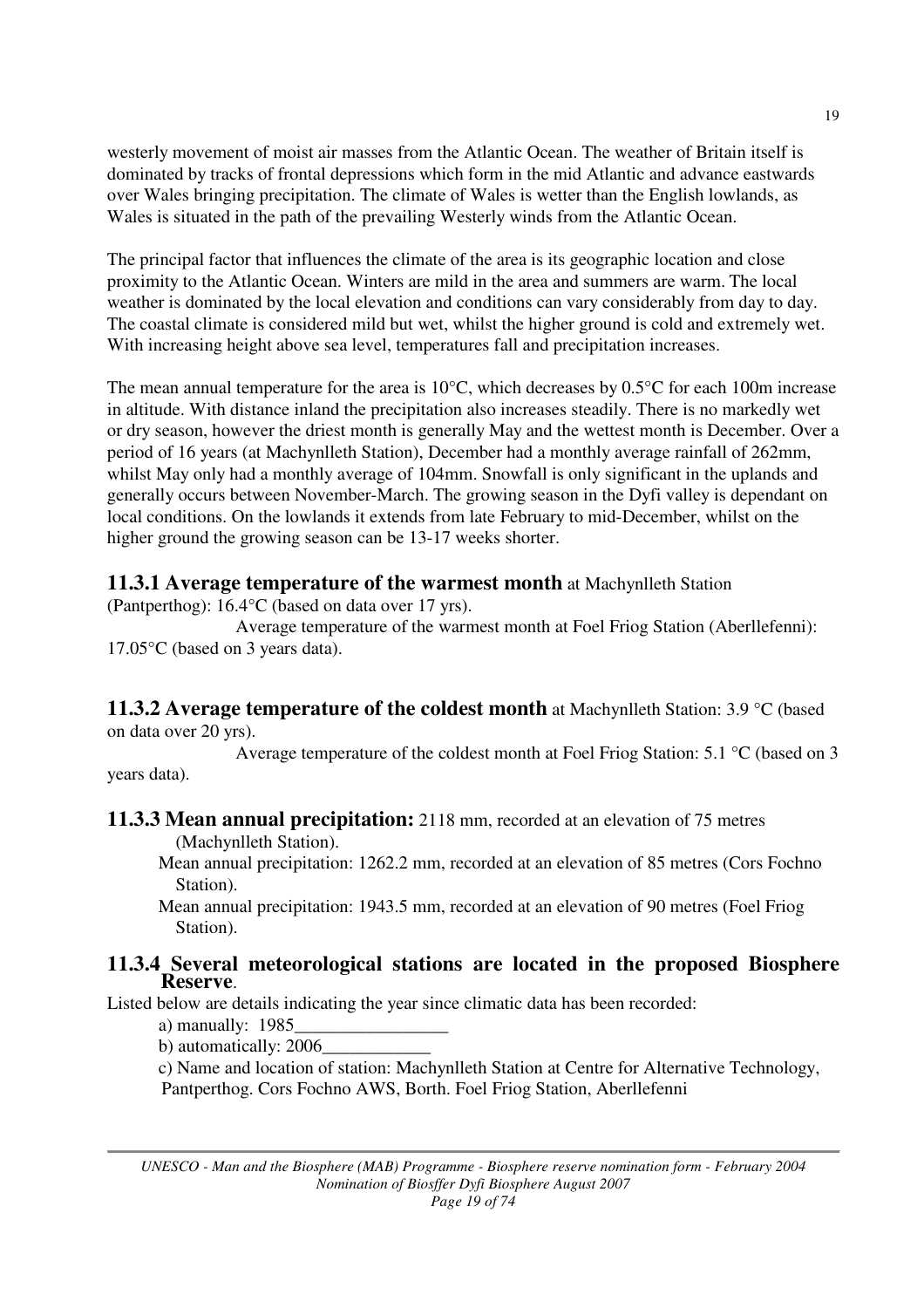# **11.4. Geology, geomorphology, soils:**

## **GEOLOGY**

## **Lithostratigraphy**

The geological succession within the Dyfi Biosphere spans the mid-Ordovician (Caradoc Series) to mid-Silurian (Wenlock Series) interval of Earth history. The oldest Ordovician rocks occur in the northern part of the area where the Aran Fawddwy Formation comprises 350-400m of acid ash-flow tuffs. Farther south, late Ordovician (Ashgill Series) argillaceous sedimentary rocks crop out in the core of the Machynlleth Inlier and in periclinal folds along the western margin of the Plynlimon Inlier. The Ordovician sequence is conformably overlain by Silurian sedimentary rocks dominated by a thick succession of turbiditic mudstones. The sedimentary sequence records prolonged deposition within the Lower Palaeozoic Welsh Basin which received sediment-laden turbidity currents derived from shallow shelf areas around its margins.

### **Structure**

The sedimentary rocks of the Welsh Basin were strongly deformed by the Acadian phase of mountain building during the Devonian Period, approximately 400 million years ago. This deformation tilted, folded and fractured the rocks within the Dyfi Biosphere. Major folds such as the Machynlleth and Plynlimon inliers have a NNE trend and are cut by ENE-trending transverse faults (e.g. Llyfnant and Pennal faults), NNE-trending strike faults and several west-dipping thrusts. Accompanying the folds, the Acadian deformation also produced a cleavage that is particularly well developed within finer-grained mudstones of the Welsh Basin. Cleavage formation essentially involves the re-crystallization of platy minerals such as micas and thereby enables the rocks to be split along surfaces that are not necessarily parallel to their original bedding layers. The development of a strong cleavage gave rise to the late Ordovician slate deposits that until recently were quarried around Corris and Aberllefenni.

### **Mineralisation**

The Dyfi Biosphere incorporates the northern and north-western parts of the Central Wales Ore Field. Numerous mines occur throughout the area and are the legacy of a long history of metal mining that reached an acme during the second half of the  $19<sup>th</sup>$  Century. The mines exploited a series of narrow, steeply-inclined and dominantly ENE-striking mineralised fractures that were formed over a long interval following the end of the Acadian deformation. The main minerals worked in the orefield were galena (PbS), sphalerite  $(ZnS)$  and chalcopyrite  $(CuFeS<sub>2</sub>)$ , with silver occurring both in association with the galena and another mineral called tetrahedrite.

## **GEOMORPHOLOGY**

During the Quaternary Period (2.6 million – present), the Dyfi area suffered several major phases of glaciation. Most of the glacial landforms and associated deposits seen today are, however, mainly due to the most recent Late Devensian glaciation that lasted from about 27,000-16,000 years ago. During this period, large glaciers flowed south into the Dyfi Valley from the Aran mountains and west from the uplands around Pumlumon. The ice may have been up to 800m thick in southern Snowdonia so that many of the mountain peaks, such as Aran Fawddwy, formed nunataks that protruded out of the ice. With the possible exception of Pumlumon, the entire area south of the Dyfi Valley was completely covered by ice. Following ablation and a period of gradual warming, a major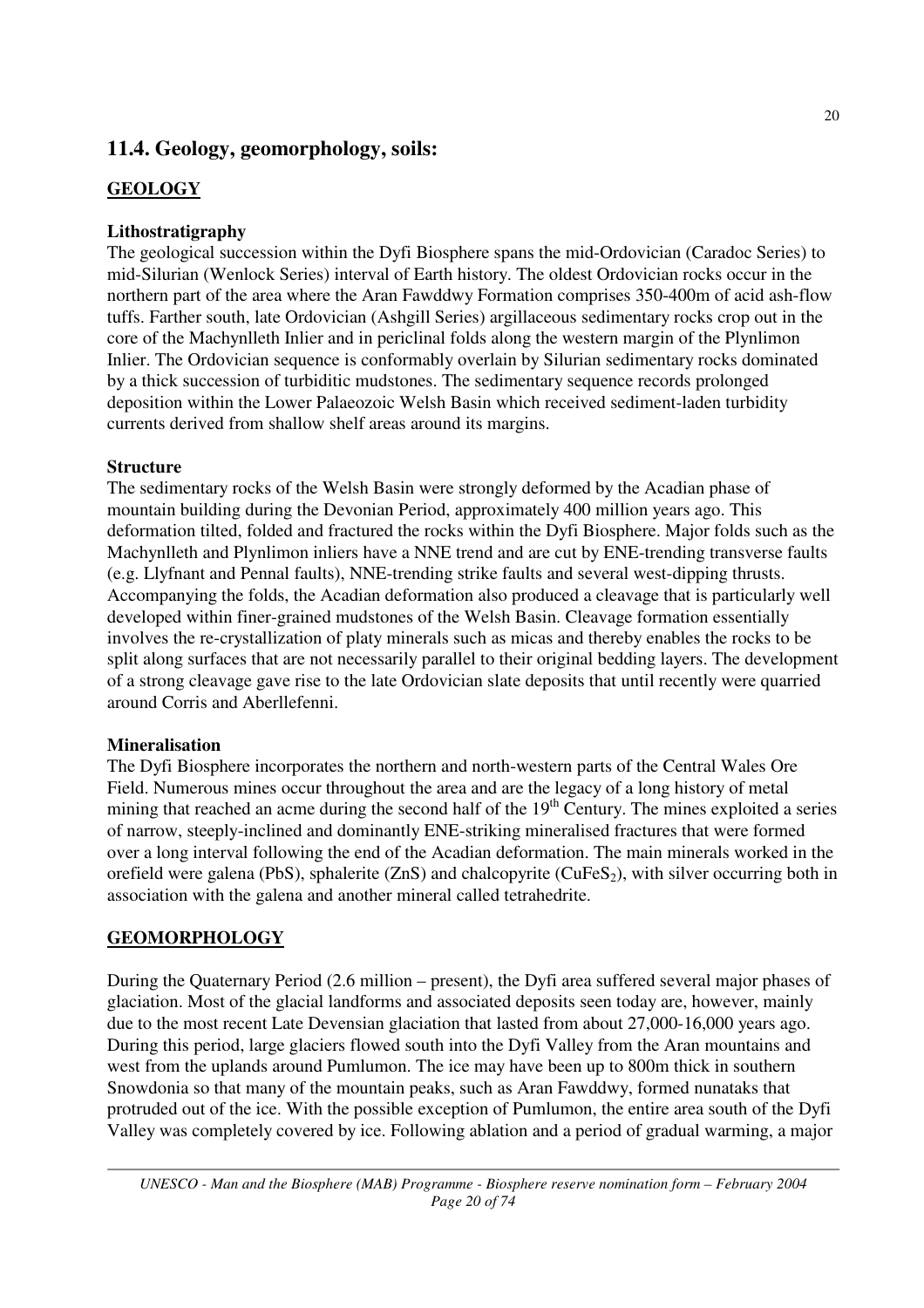climatic deterioration was experienced during the Younger Dryas between about 11,000-10,000 years ago, when glaciers are believed to have re-occupied many of the upland cirques.

The Late Devensian phase of glaciation and subsequent deglaciation generated a wide range of glacial and fluvioglacial landforms and associated deposits within the Dyfi Biosphere. These include spectacular cirques and U-shaped glacial valleys, such as those around Aran Fawddwy and west of Dinas Mawddwy, nivation cirques, roches moutonnées, glacial meltwater channels, gorges, alluvial fans and kettle holes.

The start of the Holocene Stage, 10,000 years ago, witnessed a continuation of the warming that had begun earlier in the Late Devensian. Sea level, which at the end of the last glaciation had been up to 65m lower than at present, continued to rise. Vegetation began to flourish around the coastal margins, with the establishment of oak and pine forests by about 6,000 years ago as recorded by the fossil forest at Borth. The death of the forests around 4,500 years ago may have been a result of wetter conditions caused by sea level rise or increased rainfall. At Borth, the progressive northward growth and inland migration of the Ynyslas coastal barrier, combined with a rising water table, led to the development of the world famous Sphagnum raised bog known as Cors Fochno.

## **SOILS**

The main soils of the Dyfi valley are podzolic soils, ground water gleys and peat. Podzolic soils have a peaty surface layer and humus and/or iron enriched subsoils. These soils form in areas that are wet, cold and have short warm winters. They are also characterized by moderate leaching. Ground water gleys are formed along the River Dyfi and are permeable, seasonally waterlogged and affected by the groundwater table. Peat soils are classified as having more than 40cm of organic material that has a well drained surface layer.

The marked climatic gradient with altitude in the Dyfi valley produces zones of different soil types, which are further complicated by variations in aspect, exposure and physiography. The soil profile is also influenced by the nature of the parent material. Around the Core Area the lower Palaeozoic sedimentary rocks of the district provides most of the mineral to the soils. The soils of the alluvial flats and terraces that occur in the Dyfi valley are gleyed and peaty soils. Cors Fochno (Borth bog) has a carbon rich peat soil which is naturally wet and has a very low fertility. Rare sandwich soils can be found at Ynyslas along with the freely drained sand dune soils. All of these are of great conservation interest.

In the estuary, although the groundwater seeping from adjacent soils is relatively mineral-rich, pH values of the soils are below 4.5 in places. Saltmarsh soils, located along the estuary, are naturally wet, have a loamy texture and are lime-rich, but saline. Loamy and clayey floodplain soils and soils of the coastal flats have a natural high groundwater with moderate fertility, and support mainly grassland. A high coverage of freely drained acid loamy soils can be seen in the Dyfi area, which has a low fertility that supports grassland and rough grazing. Very acid loamy soils with a wet peaty surface layer are located in the uplands and support only moorland grazing, forestry and grassland as they have a very low fertility rate.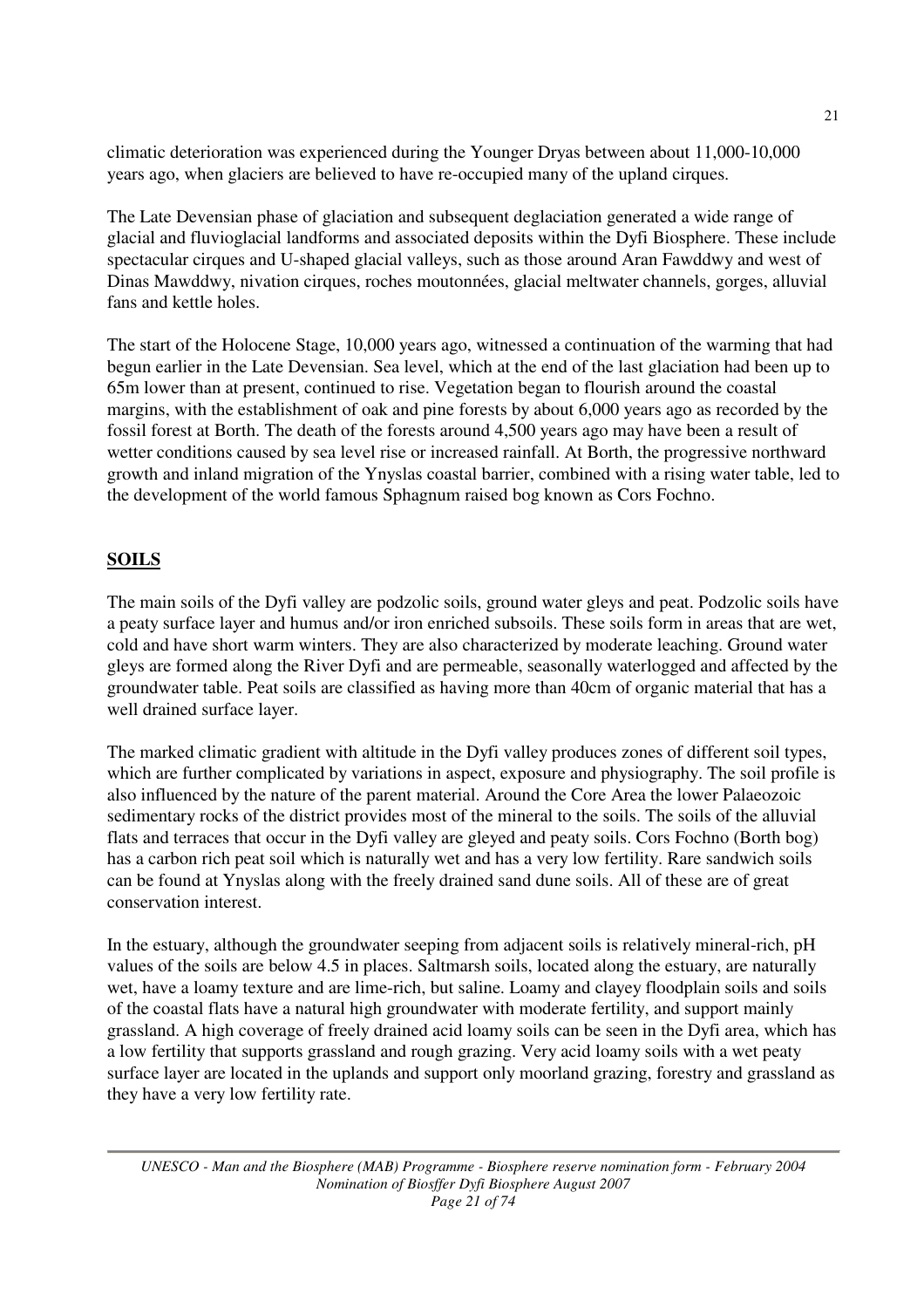A commonly found soil in Wales is the Manod soil (typical brown podzolic soil), which supports biological interest of the SSSI's of the area e.g. Coed Cwm Einion in the Core Area. The Hafren Soils (Ferric stagnopodzols) are formed at Pengarreg Gopa, part of the Buffer Zone. The less common Conway soils (typical alluvial gley soils) and Tanvats soils (typical alluvial gley soils) are found in parts of the Dyfi valley. The Rheidol series occurs only in a few acres in the lower Dyfi valley. These are described as brown earths with organic matter. The Conway series is formed in silty alluvium influenced by a high water table and is present in the Dyfi valley at altitudes from near sea level to over 500 ft.

# **12. BIOLOGICAL CHARACTERISTICS**

#### **DISTRIBUTION 12.1. First type of habitat/land cover:** \_LOWLAND PEATLAND\_\_\_\_\_Local

## **12.1.1 . Characteristic species:**

**Lower plants**: 14 species of bog mosses including *Sphagnum austinii, S. fuscum* and *S. pulchrum*, and liverworts including: *Odontoschisma sphagnii*, *Pallavicinia lyelli*.

**Graminoids** including: *Eriophorum angustifolium, E.vaginatum, Scirpus caespitosus, Rhyncospora alba, Rhyncospora fusca* and in poor fen/ brackish fen/ swamp areas *Molinia caerulea, Carex panicea, Phragmites australis, Schoenus nigricans, Juncus maritimus, Carex paniculata*. **Ferns** including: *Osmunda regalis*

**Dwarf shrubs/ shrubs** including: *Erica tetralix, Calluna vulgaris, Myrica gale and Frangula alnus.*  **Flowering plants** including: a) Raised bog: *Andromeda polyfolia, Drosera anglica, D.intermedia, D. rotundifolia, Menyanthes trifolia, Narthecium ossifragum, Utricularia minor, Vaccinium oxycoccus*. b) Poor fen/ brackish fen/ swamp: *Anagallis tenellum, Eupatorium cannabinium, Iris pseudocorus*, *Lotus uliginosus, Lycopus europaeus, Lythrum salicaria, Platanthera bifolia, Pedicularis palustris, Potentilla palustris, Succissa pratense,* 

**Mammals** including: Pygmy shrew, water shrew, harvest mouse, otter.

**Breeding birds** including: Cuckoo, curlew, garganey, grasshopper warbler, lapwing, linnet, redshank, reed bunting, reed warbler, sedge warbler, shoveler, common snipe, skylark, stonechat, teal.

**Wintering birds** including: Hen harrier, merlin, peregrine falcon, short-eared owl. **Reptiles** include: Adder, grass snake, slow- worm and common lizard.

**Invertebrates** including: i) Lepidoptera, eg; *Crambus silvella, Idaea muricata, Hypenodes humidialis, Coenophila subrosea, Coenonympha tullia*, ii) Hemiptera eg: *Micracanthia marginalis, Paradelphacodes paludosus, Pachybrachius luridus* iii) Coleoptera eg. *Enochrus affinis, Stictonectes lepidus, Agonum erecti, Biblioplectus tenebrosus*. iv) Odonata eg.: *Bracytron pratense, Ceriagrion tenellum* v) Diptera eg: *Anatella dampfi, Allodia embla, Erioptera nielseni, Exechia pectinivalva*. vi) Araneae eg: *Agraecina striata, Drassylus lutetianus, Heliophanus dampfi, Maso gallicus*. vii) Orthoptera: *Metrioptera bracyptera*

## **12.1.2. Important natural processes:**

- Ombrogenous (rainfall-generated) raised mire growth, with carbon sequestration and intimate linkage of hydrology, vegetation, surface microtopography and the peat body.
- $\triangleright$  Encroachment of tidal influence on mire margin.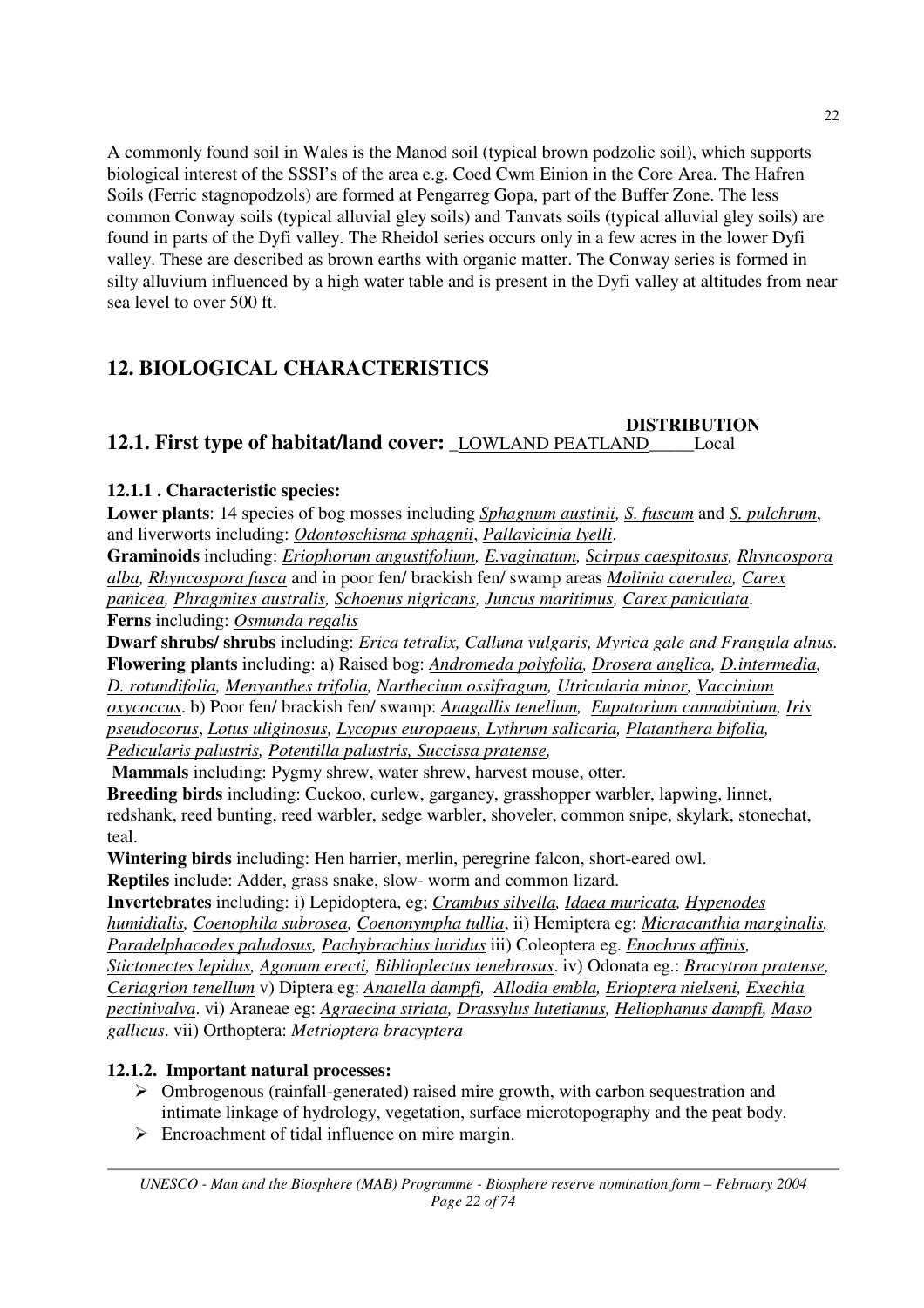## **12.1.3. Main human impacts:**

- $\triangleright$  Drainage & tidal control
- $\triangleright$  Peat- cutting (non-commercial, hand cutting)
- $\triangleright$  Agricultural exploitation
- $\triangleright$  Fire
- $\triangleright$  Deposition of atmospheric nutrients

## **12.1.4. Relevant management practices:**

- $\triangleright$  Hydrological restoration
- $\triangleright$  Removal of alien species
- $\triangleright$  Control of scrub invasion
- $\triangleright$  Low intensity conservation grazing of fen/poor fen margins.
- $\triangleright$  Control of access

# 12.2 Second habitat/land cover: MARINE/INTERTIDAL

# **DISTRIBUTION**

## **12.2.1 Characteristic species:**

Subtidal sandbanks support a variety of marine wildlife: burrowing worms, crustaceans, molluscs and echinoderms live within the sandbank sediments, whilst more mobile species such as shrimps, molluscs, crabs and fish live closer to and on the surface. Subtidal sandbanks are important nursery areas for fish, and feeding grounds for seabirds.

The upper part of the open coast shores are species poor with a strandline community of sandhoppers (amphipods such as *Talitrus saltator*). The mobile sand in the mid and lower shores is characterised by small burrowing crustacea (amphipods and isopods such as *Erydice pulchra*). Where the sand is very soft and aerated only burrowing amphipods and occasional bivalve molluscs occur and, where the water movement is less, well sorted fine sand has polychaete worms such as *Nephtys cirrosa*, the thin tellin shell *Angulus tenuis* and sand-eels *Ammodytes tobianus*. Mobile sand in the upper estuary is commonly populated with a community of amphipods *Bathyporeia* sp. and *Corophium* sp. Muddy sand is dominated by the lugworm (*Arenicola marina*) and bivalves such as the cockle *Cerastoderma edule*, the baltic tellin *Macoma balthica*, the sand gaper *Mya arenaria* and the thin tellin *Angulus tenuis*. Stable muddy banks have numerous peppery furrow shell *Scobicularia plana*. In the upper reaches of the Leri and at Glandyfi the muddy shores support numerous ragworms (*Hediste diversicolor).* Clumps of the edible mussel *Mytilus edulis* have also been recorded from the mid shore on fine mud. In the upper estuary mobile sand a community of the amphipods *Bathyporea* sp. and *Corophium* sp. is common, whilst in the upper reaches of the estuaries, oligochaete worms are the main species present in the lower shore muddy sand and gravel habitats.

Intertidal rock communities occur primarily as a thin band around the shore, dominated by yellow and grey lichens and the tar lichen *Verrucaria maura* at higher elevations, with fucoid seaweeds (*Pelvetia canaliculata*, *Fucus* spp. and *Ascophyllum nodosum*) lower down. The brown seaweed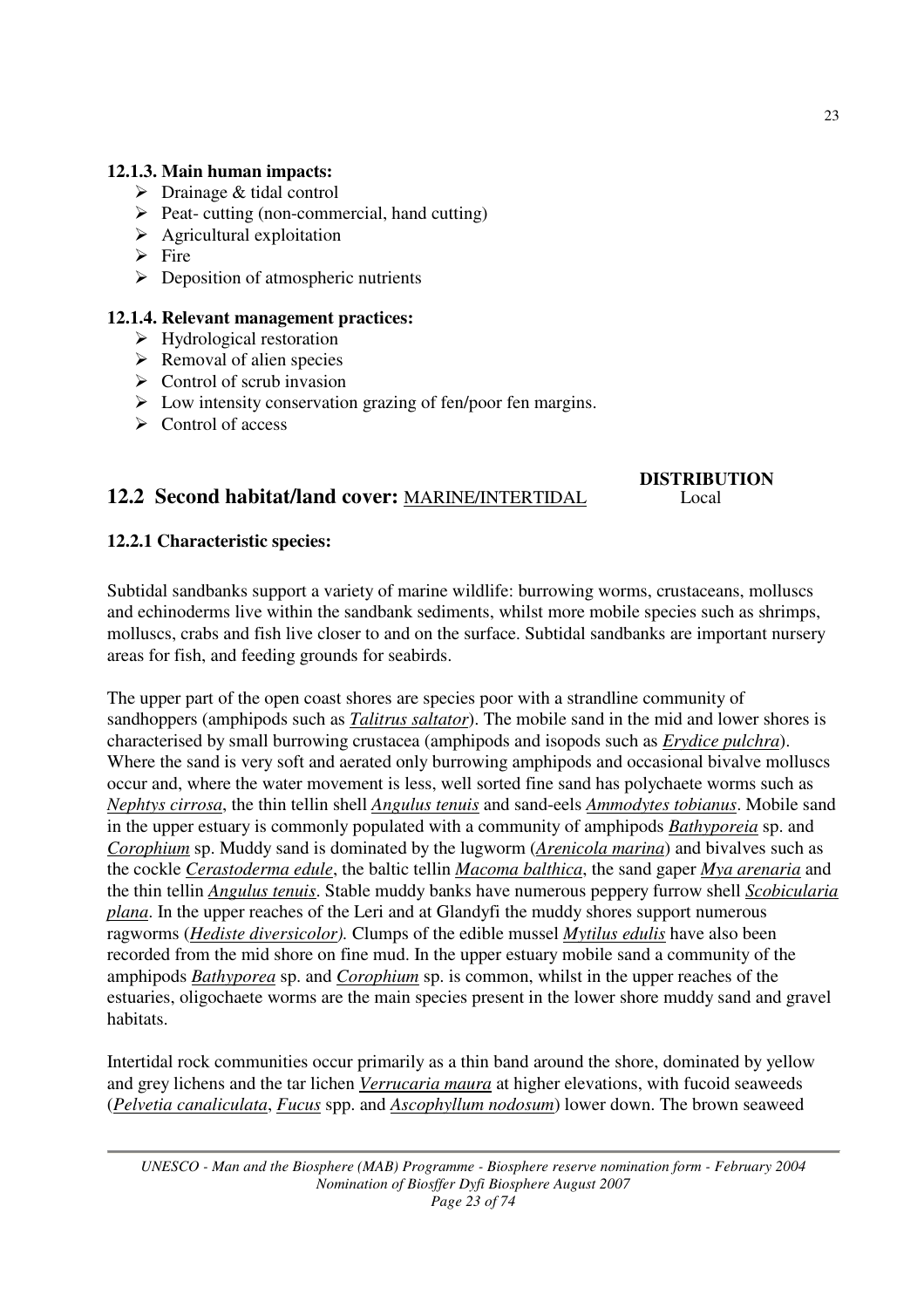*Fucus ceranoides* is also present, reflecting the reduced salinity of the estuaries. Clumps of the edible mussel *Mytilus edulis* occur in the lower shore where rocky outcrops are found.

There are a number of mobile species in the estuary such as crabs and shrimps, and thirty species of fish have been recorded from the Dyfi estuary. It is an important migratory route for salmon and sea trout as they make their transitions between fresh and salt water conditions. The saltmarsh creeks form important nursery areas for sea bass *Dicentrarchus labrax* and mullet species.

The marine invertebrate communities and fish provide food for numerous waders and wildfowl, including shelduck, red breasted merganser, pintail, dunlin, redshank, oystercatcher and curlew. Great crested grebe and common scoter winter off the estuary mouth. Chough breed and feed on adjacent sea cliffs.

The estuary provides important feeding habitat for otters.

The bottlenose dolphin *Tursiops truncatus* and grey seal *Halichoerus grypus* occasionally use the off-shore waters.

## **12.2.2 Important natural processes:**

This is a highly dynamic environment with interactions between saline and fresh water, tides and currents, accretion and erosion in response to short-term and long-term factors. Sediment movement is a key process within the estuary with constant interchange and movement of sediment within the estuary and between the estuary and coastal and marine areas. The sediment spit, ebb-tide delta and tidal meanders are important structural components of the estuary which depend on natural processes. Aeolian processes are vital in the transfer of sediment from the intertidal sandbanks to the nearby coastal dunes.

The type of intertidal mudflat and sandflat communities present in the estuarine and open coast areas are largely determined by the physical nature of the available sediment and the influence of the prevailing physical conditions such as the degree of exposure to wave action and tidal currents and the salinity regime of the surrounding water. The estuary is tide-dominated and displays a wide variation in salinity regime. This has an important influence on the zonation of the biological communities within the estuary.

### **12.2.3 Main human impacts:**

The construction of tidal floodbanks in the 19th century has reduced the extent of estuary inter-tidal habitats, and removed the former maritime transitions, notably from saline marsh to raised mire. The flood defences constrain the ability of the estuary to translate inland ('roll-over') in response to sea level rise.

Sea defences (sea walls and groynes) on the adjacent coast have modified and constrain the near shore form and processes.

Other impacts include:

 $\triangleright$  Fishing and shellfishing, which are significant activities in the area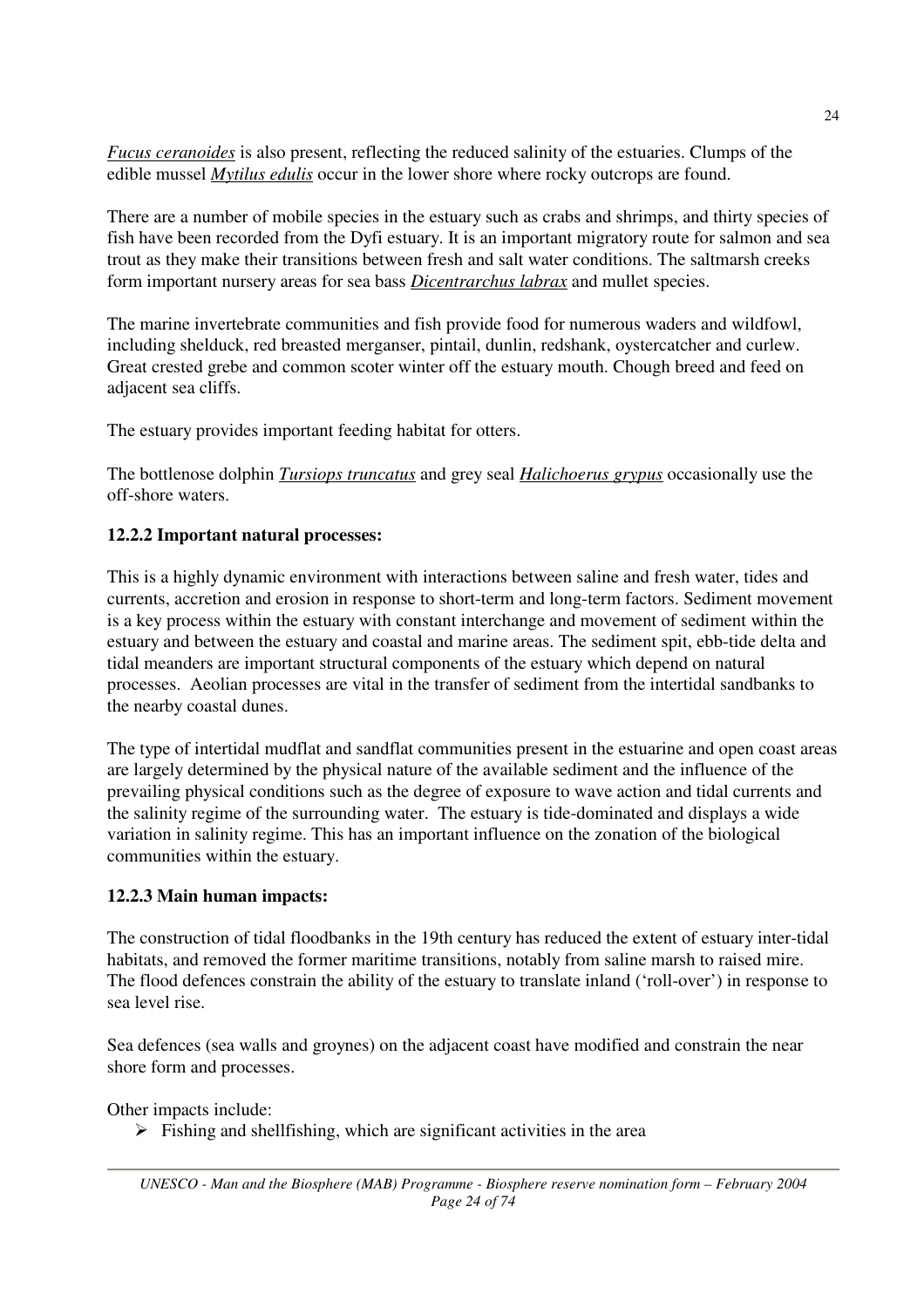- $\triangleright$  Localised dredging of estuary channels
- $\triangleright$  Use of powered water-craft
- $\triangleright$  Recreational use of beaches
- $\triangleright$  Disposal of treated effluent

### **12.2.4 Relevant management practices:**

Restoration of the condition of at least part of the estuary feature is a realistic and positive aspiration in terms of the conservation management of the estuaries. There is the potential to increase and reestablish estuary communities that have been reduced or lost due to past interventions in the estuaries. In the light of predicted sea level rise, and the potential inundation of coastal habitats, restoration may become more critical to the management of the SAC and Biosphere in order for this feature to be in favourable condition. There is great potential here for restoration in terms of biodiversity benefits. Because of its relatively undeveloped hinterland, this estuary may pose fewer constraints on restoration than many others in the UK.

In the light of potential sea level rise a coastal and flood defence strategy of 'holding the line' may become less viable, and flood defence resources may need to be optimised by focussing on public safety and key capital assets. Working with natural systems instead of constraining them could bring significant economic benefits in terms of the cost effectiveness of coastal defence and flood defence management, and have additional benefits. For example, if some of the flood banks were not maintained the sea would be allowed to flood larger areas at times of high tides/heavy rainfall, thus reducing the risk of flooding to the buildings situated near the presently constrained estuaries.

As a general principle, a reduction in the artificial constraints (such as flood banks) on the tidal limits within the estuaries would provide opportunities for improving and restoring the condition of this feature. CCW is keen to apply this principle in its approach to management of the estuaries, working through a process of negotiation and agreement with landowners, statutory organisations and other interested parties to take advantage of opportunities that arise in the future. Opportunities will need to be considered on a case-by-case basis; in some cases, removing artificial constraints will not be practical (for example, structures that defend major capital assets) and/or may conflict with other nature conservation objectives. However, CCW considers that this approach could provide significant benefits in the long-term management of this natural asset.

The whole of the estuary and surrounding in-shore waters are part of the Pen Llyn a'r Sarnau European Marine Site (SAC & SPA) and are subject to the provisions of Regulation 33 of the Conservation (Natural Habitats, &c.) Regulations 1994.

A code of conduct exists for powered water-craft users, which is designed to limit disturbance within the estuary and promote safe practice.

A visitor management scheme operates at Ynyslas beach to help integrate high public usage with environmental quality.

Fishing and shellfishing is regulated by the North-west & North Wales Sea Fisheries Committee.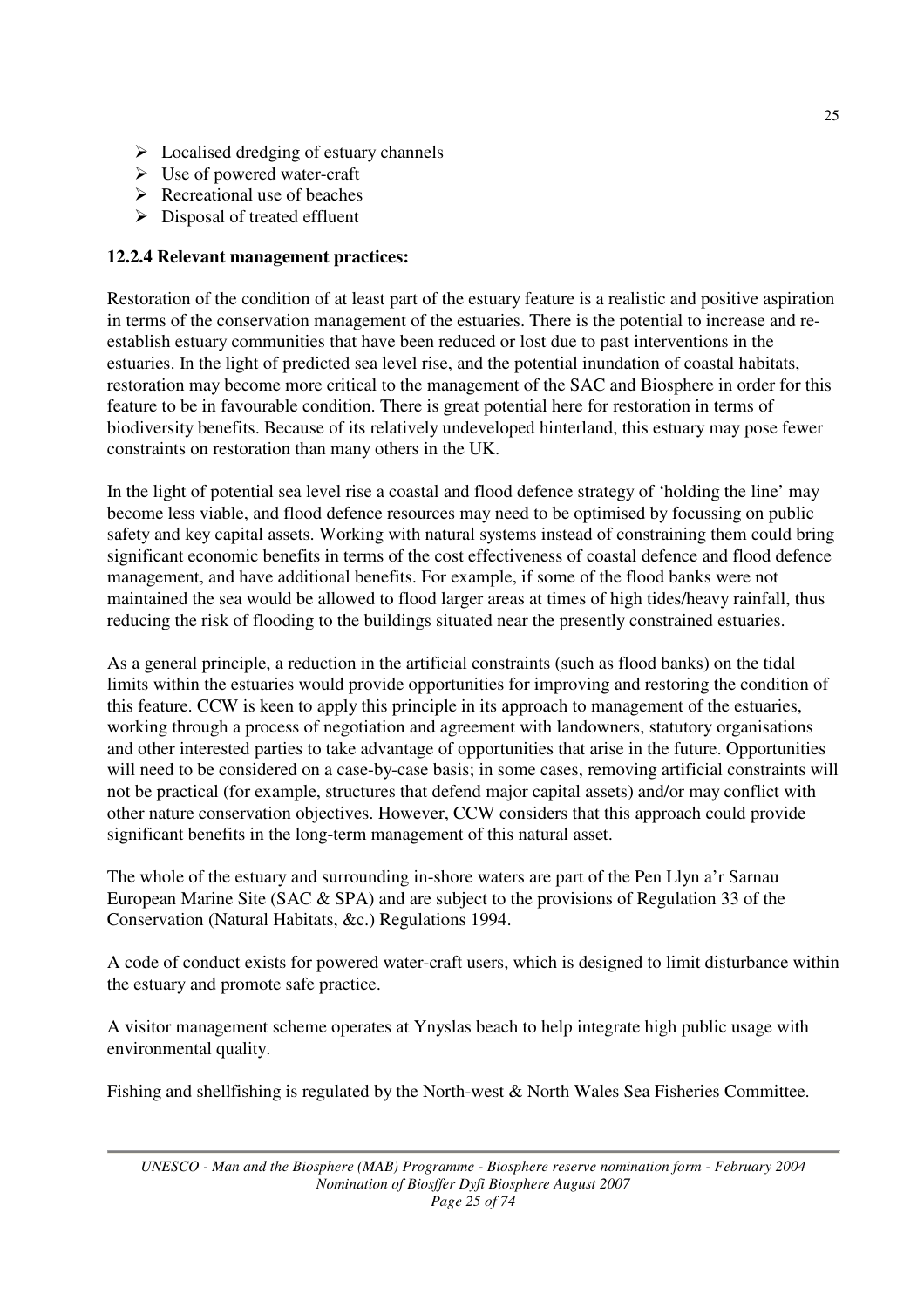The area is covered by a marine pollution contingency plan.

#### **DISTRIBUTION 12.3 Third habitat/landcover:** SALTMARSH\_\_\_\_\_\_\_\_\_\_ \_\_\_\_\_\_\_Local

## **12.3.1. Characteristic species:**

The saltmarshes exhibit characteristic zonation from low to high marsh.

Pioneer zone: Glasswort *Salicornia* spp. Annual sea-blite *Sueda maritima* and Common cordgrass *Spartina anglica*

Low-mid marsh: Sea meadow grass *Puccinellia maritima*, Sea purslane *Atriplex portulacoides*, Sea aster *Aster tripolium*, Greater sea spurrey *Spergularia media*.

Mid- upper marsh: Red fescue *Festuca rubra*, Saltmarsh rush *Juncus gerardi*, Thrift *Armeria maritima*, Sea milkwort *Glaux maritima*, Sea arrow grass *Triglochin maritima*, Sea plantain *Plantago maritima*, Sea rush *Juncus maritimus*.

There are also important transition zones into other habitats such as freshwater marsh and mire with Sea club rush *Scirpus maritimus* Glaucous bulrush *Scoenoplectus tabernaemontani* and black bog rush *Schoenus nigricans*.

The Dyfi saltmarshes are of notable significance for the variety and quality of their invertebrate faunas. Characteristic ground beetles such as *Bembidion laterale*, *B. minimum* and *B. iricolor* are present and the scarce scarabaeid *Aphodius plagiatus* is frequent amongst strandline debris. In addition, Roesel's bush-cricket *Metriopters roesellii* occurs on the upper saltmarsh, its only location in Wales.

Grazing wildfowl include important populations of Greenland whitefronted goose, Barnacle goose and Eurasian Wigeon. Hen harrier and peregrine falcon hunt over saltmarsh.

## **12.3.2 Important natural processes:**

The saltmarshes are subject to changes in response to the dynamic physical environment. Vegetational changes are evidenced through colonisation of open sediments and successional development towards high marsh. This is countered by localised erosion associated with river channels, creeks and saltpans.

# **12.3.3 Main human impacts:**

- $\triangleright$  Past interventions have resulted in some loss of native saltmarsh and transitional areas extending into brackish, maritime and freshwater habitats.
- The deliberate introduction of common cord-grass *Spartina anglica* in 1920 resulted in rapid expansion of the saltmarsh particularly after 1945. Much of this Spartina marsh has now been replaced by native saltmarsh vegetation.
- $\triangleright$  Wildfowling (shooting ducks and geese) takes place over part of the estuary.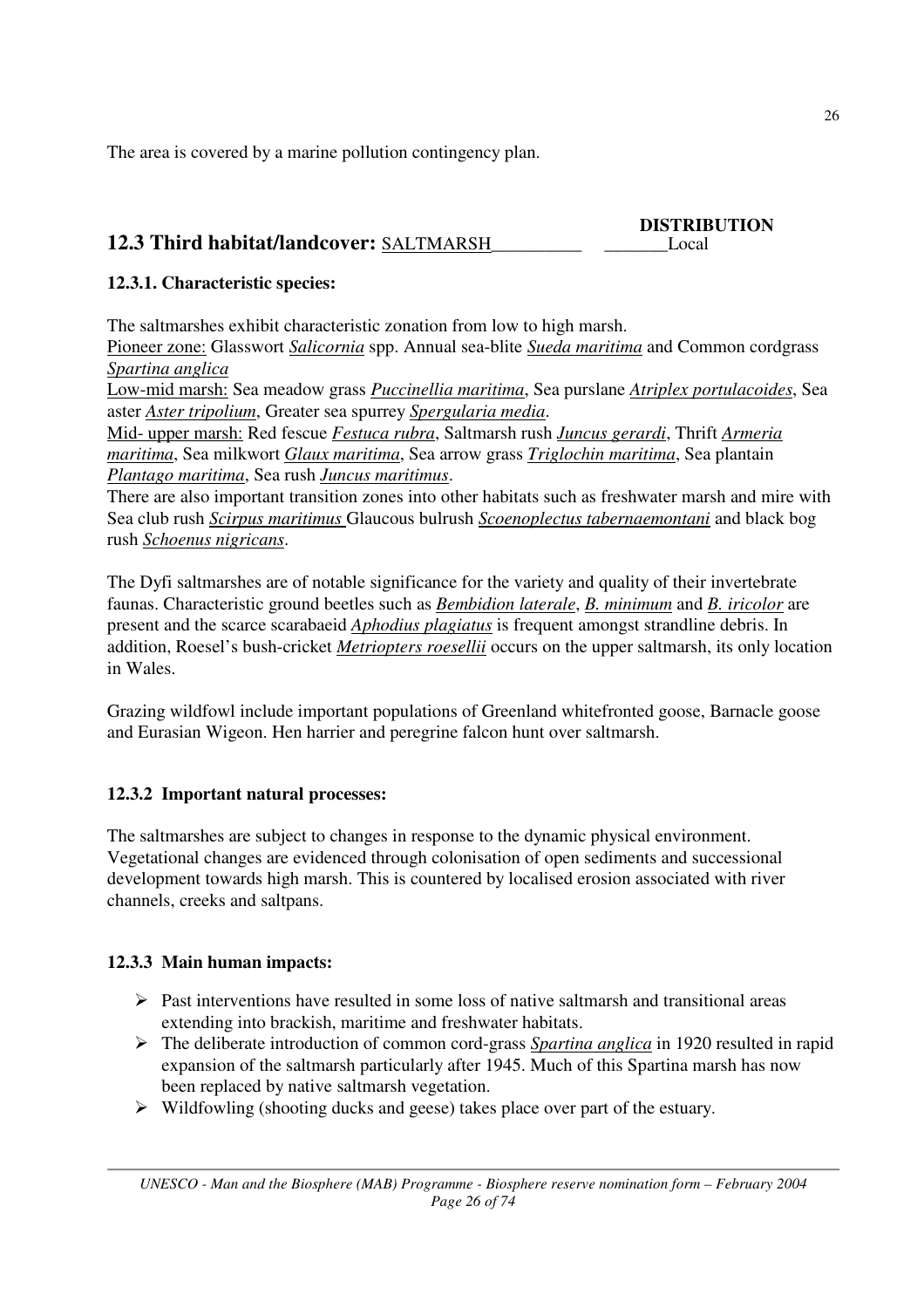### **12.3.4 Relevant management practices:**

- $\triangleright$  Grazing by domestic stock plays a significant role in determining the character of the saltmarsh. Until recently grazing levels were determined principally by agricultural production and high sheep numbers maintained short swards. Much of the saltmarsh is now grazed less intensively and with a greater proportion of cattle, producing a more varied sward height.
- $\triangleright$  Wildfowling takes place under a permit scheme, which defines a shooting zone in the western part of the estuary and prescribes quarry species and monitoring requirements.

### **DISTRIBUTION 12.4 Fourth habitat/landcover:** SAND DUNES Local

## **12.4.1 Characteristic species:**

Ynyslas dunes alone support 70 or more **plants** rare in Ceredigion county.

Strandline/ embryo dune: Sea rocket *Cakile maritima*, Prickly saltwort *Salsola kali*, Sand couch grass *Elymus farctus*

Mobile- semi-fixed dunes: Marram *Ammophila arenaria*, Sea spurge *Euphorbia paralias*, Restharrow *Ononis repens,* Sand sedge *Carex arenaria* and fungi such as: Dune bird's nest *Cyathus stercoreus*, dune cup fungus *Peziza ammophila*, dune stickhorn *Phallus hadrianus.* Dune grassland: Bee orchid *Ophrys apifera*, Birdsfoot trefoil *Lotus corniculatus*, Biting stonecrop

*Sedum acre,* Burnet rose *Rosa pimpinellifolia,* Carline thistle *Carlina vulgaris*, Common centaury *Centaurea erythraea*, Cat's ear *Hypochaeris radicata*, Dog violet *Viola canina*, Dovesfoot cranesbill *Geranium molle*, Hound's tongue *Cynoglossum officinale,* Ladies bedstraw *Galium verum*, Sticky mouse ear *Cerastium glomeratum*, Pyramidal orchid *Anacamptis pyramidalis*, Wild thyme *Thymus praecox.* 

Dune slacks: Marsh orchids including: Early marsh *Dactylorhiza incarnata ssp coccinea*, Southern marsh *D. majalis ssp praetermissa*, Marsh Helliborine *Epipactis palustris*, Yellow-wort *Blackstonia perfoliata*, Bog pimpernel *Anagallis tenella*, Lesser water plantain *Baldellia ranunculoides*, Marsh pennywort *Hydrocotyle vulgaris*, Water mint *Mentha aquatica*, Lesser spearwort *Ranunculus flammula*, Creeping willow *Salix repens*, Brookweed *Samolus valerandi*.

The sand dunes of Ynyslas support their own special and nationally important **invertebrate** assemblage. The most remarkable inhabitant amongst a rich spider fauna is the recently discovered nocturnal hunting spider *Agroeca dentigera*, which is unknown elsewhere in Britain and rare in Europe. The site is also special for solitary bees and wasps providing a home for many notable species and four national rarities, including the Welsh vernal mining bee *Colletes cunicularius*. Other specialised invertebrates include moths such as the shore wainscot which feeds on marram grass, and the thyme Pug which feeds on wild thyme. The rich beetle fauna includes nearly 30 nationally notable species. Many of the specialist species are associated with the diverse, winterflooded dune slacks and the dynamic habitats close to the beach including the strandline.

**Mammals**: Rabbit are important in the dune ecology, and polecat is resident.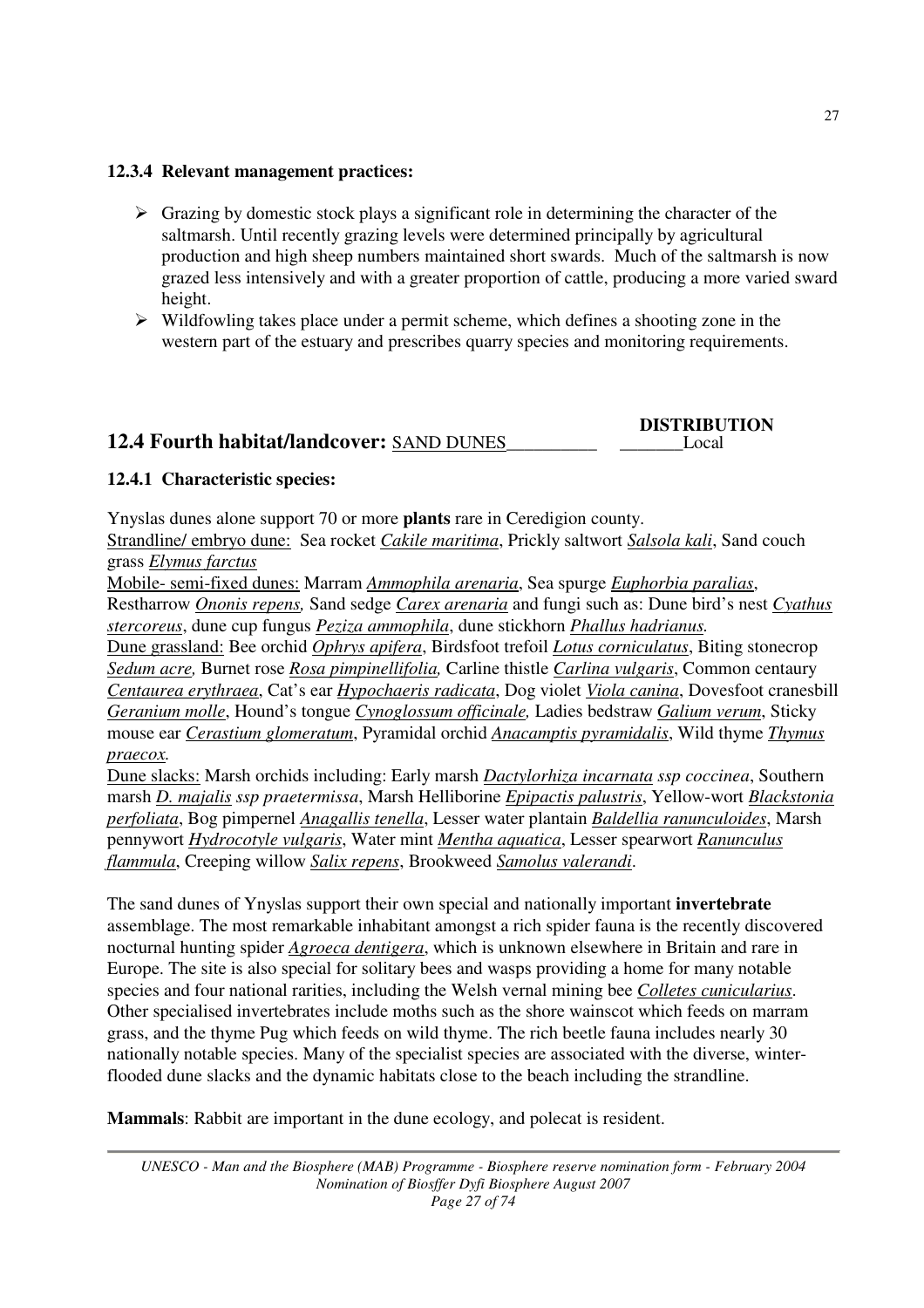**Reptiles:** The Sand lizard has been reintroduced at Aberdyfi; Adder, grass snake, common lizard and slow worm are present.

**Amphibians:** Common frog

**Birds:** breeding birds include: shelduck, linnet, meadow pipit, skylark, stonechat, common whitethroat, reed bunting, and ringed plover.

## **12.4.2 Important natural processes:**

- $\triangleright$  The sand dunes are near-natural systems where environmental factors override the influence of man. Dune formation depends on marine and aeolian processes to supply the sand and psammoseral processes to develop and vegetate the dunes. The dune systems must be viewed in the context of large geomorphological units, or 'coastal cells', which encompass extensive offshore deposits. Due to the large sand supply the dunes are actively accreting on both sides of the estuary.
- $\triangleright$  Evidence of past changes in sea levels is seen at the "submerged forest" of stumps of pine, birch and alder in peat on the west beach at Ynyslas.

## **12.4.3 Main human impacts**

- $\triangleright$  Shoreline management sea defences have modified the natural processes away from the estuary mouth (but within the coastal cell), and may be responsible for localised erosion.
- $\triangleright$  Parts of the dune systems have been developed for golf courses and holiday camps resulting in some loss of older dune habitat and increased stabilisation of the systems.
- $\triangleright$  A number of alien invasive species have been introduced by visitors or spread from adjacent property, notably New Zealand pygmy weed *Crassula helmsii*.
- $\triangleright$  Recreation for many years in this popular holiday area the dunes at Ynyslas and Aberdyfi have been very heavily used by large numbers of people. There is widespread modification of the dune vegetation due to trampling, and dog fouling and litter are further impacts of the recreation pressure.

## **12.4.4 Relevant management practices**

- $\triangleright$  A visitor management scheme has been in operation at Ynyslas for 30 years. A team of seasonal wardens is employed annually to run a Visitor Centre, providing interpretation/information to the public and wardening the site during the spring and summer months.
- $\triangleright$  Signage and boardwalks are maintained to facilitate pedestrian access across the dunes, and vehicle access is restricted to designated part of the upper shore.
- $\triangleright$  Past dune erosion control measures, included brushwood fencing and marram planting are no longer considered necessary. Small seasonal enclosures are set up to protect ringed plover nests from disturbance.
- $\triangleright$  Rabbits have been the main control on scrub encroachment in the past, but regular outbreaks of disease have reduced their effectiveness. Limited mowing and scrub cutting are now carried out, and some winter pony grazing.
- *Crassula helmsii* is controlled annually by herbicide treatment.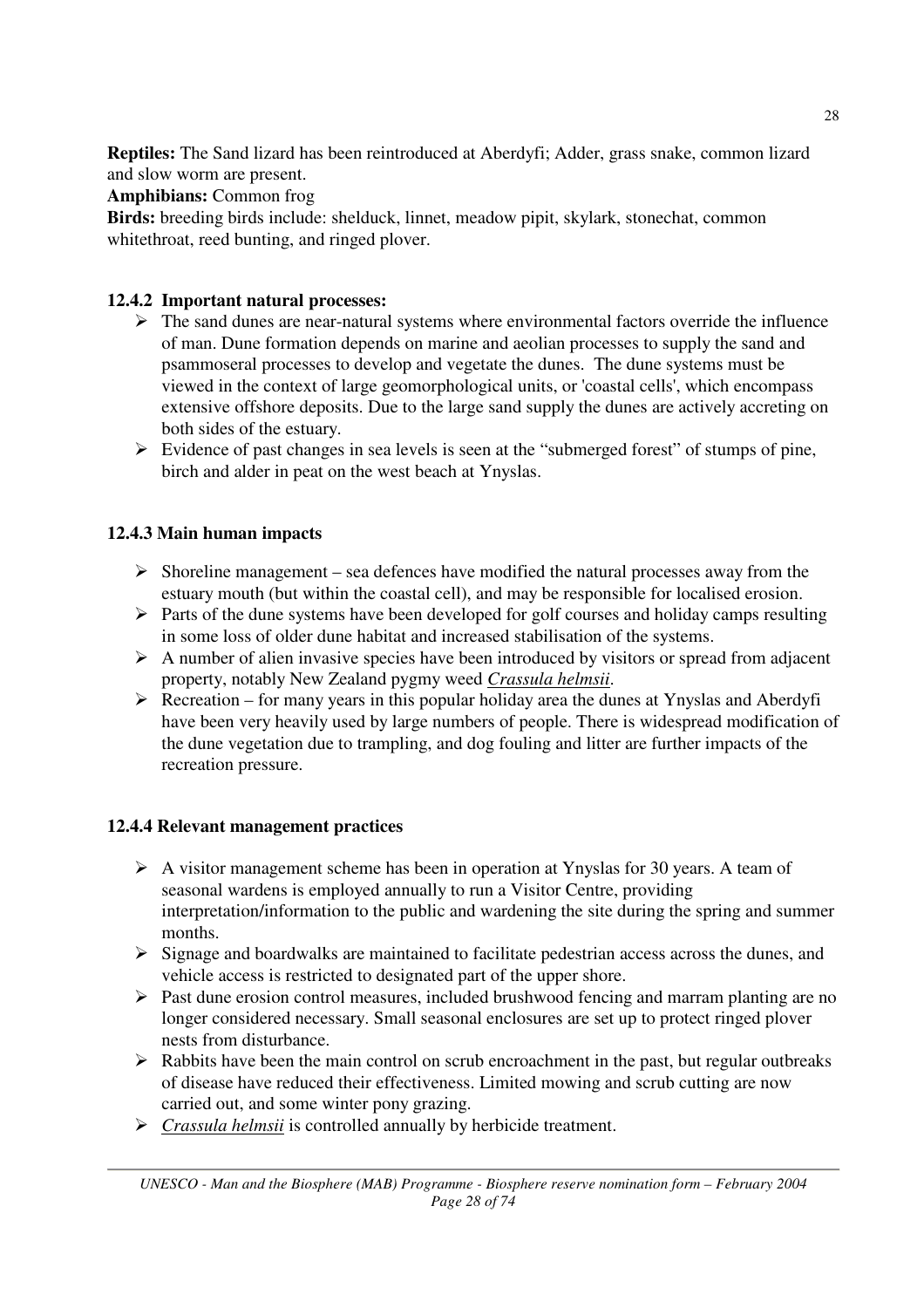# **DISTRIBUTION**

# **12.5 Fifth habitat/landcover:** BROADLEAVED WOODLAND\_\_ \_Local

## **12.5.1 Characteristic species:**

There is great variation in the woodland species depending on the aspect, soils, gradients, drainage, etc.

On acid soils sessile oak is dominant with downy birch, and a ground cover of bilberry *Vaccinium myrtillus*, heather *Calluna vulgaris*. The wetter woods have an abundance of bryophytes, typically *Rhytidiadelphus loreus, Hypnum jutlandicum* and *Polytrichum formosum*, with some notable western Atlantic species, eg. the moss *Dicranodontum denudatum* and the liverworts *Mylia taylori, Bazzania trilobata* and *Plagiochila spinulosa*, amongst others. Ferns are often abundant, including *Blechnum spicant, Dryopteris aemula*, and Wilson's filmy-fern *Hymenophyllum wilsonii.* The rich lichen flora of the woodlands indicates low atmospheric pollution. The *Parmelietum laevigatae* lichen community, characteristic of woodlands in high rainfall areas, is particularly well developed. Other notable lichens include *Sticta canariensis* (blue-green morphotype), *Parmeliella jamesii* and *Peltigera collina*.

The woodland shrub layer often consists of hazel, holly and rowan with gorse and bracken in more open areas. At more base-rich sites primrose, early purple orchid, wood anemone, dog's mercury and woodruff are found.

Coed Cwm Einion is a mixed wood with mainly ash, wych elm and small leaved lime. Its bryophyte and lichen flora is especially rich with a large number of Atlantic species. The lichen *Parmelia robusta* occurs here at its only site in Great Britain.

Another wood, Coed Afon Pumryd, with cool, shaded, north-facing, humid conditions has an exceptional number of slime moulds (myxomycetes) associated with wet moss-covered rocks.

*Schistostega pennata*, a luminous moss, occurs at Cwm Llyfnant.

Several molluscs associated with ancient woodlands occur, including *Spermodea lamellata*, *Zenobiella subrufescens* and *Vertigo substriata*.

Mammals include the hazel dormouse, which is known from several sites including Pantperthog, Ynyshir and Cwm Einion.

Polecats and badgers are widespread

The characteristic birds include redstart, pied flycatcher, and wood warbler.

## **12.5.2 Important natural processes:**

Although woodlands give an impression of stability, largely because the dominant trees are longlived, the seasonal movements of organic matter, energy and nutrients, etc. show a highly dynamic nature. Woodland habitats have a special significance in conservation because they form the natural 'climax' vegetation over most of this area. Trees toppled by gales and occasional landslides on steep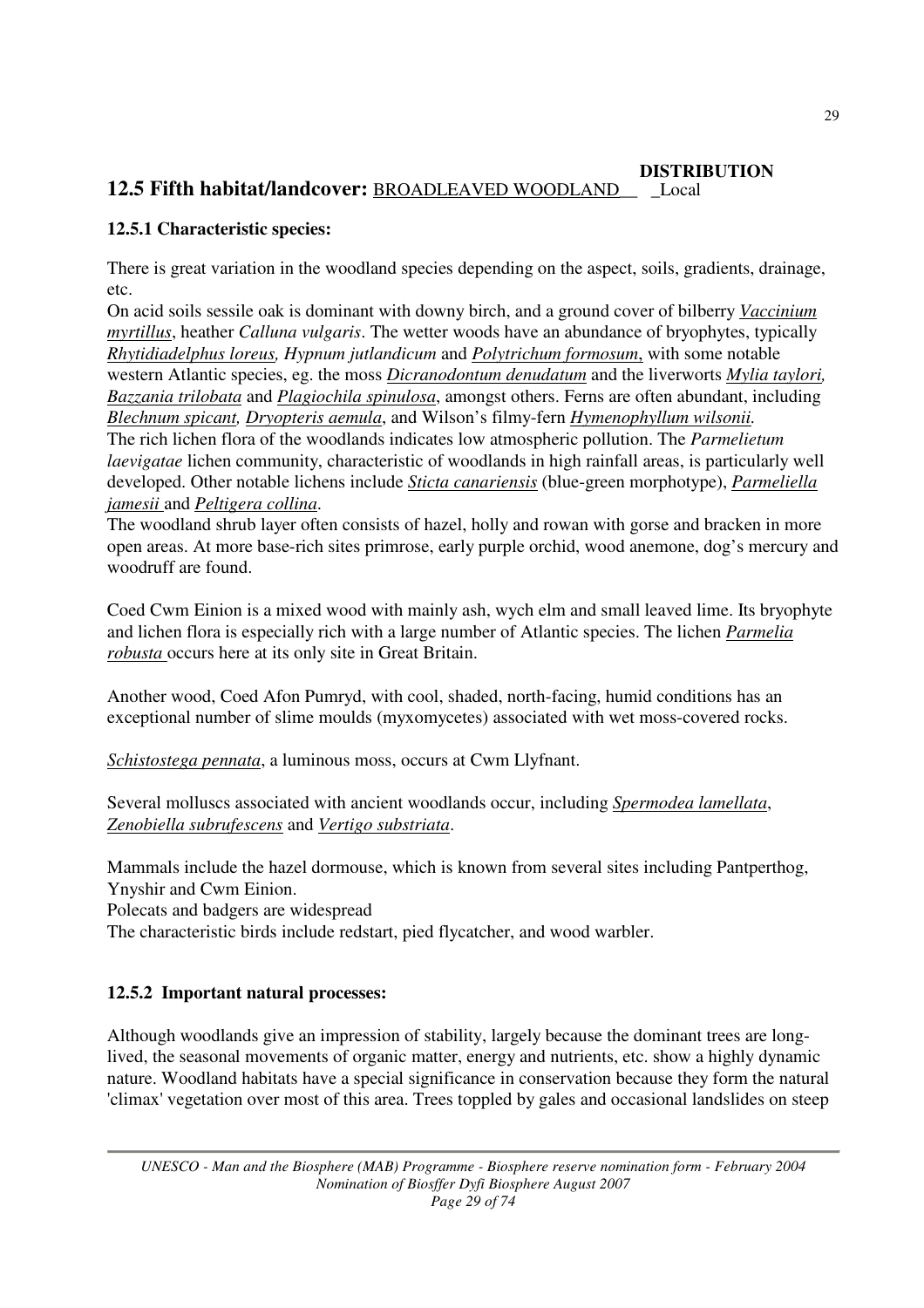slopes create opportunities for successional changes to develop. The gradual decay of ancient trees creates special microhabitats for fungi and invertebrates.

Climate, soils, topography and aspect have major influences in the valley. Ancient woodlands have undisturbed, or relatively undisturbed, soils. They have escaped ploughing, liming, etc., which alters their natural layered structures and chemical status. Over time the process of leaching, the removal of trees & other forest products will have exacerbated nutrient depletion.

In Wales the moist and generally frost-free Atlantic conditions favour the mosses, bryophytes and ferns characteristic of the western wooded gorges. The conditions of high rainfall, high humidity and dense shade are evident at several sites providing some of the best sites for Atlantic bryophytes in NW Europe.

## **12.5.3 Main human impacts**

Many woodlands owe their survival to the fact that they lie on soils too poor or too wet to cultivate, and it is no coincidence that many of the remaining woods in the Biosphere area are on steep hillsides. But the woods today are islands of habitat, remnants of formerly extensive natural forests. Various traditional methods of woodland management developed in medieval times and survive today. Typical objectives were to provide large timber, fuel wood, bark for tanning, shelter for stock, grazing, sporting, etc. These objectives have given rise to definable management systems, e.g. high forest (to produce large timber), coppice (to provide regular crops of small wood) and wood-pasture (to yield timber in the presence of grazing animals & for amenity).

Traditionally farmers in the area have valued woodland for providing shelter and grazing especially for sheep. Many woodlands have existed alongside a pastoral system for centuries, so grazing has been a major factor in the development of the vegetation. No wood can regenerate in the presence of prolonged and heavy grazing and this accounts for the poor condition, in both structure and species, of some sites.

Non native species have been planted, notably *Rhododendron ponticum* which causes serious problems in Snowdonia due to its highly invasive nature and ability to suppress regeneration of all other plant species through toxins contained in its leaf-litter.

## **12.5.4 Relevant management practices:**

- $\triangleright$  Restructuring to diversify even-aged canopy, especially in neglected coppiced woods.
- Restoration of broadleaves on ancient semi-natural woods which have been coniferised.
- $\triangleright$  Establish new links between isolated woods
- $\triangleright$  Control grazing where regeneration prevented
- A Rhododendron control/elimination by cutting and herbicide treatment.
- $\triangleright$  Protect ancient trees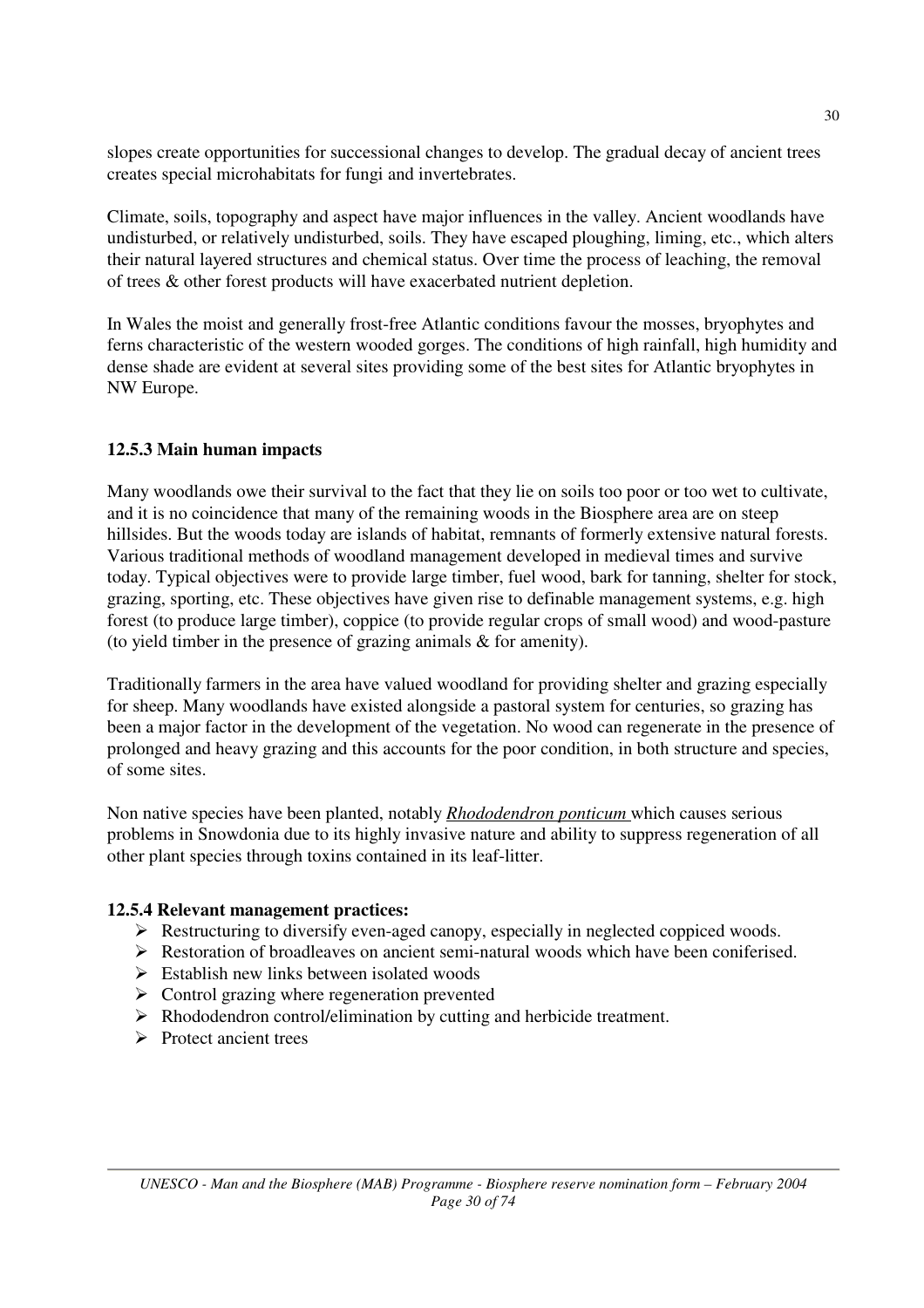# **12.6 Sixth habitat/landcover: UPLAND MOORLAND**

 **DISTRIBUTION** 

## **12.6.1 Characteristic species:**

The drier heathland supports a number of species but is typically dominated by heather *Calluna vulgaris* and bilberry *Vaccinium myrtillus*. Other species include crowberry *Empetrum nigrum,* cross-leaved heath *Erica tetralix*, and Fir club moss *Huperzia selago*

The flatter and wetter places are largely covered by blanket bog which supports cotton grass *Eriophorum vaginatum*, deer grass *Trichophorum cespitosum*, purple moor-grass *Molinia caerulea*, bog-rosemary *Andromeda polifolia,* lesser twayblade *Listera cordata*, bog asphodel *Narthecium ossifragum*, round leaved sundew *Drosera rotundifolia*, cranberry *Vaccinium oxycoccos* and various sedges including *Carex limosa* and *C. magellanica*. Sphagnum mosses are an important component of these mires and *Sphagnum magellanicum* together with the liverwort *Cephalozia loitlesbergeri* occur at Llanbrynmair Moors.

The crags and screes associated with these upland areas support rose root *Sedum rosea*, mountain sorrel *Oxyria digyna*, welsh poppy *Meconopsis cambrica*, rock stonecrop S*edum forsterianum*, mountain melick *Melica nutans*, the locally rare hawkweed *Hieracium argenteum* and ferns such as green spleenwort *Asplenium viride* and brittle bladder fern *Cystopteris fragilis*.

Lemon-scented fern *Oreopteris limbosperma* can be found in the damp environment along the streams.

**Invertebrates** – The black darter Sympetrum danae is the typical dragonfly of the upland pools. **Birds** - Ring ouzel, tree pipit, wheatear, peregrine, red grouse and black grouse, short eared owl, hen harrier, golden plover, merlin, red kite, raven. **Mammals** - Pine marten

## **12.6.2 Important natural processes:**

The bulk of vegetation cover, below the treeline level, is maintained at a stable seral stage, halting the succession to woodland, through grazing and burning practices implemented by local human activity. Subsequently, a natural scattering of trees and scrub provide a diverse enhancement the landscape mosaic. The damp and low temperature conditions of this part of the world have resulted in the development of ombrogenous peat over gentle slopes or in hollows, and blanket bogs with a range of patterned surfaces with pool and hummock systems. The peat forms when conditions are too wet and cold for plant remains to decay in the normal way. They are acidic due to the lack of nutrients in rainwater. The almost continuous flow of water in these heavy rainfall areas washes out any soil nutrients and leaves behind peat that can be metres deep. Depending on the topography, moorlands include grasslands, peatlands and heaths with some woodland and freshwater habitats. They often occur as complex mixtures.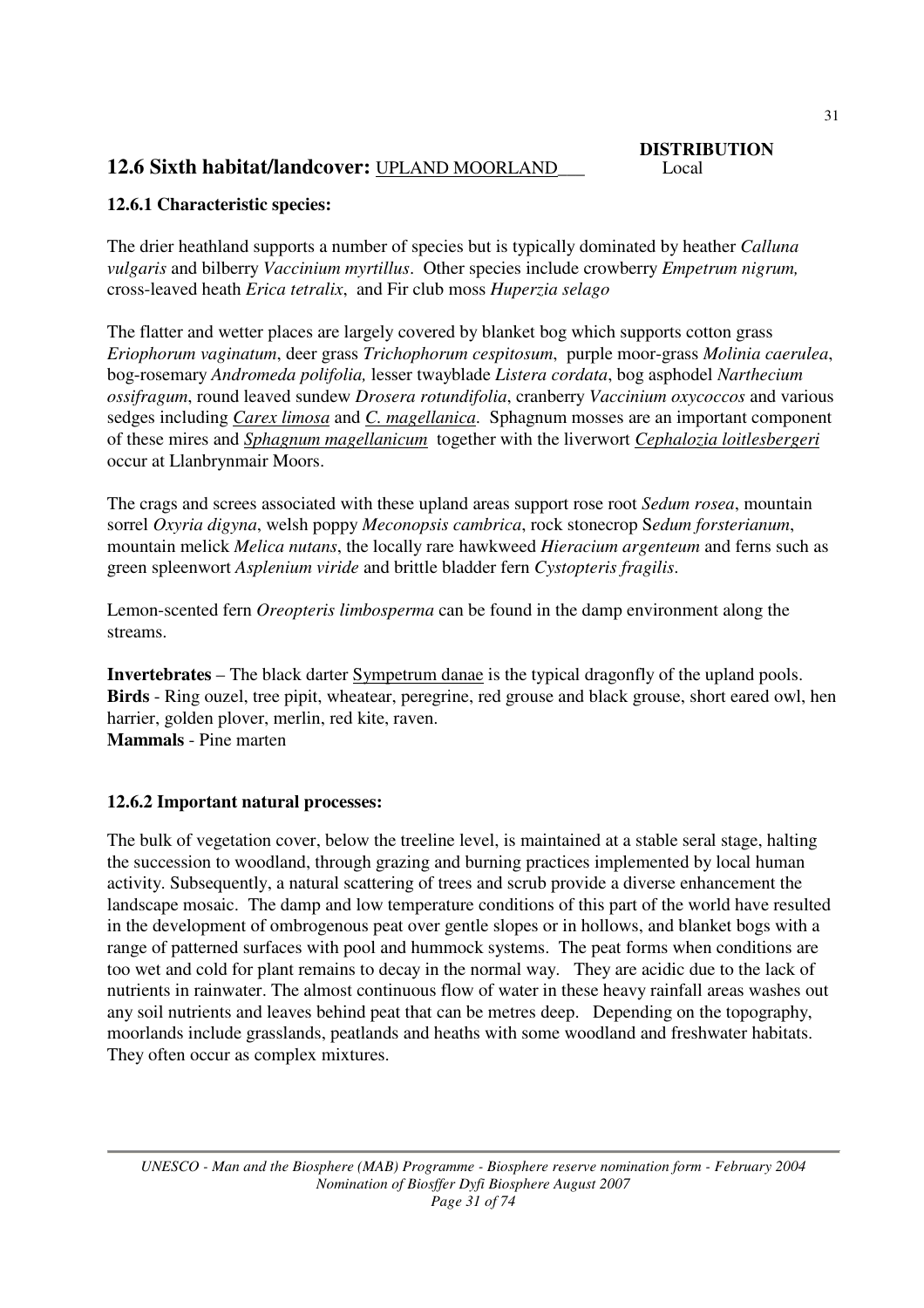## **12.6.3 Main human impacts:**

- $\triangleright$  The vegetation communities reflect the effects of management by man over many centuries. Woodland would have covered much more of the area before man removed most of this for settlement and for grazing lands. Grazing would have maintained the essentially open moorland landscape which we see today. Afforestation surrounds some sites as at Llanbrynmair and lies adjacent to others, with consequent effects on climate and hydrology.
- $\triangleright$  Drainage moor gripping was widely practised in the past, the effects were usually localised but contributed to the drying out of blanket bog and the loss of species richness on these wet moorlands. Agricultural reclamation in the area also resulted in the destruction of prime moorland habitats.
- *Rhododendron ponticum* has started to become established in places.
- $\triangleright$  Some of the moorland within the Dyfi site is within the Tan 8 area (Nant y Moch) identified as appropriate for the establishment of windfarms. On such a visible skyline, turbines will have an effect on the landscape. Where they are established on blanket bog, they can impact on the hydrological regime resulting in drying out of the peat.
- $\triangleright$  The hydro-electric scheme at Maesglas (above Mallwyd) has two intake structures and the upper stretch of pipe has been laid through moorland. Regeneration has been good.

## **12.6.4 Relevant management practices:**

- $\triangleright$  Reduction in grazing intensity and alterations to the grazing regime to incorporate cattle and/or ponies and remove/reduce winter grazing would help to restore some of the more degraded moorland.
- $\triangleright$  Blocking remaining drainage ditches on blanket mire.
- $\triangleright$  Allowing a more natural transition from woodland to scrub then heath with altitude.
- Where conifer plantings are removed, restore land to broadleaved woodland or moorland.

# **13. CONSERVATION FUNCTION**

# **13.1. Contribution to the conservation of landscape and ecosystem biodiversity**

The land cover types that are most significant for the conservation of biodiversity are described in section 12, above. The maps in Appendices D, E, F  $\&$  G indicate aspects of the landscape, as recorded using the LANDMAP methodology (see Appendices T i and T ii).

The Core Area has a wide range of significant habitats. In particular the estuary with its saltmarsh, mud flats, sand spit, the active sand dune system at Ynyslas, the very large raised bog system at Borth together with the grasslands and pond at the Ynys Hir RSPB reserve make up a very significant area of international importance. Each of the habitats in this area is reliant on the others for its continuing health and survival and so although four aspect areas have been identified which contain the main components of the system they are all inter-related into a cohesive functioning ecosystem.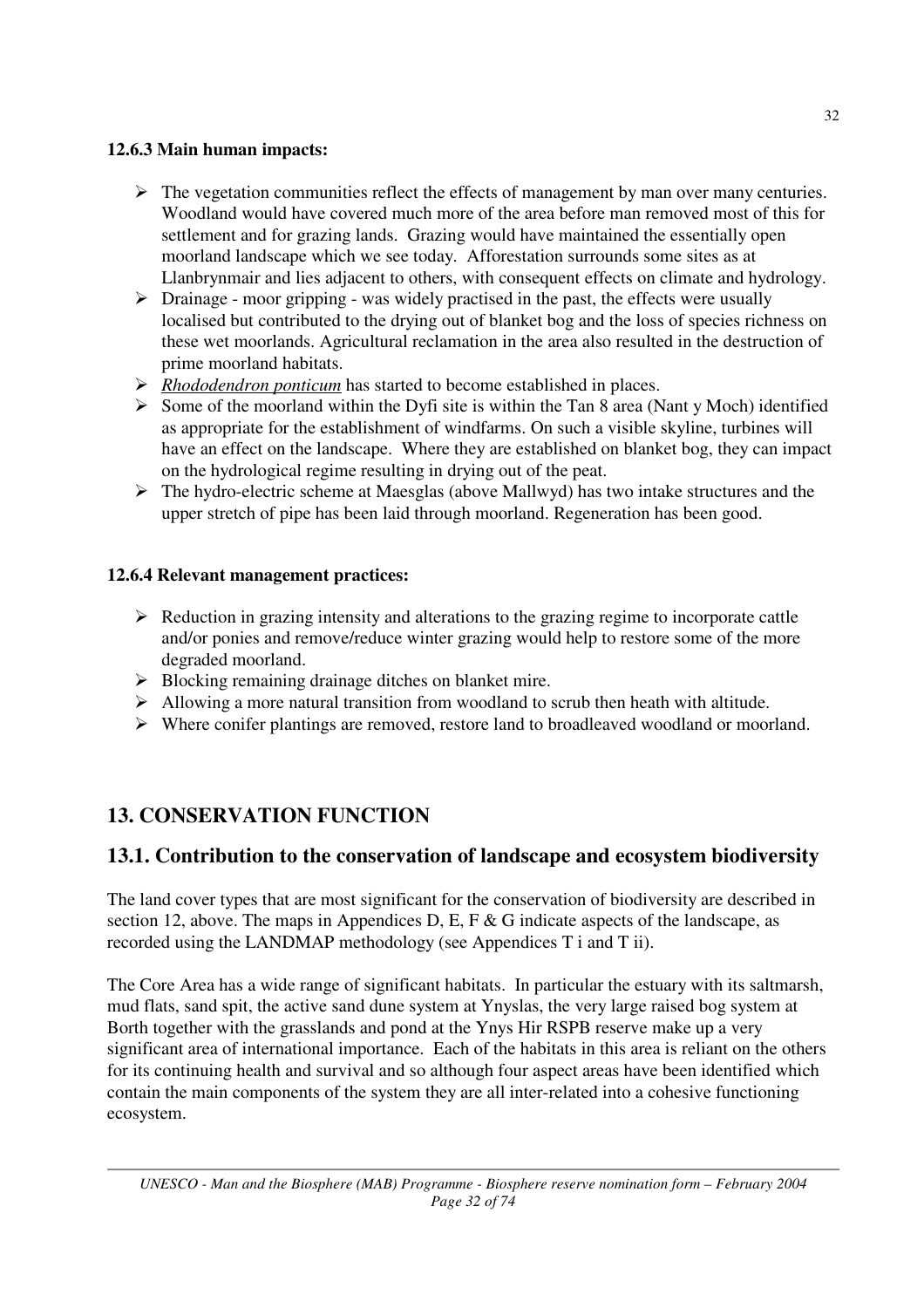The other area of outstanding significance and therefore of international importance is the ancient woodlands that follow the Einion river valley. This woodland with its mix of oak dominated and mixed ash woodland has an extremely rich bryophyte and fern flora and many significant species. It is linked through a series of woodland and woodland edge habitats to other nationally important woodlands of the Cletwr and Llyfnant. This whole block of mixed ancient and planted woodlands forms a significant biological network, which in turn feeds water into the estuary systems and is an important part of the ecosystem as a whole.

Above the estuarine complex the land rises to gently rolling pastures comprising of small fields, mainly bound by hedges, many of which are species-rich. There are a few semi-natural, wet, grassland meadows in this area with interesting species-rich flora. There are occasional arable fields but most of the land is used for pasture or silage making with dairy cattle and sheep / beef systems being the most common agriculture practiced.

The hills are bounded by a zone of open land consisting of improved upland pasture. The valley bottoms often contain a band of wet grassland and willow carr around the stream and the steeper rocky outcrops have patches of heather and gorse scrub. Beyond this the tops of the mountains contain a mixture of *Molinia* marshy grassland and heathland with the steeper, better drained banks supporting dry acid grassland. Within this area are two large planted blocks of coniferous woodland. There are also several small lakes and some disused metal mine sites which add to the diversity of the area.

The coastal cliffs and rocks between Borth and Clarach are also of national significance forming an important part of the marine system. Above the valley, the top of the watershed contains a mixed upland landscape with significant areas of heath, blanket bog and cliff.

Other significant habitats in the area include some old metal mine sites with unusual bryophyte flora and some species-rich wet meadows. The hedges of the area can also be of importance, being species-rich with an interesting flora on the hedge banks.

The Dyfi Estuary forms an unspoilt and highly attractive landscape. It is valued as a haven for boating enthusiasts and contains sweeping, sinuous stretches of sand and mud. It is enclosed with a rural backcloth, and retains a sense of wildness and remoteness. The movement and richness of activity in terms of sky, reflections, water movement and birds creates a visually stimulating scene.

A concentration of fault lines extends north to south on the southern side of the Dyfi Estuary at Tre Taliesin. The landscape displays a characteristic grain, with landforms and woodland orientated north to south and raised landforms sharply contrasting flat areas outside the area of faulting, such as Dyfi Marshland. This pasture farmland, possessing a distinctive rhythmically rolling landform, with occasional hummocks and rock exposures and reinforced with linear belts of deciduous woodland on high points, is classified as Outstanding in the LANDMAP Visual & Sensory report for Ceredigion. Derelict stone buildings are also present with occasional spoil heaps and these remnants of mining activity add further interest.

The upland areas, i.e. above 300m, are typified by upland marginal grazing and moorland, with some of the more exposed ridgelines characterised by wind farm development and some areas of extensive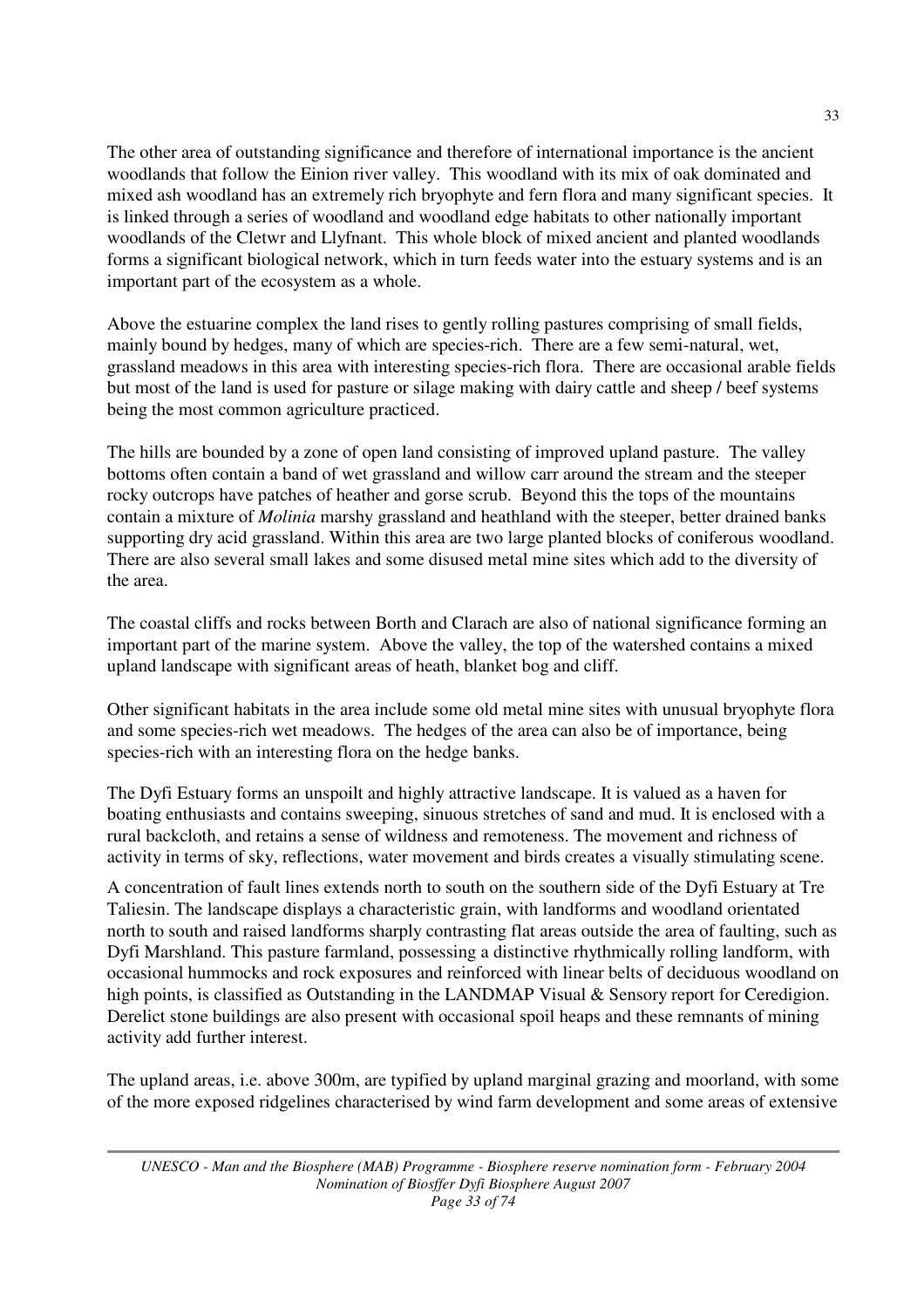coniferous forestry plantation. They form the skyline for much of the area, including the distinctive and very popular Cadair Idris, which lies to the north of the Biosphere.

In the upper part of the river catchment area the relatively narrow and wooded/mosaic valleys run east-west into the rest of the Dyfi Valley.

Stone and slate buildings dominate the settlements, including the market town of Machynlleth (population 2,000).

# **13.2 Conservation of species biodiversity**

### **FUNGI**

The dunes support a rich fungal flora with 10 UK Red list species (7 graded vulnerable and 3 rare): *Agaricus xanthodermus* var.lepiotoides, *Agrocybe arenicola*, *Coprinus arenicola*, *Cyathus stercoreus*, *Geastrum elegans*, *G. schmidelii*, *Inocybe vulpinella*. *Melanoleuca cinereifolium*, *M.schumacheri* and *Trichoglossum rasum*.

### LICHENS

The lichen species *Parmelia robusta* occurs here at its only known locality in Great Britain

### **BRYOPHYTES**

Ynyslas dunes support populations of EU Annex 2 species *Petallophyllum ralfsii*, and Red Data Book (RDB) species *Bryum marrattii*, *B. calophyllum*,

Cors Fochno has important populations of bog mosses, including *Sphagnum austinii*, *S. fuscum* and *S. pulchrum* which are rare in Wales. The bryophyte flora of the woodlands is also exceptionally rich, with a large number of Atlantic species, several of which are nationally scarce.

### **FERNS**

Sixteen species of fern, including Wilson's filmy fern *Hymenophyllum wilsonii* and Tunbridge filmyfern *H. tunbridgense* also occur in the woodlands.

### MAMMALS

The area is very important for bats and 12 of 17 UK species are thought to be resident including: Lesser Horseshoe, Greater Horseshoe, Serotine, and Barbastelle.

Important populations of the following also occur: Eurasian Otter *Lutra lutra*, Polecat, Hazel dormouse and brown hare. Small populations of Pine marten and red squirrel may be present.

### **BIRDS**

Upland, woodland, farmland, wetland and coastal habitats are each important for rare or threatened bird species. These include the following red list breeding species: Black grouse, nightjar, lesser spotted woodpecker, skylark, ring ousel, song thrush, grasshopper warbler, spotted flycatcher, marsh tit, willow tit, starling, house sparrow, linnet, bullfinch, yellowhammer and reed bunting. Hen harrier is a red list wintering species.

Some 37 'Amber' list species regularly breed including regionally important populations of lapwing, redshank, chough and red kite. Important populations of migratory wildfowl and shorebirds also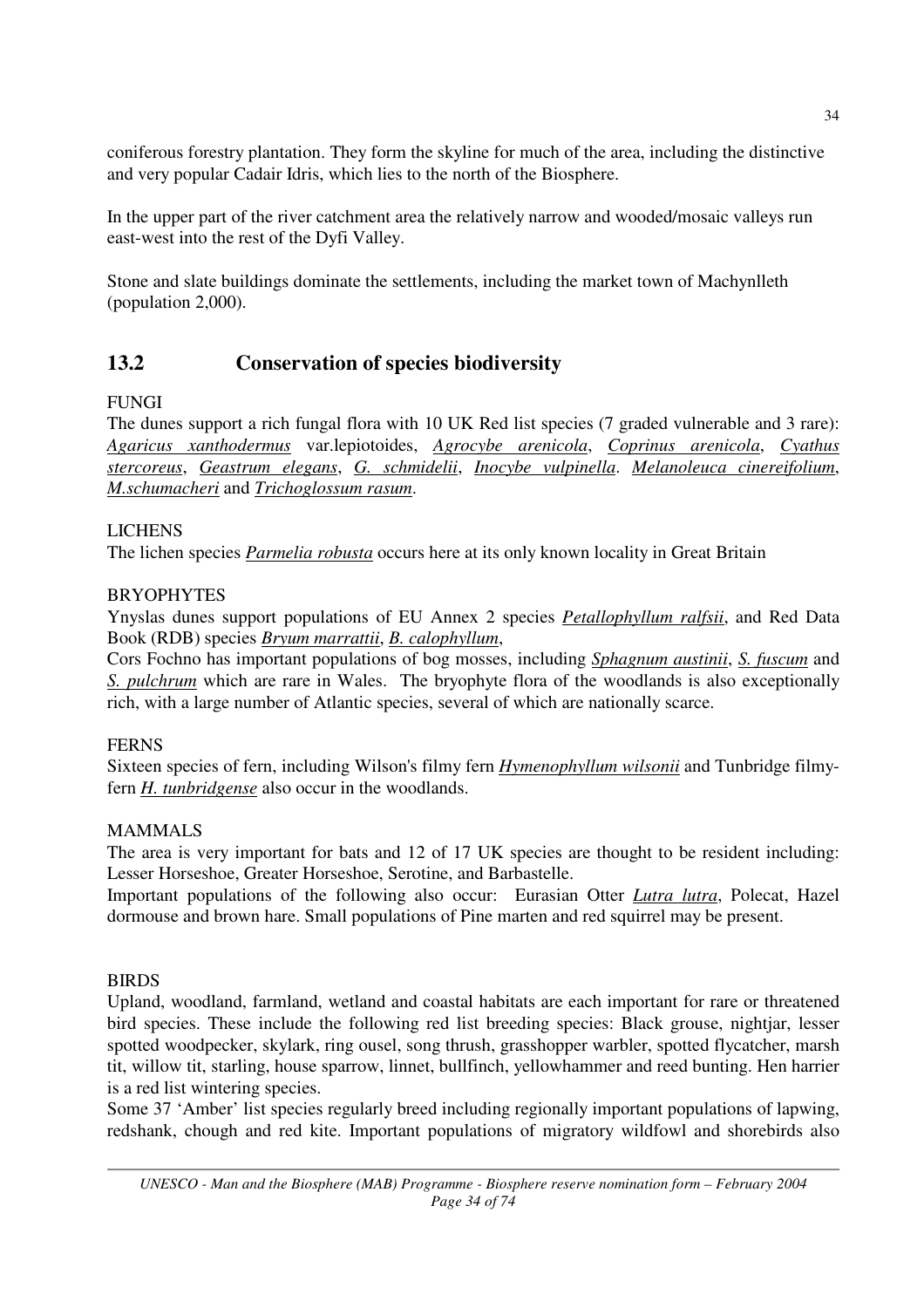occur including the only regular wintering flock of Greenland white-fronted geese in Wales and England.

### **HERPTILES**

Sand lizard *Lacerta agilis* has recently been re-introduced at Aberdyfi dunes.

### FISH

The estuary is a nursery area for juvenile sea-bass and mullet species, and helps support other important migratory fish, including Atlantic salmon and sea trout. Sea and river lampreys also occur.

### INVERTEBRATES

Aranaea: nocturnal hunting spider *Agroeca dentigera* (RDBk), only UK site; the jumping spider *Heliophanus dampfi* (RDBk) only site in Wales; liniphid spider *Baraphyma gowerense* (RDB3) rare in UK.

Coleoptera: 4 RDB species: *Biblioplectus tenebrosus*, *Dryops nitidulus* and *Omalium rugulipenne*, *Stenichnus poweri*.

Hymenoptera: 4 RDB aculeate hymenoptera including the Welsh vernal mining bee *Colletes cunicularius*, the sphecid wasp *Psen littoralis*, and the cuckoo bees *Stelis ornatula* and *Coelioxys mandibularis*. Also, RDB *Diprion simile*.

Lepidoptera: 2 RDB moths: the rosy marsh moth *Coenophila subrosea*, and the micro-moth, *Crambus silvella*; together with the scarce Large heath butterfly *Coenonympha tullia*.

Diptera: 5 RDB species: *Allodia embla*, *Anatella dampfi*, *Coenosia paludis*, *Exechia pectinivalva*, *Haematopota grandis*.

The estuary is a nursery area for juvenile sea-bass and mullet species, and helps support other important migratory fish, including salmonid populations. A flock of Greenland white fronted geese use the Dyfi to over-winter. Sea and river lampreys occur in the SAC area.

Sarn Cynfelin, south of the Dyfi estuary, is characterised by a large number of species resistant to scour and sand cover. Algal communities are dominant over much of the reefs, with growths of foliose red and brown algae forming very dense beds in many places, in the absence of shading from kelp. The brown algae *Chorda filum* and *Laminaria saccharina* and red algae flourish on or near the reef crest, while the number of algae species on pebbles increases with depth. Rich animaldominated biotopes are found in the deeper parts of the reefs, including crustaceans, cnidarians, sponges, hydroids and encrusting bryozoans.

The woodlands support a very diverse flora and fauna with species such as dormouse and polecat occurring. The bryophyte and lichen floras are exceptionally rich, with a large number of Atlantic species, several of which are nationally scarce. The lichen species *Parmelia robusta* occurs here at its only known locality in Great Britain. Sixteen species of fern, including oak fern, beech fern, Wilson's filmy fern and Tunbridge filmy-fern also occur in the woodlands. There is also a very rich snail fauna present. Four bat species are known to use the woodlands; brown long eared, myotis, pipistrelle and serotine.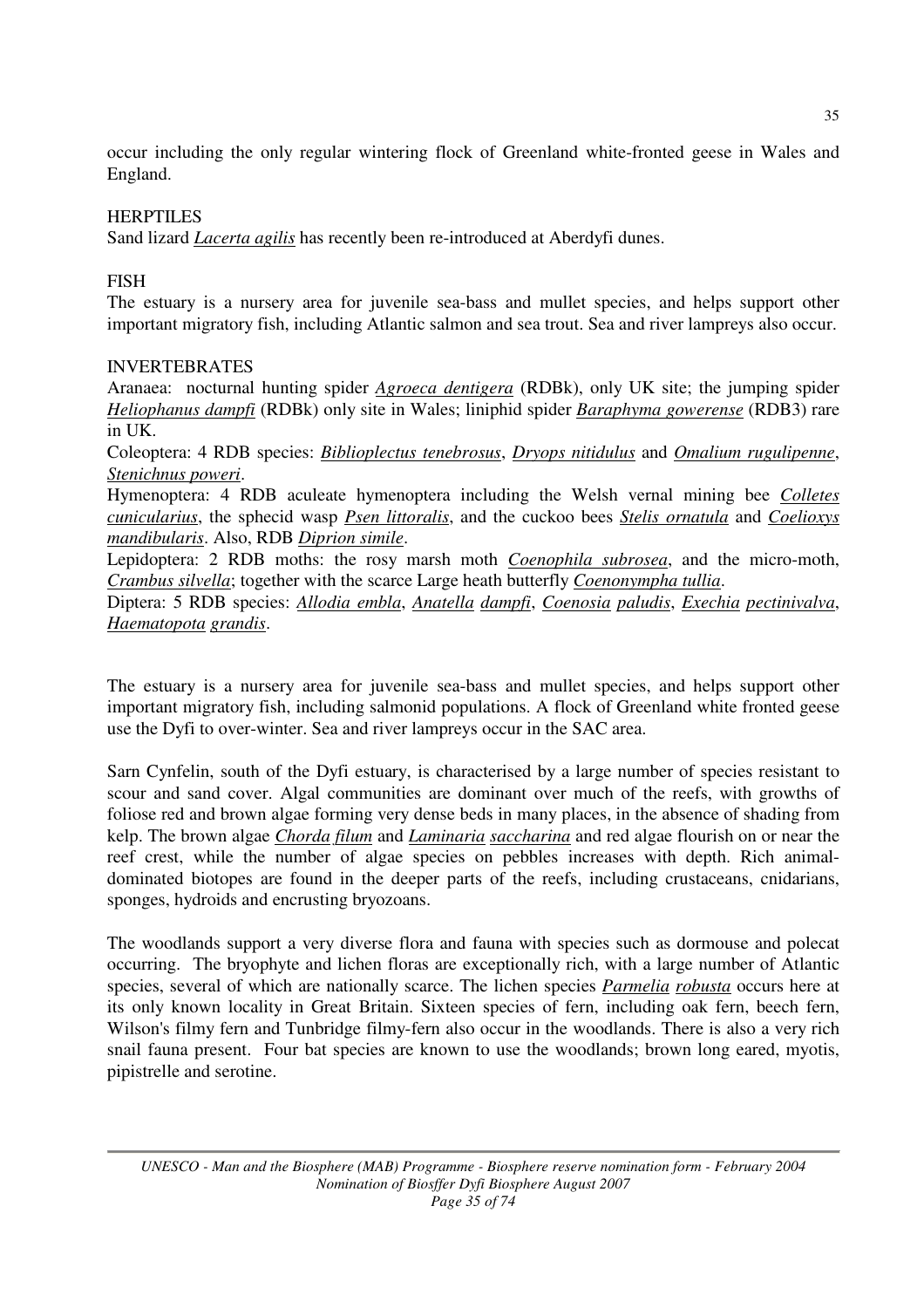# **13.3. Conservation of genetic biodiversity:**

- $\triangleright$  The area is important for the native breed of Welsh Black cattle, and for Welsh Mountain ponies (a recognised 'rare breed').
- $\triangleright$  The traditional hill breed of Welsh mountain sheep is also still important here.
- $\triangleright$  An isolated wild brown trout population considered to have a unique genetic make up occurs in Llyn Bugeilyn.
- $\triangleright$  A biotechnology company based near Aberystwyth recently investigated the pharmacological properties of the native species Bog myrtle *Myrica gale*, and isolated a novel chemical compound, which may have some future benefit to society.

# **14. DEVELOPMENT FUNCTION**

## **14.1. Potential for fostering economic and human development which is socioculturally and ecologically sustainable:**

The area has the potential to serve as a pilot site for promoting the sustainable development of its region, with an international perspective. To a certain extent it does so already, but the measures suggested in this document amplify this. While the Biosphere designation would provide a certain status and momentum to the valley's development, the co-operation and activities carried out under its umbrella are far more important than the "badge". If successful, the approach can be replicated throughout Mid Wales and beyond.

Founded in 1973 in an old quarry site, the Centre for Alternative Technology (near Machynlleth) aims to offer solutions to some of the most serious challenges facing our planet and the human race including climate change, pollution and the waste of precious resources - and to demonstrate practical ways of addressing these problems. Leading by example, it also aims to show that living more sustainably is not only easy to attain but can provide a better quality of life. The key areas of activity include renewable energy, environmental building, energy efficiency, organic growing and alternative sewage systems. In addition to its on-site activities (visitor centre, information and publications) the Centre for Alternative Technology (CAT) undertakes consultancy, mail order and education work. Over the last 33 years, CAT has grown to become Europe's leading eco-centre. It is staffed by 90 permanent staff and volunteers all year round, and a further 60 people during the summer months. It receives around 65,000 visitors every year.

Another important initiative for the Dyfi Valley is called ecodyfi. Established in 1998, ecodyfi is a locally-controlled "third sector" organisation (that is, neither public nor private sector). Its mission is to foster sustainable community regeneration in the Dyfi valley. The organisation seeks to deliver environmental, economic and social benefits simultaneously and to take a long-term and global perspective in meeting local needs. Ecodyfi also sees itself as a test-bed for partnership working and for meeting local needs through involving local people in sustainable developments.

Several local businesses have been initiated or inspired by CAT, including Dulas Ltd, a very successful renewable energy company based at Dyfi Eco Park. Their consultants specialise in designing and installing a range of renewable energy technologies.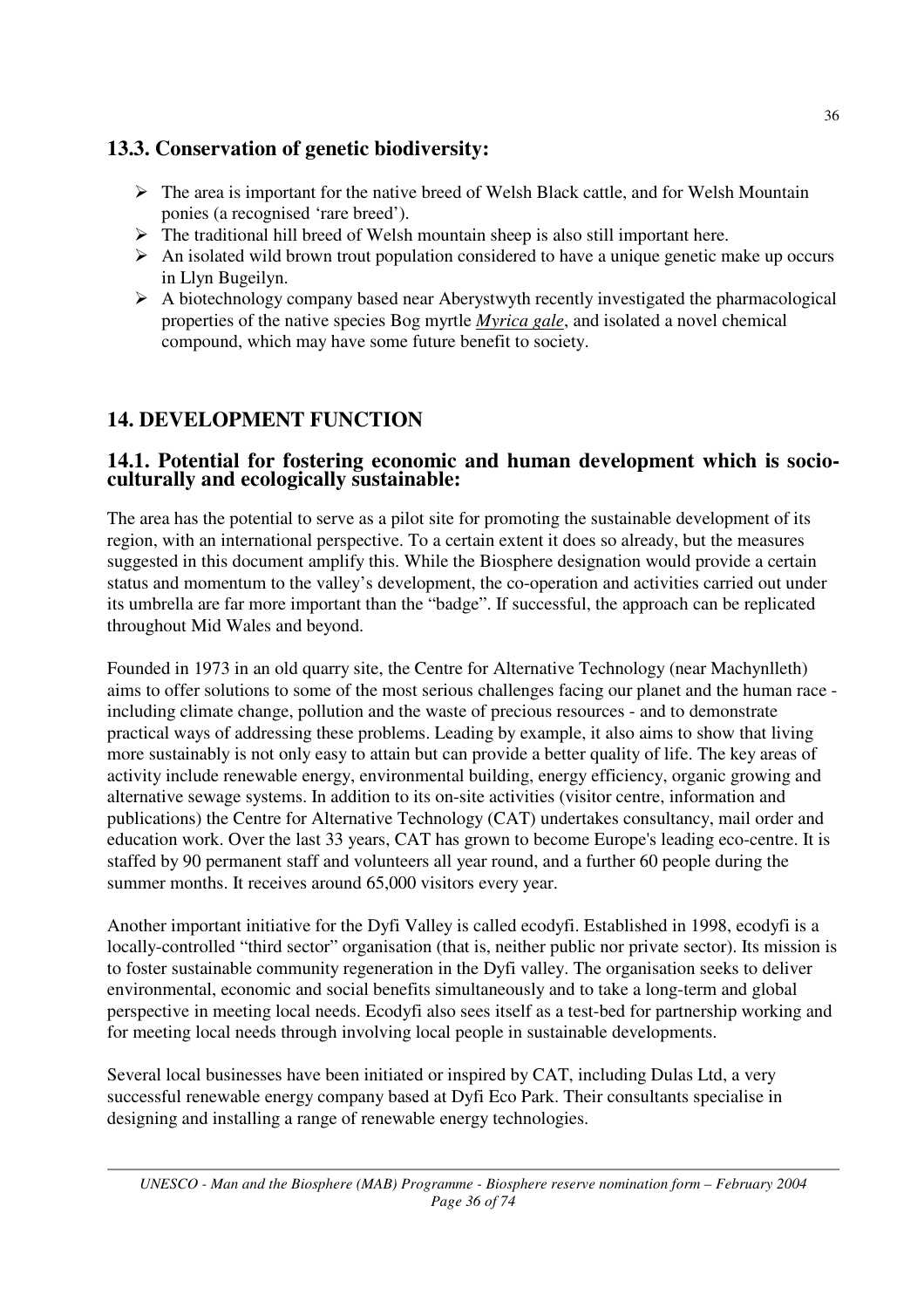This strong foundation of activities and entrepreneurship based on the notion of sustainability, together with a supportive legislative and policy framework for conservation of natural and cultural resources in the Dyfi Valley, means that it is ideally placed for the establishment of an enlarged UNESCO Biosphere Reserve that will further integrate the interests of development and conservation.

At the same time, the Welsh Assembly Government (WAG)'s Spatial Plan (2004) calls for *'sustainable development projects to be developed to promote best practice in delivering economic as well as environmental benefits'.* 

The statutory remit of the Countryside Council for Wales (CCW) - WAG's advisory body on the countryside - allows it to develop experimental projects to this end. The Dyfi Valley is thus one of 3 project areas chosen by CCW to demonstrate the benefits of integrated rural development. The Biosphere Reserve mechanism provides a vehicle through which to achieve this. Some of the indicative projects emerging from the consultative process have been identified around the following themes: branding of local lamb from quality assured farms; addressing fuel poverty and climate change through eco retrofit of hard to heat stone built homes; celebration of people and place through a series of events and installations linked to the river; helping people understand the impact of their spending patterns by using the ecological footprint; sustainable tourism.

## **14.2. If tourism is a major activity:**

## **- how many visitors come to the proposed Biosphere Reserve each year?**

A tourism report by consultants Steer, Davies and Gleave in the 1980's estimated that at least 2 million tourists **passed through** the area each year. The Countryside Council for Wales estimate that some 250,000 people visit the Ynyslas area of the Biosphere each year.

## **- is there a trend towards increasing numbers of visitors?**

The number of visits to the area as a whole is not increasing. The economic activity generated by tourism is very important to the area and local action plans focus on the improvement of the visitor offering. The trend is towards increasing the attractiveness of the area to a more discerning visitor and to increasing the economic impact of those visitors by creating more opportunities for economic interaction with local businesses.

## **14.2.1. Type(s) of tourism**

The majority of visitors to the Biosphere area are attracted by the natural assets of the area, (mainly the coast) or by the availability of accommodation at the large and nationally advertised caravan parks in the area.

Traditionally the majority of visitors to what is now the proposed Biosphere area were attracted by the easy access to the coast provided by railway from the industrial Midlands of England and Valleys of South Wales. They came for their main annual holiday and stayed for one or two weeks during the school and factory holiday period in August. Families returned annually to the same destination with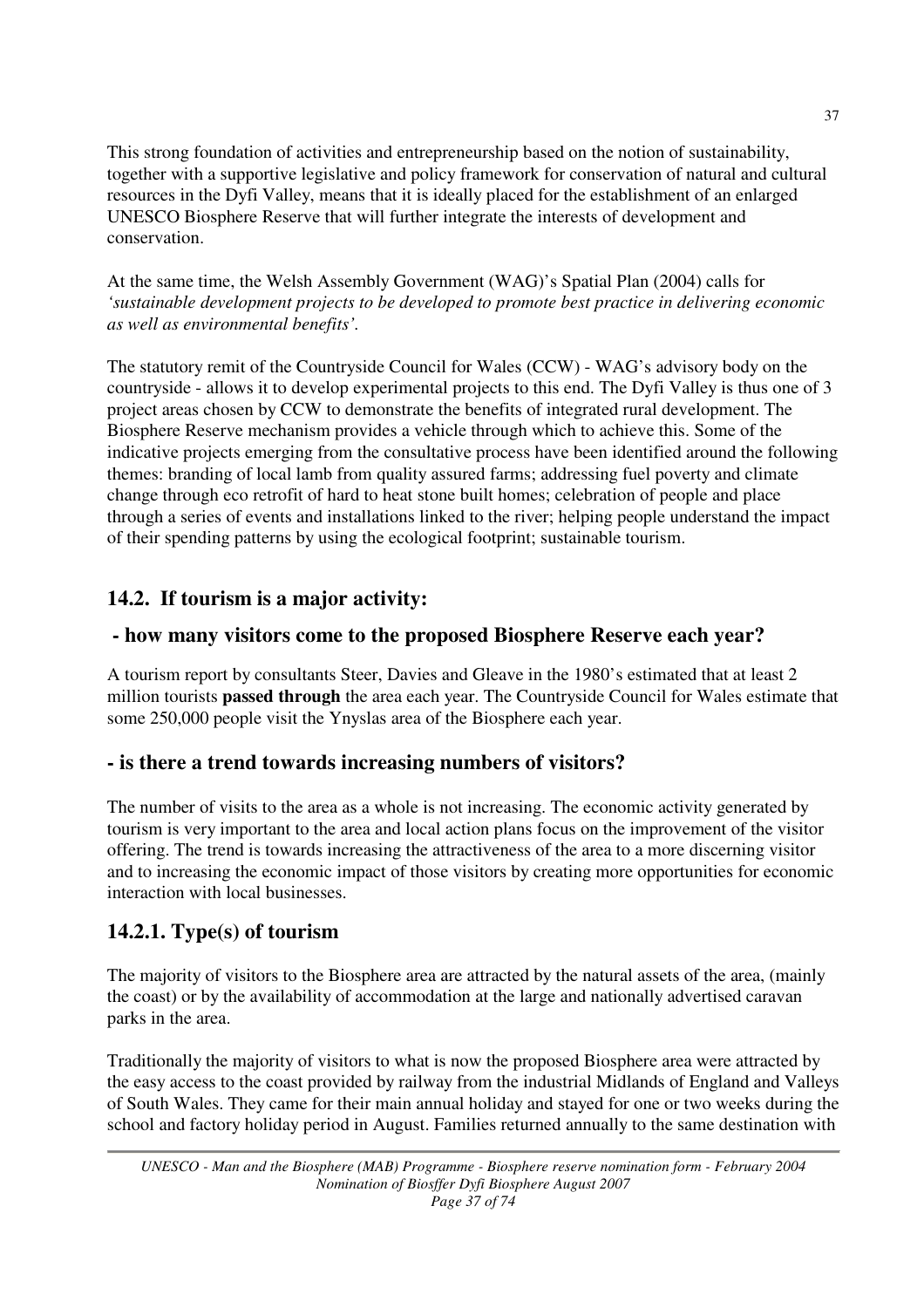the same group of friends. Over time this created a lucrative tourism market that led to the opening of many seaside bed and breakfast establishments and guesthouses and ultimately to the proliferation of static caravan parks opening during the 1950's and 1960's.

More recently and due to the decline of industry, the availability of cheaper foreign holidays and the increased use of the private car, the area has seen a reduction in popularity as a choice for main UK holidays. Conversely, and balancing the loss of income from main UK based holidays, there has been a significant increase in the number of visitors taking short-break and second holidays in the area.

The Dyfi Estuary, and more specifically the beaches at Ynyslas, receive approximately  $\frac{1}{4}$  million visitors per year, with substantial numbers of day-visitors coming from nearby Aberystwyth and its hinterland. Staying visitors in the vicinity of the estuary generally seek family-based, seaside holidays. A significant number of visits are made to the RSPB reserve at Ynys Hir specifically for ornithological purposes.

In the more inland parts of the Biosphere area, activity holidays predominate (walking, mountain biking, horse-riding), and farm-based tourism provides an important diversification opportunity for local farming enterprises.

An increasing number of visitors are attracted by their interest in genealogy, stemming from the introduction of workers from around the UK and elsewhere to satisfy the industrial growth of the  $18<sup>th</sup>$  &  $19<sup>th</sup>$  centuries and the emigration of many local Welsh (and non-indigenous) families to the New World from the ports of Cardigan Bay. There is a growing interest in industrial heritage, with minority interest groups visiting the area to explore the industrial and maritime history, mills and chapels. The National Library of Wales in Aberystwyth is a leading organisation for this type of research on an international level and acts as a catalyst for visits and exploration of the wider area.

A niche market of increasing importance is for visitors interested in sustainable living, whether to learn more about it or to holiday in a more responsible manner. The Centre for Alternative Technology is a major draw for short breaks and for educational groups. Student groups also come to study the natural environment, often staying at hostels in Borth, Corris and elsewhere, but the general interest (sightseeing) group market is of relatively low importance due to the absence of a large coaching hotel between Tywyn and Aberystwyth.

### **14.2.2. Tourist facilities and description of where these are located and in which zone of the proposed biosphere reserve:**

The Ynyslas shoreline and estuary, which makes up part of the Core Area, attracts high visitor numbers and the Countryside Council of Wales manages a visitor centre and car park at the site. A popular site adjacent to the Core Area is the RSPB reserve at Ynys Hir, mixing the delights of Welsh oak woodland with wet grassland and estuarine salt marshes, stretching along the south side of the Dyfi estuary. A network of short and long nature trails allows exploration of the reserve where many different species of birds can be observed all year round. The site has limited visitor facilities such as a car park, a small shop and toilets.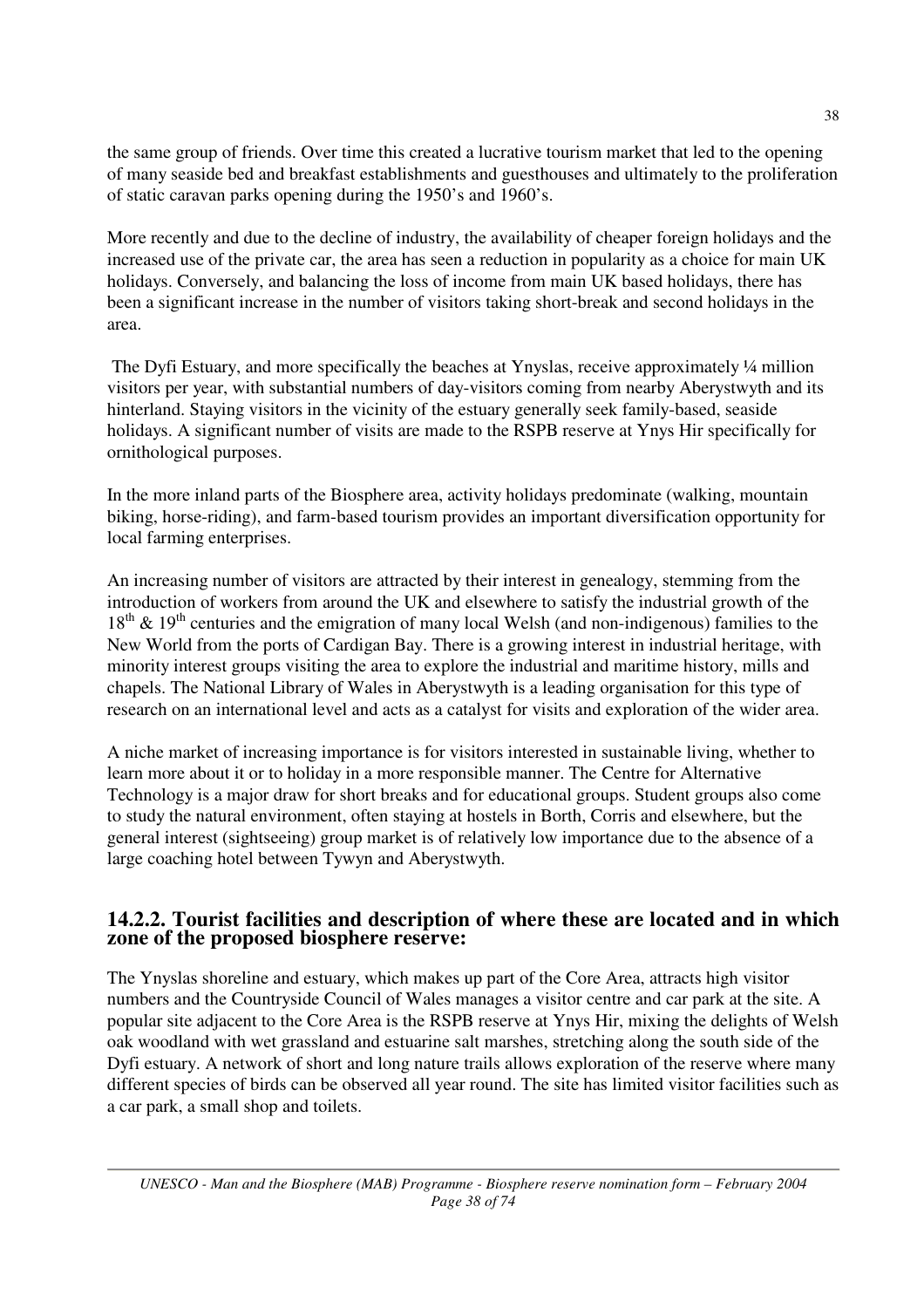The Biosphere area has a number of small-scale private and public sector visitor attractions located in the transition area, including Borth Animalarium, Machinations (Llanbrynmair), Meirion (Woollen) Mills at Dinas Mawddwy and King Arthur's Labyrinth with the Corris Craft Centre.

The Biosphere area offers the visitor a range of mostly activity-based opportunities varying from the more adventurous (such as windsurfing, kite surfing, kayaking, canoeing, camping, hiking, sailing, boat trips, horse riding, fishing, cycling, mountain biking, golfing, swimming, archery, climbing, nature trails etc) to the less strenuous activities such as studies of flora and fauna, bird watching, photography and beach based relaxation.

Mountain biking, mostly on forested land, has seen rapid growth over the last several years, using signed rights of way south of Machynlleth ("Mach 1, 2 and 3") and constructed single track from Ceinws ("Cli-machx"), 3 miles to the north.

The area has a substantial public rights of way network, including the 132 mile National Trail Glyndwr's Way that runs though the Transition Area linking Llanbrynmair and Machynlleth. This provides a nationally promoted asset to local accommodation and other service providers, bringing walkers into the area and encouraging walking tourism. Bed and Breakfast accommodation providers have become associated with the route and more are likely to be encouraged to become associated with the route in the near future.

National Cycle Route (number 8) known as Lôn Las Cymru also passes through the Biosphere at Machynlleth, travelling north to south through Wales. The route promotes cycling and cycle tourism, and is aimed at non-cyclists and family groups.

The public rights of way within the Dyfi valley are managed within the County Councils - by a dedicated Countryside Warden in Powys and by Rights of Way Officers in Ceredigion and Gwynedd. Dedicated County Council staff are also associated with long distance routes Lôn Las Cymru (for cyclists) and Glyndŵr's Way (for walkers).

Cultural attractions in the Biosphere include a number of special events throughout the year including the annual weeklong Machynlleth Festival in August and the intermittent El Sueno Existe festival. Regular concerts are also held at the Tabernacl Arts Centre, Machynlleth. Annual summer carnivals are held at Borth and Machynlleth. Aberdyfi and Machynlleth have annual lantern processions. The Machynlleth one in October is part of the Gwyl y Golau light festival, which took the Biosphere as its theme for 2007, incorporating a number of guided walks etc. Agricultural shows and local Eisteddfodau (singing, reciting, literature etc competitions for all ages) are held in local villages and attract people from all over Wales, but many Welsh language events are not visible to visitors (or to English speaking residents).

The area also offers additional cultural and historical tourism opportunities such as the Parliament House / Owain Glyndŵr Centre and the Museum Of Modern Art at the Tabernacl (in Machynlleth) and the Cadw-owned Dyfi Furnace. The ancient market town of Machynlleth in particular receives many tourists and a local market is still held weekly, where visitors can buy local produce and other products. The nearby Centre for Alternative Technology attracts over 65,000 visitors per year.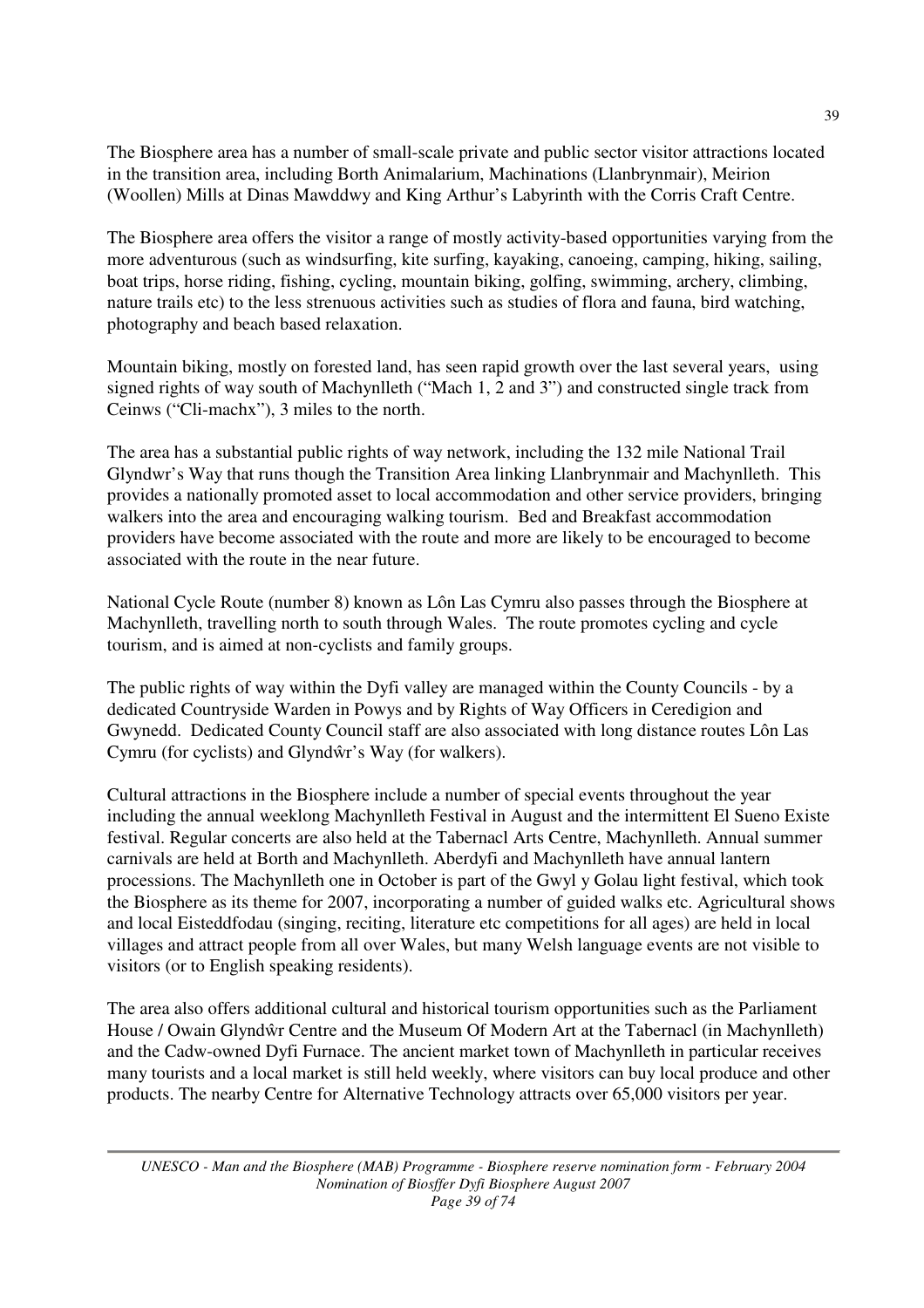The busy town of Aberystwyth offers many opportunities for visitors with its many shops, café's, bars, attractions and restaurants. There are a number of festivals throughout the year appealing to people of all ages and there is a comprehensive multi-cultural programme of entertainment at the Aberystwyth Arts Centre.

The beaches within the Biosphere area regularly receive seaside awards and are one of the main visitor attractions to the area:

| Location          | <b>International Blue</b><br>Flag | <b>UK Seaside Award</b> | <b>Green Coast Award</b> |
|-------------------|-----------------------------------|-------------------------|--------------------------|
|                   |                                   |                         |                          |
| Aberdyfi          |                                   |                         |                          |
| Aberystwyth North |                                   |                         |                          |
| Aberystwyth South |                                   |                         |                          |
| <b>Borth</b>      |                                   |                         |                          |
| Clarach           |                                   |                         |                          |

Access to the coastal waters is available at the harbours at Aberystwyth, Aberdyfi and Tywyn with slipways at Clarach and Borth, and beach access at Ynyslas. Watersports enthusiasts enjoy sailing, kayaking, surfing as well as motor powered pursuits such as water-skiing, motor-boating and the use of personal watercraft (jet skis). The long sandy beaches at Borth and Ynyslas are also attracting those with an interest in wind-powered pursuits such as kite-surfing, land-yachting and sailboarding.

Other tourist facilities include:

- Bike hire outlets in Machynlleth, Tywyn and Llanbrynmair
- Three steam Railways Talyllyn at Tywyn, the Vale of Rheidol at Aberystwyth and the fledgling Corris Railway
- Swimming and Sports facilities e.g. Leisure Centres in Aberystwyth, Tywyn & Machynlleth
- Tourist Information centres located in Aberystwyth, Borth, Machynlleth and Aberdyfi
- Golf courses in Borth, Aberdyfi, Machynlleth
- Harbours/Marinas at Aberystwyth, Aberdyfi and Tywyn
- Bowling clubs at Aberystwyth and Machynlleth
- Walking and cycling paths
- Angling opportunities

The Dyfi Biosphere provides a wide variety of accommodation including Hotels, Guest Houses, Bed & Breakfast establishments, self-catering cottages, bunkhouses, hostels, camping and caravan sites. The Holiday Home Park (Caravan) sector provides the majority (78%) of the bedspaces available in the southern part of the Biosphere. This is nowhere more prevalent than the Borth area (nearest to the Core Area) where the caravan & camping sector provide 98% of the 7,379 available bedspaces.

It is interesting to note that the biggest single provider of non-caravan based accommodation within easy reach of the Biosphere is the University of Aberystwyth campus. This accommodation is made available for external bookings during recess and is often booked by groups and organisations requiring multiple rooms in a single location.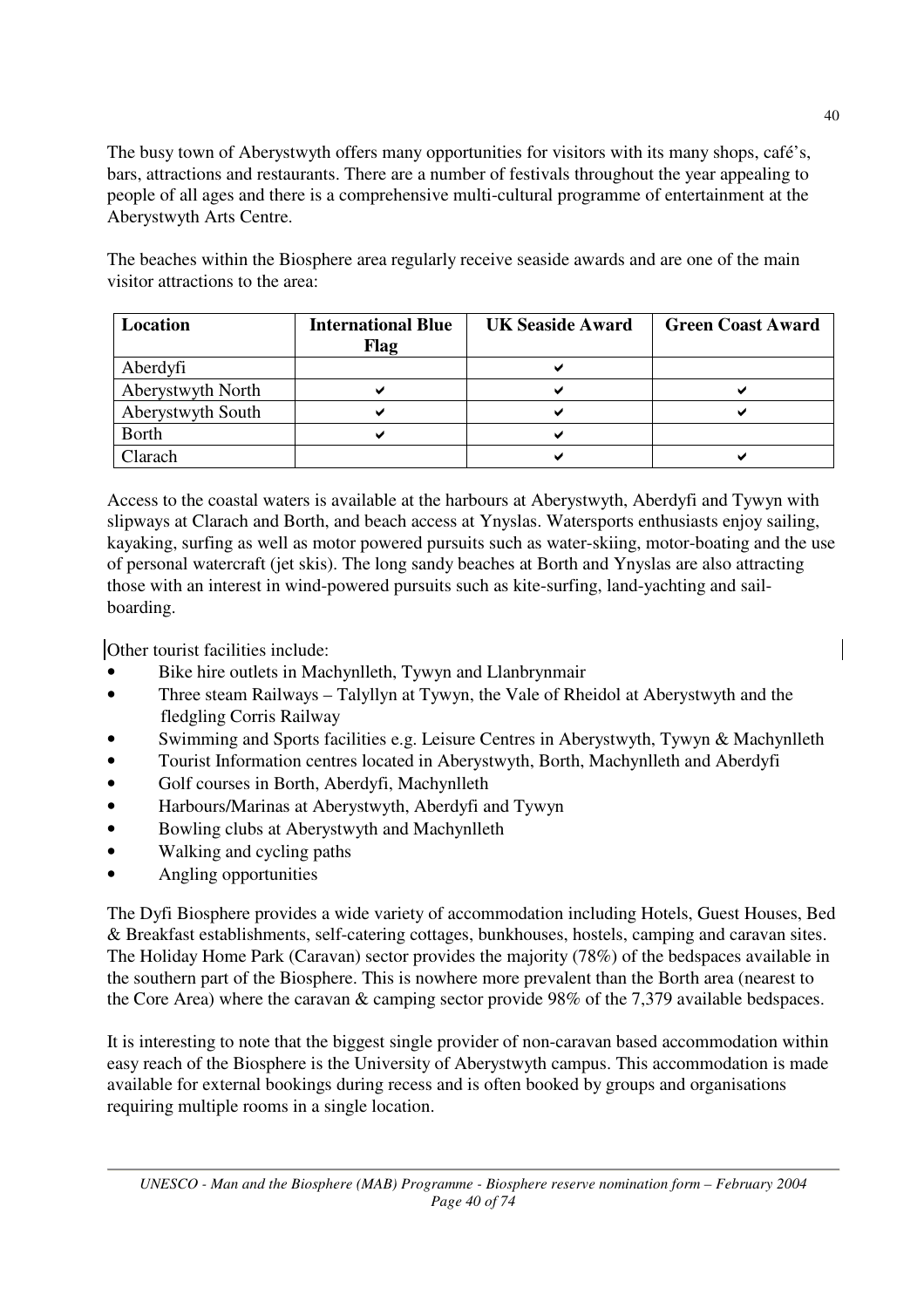## **14.2.3. Indicate positive and/or negative impacts of tourism at present or foreseen:**

It is anticipated that Biosphere status will have a wholly positive effect for the area, providing a mechanism for better management and co-ordination of the tourism asset. The seasonality of tourism in the area makes sustainability difficult for many businesses on a 12-month basis. It is expected that the Biosphere designation will provide an umbrella for reducing seasonality. The bringing together of tourism and other related businesses to work towards a common goal can only strengthen the destination offering of the area and the local economy. Developing the will to cohere underpins the concept of Integrated Quality Management and is the key to success for the Biosphere concept.

Many visitors undertake benign activities – walking, cycling, bird watching, photography etc. These activities are generally in sympathy with the environment and have minimal impact. There is however an increasing attraction for those with a more extreme sporting interest in wind-powered pursuits such as kite-surfing, land-yachting and sail-boarding on the beaches at Borth and Ynyslas and powered watercraft such as Personal Water Craft (PWC's or Jet Skis) and power boats in the sea at Aberdyfi, Borth, and Ynyslas.

There are safety concerns for beach and water users where these vehicles are used in close proximity to other (more passive) beach and estuarine users and a degree of management to encourage safe practices would be desirable. It is anticipated that the Biosphere designation and resulting management structure will seek to find compromise with these types of activities – which have the potential to make significant economic contribution to the area.

Alongside the acknowledged economic benefits of tourism, there is a tendency for visitors to buy houses in the area – either as a holiday base (second home) or to retire to. As a result, some dilapidated and unoccupied properties have been rebuilt. On the other hand, this tendency has added to the upward pressure on house prices, making it more difficult for local people to buy homes. It also dilutes the use of the Welsh language in the community and leads to empty houses in winter in places like Aberdyfi, Pennal and Dinas Mawddwy.

## **14.3. Benefits of economic activities to local people:**

The local communities depend on the above activities to supplement existing commercial activities within the Biosphere area. The economic impact of over 250,000 visitors cannot be dismissed. As already said above, the area relies on the economic activity generated by tourism but the seasonality of tourism in the area makes sustainability difficult for many businesses on a 12-month basis.

Income from traditional activities linked to farming is under threat and the majority of the resident workforce is employed outside of their immediate local area. The issue of sustainable local business retaining local – especially young – people in worthwhile jobs is key to the future success of the area in retaining its identity and sense of place.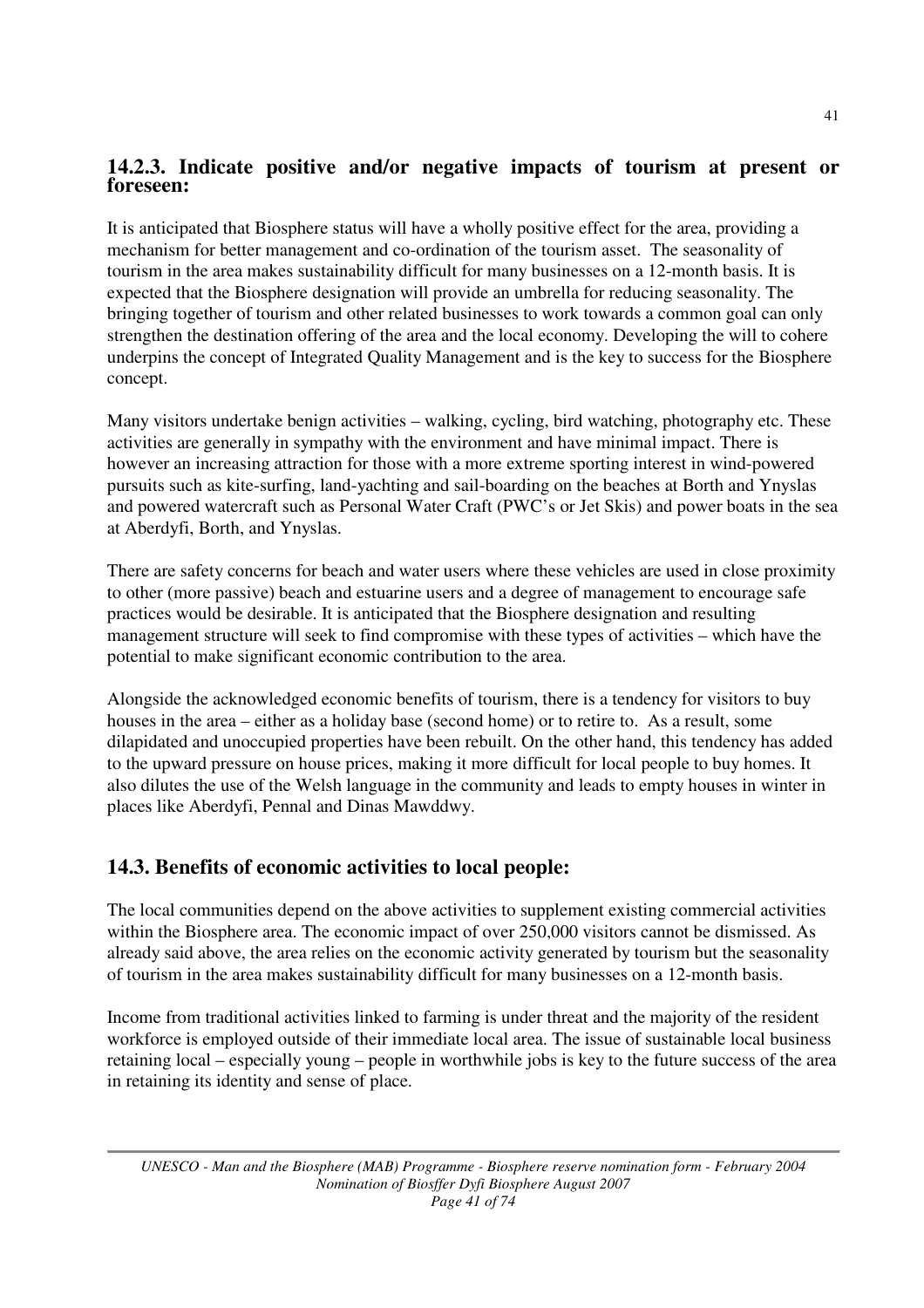It is imperative that businesses are encouraged to invest in their workforces by providing training and career enhancement opportunities, and by investing in new technologies and equipment that makes them more competitive in the wider marketplace.

The provision of a quality product or service by businesses throughout the Biosphere area allied to a comprehensive business marketing programme can only be beneficial to local residents.

We anticipate the development and enhancement of knowledge based industries. The Biosphere Reserve might attract more businesses or institutions selling intellectual expertise, in many cases linked to either the Centre for Alternative Technology or Aberystwyth University.

# **15. LOGISTIC SUPPORT FUNCTION**

## **15.1. Research and monitoring**

## **15.1.1. To what extent has the past and planned research and monitoring programme been designed to address specific management questions in the potential biosphere reserve?**

#### a) Research:

A number of recent research studies commissioned by the Countryside Council for Wales have looked at aspects of the coastal geomorphology and ecology of Wales in relation to climate change and sea level rise. Each of these studies is of particular relevance to the future management of the estuarine unit of the Dyfi:

PYE, K. & SAYE, S. (2005) The Geomorphological response of Welsh Sand Dunes to sea-level rise over the next 100 years and the management implications for SAC and SSSI sites. CCW Contract Science Report no.670.

This study looks at the future management practices required to ensure the maintenance of the sand dune cSAC resource in Wales in terms of both quantity and quality.

HALCROW GROUP Ltd. (2006) Assessment of Constraints Imposed on Future Shoreline Management by Rail Assets Adjacent to the Coast. CCW Research Report. This study uses predictions of coastal change to examine the extent to which railways may constrain the evolution of designated nature conservation sites over the next 100 years.

A major hydrological and management study at Cors Fochno, commissioned by Countryside Council for Wales in partnership with Environment Agency Wales, and funded through 'Wetlands for Wales' HLF, is currently nearing completion. The research is led by Professor Andrew Baird of Queen Mary, London University. Theme one of the study involved detailed investigation of the raised mire hydrology and the development of a new hydrological model, enabling reliable determination of drainage impacts. Also, climate change data was downscaled to the Dyfi area and used in conjunction with recent LIDAR topographic data to model potential flood scenarios over the next 40 years.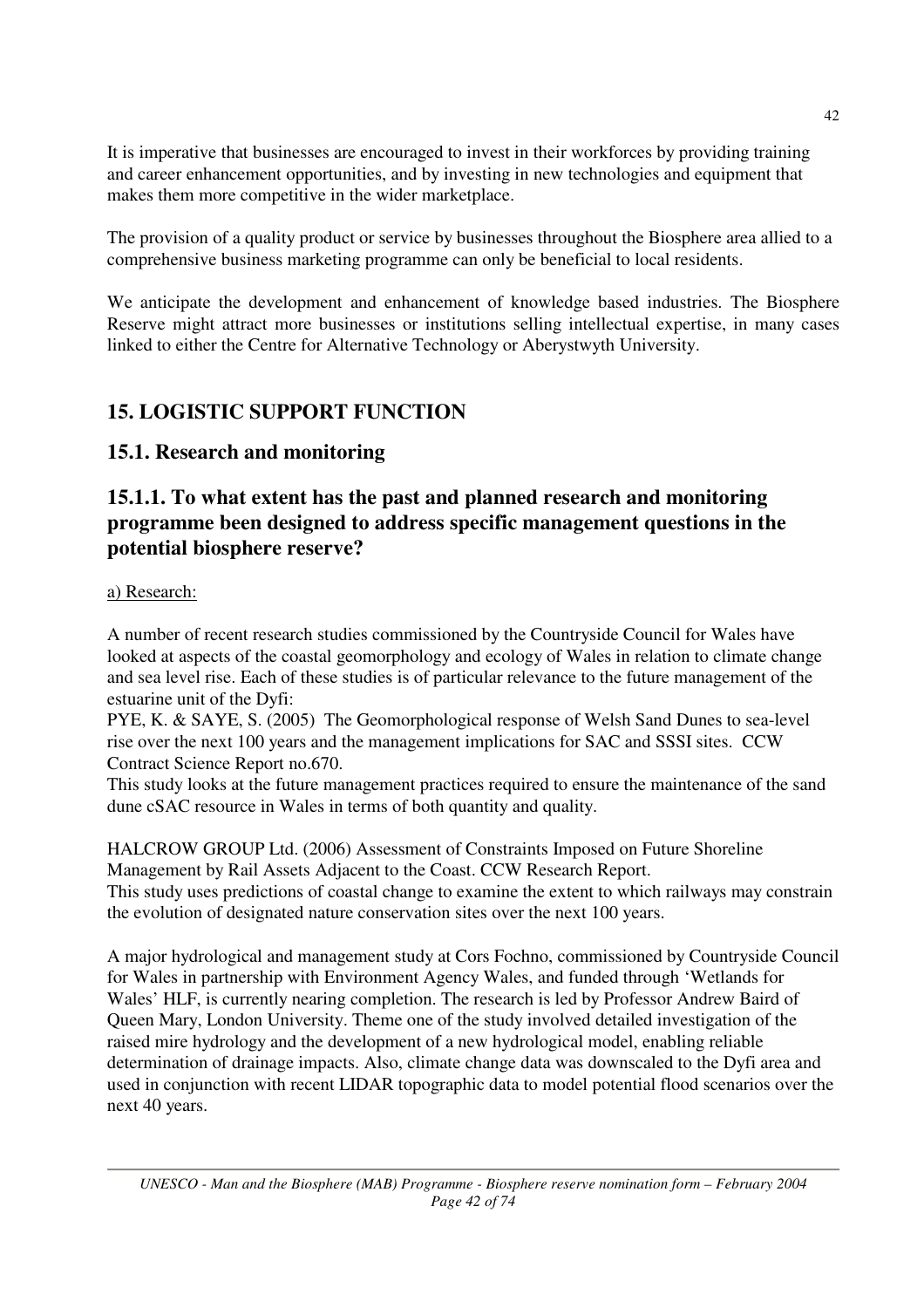BAIRD, A.J., EADES, P.A., SURRIDGE, B.W.J. & A. HARRIS (2006). *Cors Fochno Hydrological Research and Management Study: Final Report of Theme 1*. Countryside Council for Wales & Environment Agency (Wales), Contract Research Report No. 718.

A second phase of work (now in press) has drawn together all available map-based data sources into a GIS database, as well as carrying out detailed soils analysis across the reclaimed mire margins to enable a reconstruction of pre-disturbance habitat characteristics.

The final phase of work, now underway, is investigating a range of possible management measures, which might be employed to protect the core conservation interest and enable restoration of lost or degraded elements of the of the estuarine mire ecosystem, taking account of the current infrastructure of the area and potential climate-induced change.

Studies relating to human activities in protected areas include:

Christie, M. et al (1998) The economic impact of Welsh National Nature Reserves. Kennedy K. (1998) A review of human activities in the Pen Llyn a'r Sarnau marine SAC. OPENspace Research Centre, Edinburgh University (2005) Evaluation of Visitor Experience at Ynyslas, Dyfi National Nature Reserve.

In 1996, the Environment Agency Wales commissioned research that identified the 50 non-ferrous metal mines having the greatest environmental impact. Several of these, including Dylife, Alltycrib and Hafan lie within the biosphere. In the case of Dylife, discharge from the mine workings affects water quality in the Afon Twymyn for a downstream distance of over 20km. In the 2002 EA Metal Mine Strategy, long-term objectives are to design, fund and implement prioritised remedial schemes, but without compromising the numerous stakeholder interests.

### b) Monitoring:

The conservation features and important influencing factors are monitored by CCW and partner organisations in each of the statutory conservation sites comprising the core and buffer zones. Monitoring is defined as repeatable observations made with sufficient precision to determine whether a required or target condition is being achieved. Details of monitoring projects /reports are entered under 15.1.3.

## **15.1.2. Brief description of past research and/or monitoring activities**

#### a) Abiotic research and monitoring

A considerable amount of research has taken place into the physical features and processes and of the Dyfi estuary and Ynyslas spit. The range of studies is indicated by the following list: BROWN, J.M. 2007. Numerical modelling of the Dyfi estuary and neighbouring coastline. Ph.D. thesis, University of Wales, Bangor.

HAYNES, J & DOBSON, M. 1969. Physiography, foraminifera and sedimentation in the Dyfi Estuary. Geological Journal. 6: 217-256.

JAMALUDDIN, J. 1976. Interaction between wave, tide and wind at the distal end of the sand spit at Ynyslas, Dyfi. M.Sc. thesis, UCW Aberystwyth.

*UNESCO - Man and the Biosphere (MAB) Programme - Biosphere reserve nomination form - February 2004 Nomination of Biosffer Dyfi Biosphere August 2007 Page 43 of 74*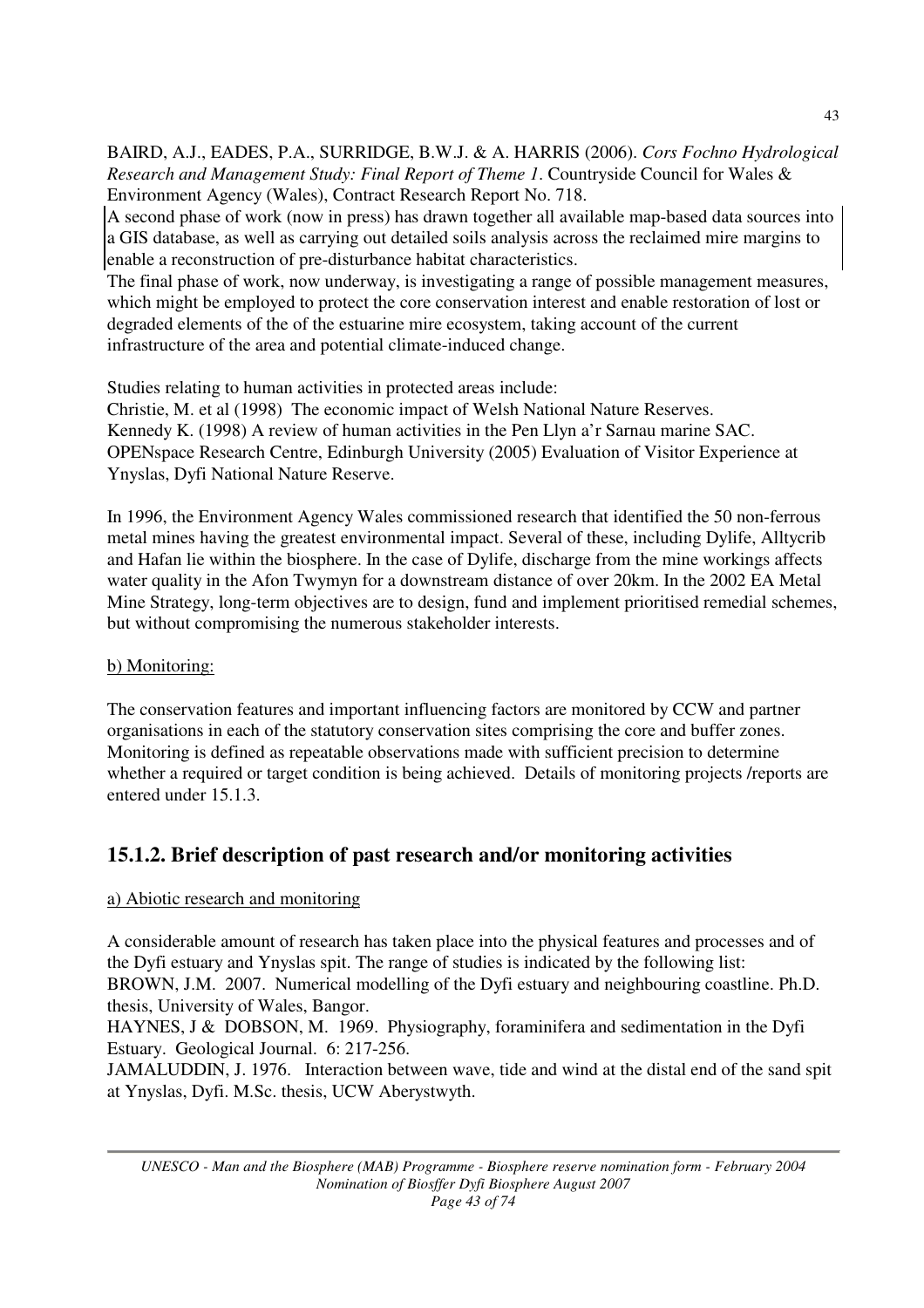JARVIS, J. 1970. A physical investigation of tidal phenomena in the Dovey Estuary with particular reference to channel development and sediment movement. Ph.D. thesis, UCW, Aberystwyth. PARR, W., WHEELER, M., & CODLING, I. 1999. Nutrient status of the Glaslyn/Dwyryd,

Mawddach and Dyfi estuaries –its context and ecological importance. CCW Contract Science Report, No. 339.

RICHARDS, F.J. 1934. The salt marshes of the Dyfi Estuary IV. The rates of vertical accretion, horizontal extension and scarp erosion. Ann. Bot. 48: 255-259.

SHI, Z. 1992. Late Quaternary stratigraphy and recent sedimentation in the Dyfi estuary, Wales. Ph.D. thesis, UCW Aberystwyth.

SHI, Z. 1993. Recent accretion rates and sea level fluctuations in the Dyfi estuary, central Cardigan Bay, Wales, UK. Geo-marine Letters, 13 (3): 182-188.

SHI, Z. & LAMB, H.F. 1991. Post-glacial sedimentary evolution of a microtidal estuary, Dyfi estuary, west Wales, U.K. Sedimentary Geology 73: 227-246.

SHI, Z. LAMB, H.F. and COLLIN, L. 1995. Geomorphic change of saltmarsh tidal creek networks in the Dyfi estuary, Wales. Marine Geology 128: 73-83.

STEEL, T. 1996. The nature and causes of spatial variations in saltmarsh creek network geometry. Ph.D. thesis, Reading University.

WILKS, P.J. 1979. Mid-Holocene sea-level and sedimentation interactions in the Dyfi Estuary area, Wales. Palaeogeography, Palaeoclimatology, Palaeoecology, 26: 17-36.

WILLIAMS, A.T. CALDWELL, N.E. & YULE, A.P. 1981. Beach morphology changes at Ynyslas Spit, Dyfed, Wales. Cambria 8: 51-69.

Cors Fochno (Borth bog) together with the adjacent submerged forest beds have also received a good deal of attention with studies focussing mainly on post-glacial environment development and hydrology, as shown by the following list:

FOX, A.D. 1984. Aspects of the hydrology of Cors Fochno NNR. Ph.D.thesis, UCW Aberystwyth. GODWIN, H. & NEWTON, L. 1938. The submerged forest at Borth and Ynyslas, Cardiganshire, data for the study of post-glacial history. New Phytol. 37: 333-344.

GODWIN, H. & WILLIS, E.H. 1969. Borth bog, Cardiganshire. Radiocarbon 6: 128. HARRIS, A. 2004. An Assessment of the Potential of Optical Remote Sensing as a Tool for the Measurement of Hydrological Conditions in Northern Peatlands. Ph.D thesis. Sheffield University HUGHES, P.D.M. & SCHULZ, J. 2001. The development of the Borth bog (Cors Fochno) mire system and submerged forest beds at Ynyslas. Quaternary of West Wales Field Guide. Quaternary Research Association, London. p. 104-112.

MOORE, P.D. 1963. An investigation of the stratigraphy and water content of Borth Bog. M.Sc. thesis, UCW Aberystwyth.

SCHULZ, J. 2004. Late Holocene mire development and conservation of the raised peatlands of Cors Caron and Cors Fochno: a palaeoecological approach using high resolution macrofossil analysis. Ph.D. thesis, Southampton University

b) Biotic research and monitoring:

There is a long history of research conducted by biologists from Aberystwyth University in and around the core area. Studies have ranged from aspects succession and productivity in sand dune and saltmarsh vegetation, to description of algae and fungi communities, and study of individual species such as *Ammophila arenaria*, *Spartina* ssp, and Dactylorchids. A similar range of studies have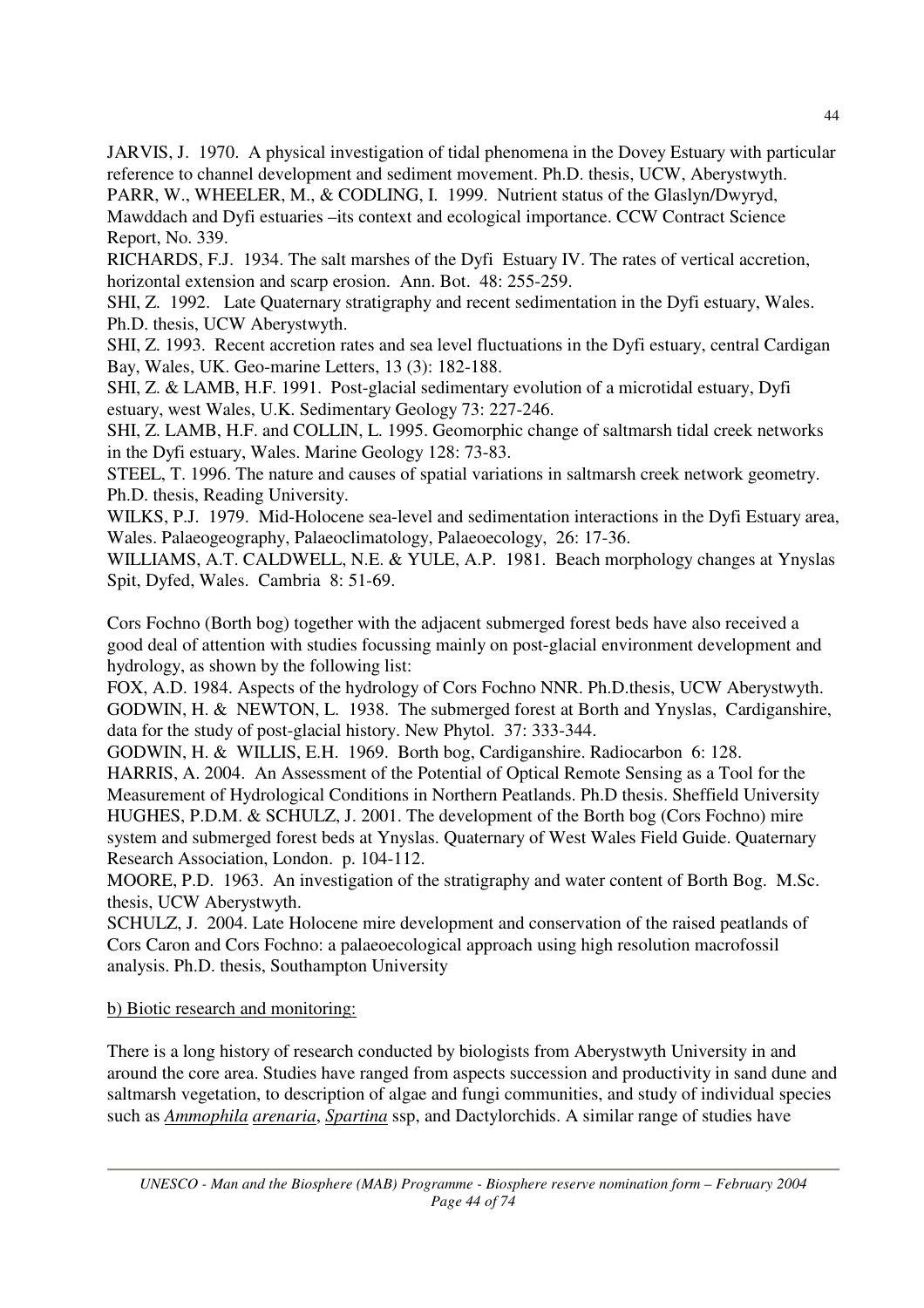occurred on the raised bog, where palaeo-ecological studies and *Sphagnum* spp. have received much attention.

Some of the more notable works are as follows:

#### **i) Estuary and dunes**

CARTER, N. 1933. A comparative study of the Algal flora of two salt marshes, Part II & III. J.Ecol. 21: 128-208 and 385-403.

CHATER, E.H. 1965. Ecological aspects of the dwarf brown form of Spartina in the Dovey estuary. J. Ecol. 53. 789-97.

GHAYAD, F.I. 1976. Studies on the root growth and nutrition in Ammophila arenaria. Ph.D. thesis, UCW Aberystwyth.

GITAY, H. 1987. Plant community structure in dune slacks. Ph.D thesis, UCW Aberystwyth. LINTIN, P.A. 1979. A genecological study of the species of Dactylorhiza Necker ex Nevski.on Ynyslas National Nature Reserve, Dyfed. Ph.D. thesis UCW Aberystwyth.

VINHA, S.G. Da 1979. Productivity and succession in sand dunes. Ph.D. thesis, UCW Aberystwyth.

YAPP, R.H., JOHNS, D. & JONES, O.T. 1916. The Saltmarshes of the Dyfi Estuary. 1: Introductory. J.Ecol. 4. 27-42.

#### **ii) Raised bog:**

CHATER, E.H. 1967. Ecology and Hydrology of Borth and Tregaron Bogs. Unpublished report. Nature Conservancy Council, Aberystwyth.

HUXLEY, R.J. 2005. An investigation of the distribution and abundance of Andromeda polifolia on Cors Fochno. M.Sc. thesis, Pembrokeshire College.

JONES, J.B. 1940. An investigation of the distribution and surface ecology of peat bogs in Cardiganshire. Ph.D thesis, UCW Aberystwyth.

MOORE, P.D. 1968. Human influence upon vegetational history in North Cardiganshire. Nature 217. 1006-1009.

SLATER, F.M. 1972. Contributions to the ecology of Borth Bog 1. General considerations. Proc 4th Int Peat Congr Helsinki 1. 277-288.

SLATER, F.M. 1974. The vegetation of Cors Fochno and other Welsh peatlands. Ph.D thesis, UCW Aberystwyth.

SLATER, F.M. 1978. The Schoenus nigricans area of Cors Fochno (Borth Bog). Nat. in Wales. 16. 16-19.

SLATER, F.M. & SLATER, E.J. 1978. The changing status of Sphagnum imbricatum on Borth Bog, Wales. J.Bryol. 10. 155-161.

**Faunal studies** are less numerous but include a wide range of estuarine and terrestrial invertebrate studies:

BEANLAND, F.L. 1940. Sand and mud communities in the Dovey estuary. Journal of the Marine Biological Sciences Association of the United Kingdom, 24, 589-611

.FISH, J.D. 1979. The reproductive biology of Corophium volutator and C.arenarium. J. mar. Biol. Ass. UK. 59: 355-368.

FISH, J.D. & S.FISH 1974. The breeding cycle and growth of Hydrobia ulvae in the Dyfi estuary. J. mar. Biol. Ass.UK. 54: 685-697.

*UNESCO - Man and the Biosphere (MAB) Programme - Biosphere reserve nomination form - February 2004 Nomination of Biosffer Dyfi Biosphere August 2007*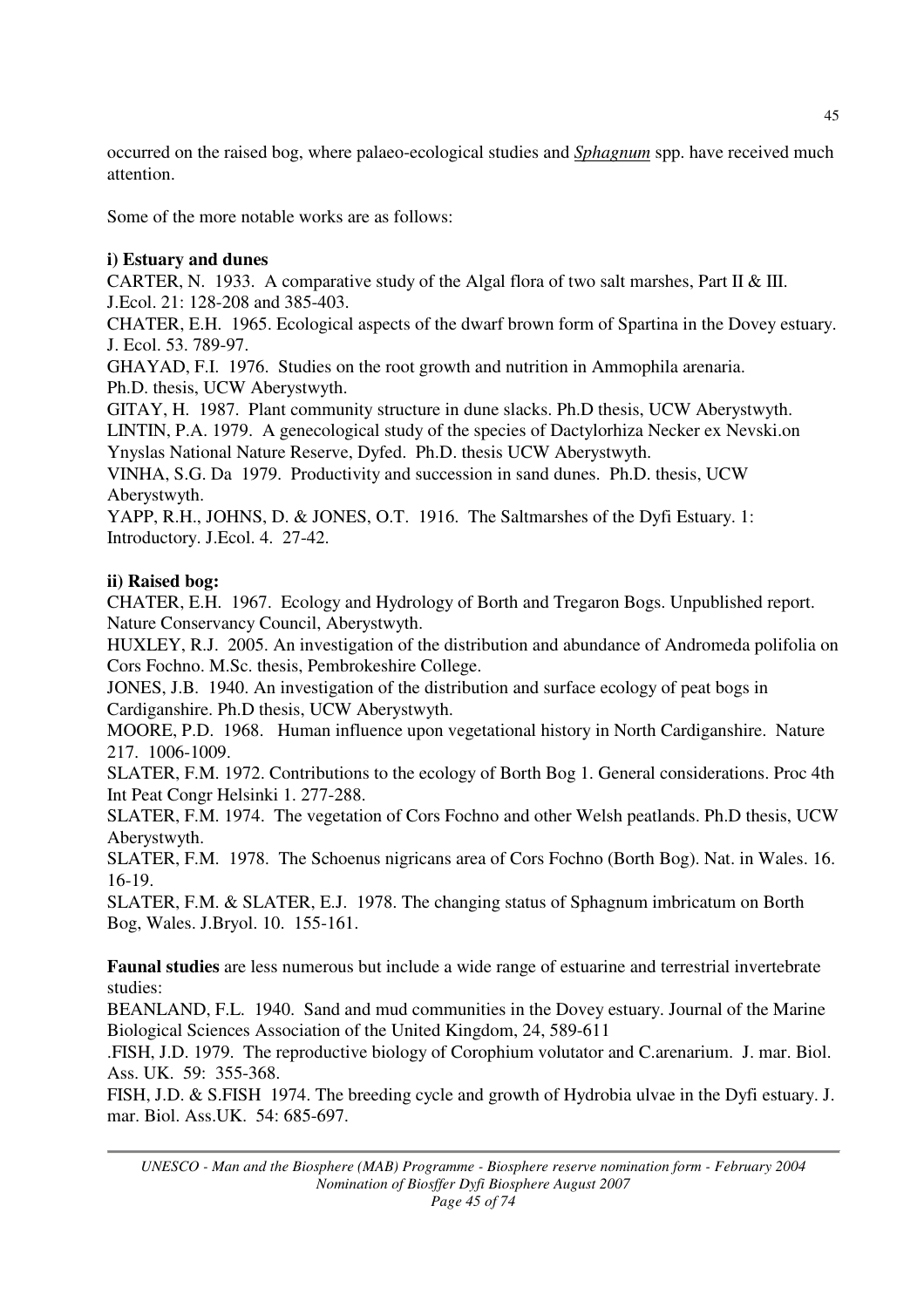FISH, J.D. & S.FISH 1993. Long-term changes in the benthic invertebrates of the Dyfi estuary. Unpublished report, CCW Aberystwyth.

FOWLES, A.P. 1986. Investigation into the effects of fire on the invertebrate fauna of a coastal raised mire. Unpublished report, NCC Aberystwyth.

FOWLES, A.P., BAILEY, M.P. & HALE, A.D. 2004. Trends in the recovery of a rosy marsh moth Coenophila subrosea (Lepidoptera, Noctuidae) population in response to fire and conservation management on a lowland raised mire. J. of Insect Conservation 8: 149-158.

FOX, A.D. 1985. Effects of ditch-blocking on selected wildlife features at a coastal raised mire site in central west Wales. Unpublished report, NCC Aberystwyth.

FOX, A.D. 1986. Effects of ditch-blocking on adult Odonata at a coastal raised mire site in central west Wales. Odonatologica 15: 324-327.

FOX, A.D. & STROUD, D.A. 1986. The Greenland White-fronted Goose in Wales. Nature in Wales n.s. 4: 20-27.

JONES, J. R. E. 1941. The fauna of the River Dovey, west Wales. J. Anim. Ecol. 10: 12-24. KELLY, D.F. 1990. Young bass in the Dwyrd/Glaslyn, Mawddach & Dyfi estuaries. Unpublished report.

## **15.1.3. Brief description of on-going research and/or monitoring activities:**

a) Abiotic research and monitoring [climatology, hydrology, geomorphology, etc.]:

### **i) Research:**

The Centre for Catchment and Coastal Research (CCCR) brings together complementary expertise in terrestrial and marine research from the University of Wales, Aberystwyth and the University of Wales, Bangor. CCCR began a major programme of research on the Dyfi in July 2007 – the biggest of its kind in the UK. The programme is bringing river scientists into collaboration with marine scientists and there is a willingness to engage with community stakeholders through the Dyfi Biosphere Partnership. Issues of interest include modelling, gravel movements, erosion, changes in river and estuary course and levels, flood protection and fisheries. There has been a steady decrease in salmon catches in the Dyfi (and in Wales) over the last 12 years. One factor may be a reduction in exposed gravel, required for spawning. Monitoring activities may include a web-based presentation of the Dyfi, including a series of augmented reality web cams.

In 2001-2, internationally renowned eco-hydrologist Professor Andrew Baird of Queen Mary, London, University commenced an on-going research programme using Cors Fochno raised mire as his principal research site. A first major component of his work is investigating aspects of biogenic gas production from active raised bog. The work involves collaboration with an international team of wetland scientists from Sheffield University, East Kilbride Scottish Universities and McMaster University in Canada. The work has already produced the following papers:

BAIRD, A.J. & S. WALDRON (2003). Shallow horizontal groundwater flow in peatlands is reduced by bacteriogenic gas production. *Geophys. Res. Lett., 30*(20), 2043.

BAIRD, A.J., C.W. BECKWITH, S. WALDRON & J.M. WADDINGTON (2004). Ebullition of methane-containing gas bubbles from near-surface *Sphagnum* peat. *Geophys. Res. Lett., 31,* L21505.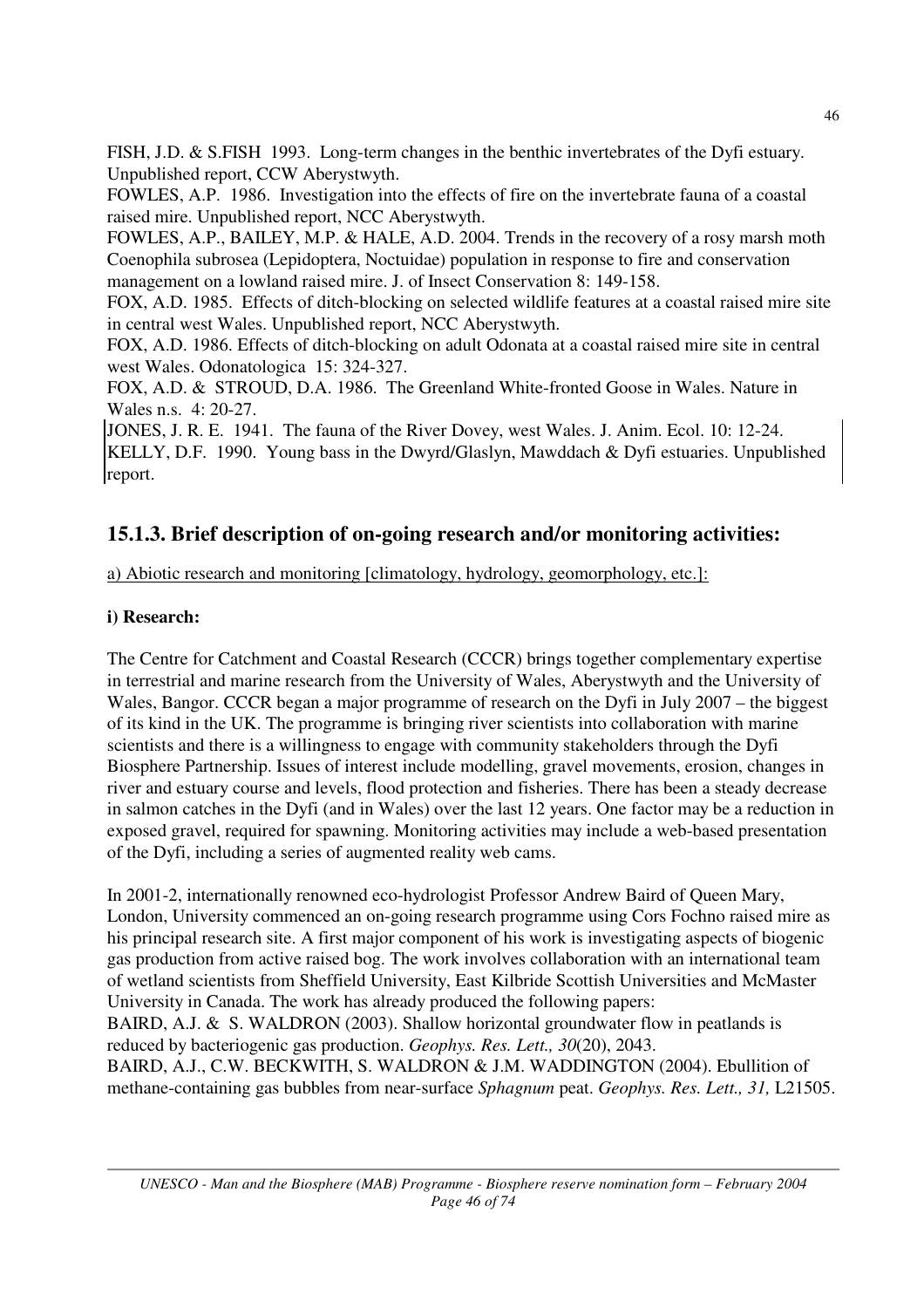KELLNER, E., BAIRD**,** A.J., OOSTERWOUD, M., HARRISON, K., and WADDINGTON, J.M. 2006. The effect of atmospheric pressure and temperature on methane (CH4) ebullition from nearsurface peats. *Geophysical Research Letters* 

This work is being followed up at QM London by Imelda Stamp who commenced a Ph.D study in 2007 entitled 'Methane ebullition from northern peatlands and temperate estuarine sediments'. This study aims to improve the accuracy of widely varying estimates of CH4 ebullition losses from peat and estuarine ecosystems, and quantify for the first time the contribution of bubble ebullition to the total annual efflux from a raised peat bog. Cors Fochno and Dyfi estuary are principal study sites for this work.

Further research related to that described above is currently being carried out by Dr. Nick Ketteridge and Dr. Andrew Binley of Lancaster University. This work is taking a geophysical approach to identify gas bubbles within peat and to use this data to develop/improve hydrological models. CT scanner and Electrical resistance tomography are being employed to 'view' gas bubbles and water flow (tracers) within cores of peat. In addition, ground-penetrating radar (GPR), which can reveal details of peat stratigraphy, and variations in gas content below the water table, is being used to identify gas bubbles in situ.

A second area of Professor Bairds' research is modelling of various aspects of raised mire hydrology. As part of the Cors Fochno research and management study, outlined in section 15.1.1. Baird devised a state-of-the-art computer model 'Digi-bog', which is now being used and developed in a Ph.D. study by Paul Morris. This study, begun in 2005 and entitled 'Modelling peatlands as complex adaptive systems', is using field data from Cors Fochno to develop computer models of peatland growth and development. This involves in particular, examination of fine scale variations in hydrological conductivity in the acrotelm, plus some work on evaporation and transpiration rates.

#### **ii) Monitoring:**

The following table sets out the abiotic monitoring work undertaken and on-going at Dyfi SSSI:

| Feature / factor                                    | Measured       | Measured   | Comments                                                                                                                |
|-----------------------------------------------------|----------------|------------|-------------------------------------------------------------------------------------------------------------------------|
|                                                     | on site        | nearby     |                                                                                                                         |
| Meteorology: (Automatic<br><b>Weather Station</b> ) | <b>Yes</b>     |            | Station equipped to Environmental<br>Change Network specification<br>installed in November 2006, & fully<br>operational |
| Meteorology: (Manual W.S.)                          | N <sub>0</sub> | <b>Yes</b> | Privately run station 1km from Cors<br>Fochno, daily readings made<br>available 1980- present                           |
| Atmospheric Chemistry                               | N <sub>0</sub> |            | Cors Fochno included in six-month<br>survey by Environment Agency in<br>2005                                            |
| Water levels (raised mire)                          | Yes            |            | Since 1980. Monitoring recently<br>upgraded with data-loggers $\&$<br>additional sites.                                 |
| Surface water Discharge                             | N <sub>0</sub> | Yes        | EA (Wales) gauging stations on Dyfi<br>& Leri rivers                                                                    |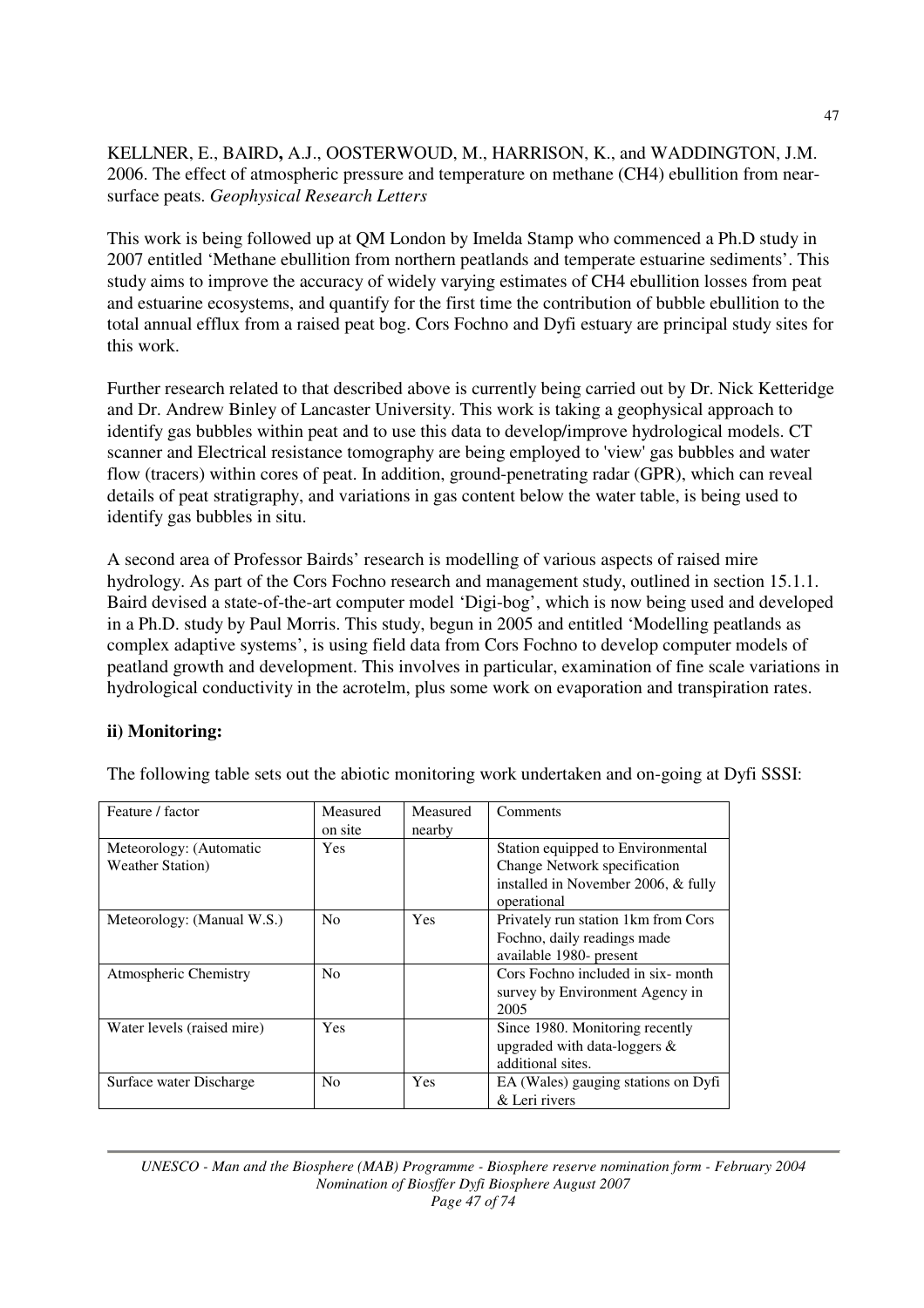### b) Biotic research and monitoring [flora, fauna]

The following table sets out the biotic monitoring work undertaken and on-going at Dyfi SSSI:

| Feature / factor                | Measured | Measured | Comments                               |
|---------------------------------|----------|----------|----------------------------------------|
|                                 | on site  | nearby   |                                        |
| Vegetation – raised mire        | Yes      |          | Protocols established & data           |
|                                 |          |          | collection established 2005            |
| Marine inter-tidal biotopes     | Yes      |          | Monitored 2007                         |
| <b>Breeding Birds</b>           | Yes      |          | Annual breeding wader surveys,         |
|                                 |          |          | whole Dyfi;                            |
|                                 |          |          | Woodland birds, RSPB Ynys-hir          |
| Rabbit                          | Yes      |          | Annual rabbit counts at Ynyslas        |
|                                 |          |          | dunes (buffer zone)                    |
| Otter Lutra lutra               | Yes      |          | Activity recording, annual since       |
|                                 |          |          | 2000                                   |
| Herptile assemblage             | Yes      |          | Regular recording since c1995;         |
|                                 |          |          | monitoring protocol in prep.           |
| Petalwort RDB liverwort         | Yes      |          | Annual monitoring, Ynyslas dunes       |
|                                 |          |          | since 1995                             |
| Bryophyte assemblage, I) sand   | Yes      |          | Every 6yrs, start 2001                 |
| dune, ii) Peatland              |          |          |                                        |
| Rhyncospora fusca               | Yes      |          | Annual flowering stem counts, Cors     |
|                                 |          |          | Fochno.                                |
| <b>Butterflies</b>              | Yes      |          | <b>ITE Butterfly monitoring Scheme</b> |
|                                 |          |          | (BMS) at Ynyslas and RSPB Ynys-        |
|                                 |          |          | hir annual since 1976.                 |
| Large Heath butterfly           | Yes      |          | Annual adult transect, Cors Fochno     |
|                                 |          |          |                                        |
|                                 |          |          | since 1986                             |
| Rosy marsh moth                 | Yes      |          | Annual larval transect, Cors Fochno    |
|                                 |          |          | since 1987                             |
| Small red damselfly             | Yes      |          | Annual breeding adult counts, Cors     |
|                                 |          |          | Fochno since 1998                      |
| Heliophanus dampfi (RDB         | Yes      |          | Sweep-net transect counts, Cors        |
| spider)                         |          |          | Fochno every 3 yrs. Since 1997         |
| Colletes cunicularis (RDB       | Yes      |          | Annual nest burrow counts, Ynyslas     |
| mining bee)                     |          |          | dunes, since 2002                      |
| Invertebrate assemblage I) sand | Yes      |          | Every 6 yrs, Cors Fochno, since        |
| dune ii) Peatland               |          |          | 1991                                   |

For details of monitoring reports see the bibliography

# **15.1.4. Brief description of planned research and/or monitoring activities:**

Potential researchers have much to gain from formal association with, and approval from, the Biosphere co-ordination mechanism. This would include endorsement of their work, links into wider UNESCO structures and full co-operation from stakeholders and existing researchers. However, in return for this they would be required to:

 $\checkmark$  $\checkmark$  engage with the community research forum that is emerging, and

 agree to any guidelines that may be developed covering contact with the public and other local stakeholders.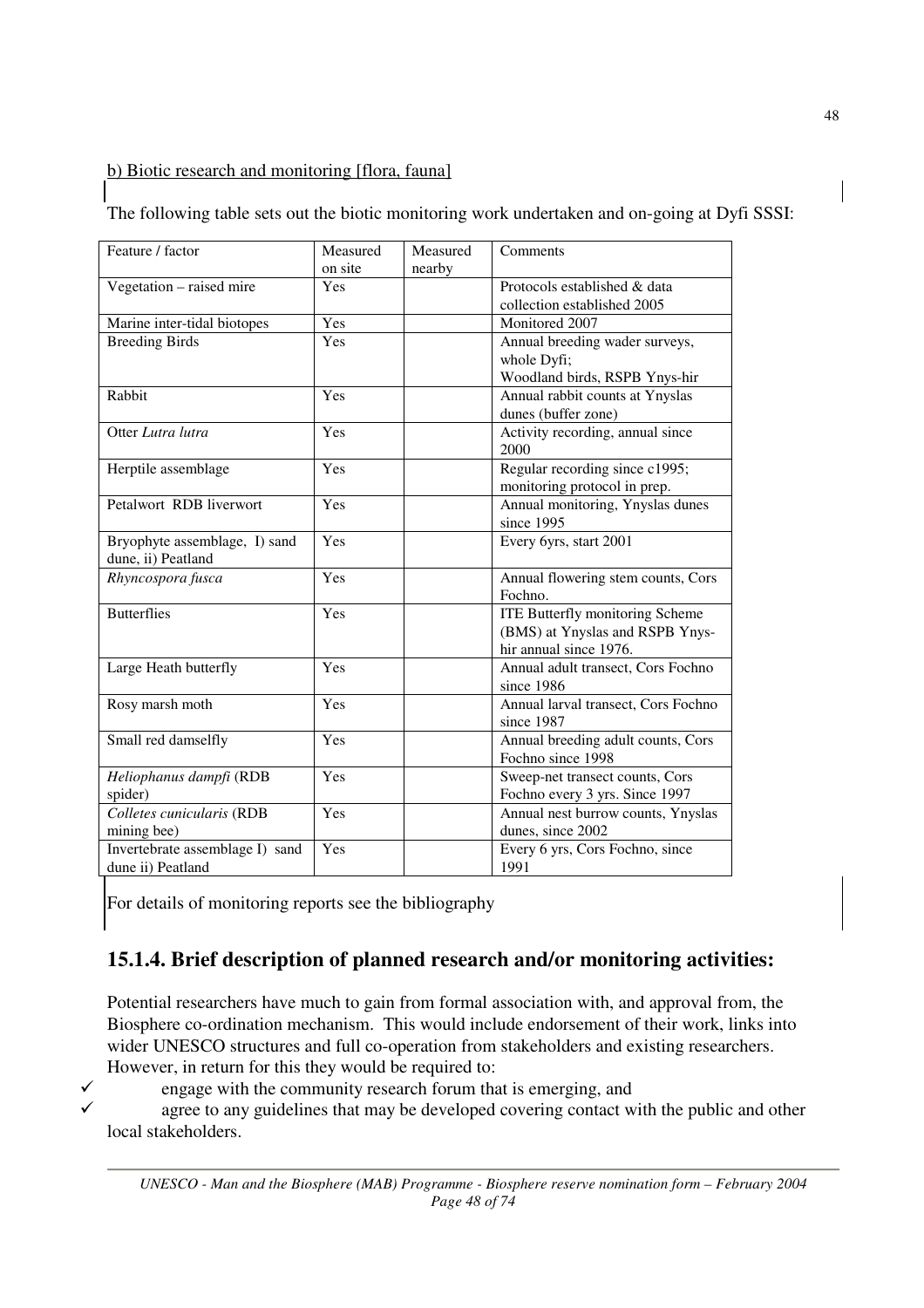Some planned activities are described in section 15.1.3. In addition:

#### a) Abiotic and biotic research and monitoring

Cors Fochno, Dyfi NNR is being added to a countrywide Targeted Monitoring Network (TMN) based on, and intended to supplement, the UK's Environmental Change Network (ECN). This will require addition abiotic data collection, on air pollution and soils; and biotic data including: satellite remote sensing of phenology, and additional vegetation, bird and butterfly monitoring protocols.

Dr. K. Szkomik, lecturer in physical geography at Keele University is currently seeking funding for investigating the environmental history of the Dyfi saltmarshes (which lie in a key location in terms of sea-level reconstruction, close to margins of the former British Ice Sheet), Changes in diatom assemblages would be used to reconstruct relative sea level change.

Dr. P. Hughes, of Southampton University is planning work on the pollen record of Cors Fochno and cross- correlation with macro-fossil studies. This will give greater understanding of human influence on local vegetation change.

Dr. A. Harris, of Southampton University is seeking funding for further remote sensing imagery of the mire vegetation at Cors Fochno. This would be used to interpret patterns of surface wetness, and may help in planning and evaluation of mire restoration.

#### b) Socio-economic research [demography, economics and traditional knowledge]:

The initiative provides opportunities for research on biodiversity values in the context of a developed country where efforts are emerging to promote conservation of bio and cultural diversity and improvement in livelihoods through the facilitation of dialogue, conflict resolution, and deliberative processes. The region is recognized as having high biological and cultural diversity value (Price et al. 1998). A critical issue is how local communities can use the biodiversity and ecosystem services to improve livelihoods. This is particularly important as much of the Dyfi valley is located within an EU Objective 1 / Convergence funding region.

Possibilities include using the Biosphere status as a basis for a branding scheme that signifies product quality and environmental sustainability (e.g. agricultural products from the Dyfi region) or marketing the region for sustainable tourism activities to reduce dependency on external funding sources. Designation is also expected to promote decentralised decision-making and conflict resolution through greater cooperation between the large number of sub-regional groups (governmental councils and other agencies) and the public in similar ways to that experienced in trans-boundary reserves (Duffy, 2006; Hebden, 2006). The University of Aberystwyth would like to explore the cultural, social, spiritual, and economic values of biodiversity and associated ecosystem services and assesses how these values can be better translated into maintaining and enhancing livelihoods and welfare. The University led a joint bid to the European Union for substantial research funding under the FP7 programme to research these questions in several locations around the world, even before re-registration of the Dyfi Biosphere, but the application was ruled to be ineligible on a technicality.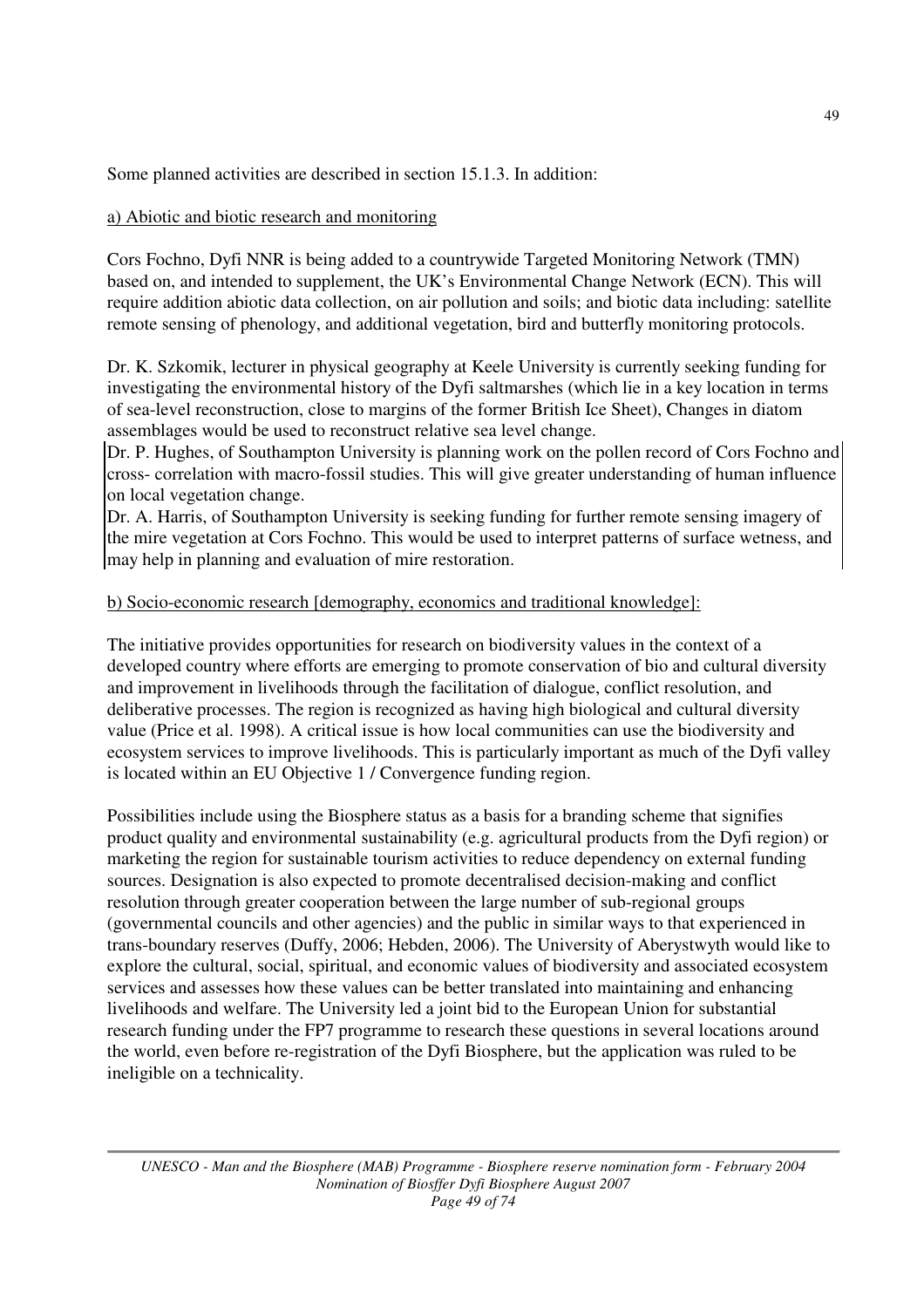### **15.1.5. Estimated number of national scientists participating in research within the proposed biosphere reserve on:**

- a permanent basis: <u>regular</u>, on-going about 6 p.a..
- an occasional basis: around 20-25 p.a.

#### **15.1.6. Estimated number of foreign scientists participating in research within the proposed Biosphere Reserve on:**

- a permanent basis: \_\_\_none\_\_\_\_\_\_\_\_\_\_\_\_\_\_
- an occasional basis:  $\qquad$  1

### **15.1.7. Estimated number of masters and/or doctoral theses carried out on the proposed biosphere reserve each year:**

At Dyfi NNR: Doctoral : 2-5 p.a. Masters: 3-8 p.a.

**15.1.8. Research station(s) within the proposed Biosphere Reserve:** 

None

#### **15.1.9. Permanent research station(s) outside the proposed Biosphere Reserve:**

- Aberystwyth University (Institute of Earth Sciences, Institute of Rural Sciences & Institute of Biological Sciences), Penglais, Aberystwyth, Ceredigion : 8km to south of core area;
- Institute of Grassland and Environmental Research (IGER), Penrhyncoch, Ceredigion: about 6km from core area.

#### **15.1.10 . Permanent monitoring plots**

See section 15.1.3.

#### **15.1.11. Research facilities of research station(s)**

Currently there is no dedicated research station, but the institutions named in 15.1.9 have a full range of university level facilities.

### **15.1.12 Other facilities**

Borth Youth Hostel has an education room as well as accommodation.

#### **15.2.1 Describe environmental education activities and public awareness activities indicating the target group(s).**

#### a) Environmental Education

The Dyfi National Nature Reserve (NNR) has an established education service focussed at Ynyslas dunes and is used by schools and colleges from Wales and England. The number of students visiting the site varies annually depending on the weather but averages out at about 3000 annually. In 2007 a total of 2835 students in 155 groups visited the site. 53% of these were A-level groups who mainly visit the site to carry out a sand dune transect, usually as part of biology or geography fieldwork. Most of these groups received an introductory talk from site-based staff. 22% were primary school children who come to Ynyslas to do a seashore awareness activity. This activity introduces the basic ecology of the seashore and sand dunes as well as dealing with the impacts that humans have on the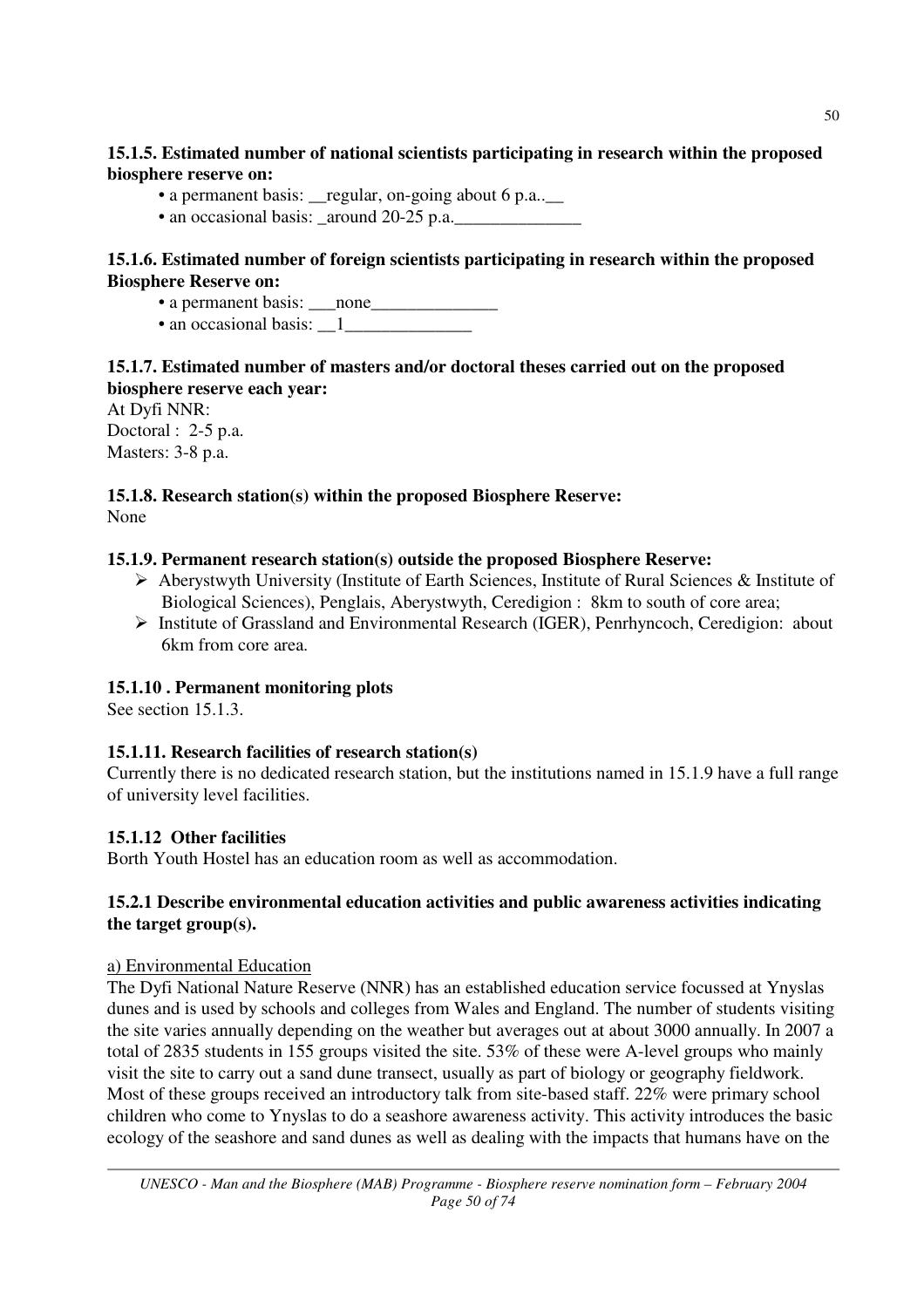environment. 16% of secondary students undertook studies related to man's impact on the site and site management. Around 12 higher education and specialist groups visit the Dyfi NNR annually, with most receiving guided excursions to learn about various aspects of conservation management.

Similarly, the RSPB has an interpretation centre at its Ynyshir reserve and offers a varied programme of events to members and the general public, including outreach work at Machynlleth market.

Most of the schools in the Biosphere are progressing up the levels in the Eco Schools or Green Schools (Gwynedd) systems, in most cases led by Eco Committees that include pupils, staff and parents. Ecodyfi has managed the delivery of a very effective puppetry based waste minimisation project in primary schools both within the Biosphere and throughout Powys. The UNESCO Cymru Wales Committee supported a photographic project in local secondary schools that enabled pupils to use photography to record and reflect on their impressions of life in the Dyfi Valley.

#### b) Education for Sustainable Development

Education for sustainability is a major function of the Centre for Alternative Technology (CAT) at Pantperthog. Its Education Department hosts numerous parties of all ages as well as doing outreach activities in local schools.

Ecodyfi delivers education and awareness raising in the local community, mainly through its Waste Watchers and Dyfi Footprint projects. The latter is a partnership programme with CAT, using the ecological footprint to help people consider the impact of their lifestyles and expenditure.

There is a healthy level of voluntary activity through Oxfam, support groups for communities in Africa such as FADECO in northern Tanzania, Gwerin y Coed (Woodcraft Folk youth movement) and a lively Transition Initiative (raising awareness of Peak Oil and climate change). The Dyfi Valley was an early recipient (November 2004) of Fair Trade status and some of the primary schools in northern Ceredigion are working towards Fair Trade status.

#### c) Public Awareness Activities

As Ynyslas has a large sandy beach it is very popular with visitors in good weather and receives around 200,000 visitors a year. The public events aim to inform visitors to Ynyslas about the nature conservation interest of the site in a less formal way than the education service. A total of 45 events were held in 2007. In aiming to appeal to as many people as possible these were a mixture of quizzes, guided walks, arts & crafts activities and hands-on nature encounter. The last two were especially popular. Also national initiatives such as the Marine Conservation Society's Beach Clean and Beach Awareness Day were included in the programme.

The RSPB has an outreach programme that includes a stall at the weekly Machynlleth market during the summer.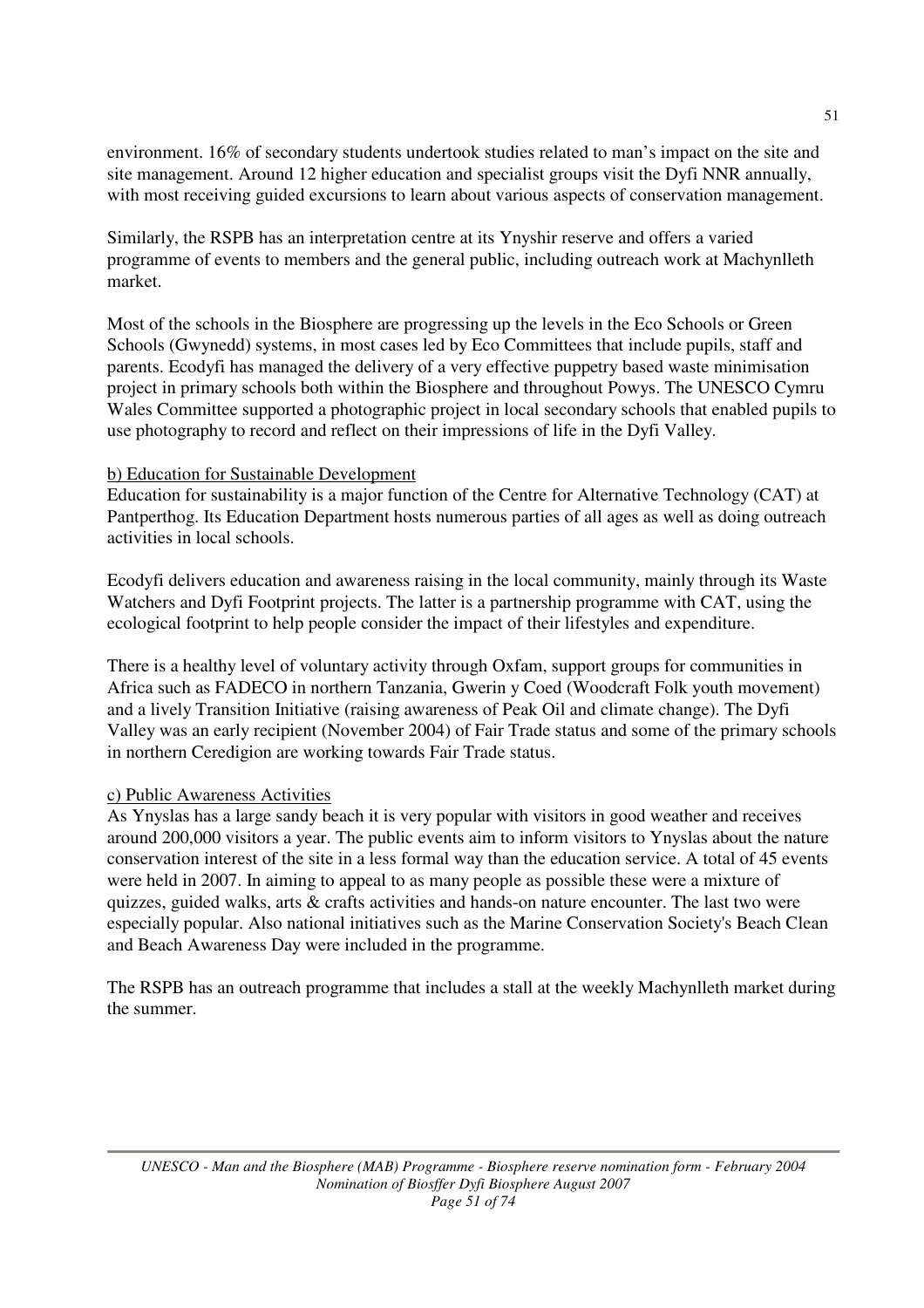## **15.2.2 Indicate facilities for environmental education and public awareness facilities.**

Ynyslas visitor centre has a number of interpretive displays and a conservation shop. The Centre is staffed and open to the public for six months of the year from Easter until October. The Centre is decorated with artwork that involved the local community and a local primary school in Borth. There is a large book of poetry about the site written by local school children. Interpretation is planned for the recently installed photovoltaic panels and other 'greening' works. Just outside the Centre there is a large wooden snail sculpture, which also acts as a viewpoint. The snail is an important part of Ynyslas' ecology.

The dunes have good access infrastructure as it is important to concentrate the majority of people to key routes in order to reduce pressure on the dunes. There are interpretation boards at intervals around the site.

The Centre for Alternative Technology site is designed for self-guided tours of the interactive displays as well as guided tours on most aspects of sustainable living. Local people can access its Information Service free in person, by post, email or phone.

Montgomeryshire Wildlife Trust has Reserves at Cors Dyfi on the southern side of the estuary and at Glaslyn on upland moorland. The latter is 230 ha in size, including an area of agriculturally improved grassland being returned to heather moorland. Both sites have public access and interpretation boards.

### **15.3 Specialist training**

Not well developed, but currently includes:

- $\triangleright$  Student training/ projects At Dyfi NNR around 180 graduate and post-graduate students per annum receive lectures/ lecture tours on conservation management; and a number of undergraduate, masters and doctorate project students are supported annually (including 2-3 student work placements).
- $\triangleright$  Professional training: takes place on an occasional basis.
- $\triangleright$  Staff training: Four 6 month seasonal wardens are recruited and trained annually at Dyfi NNR.

## **15.4 Potential to contribute to the World Network of Biosphere Reserves**

The Partnership is keen to exchange experiences and lessons with other Biosphere Reserves, particularly those with similar conditions (for example river/estuarine location, hill farming, bilingual or multi-lingual community) and has prepared a note to guide its search for partners (see Appendix N). Representatives from Wales have taken part in UNESCO EUROMAB meetings in 2002, 2005 and 2007, with delegates from the Dyfi Biosphere Partnership attending the latter two meetings. Representatives from Rhön and Entlebuch Biosphere Reserves have attended local meetings in conjunction with plans to modernise the Dyfi Biosphere and a representative from the Dyfi Biosphere Partnership has visited Urdaibai Biosphere Reserve in preparation for future collaborations. The Dyfi Biosphere Partnership is keen to explore networking opportunities which minimise the use of air travel and make imaginative use of information and communication technology such as linking by video.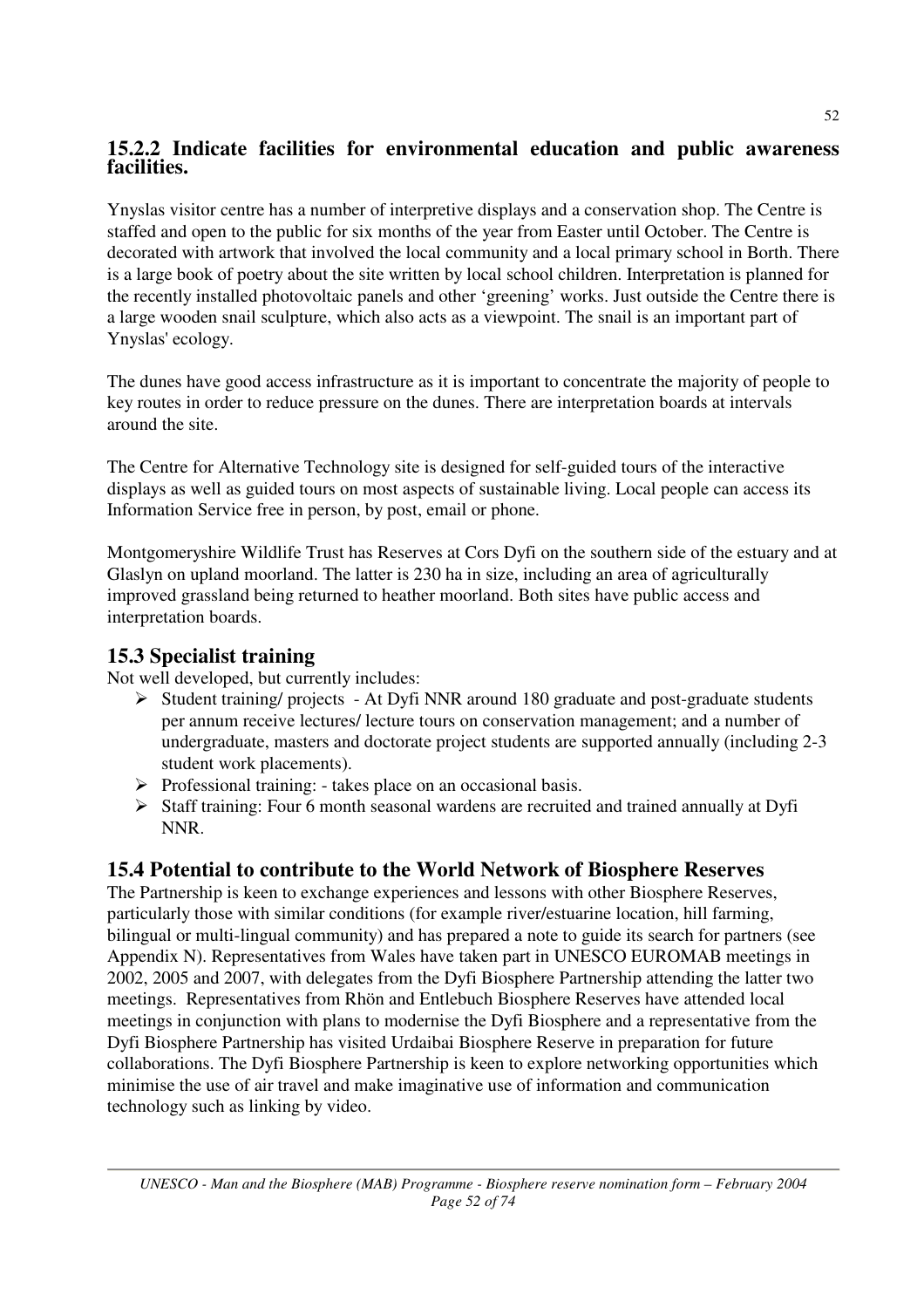## **15.4.1. Collaboration with existing biosphere reserves at the national level:**

People from the Dyfi and North Devon Biosphere Reserves have undertaken exchange visits and this will continue. Consideration is being given to joint working on the value of ecosystem services, possibly using funding from the EU INTERREG programme. A representative of the Dyfi Biosphere Partnership has made a presentation to key stakeholders working to modernise the Cairnsmore Fleet/Merrick Fells/Silver Flowe Biosphere Reserve. A member of the Dyfi Biosphere Partnership also sits on the UNESCO UK MAB Committee.

# **15.4.2. Collaboration with existing biosphere reserves at the regional or subregional levels, including promoting transfrontier sites and twinning arrangements**

## **15.4.3 Collaboration with existing biosphere reserves in thematic networks at the regional or international levels**

Contacts concerning quality economies exist already with the Rhön and Entlebuch Reserves and it is hoped to interact with the Urdaibai Reserve in the Basque country concerning bilingual culture and other aspects of intangible cultural heritage. As noted above, delegates from Wales regularly take part in the EUROMAB regional network meetings. In this context, a delegation from Biosphere Reserves in Poland and the Czech Republic visited the Dyfi in March 2006 to study interactions between Natura 200 sites and LEADER initiatives in encouraging sustainable development. The UNESCO UK MAB Committee is investigating collaboration with other Biosphere Reserves across the 'Atlantic Arc' region of Europe with potential funding from the EU INTERREG programme.

## **15.4.4 Collaboration with existing biosphere reserves at the international level (indicate ongoing and planned activities**

It is hoped that collaboration with Biosphere Reserves outside the EUROMAB regional network will be established in due course. This is likely to build upon existing links such as those with Venezuela, which resulted in a visit to the Dyfi by a member of the Venezuelan Ministry of the Environment themed around "Oil, Equity and Biosphere".

# **16. USES AND ACTIVITIES**

# **16.1 Core Area(s):**

# **16.1.1 Describe the uses and activities occurring within the core area(s):**

## a) Cors Fochno raised bog

- i) Scientific research and monitoring. Research and monitoring which supports, and is compatible with the conservation objectives.
- ii) Environmental education. Study tours for specialists and higher educational students.
- iii) Informal recreation and interpretation. Public guided walks and controlled access via designated route.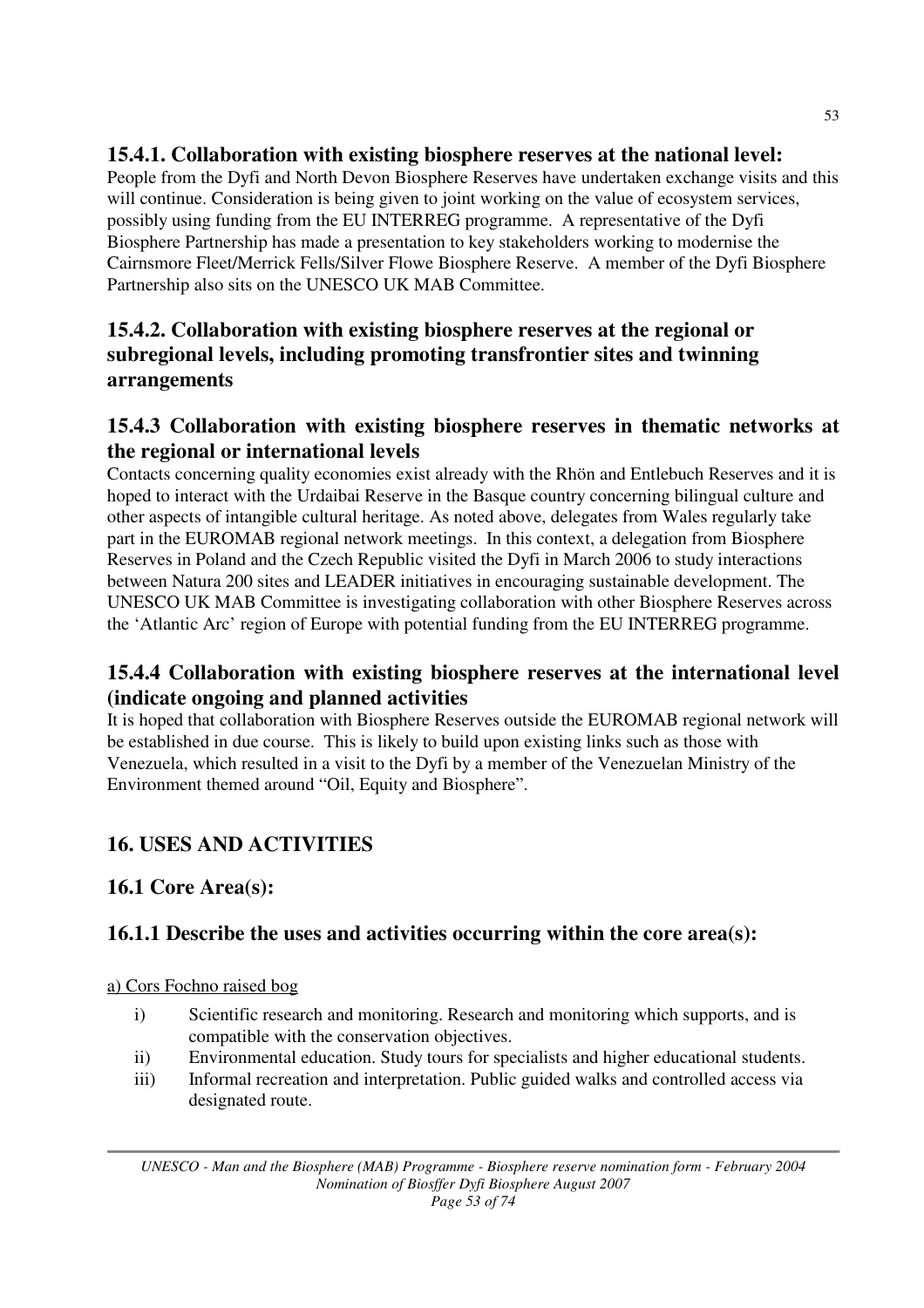iv) Habitat management. Practical measures necessary to restore and maintain 'active raised bog' (including blocking drains, removing scrub and conservation grazing around the disturbed bog margins).

### b) Dyfi estuary

- i) Fishing. There is a public right of fishing which allows the harvesting of shellfish from the estuary. There is also licensed salmon netting in the upper estuary and noncommercial angling around the estuary mouth.
- ii) Wildfowling takes place in part of the estuary, and is regulated by a permit scheme.
- iii) Boating. There is a public right of navigation in the estuary, the lower part of which is used by a variety of craft. A code of conduct is in place to control the use of powered craft.
- iv) Grazing. The saltmarshes are currently grazed by sheep and cattle in a sympathetic manner respecting the conservation needs of the area.
- v) Research and study. The estuary is used as a marine biology teaching resource by Aberystwyth University.
- vi) Public access. This is very largely confined to beach areas around the estuary mouth, which are heavily used for informal beach-based recreation.

### c) Ynyslas and Aberdyfi dunes

- i) Informal recreation. The dune areas have open access for pedestrians and are used for walking, dog walking, picnicking and nature observation
- ii) Environmental education. Ynyslas dunes are an important venue for formal education field studies. The visitor centre at Ynyslas provides interpretive information for c.35000 visitors p.a.

## **16.1.2. Possible adverse effects on the core area(s) of uses or activities occurring within or outside the core area(s):**

### **a) Estuary, dunes and marine areas.**

### • Shoreline & flood defence management

The character of the estuary and the associated dune systems is determined by, and dependent upon, the continuing supply and accumulation of sediment from a seaward source. This process is particularly important given rising sea levels, and without it the inter-tidal habitats may be submerged.

Existing tidal defence structures, on the open coast and within the estuary, act to prevent the natural rolling inland of the tidal limits and intertidal habitats, which would otherwise occur. The estuarine floodplain has been substantially reduced by past reclamation. In the current scenario of climate change and sea level rise, it is imperative to fully examine 'managed re-alignment' options, for even with continued sediment supply, saltmarsh and inter-tidal sediment habitat may be lost unless they are enabled to roll landwards.

• Dredging

Dredging of sand from the estuary has the potential to cause significant change both within the estuary and in the adjacent dune systems. The impact of any dredging will be dependant on both the volume of sand removed and its location. As stated above any depletion of sand from the estuary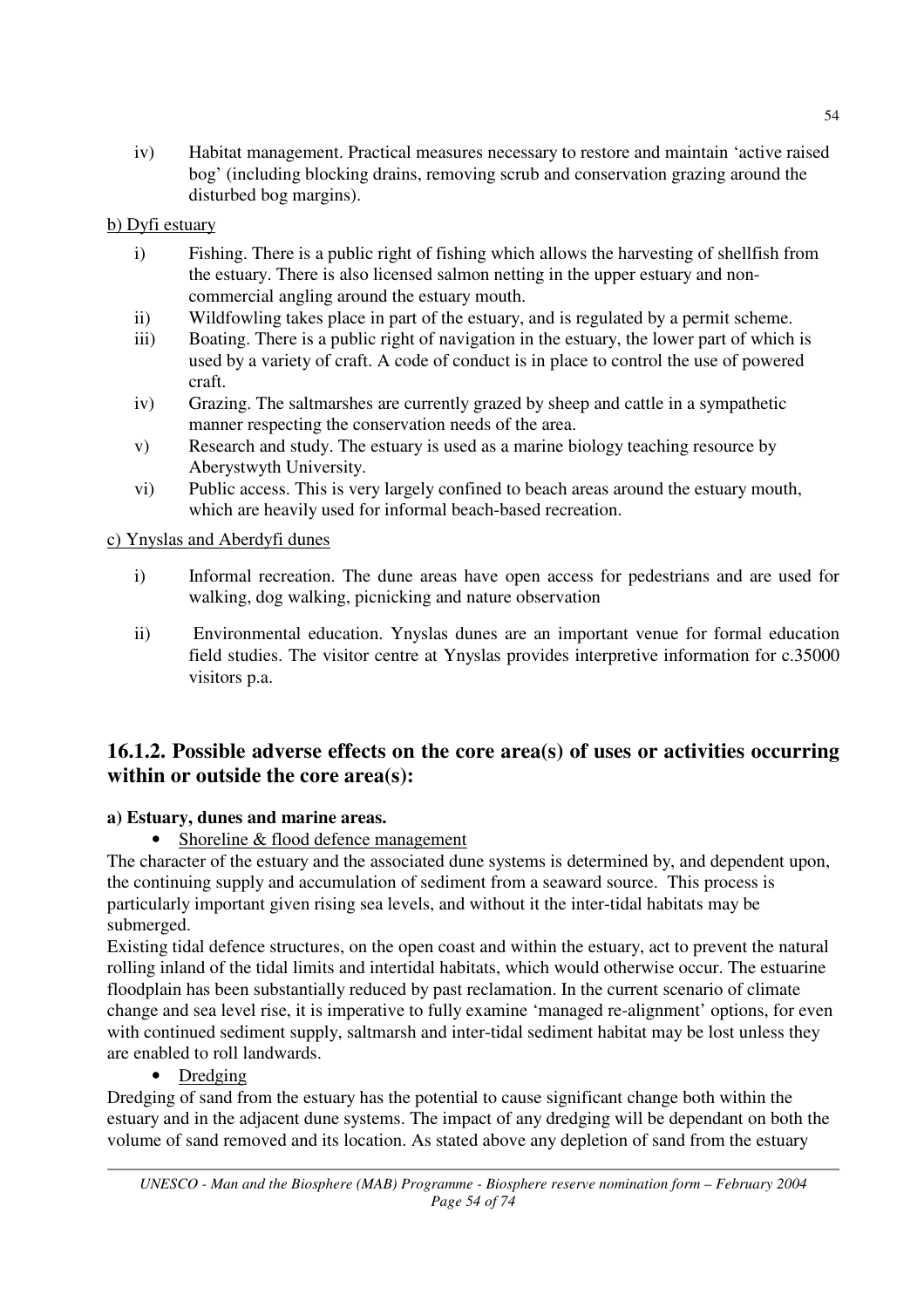may compromise its ability to maintain its elevation relative to sea level. Additionally, by changing tidal volume and flow characteristics it may trigger erosion and loss of the saltmarshes.

## • Nutrient enrichment/ pollution

The Dyfi estuary is naturally low in chemical nutrients derived from the river catchment. Increased concentrations of nutrients (mainly nitrates and phosphates) as a result of, for instance, intensive land management practices or effluent discharges, would pose a significant threat to the estuarine biota including migratory fish and bird populations.

Shellfish collection

Commercial-scale gathering of shellfish has the potential to inflict damage on the estuary habitats. Even if restricted as at present, to hand gathering only, damage is possible through the use of vehicles on the inter-tidal areas; and through excessive exploitation of the shellfish stocks with knock-on effects for shorebirds etc.

• Recreational activities

Heavy trampling by visitors together with vehicle use, dog fouling and campfires have the potential to damage the sand dunes.

• Grazing/ sward management

The Dyfi saltmarshes and adjacent reclaimed marshes have traditionally been quite heavily sheep grazed, producing a short sward favoured by wintering wildfowl. Also important are low intensity cattle-grazed saltings and freshwater marsh, which support other elements of the flora and fauna, notably breeding waders.

### **b) Raised mire habitat**

• Land drainage

*Sphagnum* bog and related peat-forming habitats require water levels close to the ground surface throughout the year. The peat shrinkage, oxidation and cracking, which accompany drainage, have a far-reaching and progressive effect on the surrounding habitat. Reversal of such damage is required: i) to replace carbon loss to the atmosphere with a long-term net accumulation; ii) to prevent deterioration of the peat archive and its scientific value; iii) to ensure maximum peat growth and the elevation of the bog surface relative to sea level; and iv) to counteract vegetation changes/ habitat degradation induced by past drainage and peat cutting.

Shoreline management / flood defence management is also of great importance to conservation of the raised bog. Whilst it is desirable to restore transitions to tidal marsh it is of greatest importance to prevent uncontrolled tidal flooding of the active raised bog from the artificial channel of the River Leri, cut through the bog in 1820.

• Nutrient enrichment/ pollution

The raised bog habitat is vulnerable to atmospheric nutrient inputs, notably nitrogen and phosphorous. Drift of lime dust from nearby agricultural use is a further possible problem. .

## • Fire

Regular burning of drained, grass-dominated bog was practiced regularly in the past to encourage early grass growth. This resulted in fires spreading and destroying large parts of the peat forming bog vegetation on a number of occasions. Agricultural burning is no longer practiced but fire remains a considerable threat in dry weather.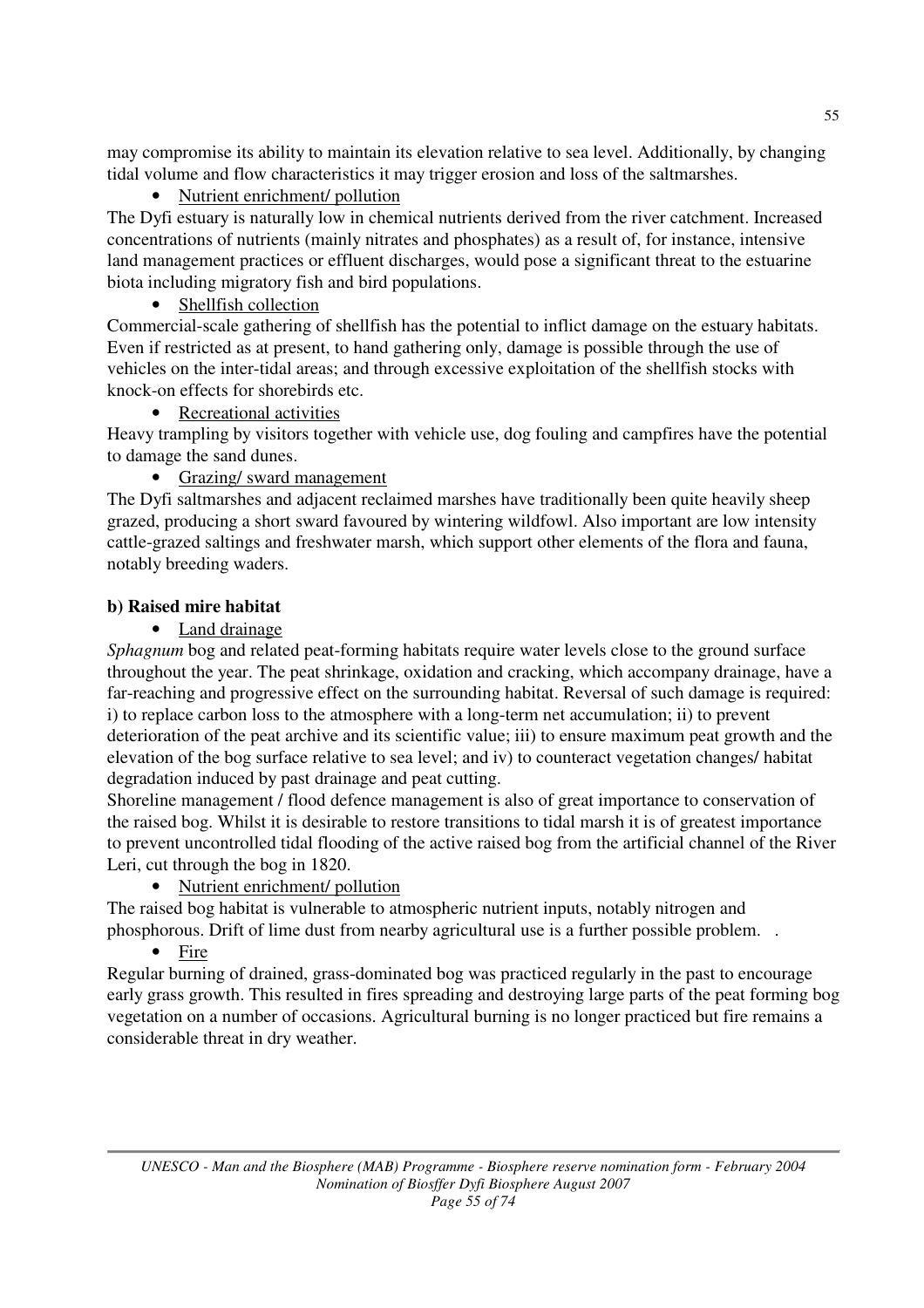## **16.2. Buffer zone(s)**

## **16.2.1 Describe the main land uses and economic activities in the buffer zone(s):**

- $\triangleright$  Nature conservation management (e.g. Invasive species control)
- $\triangleright$  Traditional or non-intensive agricultural practices (mainly grazing)
- $\triangleright$  Informal outdoor recreation / tourism (e.g. walking and nature observation)

### **16.2.2 Possible adverse effects on the buffer zone(s) of uses or activities occurring within or outside the buffer zone(s) in the near and longer terms:**

The possible adverse affects are very similar to those described under 16.1.2 above. Additional mention should be made of habitat fragmentation since many of the SSSI are small and relatively isolated units. The decline of traditional land management practices such as coppicing of woodlands and traditional non-intensive grazing are important in some sites.

# **16.3. Transition area**

## **16.3.1 Describe the main land uses and major economic activities in the transition area(s):**

A number of large caravan parks exist, including developments close to the NNR. Aberdyfi, on the north side of the estuary, attracts many summer visitors, with associated water-based activities, and is the focus of a current proposal for the development of harbour facilities. There are golf courses adjacent to the Ynsyslas dunes at Borth and on Aberdyfi dunes, and coastal management issues are common to both sides of the estuary.

A wider discussion of the economy is in section 10.4.

## **16.3.2 Possible adverse effects of uses or activities on the transition area(s):**

Upstream along the Dyfi Valley are areas of native oak woodland. However, in spite of efforts to conserve these, many woods are still grazed, preventing the development of a natural understory. There are many examples of attractive landscapes in the Dyfi catchment but many, such as at Glaslyn could be considered to be fragmented or devalued by relatively recent landscape changes. In particular, the spread of conifer forests; the polarisation between intensively managed and abandoned farmland on the upland margins; and the lack of hedgerow and native woodland management might be looked at.

# **17. INSTITUTIONAL ASPECTS**

# **17.1. STATE, PROVINCE, REGION OR OTHER ADMINISTRATIVE UNITS:**

United Kingdom Wales (devolved administration)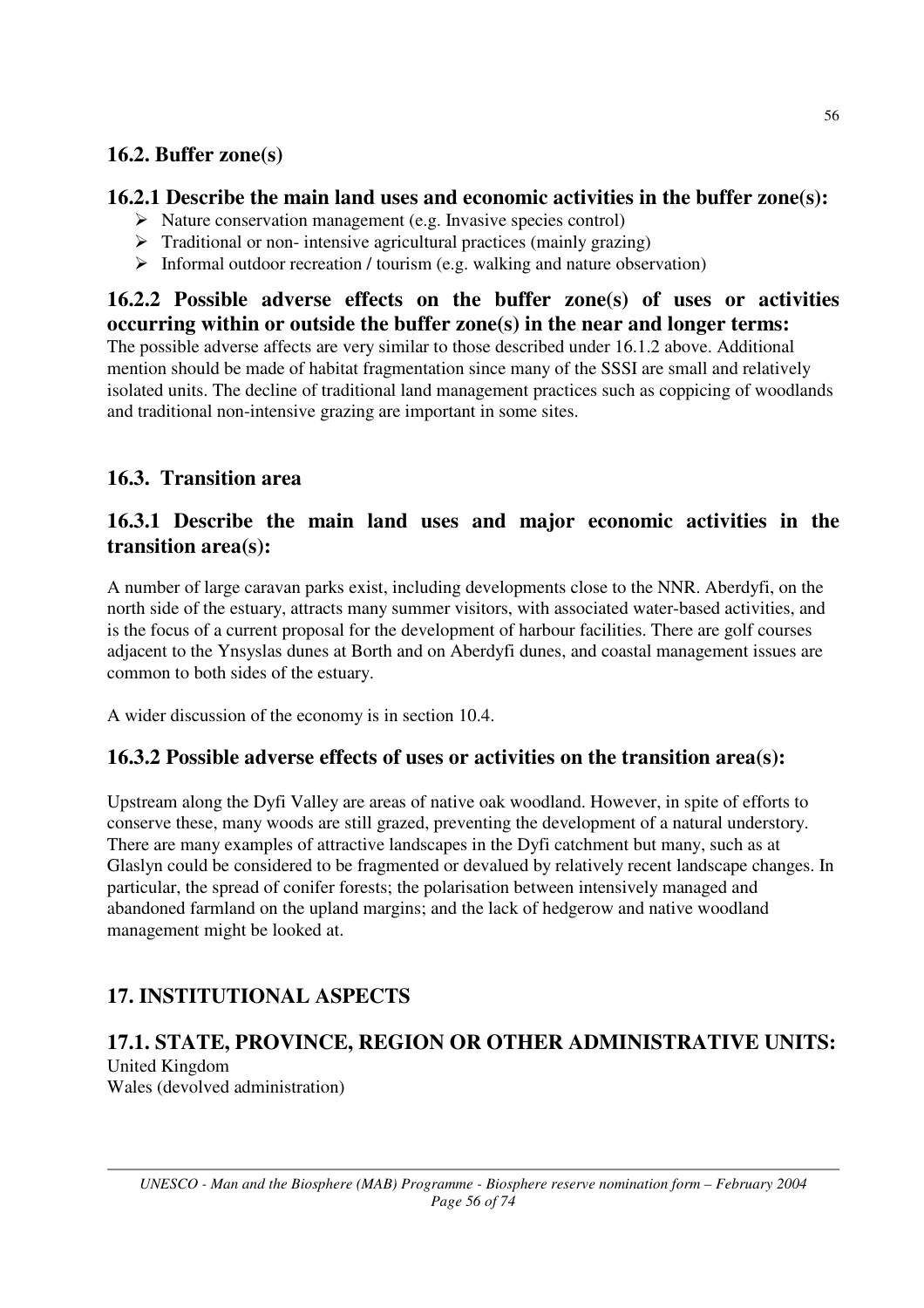The Dyfi Valley straddles the corners of three Unitary Authority administrative areas (Powys, Ceredigion and Gwynedd) plus part of the Snowdonia National Park Authority area. The estuary itself marks the boundary between Gwynedd and Ceredigion.

### **17.2 UNITS OF THE PROPOSED BIOSPHERE RESERVE:**

The Dyfi estuary Core area is designated as a Special Area of Conservation, a Special Protection Area and a Ramsar site. Parts of the Dyfi estuary are also a National Nature Reserve.

The Buffer Zones as SSSIs have legal provision for the protection of their special features, as outlined in the following section. Some of these areas are also National Nature Reserves.

Within the biogeographic unit, the Dyfi Biosphere cradles the three Unitary Authorities of Ceredigion, Powys and Gwynedd. The Snowdonia National Park Authority also straddles the Northern area of the biogeographic unit.

# **17.2.1. Are these units contiguous or are they separate?**

Contiguous

## **17.3. Protection Regime of the core area(s) and, if appropriate of the buffer zone(s)**

## **17.3.1.Core area(s):**

#### a) Special Areas of Conservation (SACs)

Special Areas of Conservation are designated under the **Habitats Directive (Council Directive 92/43/EEC of 21 May 1992)**.

In the UK the Directive has been transposed into national laws in England, Scotland and Wales by means of the **Conservation (Natural Habitats, & c.) Regulations 1994 (as amended)**.These are known as 'the Habitats Regulations'. Most SACs on land or freshwater areas are underpinned by notification as Sites of Special Scientific Interest (SSSIs).

#### b) Special Protection Areas (SPAs)

 Special Protection Areas established to protect wild birds, are designated under the **Birds Directive (Council Directive 79/409/EEC of 2 April 1979)**, commonly known as the 'Birds Directive'. In England, Scotland and Wales, the provisions of the Birds Directive are implemented through the **Wildlife & Countryside Act 1981 (as amended)** and **The Conservation (Natural Habitats, &c.) Regulations 1994 (as amended)**.The 'Habitats Regulations' apply to the UK land area and its territorial sea (to 12 nautical miles from the coast), and are supported by government policy guidance

#### c) Ramsar

'**The Convention on Wetlands of International Importance especially as Waterfowl Habitat**' (Ramsar Convention or Wetlands Convention) was adopted in Ramsar, Iran in February 1971 and entered into force in December 1975.

*UNESCO - Man and the Biosphere (MAB) Programme - Biosphere reserve nomination form - February 2004 Nomination of Biosffer Dyfi Biosphere August 2007 Page 57 of 74*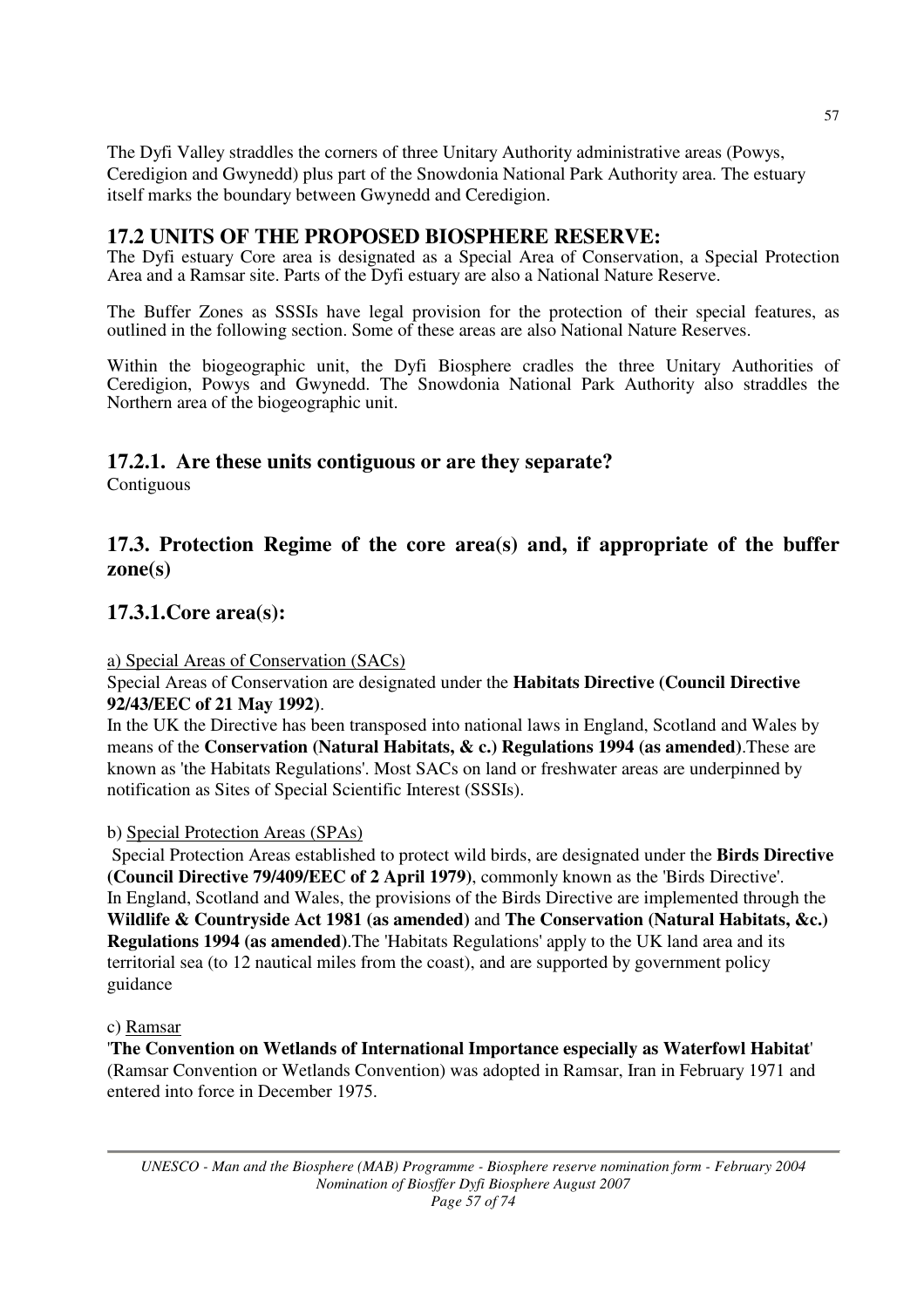Generally Ramsar sites are underpinned through prior notification of these areas as Sites of Special Scientific Interest (SSSIs). Therefore, these receive statutory protection in Wales under the **Wildlife & Countryside Act (WCA) 1981**. In England and Wales, further protection is provided by the **Countryside and Rights of Way (CRoW) Act 2000**. Government in England and Wales has issued policy statements relating to the special status of Ramsar sites. This extends the same protection at a policy level to listed Ramsar sites in respect of new development as that afforded to sites which have been designated under the EC Birds and Habitats Directives as part of the EU Natura 2000 network.

## **17.3.2 Buffer zone(s):**

Sites of Special Scientific Interest (SSSI) are selected and notified by Countryside Council for Wales (CCW) under Section 28 of the Wildlife and Countryside Act 1981 (as amended). The Act states "where CCW are of the opinion that any area of land is of special interest by reason of any of its flora, fauna, or geological or physiographical features, it shall be the duty of the Council to notify that fact." Notification of an SSSI forms the statutory bedrock for protecting land to conserve its natural features. When notifying an SSSI CCW must legally serve notice on all owners and occupiers of the land and numerous public bodies. The notification documents comprise of a citation, map, list of operations likely to damage the special interest (OLDSI list) – a list of operations which owners and occupiers must consult CCW upon prior to commencing the operation, and a site management statement (SMS). The SMS is the Council's views about the management of the land (including any views the Council may have about the conservation and enhancement of that flora or fauna or those features). Under the Wildlife and Countryside act 1981 CCW is also responsible enforcing the legislation relating to SSSI.

# **17.4. Land use regulations or agreements applicable to the transition area (if appropriate)**

All land in receipt of Single Farm Payment under the 2005 reform of the Common Agricultural Policy must meet the requirements set out under Cross Compliance. Cross Compliance is a European Union (EU) requirement setting out standards that land managers have to meet in order to receive the Single Farm Payment (SFP). There are two elements to Cross Compliance:

## i) **Statutory Management Requirements** (SMRs) – see Appendix U

There are currently 19 SMRs which relate to the traceability of livestock and animal health and welfare, the protection of groundwater, conservation of flora and fauna, conservation of birds, protection of soils and environmental regulations concerning pesticides and sewage.

ii) **Regulations on Standards** consistent with keeping the land in "Good Agricultural and Environmental Condition" (GAEC).

There are also two all-Wales voluntary agri-environment schemes, which may be operating on farms within the Dyfi area. These are Tir Cynnal and Tir Gofal.

i) **Tir Cynnal** is the agri-environment entry level scheme for Wales. Farmers who join this scheme must protect the important environmental areas and features on their land. It is a 10 year scheme.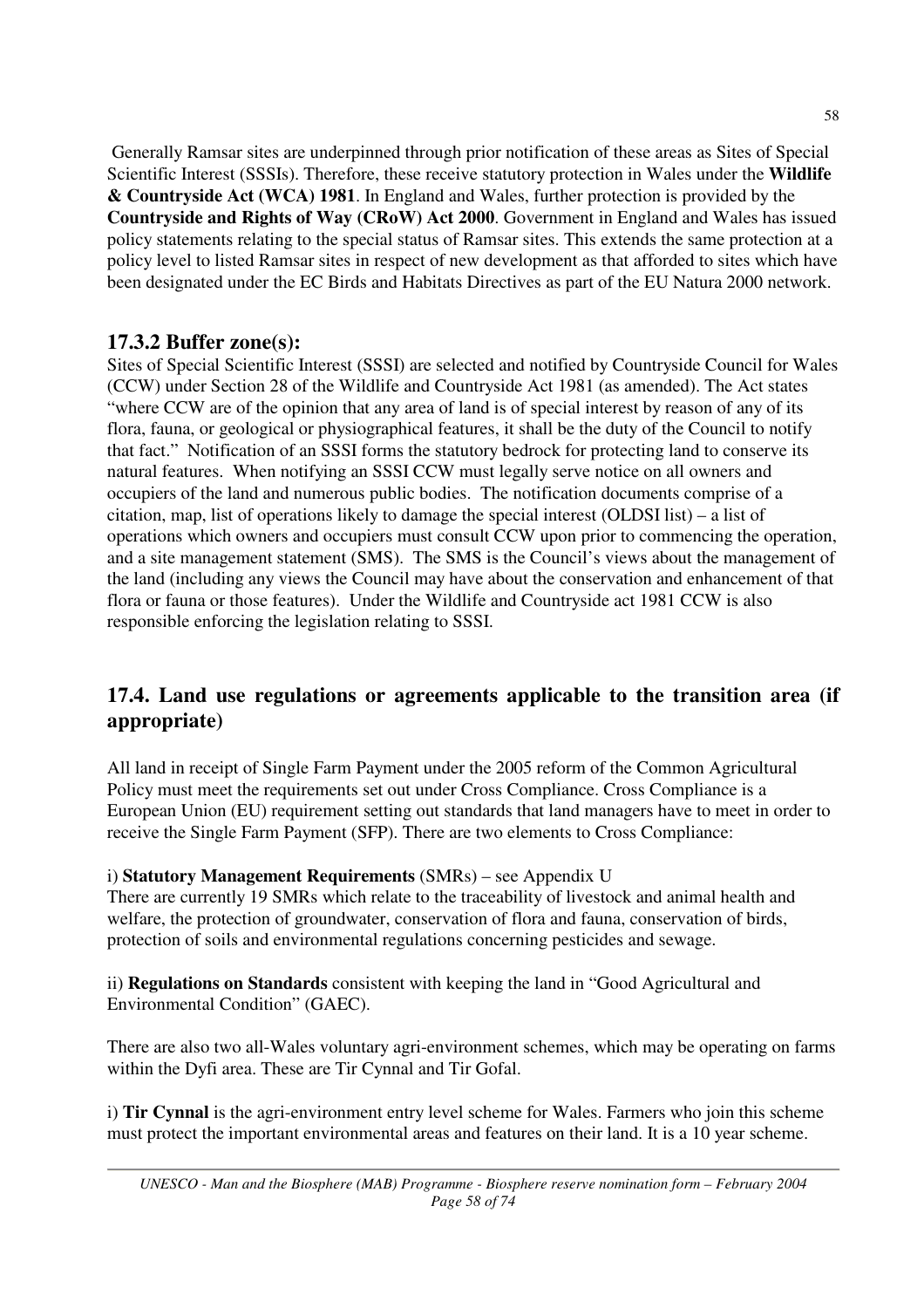Although participation is voluntary but once farmers enter the scheme agreements must run for a minimum for 5 years after which they will have the option of continuing for the full 10 years. Tir Cynnal is a whole farm scheme and farmers must agree to enter all of the land within that business over which they have full management control into the scheme and meet the conditions of the scheme.

ii) **Tir Gofal** is an agri-environment scheme, available on farmed land throughout Wales, which rewards farmers for caring for the wildlife, historical and cultural features on their land. It is designed to support the farming community in protecting the rich heritage of rural Wales and reflects the Welsh Assembly Government's priorities for a sustainable farming, coupled with greater opportunities for public enjoyment of the countryside. Agreements apply to the whole farm and last for ten years with a break clause after five years.

## **17.5. Land tenure of each zone:**

### **17.5.1.Core area(s):**

| <b>Organisation</b>                              | Land owned (ha) |
|--------------------------------------------------|-----------------|
| Countryside Council for Wales (CCW)              | 911.8           |
| Royal Society for the Protection of Birds (RSPB) | 89.12           |
| Common Land                                      | 89.72           |

## **17.5.2. Buffer zone(s):**

| Organisation               | Land Owned (ha) |
|----------------------------|-----------------|
| <b>CCW</b>                 | 113.35          |
| <b>RSPB</b>                | 477.1           |
| South Wales Wildlife Trust | 4.53            |
| <b>Forestry Commission</b> | 4.53            |
| Common Land                | 23.16           |

### **17.5.3. Transition area(s):**

| Organisation               | Land owned (ha) |
|----------------------------|-----------------|
| <b>CCW</b>                 | 1.28            |
| <b>RSPB</b>                | 97.65           |
| South Wales Wildlife Trust | 12              |
| <b>Forestry Commission</b> | 7965.04         |
| <b>National Trust</b>      | 148.7           |
| Common Land                | 1684.97         |

Remaining land is predominately in agricultural use under private ownership.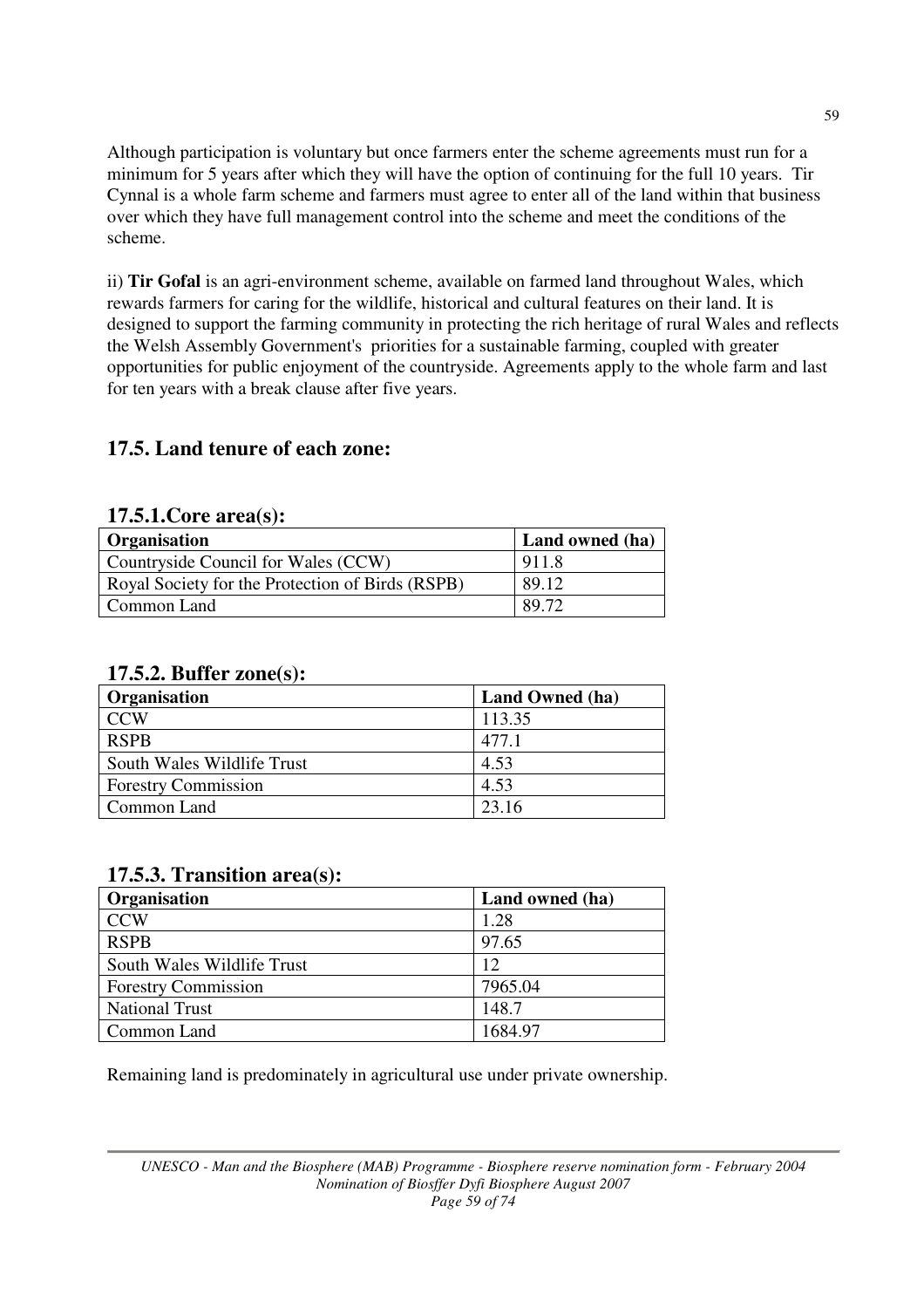## **17.5.4. Foreseen changes in land tenure:**

There are no foreseen changes in land tenure.

## **17.6. Management plan or policy and mechanisms for implementation**

## **17.6.1. Indicate how and to what extent the local communities living within and next to the proposed biosphere reserve have been associated with the nomination process**

The stakeholder engagement and nomination process has been taking place since April 2006 and has been overseen by the Dyfi Biosphere Partnership. Its members are:

- 
- Powys County Council (Unitary Authority)
- Gwynedd Council (Unitary Authority)
- Snowdonia National Park Authority
- Welsh Language Board (parastatal body)
- → Ceredigion County Council (Unitary Authority)<br>
→ Powys County Council (Unitary Authority)<br>
→ Gwynedd Council (Unitary Authority)<br>
→ Snowdonia National Park Authority<br>
→ Welsh Language Board (parastatal body)<br>
→ Countrys Countryside Council for Wales (parastatal body)
	- Welsh Assembly Government: (Devolved Administration)
- o Department of Economy and Transport
- o Department of Environment, Sustainability and Housing
- o Forestry Commission Wales
- 
- National Farmers Union
- Farmers Union for Wales
- →<br>
Ecodyfi (voluntary body)<br>
→<br>
National Farmers Union<br>
Farmers Union for Wales<br>
→<br>
Environment Agency Wa<br>
Tourism Partnership Mid<br>
→<br>
Allan Wynne Jones (indiv Environment Agency Wales (parastatal body)
- Tourism Partnership Mid Wales (tourism development body)
- Allan Wynne Jones (individual, co-opted to focus on cultural aspects)

The Countryside Council for Wales (on behalf of the Partnership) contracted ecodyfi to manage the community engagement locally. Ecodyfi employed a Community Engagement Officer to lead on this. The Community Engagement Officer and members of the Partnership have given information about biosphere areas, discussed possible benefits the designation could bring to the area and listened to people's responses. This has happened through presentations for groups, public meetings, one to one talks, newspapers, publications, the website www.dyfibiosphere.org.uk and other means.

Those involved with the engagement process have endeavoured not to prejudice the response by being over-enthusiastic: it was felt to be important to give doubts and fears plenty of room to be expressed and considered. It has also been emphasised that the content of any action plan or management plan needs to be constructed collaboratively by stakeholders, not proposed in a prescriptive manner by partnership members.

It took some time for this highly collaborative, non-prescriptive approach to be understood by the local community in an area where initiatives have traditionally been imposed in a 'top-down' fashion by government. However, in an area where there has been a high degree of scepticism and opposition to centrally-imposed landscape conservation initiatives, the approach adopted to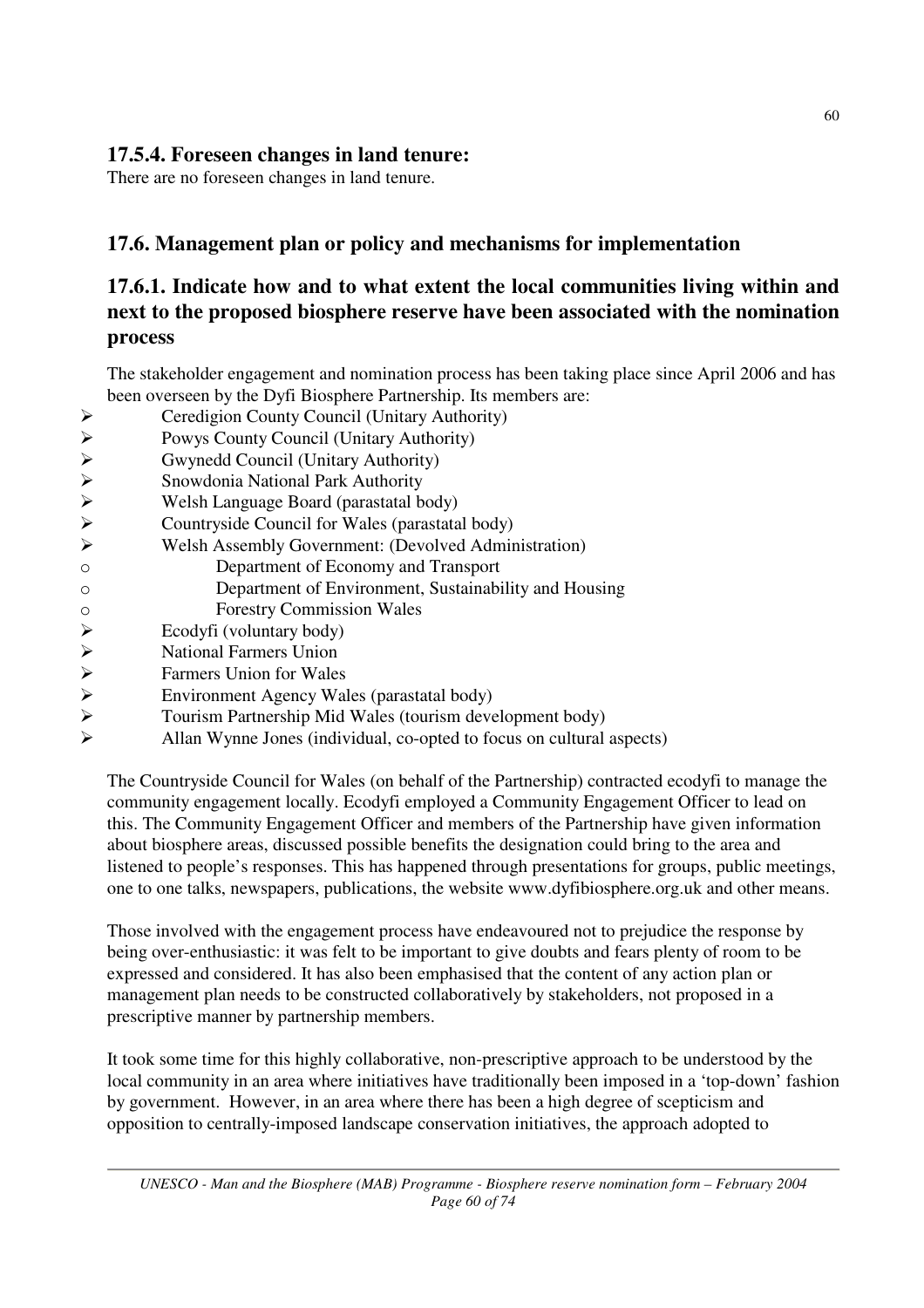stakeholder engagement by the Dyfi Biosphere Partnership has created no organised opposition to the proposal to modernise the Biosphere Reserve.

In early May 2007 the Partnership published its consultation document, responding to comments and questions received during the first phase and offering firmer options for consideration. At the same time, the website was re-designed and an interactive Forum was added. People were asked to return the Response Form by the end of June if possible.

Overwhelmingly, the community's response has been positive. Of all the evidence collected between July 2006 and August 2007, only two people stated that they didn't want the initiative to proceed. Even this was not out of principle, but was because the individuals concerned were not convinced the added value would be worth the expenditure.

Further detail is provided in Appendix O "Report on the Dyfi Biosphere consultation". In summary, it is estimated that the Partnership has organised 16 public meetings in 8 localities, attended by 360 persons. In addition, presentations have been made to 236 persons at meetings of 13 organisations, including 8 of the 15 Town and Community Councils (the most local tier of local government). 268 written representations have been received as well as numerous one to one conversations.

Funding for the process was provided by the Welsh Assembly Government through the Countryside Council for Wales, the Department for Economy and Transport and the UNESCO Cymru Wales Committee.

## **17.6.2 Main features of management plan or land use policy**

## a) **Our vision statement** is:

"The Dyfi Biosphere will be recognised and respected internationally, nationally and locally for the diversity of its natural beauty, heritage and wildlife, and for its people's efforts to make a positive contribution to a more sustainable world. It will be a self confident, healthy, caring and bilingual community, supported by a strong locally-based economy."

b) Benefits will flow from addressing the following **objectives**:

- 1. To keep and improve the area as a great place to live, work and bring up children and to create more opportunities for them to stay here
- 2. To place a greater value on our natural environment and on Welsh language culture
- 3. To increase activity in nature conservation through voluntary means
- 4. To encourage discussion, agreement and co-ordination between people and organisations with different values and priorities
- 5. To develop a more self-reliant local economy; less dependent on fossil fuel, with growth driven by local knowledge and resources
- 6. To develop a more sustainable area; with residents and visitors choosing locally-produced goods more often and reducing our impact on the world
- 7. To use the Biosphere 'brand' to promote the quality of local agricultural & other products and tourism experiences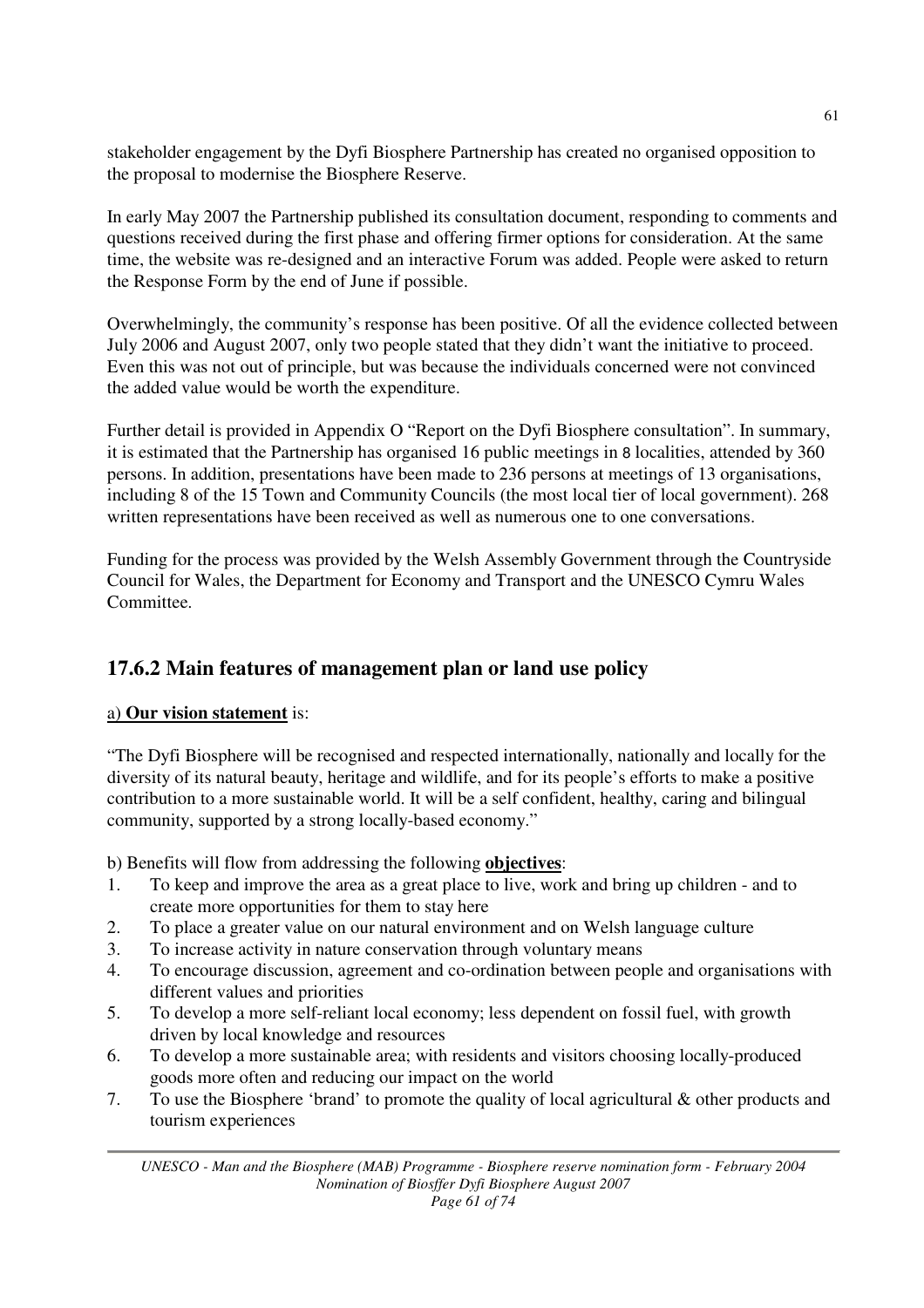- 8. To ensure education and training in sustainable development, as well as research in the natural and social sciences, in support of the Biosphere vision
- 9. To take advantage of help and advice from UNESCO and other Biosphere Reserves across the world

These objectives will be refined during the process of drawing up a strategy and action plan for the Biosphere. This will take place during the period November 2007 to September 2008. The Consultation Document of April 2007 (attached as Appendix L) outlined a number of candidate projects for the action plan, but others are expected to arise from Forums and thematic initiatives.

c) The **principles and aspirations** that will guide activities linked to Biosffer Dyfi Biosphere ("This is how we do things around here – how about you?") are as follows:

- 1. People their attitudes and activities are central to the Biosphere process.
- 2. The Dyfi Biosphere is a place where people's feeling of well being is enhanced, where people are empowered and involved in deliberation, decision-making and co-delivery.
- 3. The role of government and statutory organizations is to facilitate sustainable development and to encourage and enable people to take responsibility.
- 4. The Dyfi Biosphere is an exemplary area, setting the benchmark for "green", bilingual living.
- 5. Our economy is becoming more self reliant and less carbon intensive, based largely on local culture, resources, products and environmental assets.
- 6. Constructive change occurs, but almost incidentally as a result of protecting, strengthening and celebrating elements of life and the world which the community values and wants to pass on to future generations.

d) Hambrey Consulting's report into the "**Social, economic and environmental benefits** of World Heritage sites, Biosphere Reserves, and Geoparks" (March 2007) reviews the literature and seven case studies in European countries. It states:

"Many of the sites appear to deliver four key benefits:

- $\triangleright$  Enhanced leverage to pull in funding for a wide range of purposes;
- $\triangleright$  Stimulus to awareness raising and educational initiatives;
- $\triangleright$  Enhanced tourism image and profile;
- $\triangleright$  Enhanced opportunities for niche branding of local products and services

These benefits appear to be enhanced in those cases where there is substantial community buy-in, and this varies according to the approach taken to designation, as well as local circumstance and tradition."

It goes on to summarise the common social, environmental and economic benefits:

"All designations seek to increase social inclusion in terms of both governance and opportunity. The sense of place, community and collective opportunity may be strengthened, and education and awareness benefits are likely to run deeper. Enhanced inclusion, in the widest sense of the word, is likely to increase **social and community sustainability**.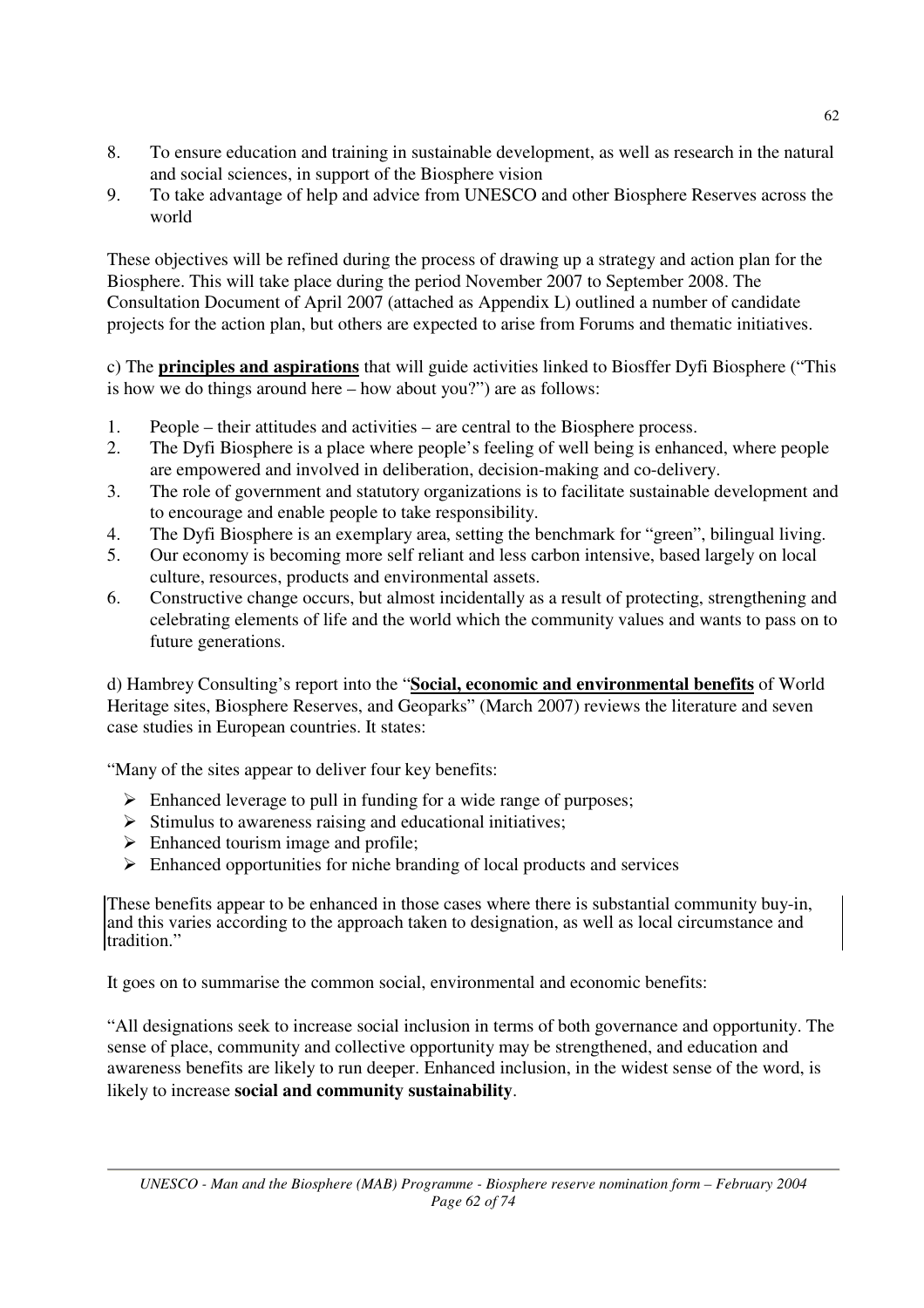None of the designations confer increased statutory **environmental protection**, although they do provide a mechanism and impetus for improved site management. Designation does however confer some leverage, since there is always the possibility of de-listing.

Although **local economic benefits** are likely to result from an increased inflow of funds, branding and tourism opportunities, it is more difficult to identify a significant contribution to the wider or national economy. Costs can also be significant – the direct costs of setting up the administrative arrangements, and a range of indirect "transaction" costs associated with establishing a major new integrated initiative."

The Dyfi initiative seeks to bring about all the benefits mentioned in the preceding three paragraphs. The extent to which it does so will depend on the imagination and commitment of participants and on the initiatives undertaken. An additional potential benefit is to improve coordination between the various initiatives in the Dyfi Valley. Their relationship is discussed in Appendix P, "Adding value and avoiding duplication".

e) Appendix Q, "Towards an action plan for the Dyfi Biosphere", indicates **a number of initiatives**  that are either planned or have potential, together with likely outcomes.

It is anticipated that Biosphere staff will act as enablers and facilitators to projects developed by the Biosphere management structures, including fora based on sectoral interests such as tourism, agriculture etc.

The Biosphere initiative will incorporate the National and Local Biodiversity Action Plans and the management plans of those responsible for the Core Areas and Buffer Zones. For example, the heavy recreational use of the Ynyslas dunes has led to an intensive and long-standing visitor management scheme incorporating interpretive displays and programmes, wardening, boardwalks and vehicle controls. A full management plan for the NNR was written in 1989, and summary update plans were completed for Cors Fochno and for Dyfi estuary and Ynyslas dunes in 1997. Sub-plans for the other parts of the SSSI are in preparation, together with an overview plan for the whole SSSI. A management scheme is also being produced for the Pen Llyn a'r Sarnau marine SAC, through consultation between the large number of involved organisations, including CCW, Environment Agency Wales, county councils, water authorities, Snowdonia National Park Authority, and the local Sea Fisheries Committee.

The LANDMAP Landscape Habitats report for the part of the Biosphere that is in Ceredigion says: "Overall, management is generally appropriate. However in nearly all cases there are opportunities to enhance the biodiversity of the areas by changing management practices. This part of north Ceredigion has many elements of connectivity. This is provided by many mechanisms including, for instance, aquatic connectivity through the water which travels from the blanket peats of the uplands down through the species-rich wooded valleys to the estuary. The important woodland network of CRDGNLH013, Glandyfi woodland mosaic, where a significant amount of woodland forms a good biodiversity corridor is also significant. The estuary system itself is also highly dependent on both coastal and marine management practices as well as inland management. Building on these elements of connectivity will enhance the biodiversity of the whole area." The report (Appendix R)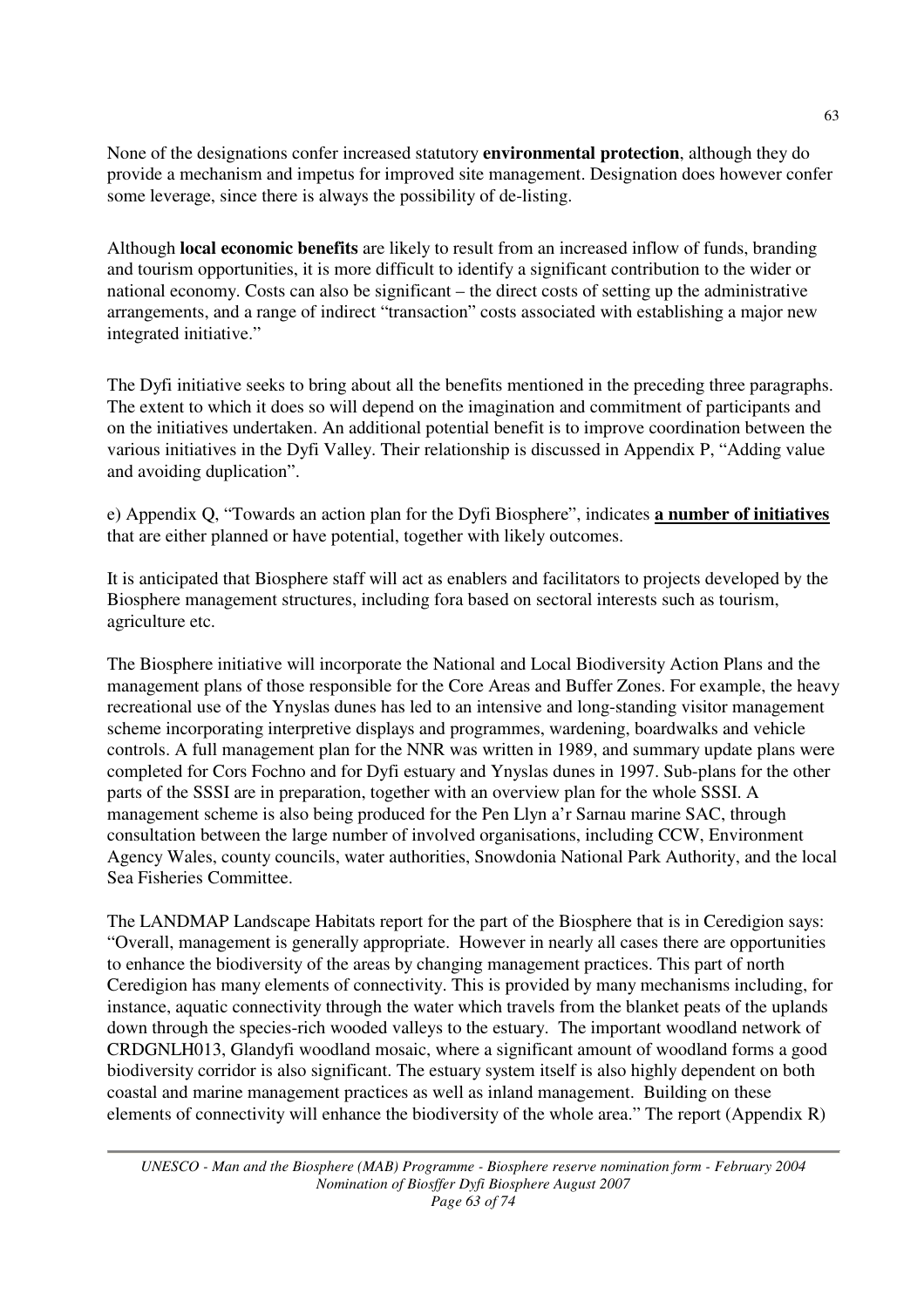includes several specific suggestions for changes in management that will be explored as the action plan is formulated.

f) The Biosphere Area action plan will **seek to draw together all the strategies and initiatives which impact on the Dyfi Valley**. It will be far more than a framework for the management of protected areas and will attempt to guide the actions of all concerned so that they are pulling in the same direction - to prosper by providing an example to the world of how people can live in productive harmony with the natural world.

It will be important that key development strategies (particularly for the economy and tourism) of statutory bodies such as Ceredigion, Powys and Gwynedd Councils and the Snowdonia National Park Authority, together with the Community Strategies for those three county areas, are aligned with the Biosphere concept.

The Dyfi Valley Tourism Growth Area (which is separate to the Ceredigion TGA) already has a strategy to guide tourism development in a compatible manner. The Ceredigion Tourism Growth Area Implementation Plan builds on the environmental strengths of the County and acknowledges the importance of the Dyfi Biosphere as an asset to the area. It also outlines the importance of adopting Integrated Quality Management principles.

The Bro Ddyfi Communities First area (addressing rural disadvantage and exclusion) forms the Powys part of the enlarged Biosphere as proposed. Its strategy is still in preparation and indications are that it will be compatible with Transition Area activities.

The Biosphere will also meet the objectives of the Wales Spatial Plan for Central Wales. The Vision for Central Wales is for 'high-quality living and working in smaller scale settlements set within a superb environment, providing dynamic models of rural sustainable development, moving all sectors to higher value added activities.'

The Wales Spatial Plan, entitled 'People, Places, Futures' is a 20-year plan for the sustainable development for Wales. The plan incorporates five guiding themes based on building sustainable communities; promoting a sustainable economy; valuing our environment; achieveing sustainable accessibility; and respecting distinctiveness. The Dyfi Biosphere will be be a pioneering project in Central Wales, taking forward both the sustainable principles of UNESCO, but also through leading Wales' own sustainable development agenda.

## **17.6.3 The designated authority or coordination mechanisms to implement this plan or policy**

The stakeholder engagement and nomination process has been overseen by the Dyfi Biosphere Partnership as described in 17.6.1. This Partnership extended its role and added the Royal Society for the Protection of Birds to its membership in August 2007; it is acting as a coordination mechanism until such time as the nomination is accepted by UNESCO. It will use this intervening period to develop the new co-ordination structure.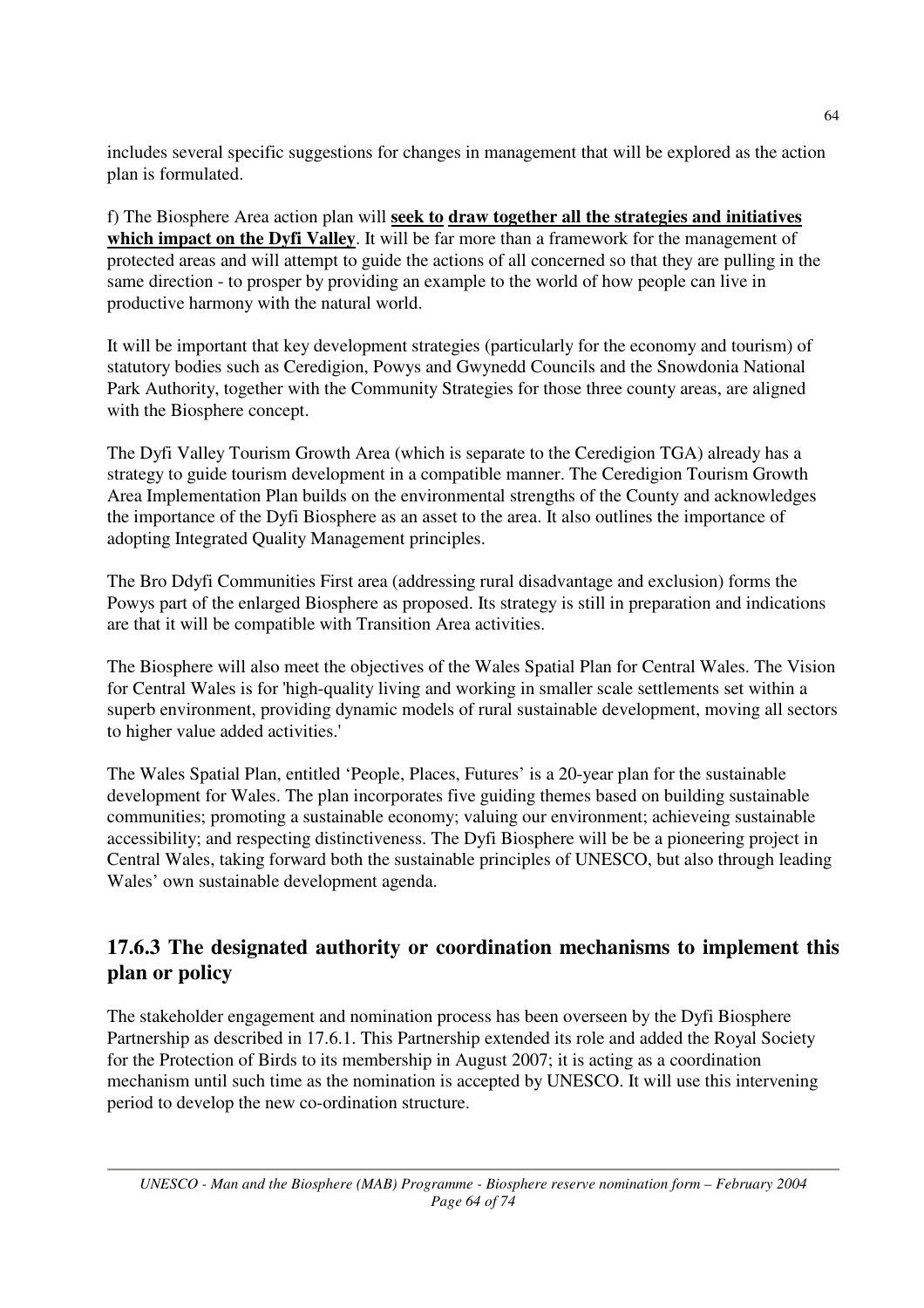The following principles, guiding co-ordination, have been adopted from Section 3.2 of the Consultation Document:

- 1) Everybody living or working in the area should be given opportunities to be involved
- 2) There should be partnership arrangements to oversee progress towards agreed objectives
- 3) Such partnerships should be accountable to the local community as well as to whoever provides money to carry out actions
- 4) Best practice should apply, e.g. open communication, no one body should dominate, respect for all participants, fully bilingual process
- 5) Where possible, initiatives should be led by businesses or groups in the private, voluntary and community sectors
- 6) Arrangements need to allow landowners and public bodies to go about their day-to-day business and fulfil their legal responsibilities

The co-ordination mechanisms are being developed along the lines of the Appendices called:

- $\triangleright$  Organisation Chart (Appendix S)
- $\triangleright$  Adding value and avoiding duplication (Appendix P)

The first of these Appendices proposes coordinating the various actors in the Biosphere through four Tiers of organisation, as follows:

Tiers One and Two seek to ensure widespread community and business accountability and involvement. The main feature is **an annual meeting open to all**, preferably set within the context of one or more celebratory and/or educative events. It reviews progress and selects a significant proportion of the Joint Advisory Committee's members, based on their activism and knowledge but with a view to having a broad geographic spread as well. These members will be encouraged to involve others in developing initiatives relevant to their sector or interest (through **a "Forum" if appropriate**). Such Forums will have varying degrees of formalisation and will change over time.

Tier Three is to guide policy and monitoring and to provide accountability to public sector and funding partners. **The Joint Advisory Committee** takes an overview and advises stakeholders how best they can help fulfil the Biosphere's vision, whether through voluntary effort or through the exercise of their statutory powers. Public sector representation is at a senior level, including Members of the local authorities, as well as the community and business members.

Tier Four is for delivery, via (a) projects (that may be managed independently by **any body that liaises with the Biosphere**), (b) **staff (or a Secretariat)** that is answerable to (c) **an Officer Group** (appointed by the Joint Advisory Committee).

## **17.6.4 The means of application of the management plan or policy**

The Core and Buffer areas are regulated by the Countryside Council for Wales according to the statutory designations described in Section 17.3.1. The Transition Area will be managed through discussion and incentives. An example of the latter is a £21,000 grant scheme established by the Welsh Assembly Government during 2007/08 for projects benefiting nature conservation or climate change. Farming activities are subject to compulsory Cross Compliance standards and optional Agri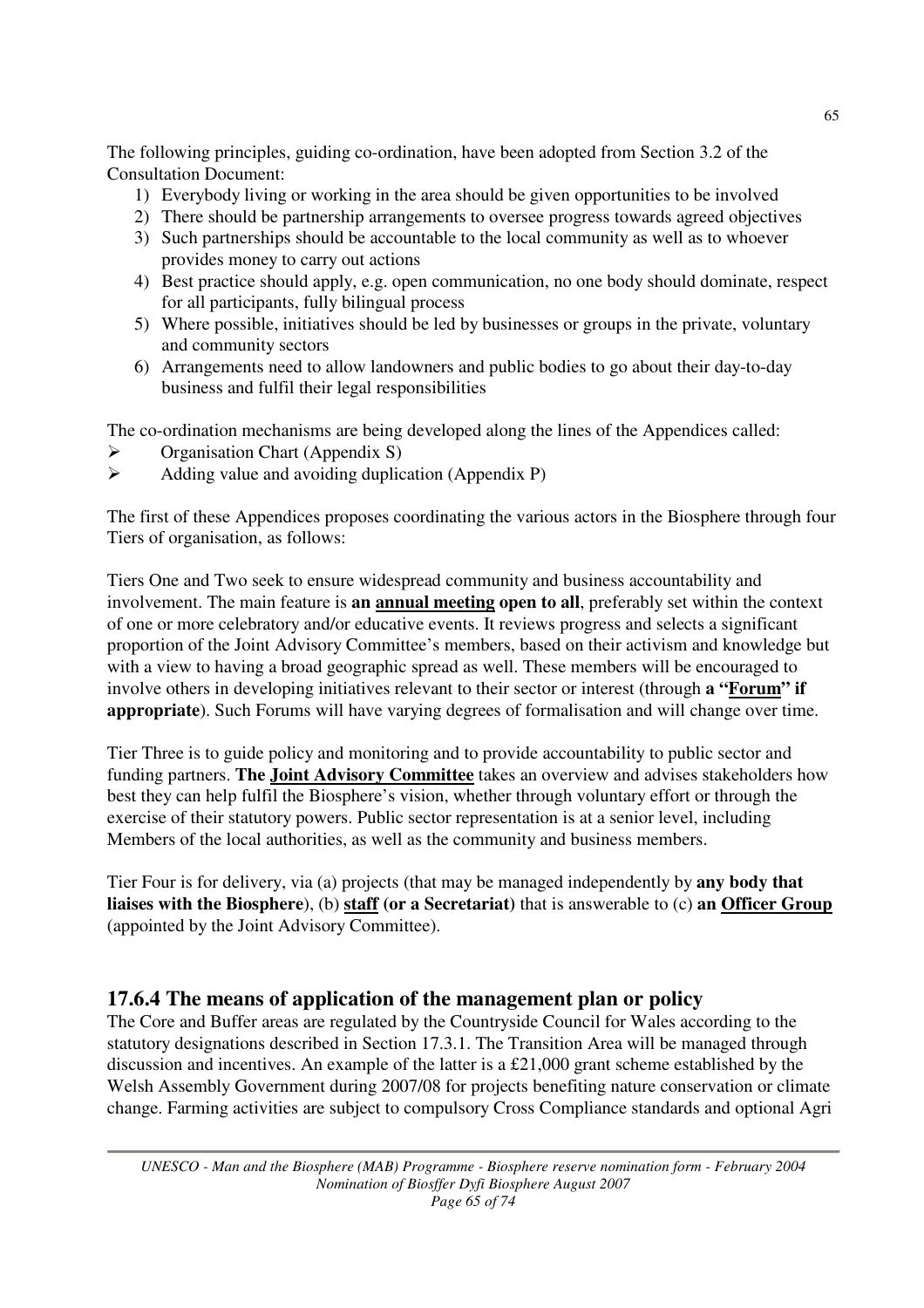Environment schemes. We anticipate that the Biosphere Reserve concept and strategy will be adopted into local planning framework documents.

## **17.6.5 Indicate how and to what extent the local communities participate in the formulation and the implementation of the management plan or policy**

The Action Plan for Biosffer Dyfi Biosphere will be compiled while UNESCO is considering this Nomination. Some indicative projects are listed in Appendix Q, "Towards an action plan for the Dyfi Biosphere" and in Section 14.1 above. During this period, staff of ecodyfi and Biosphere partners will work with community groups, businesses and individuals to develop project proposals that are both realistic and ambitious. While existing partners will in many cases provide stimulation and guidance, the intention is that activities will be led by business and community interests. This intention is reflected in the collaborative coordination structure described in Section 17.6.3. above.

## **17.6.6 The year of start of implementation of the management plan or policy**  2008

## **17.7. Financial source(s) and yearly budget:**

At this point, the level of resources required – and their source - is still under discussion. The following points provide the basis for discussing an annual budget of £140,000, part of which would be 'in kind' rather than in cash.

- 1. It is assumed that in the first instance CCW / Welsh Assembly Government provide the money for the 'central activities' of co-ordination, administration, networking, publicity, awareness raising and "light touch" project facilitation e.g. early development, putting actors together & assistance with fundraising. The Countryside Council for Wales has provisionally allocated a budget of £30,000 per year, over the next three financial years to the project.
- 2. Other partners, especially local authorities, will provide staff time, expertise and facilities "in kind" and use their best endeavours to secure funds for project activities.
- 3. These central Biosphere functions will need at least one full time member of staff, and probably two.
- 4. CCW would act as banker for these funds.
- 5. More significant projects will be funded separately and their resources managed by the lead body for that project.

Some activities, like marketing initiatives, may pay for themselves by increasing profits from businesses. Other activities, such as cultural projects, may need to raise funds from other sources.

## **17.8. Authority(ies) in charge**

### **17.8.1. The proposed biosphere reserve as a whole:**

Name: Countryside Council for Wales, on behalf of the Joint Advisory Committee (or whatever name is eventually adopted for the coordination mechanism for the Dyfi Biosphere)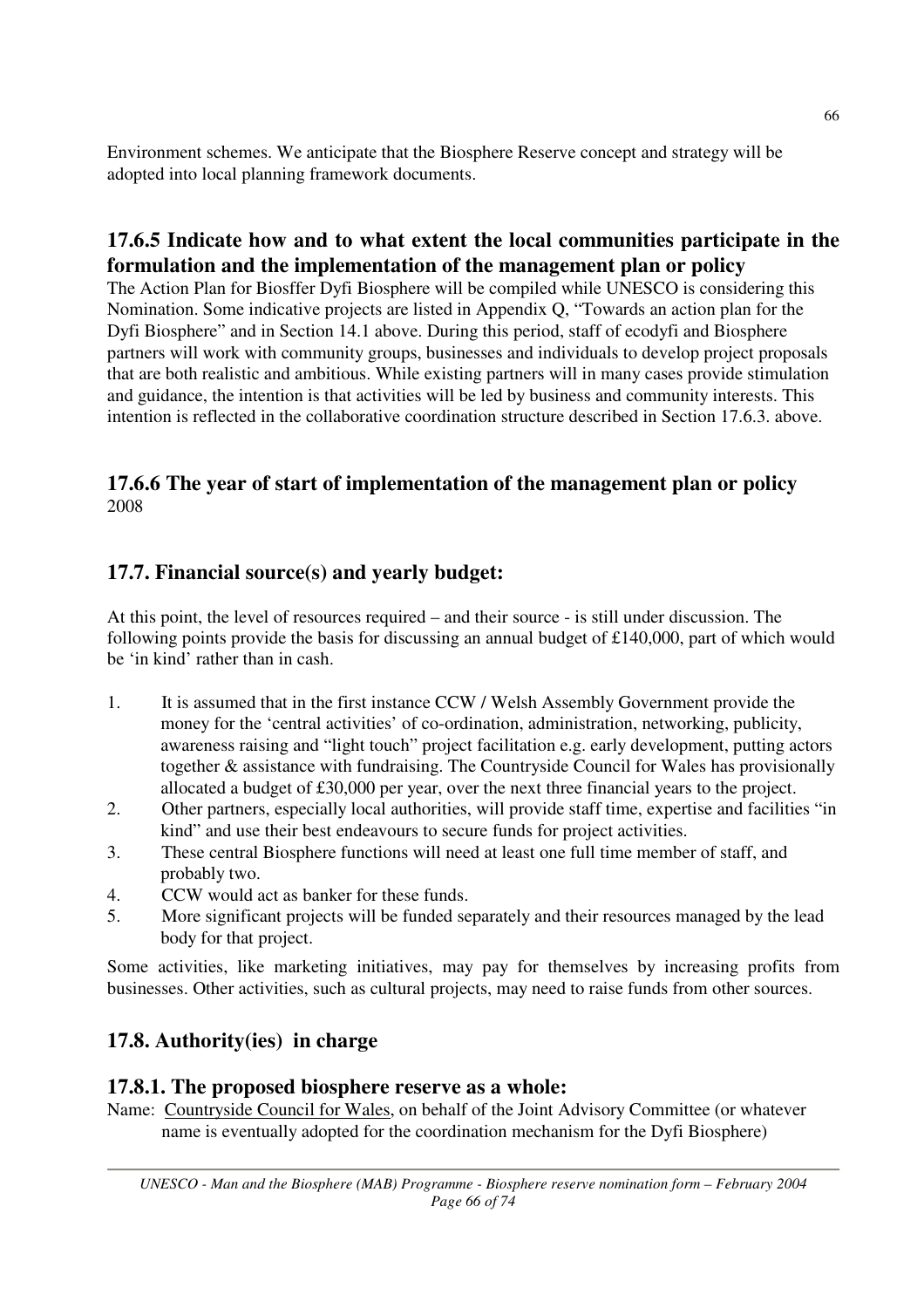If appropriate, name the National (or State or Provincial) administration to which this authority reports: Welsh Assembly Government

## **17.8.2. The core area(s):**

Name(s): Countryside Council for Wales

Legal powers: The Council's powers derive from Part VII of the Environment Protection Act 1990 (see Appendix X). Its functions include:

(a) the conservation and enhancement of natural beauty in Wales and of the natural beauty (including the conservation of its flora, fauna and geological and physiographical features) and amenity of the countryside in Wales

(b) encouraging the provision or improvement, for persons resorting to the countryside in Wales, of facilities for the enjoyment thereof and for the enjoyment of the opportunities for open-air recreation and the study of nature afforded thereby;

and shall have regard to the social and economic interests of rural areas in Wales.

## **17.8.3. The buffer zone(s)**

Name: Countryside Council for Wales

## **18. SPECIAL DESIGNATIONS:**

| $\left( \right)$   | <b>UNESCO World Heritage Site</b>                                  | Name:       |
|--------------------|--------------------------------------------------------------------|-------------|
| (X)                | <b>RAMSAR Wetland Convention Site</b>                              | Dyfi        |
| $\left( \ \right)$ | Other international/regional 1 conservation conventions/directives |             |
| (X)                | Long term monitoring site                                          | Cors Fochno |
| $\left( \right)$   | <b>Other</b> [Please specify]                                      |             |

## **19. SUPPORTING DOCUMENTS (to be submitted with nomination form)**

- (X) General location map Appendix A
- (X) Biosphere Reserve zonation map Appendices B  $&C$
- (X) Vegetation map or land cover map Appendices D, E, F & G
- (X) List of legal documents Appendix H
- ( ) List of land use and management plans
- (X) Species list Appendix I
- (X) List of main bibliographic references Appendix J, K and Section 15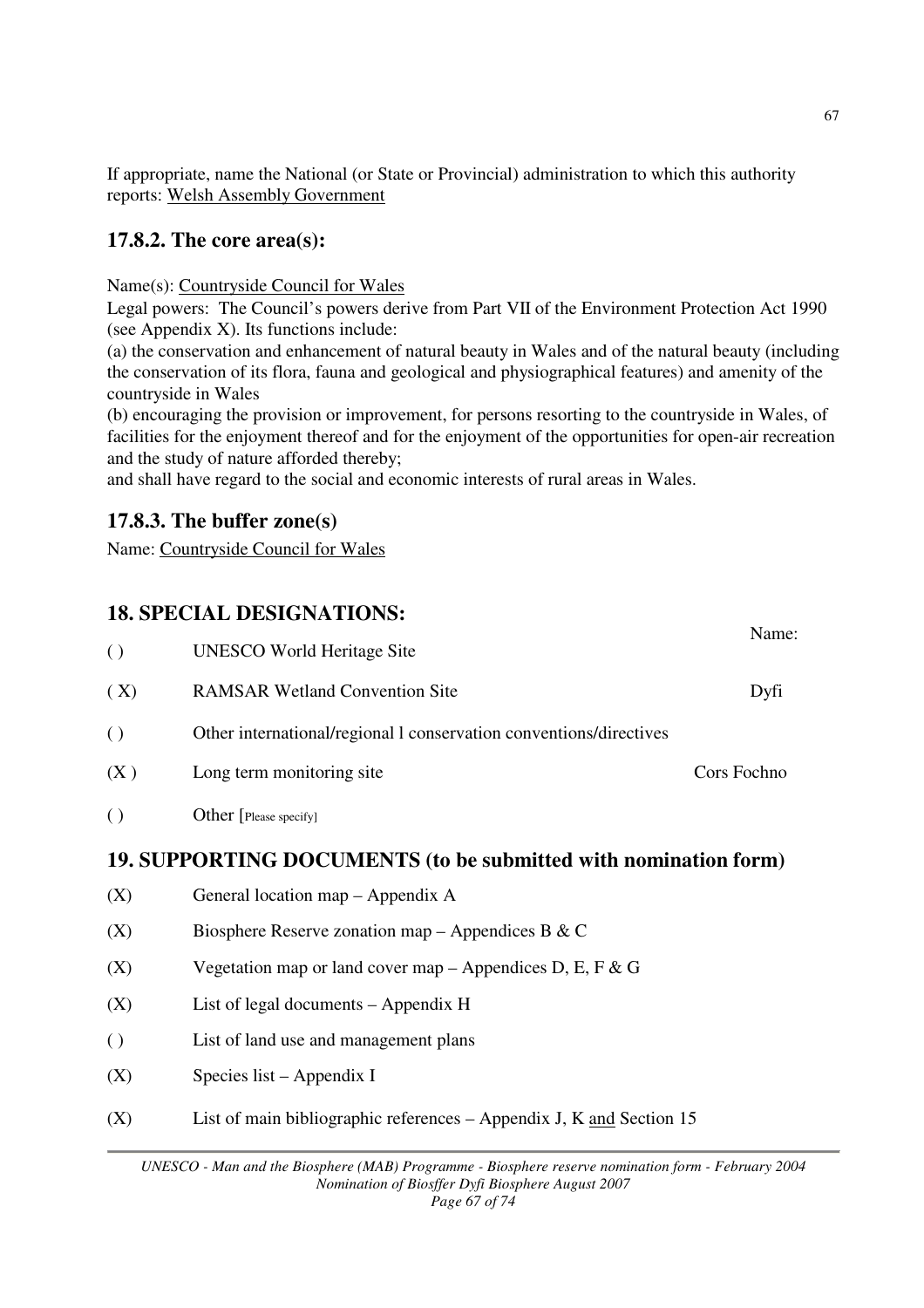## **20. ADDRESSES**

20.1 Contact address of the proposed biosphere reserve:

Name: Countryside Council for Wales Street or P.O. Box: Plas Gogerddan, Penrhyncoch \_\_\_\_\_\_\_\_\_\_\_\_\_\_\_\_\_\_\_\_\_\_\_\_\_\_\_\_\_\_\_\_ City with postal code: Aberystwyth SY23 3EE \_\_\_\_\_\_\_\_\_\_\_\_\_\_\_\_\_\_\_\_\_\_\_\_\_\_\_\_\_\_\_\_ Country: Wales, UK Telephone: 01970 821100\_ Telefax (or telex): E-mail: h.manley@ccw.gov.uk and helen.davies@ccw.gov.uk Web site: http://www.ccw.gov.uk 20.2. Administering entity of the core area: Name: Countryside Council for Wales \_\_\_\_\_\_\_\_\_\_\_\_\_\_\_\_\_\_\_\_\_\_\_\_\_\_\_\_\_\_\_\_\_\_\_\_\_\_\_ Street or P.O. Box: Plas Gogerddan, Penrhyncoch \_\_\_\_\_\_\_\_\_\_\_\_\_\_\_\_\_\_\_\_\_\_\_\_\_\_\_\_\_\_\_\_ City with postal code: Aberystwyth SY23 3EE \_\_\_\_\_\_\_\_\_\_\_\_\_\_\_\_\_\_\_\_\_\_\_\_\_\_\_\_\_\_\_\_ Country: Wales, UK Telephone: 01970 821100\_\_\_\_\_\_\_\_\_\_\_\_\_\_\_\_\_\_\_\_\_\_\_\_\_\_\_\_\_\_\_\_\_\_\_\_\_\_\_\_\_\_\_\_\_\_\_\_\_ Telefax (or telex): E-mail: h.manley@ccw.gov.uk and helen.davies@ccw.gov.uk \_\_\_\_\_\_\_\_\_\_\_\_\_\_\_\_\_\_\_\_\_\_\_\_\_ Web site: http://www.ccw.gov.uk 20.3. Administering entity of the buffer zone: Name: Countryside Council for Wales Street or P.O. Box: Plas Gogerddan, Penrhyncoch \_\_\_\_\_\_\_\_\_\_\_\_\_\_\_\_\_\_\_\_\_\_\_\_\_\_\_\_\_\_\_\_\_ City with postal code: Aberystwyth SY23 3EE \_\_\_\_\_\_\_\_\_\_\_\_\_\_\_\_\_\_\_\_\_\_\_\_\_\_\_\_\_\_\_\_ Country: Wales, UK \_\_\_\_\_\_\_\_\_\_\_\_\_\_\_\_\_\_\_\_\_\_\_\_\_\_\_\_\_\_\_\_\_\_\_\_\_\_\_\_\_\_\_\_\_\_\_\_\_\_\_\_\_ Telephone: 01970 821100 Telefax (or telex): E-mail: h.manley@ccw.gov.uk and helen.davies@ccw.gov.uk \_\_\_\_\_\_\_\_\_\_\_\_\_\_\_\_\_\_\_\_\_\_\_\_ Web site: http://www.ccw.gov.uk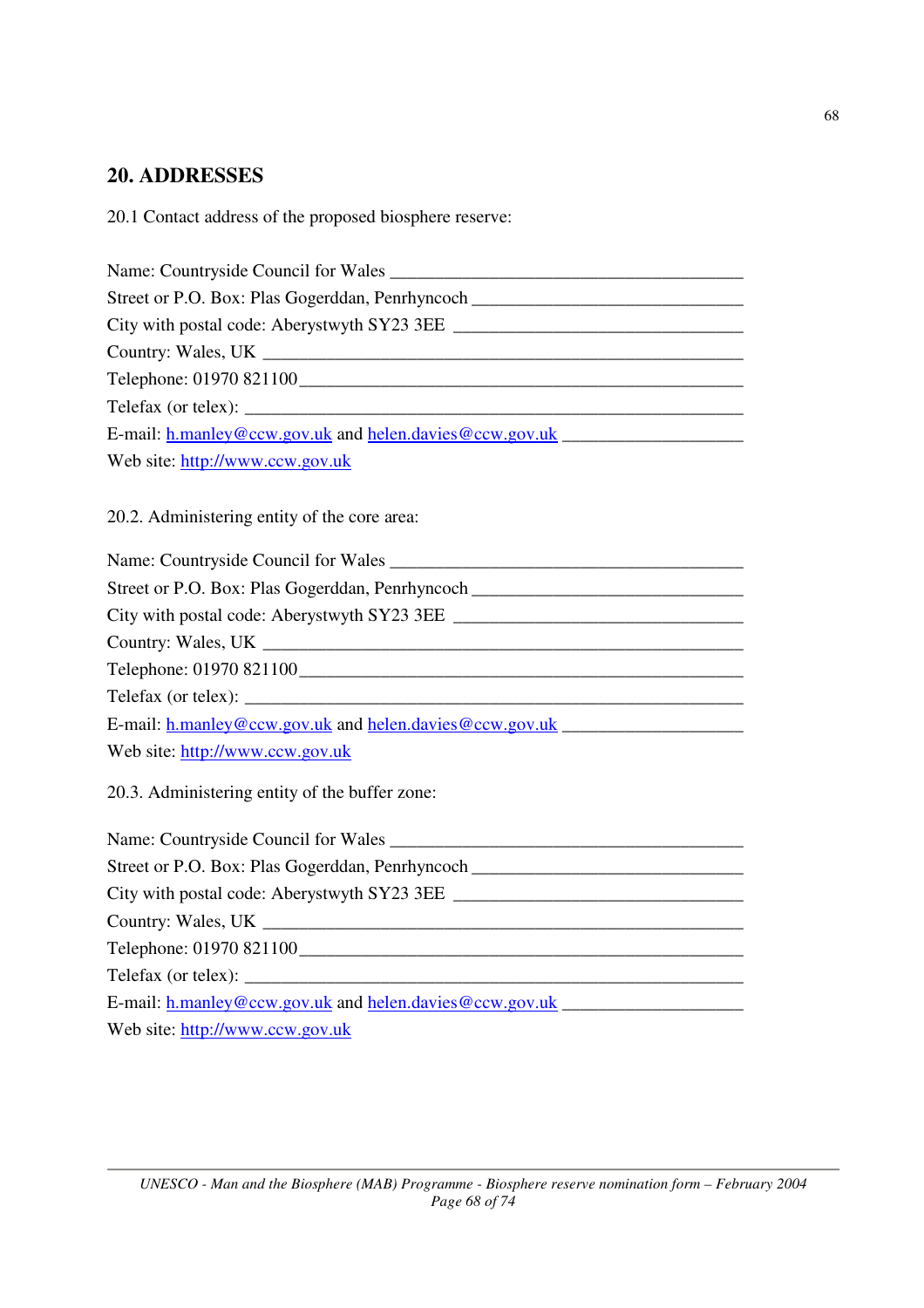# **List of Appendices**

| A              | Location Map (Fig 1)                                      |
|----------------|-----------------------------------------------------------|
| B              | Zonation Map (Fig 2)                                      |
| $\mathbf C$    | Core & Buffer Map                                         |
| D              | Landscape Habitats Classification map                     |
| E              | Landscape Habitats Evaluation map                         |
| $\mathbf{F}$   | Visual & Sensory Landscapes Classification map            |
| G              | Visual & Sensory Landscapes Evaluation map                |
| H              | Terms of Reference for coordinating body 2005-8           |
| $\bf{I}$       | Species list                                              |
| $\mathbf J$    | <b>Bibliography Dyfi SSSI</b>                             |
| K              | <b>Literature Review</b>                                  |
| L              | <b>Consultation Document</b>                              |
| M              | Additional description of communities                     |
| N              | Partner search (Briefing Note)                            |
| $\mathbf{O}$   | Report on the Consultation Process                        |
| $\mathbf P$    | Adding value $&$ avoiding duplication                     |
| Q              | Towards an action plan for the Dyfi Biosphere             |
| $\mathbf R$    | LANDMAP report Landscape habitats (Ceredigion only)       |
| S              | Organisation Chart                                        |
| T <sub>i</sub> | Summary of the LANDMAP methodology                        |
| $\rm T$ ii     | LANDMAP methodology                                       |
| U              | Regulation of farming                                     |
| V              | Regulation of forestry & woodlands                        |
| W              | Guidelines for Zonation in UK Biosphere Reserves March 07 |
| X              | Legal status of Countryside Council for Wales             |
| Y              | Welsh One Skill map                                       |
| Ζ              | Agricultural Employment map                               |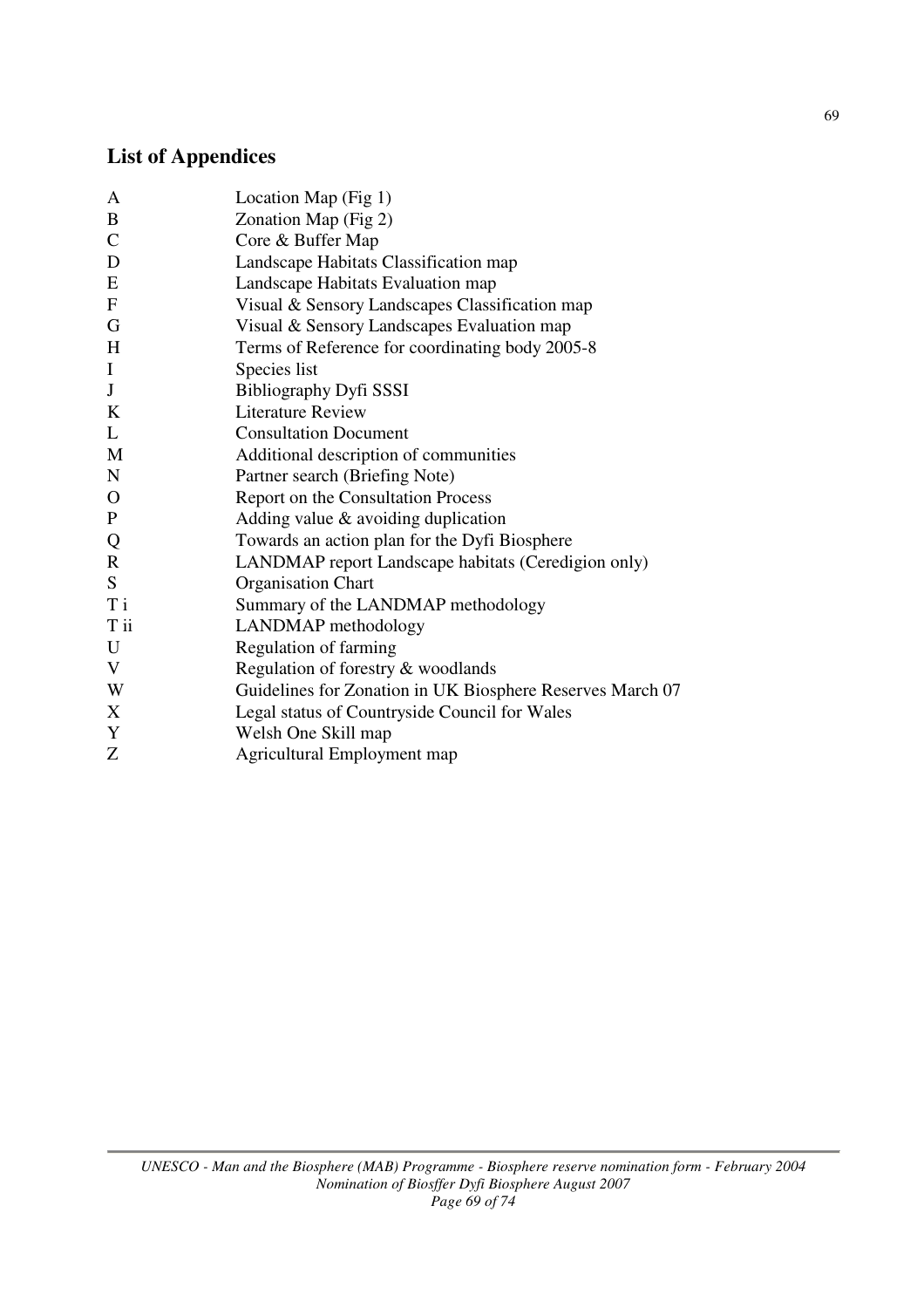# **Annex to Biosphere Reserve Nomination Form MABnet Directory of Biosphere Reserves Biosphere Reserve Description**

#### **Administrative details**

**Country**: Wales, United Kingdom **Name of BR**: Biosffer Dyfi Biosphere Year designated: (to be completed by MAB Secretariat) **Administrative authorities**: Countryside Council for Wales, Welsh Assembly Government **Name Contact**: Helen Davies, Countryside Council for Wales **Contact address**: Plas Gogerddan, Penrhyncoch, Aberystwyth, Ceredigion SY23 3EE Wales, UK **Related links** (web sites): **www.dyfibiosphere.org.uk**

#### **Description**

**General description**:

The Dyfi valley lies in Central Wales, extending some 47kms from the Aran Mountains (900 metres) in the east, to the mouth of the Dyfi estuary at Aberdyfi on the west coast. The area includes one of the most spectacularly beautiful estuaries in Wales, offering fine views of the mountains of Snowdonia National Park to the north and the uplands of Pumlumon and the Cambrian Mountains to the south.

The Dyfi Biosphere extends westwards into the Irish Sea. The whole of the estuary and surrounding in-shore waters are part of the Pen Llyn a'r Sarnau European Marine Site (SAC & SPA). An extensive area (c1210ha) of intertidal sand and mudflats are present as well as salt marshes (550ha). Actively growing sand dunes have formed on both sides of the estuary. A unique estuarine raised bog lies south of the estuary, near Borth (Cors Fochno). This peat bog is of high international importance, retaining an active peat-forming dome.

The Buffer Zones as SSSIs have legal provision for the protection of their special features. Some of these areas are also National Nature Reserves.

The Dyfi Biosphere lies within the administrative boundaries of three local Authorities – Ceredigion, Gwynedd and Powys - and includes part of the Snowdonia National Park Authority area.

The Biosphere area is very diverse, varying between traditional agricultural areas and those affected by tourism; between traditional rural communities and those communities that have seen rapid growth in the past 50 or so years.

The area is rich in natural beauty and cultural heritage, and has a strong farming and maritime tradition and a unique sense of identity amongst its people. This thriving bilingual community has a strong tradition of sustainable living. The Dyfi valley is one of the strongholds of the Welsh language, and the Welsh language and its associated culture are an important and integral part of community life.

**Major ecosystem type**: Temperate Coastal/Marine Zone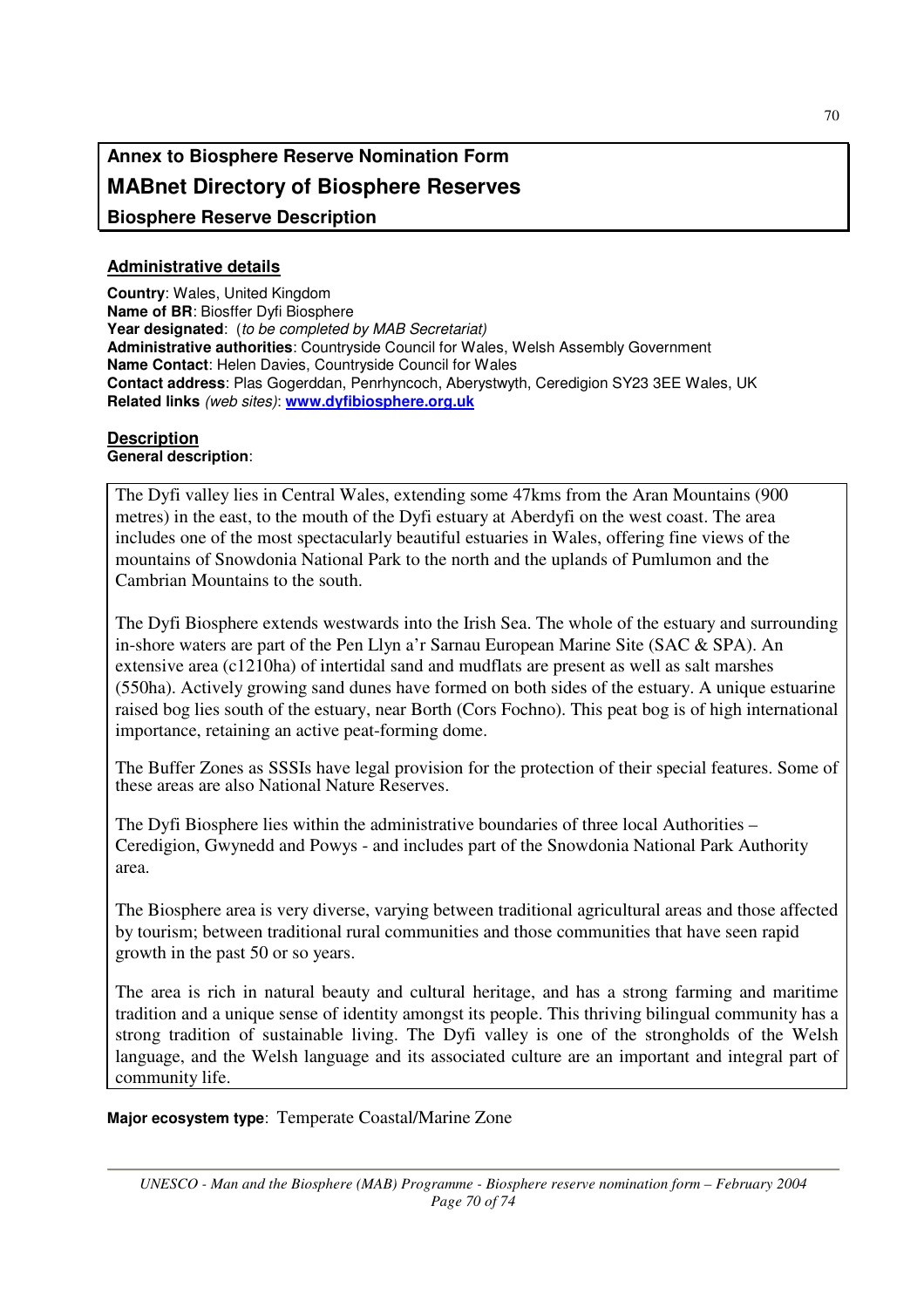**Major habitats & land cover types**: Lowland peatland; Marine intertidal; Saltmarsh; Sand dunes; Broadleaved woodland; Upland moorland **Location** 52 degrees 24 minutes – 52 degrees 47 minutes North; 3 degrees 31 minutes – 4 degrees 6 minutes West **Area** (ha): **Total**: 81,882 **Core area**(s): 10,879.67 (of which, 7,786.39 marine) **Buffer zone**(s): 1,423.71 **Transition area**(s): approximately 69,579 (of which, 1500 marine) **Different existing zonation**: **Altitudinal range**: minus 10 to plus 905 metres above sea level

#### **Research and monitoring Brief description**:

The core area is part of an all-Wales network of integrated monitoring sites for climate and environmental change. Additional key site conservation features are also monitored.

The Centre for Catchment and Coastal Research (CCCR) is conducting a major research programme on the Dyfi estuarine-riverine system, examining physical and biological features and processes in relation to climate change. Researchers from Queen Mary London and other UK universities are working on various aspects of raised mire processes including, post-glacial environmental development, biogenic gas production and release and remote sensing of surface condition.

| <b>Abiotic</b>                        |   | <b>Biodiversity</b>           |   |
|---------------------------------------|---|-------------------------------|---|
| Abiotic factors                       | X | Afforestation/Reforestation   |   |
| Acidic deposition/Atmospheric factors | X | Algae                         |   |
| Air quality                           | X | Alien and/or invasive species | X |
| Air temperature                       | X | Amphibians                    |   |
| Climate, climatology                  | X | Arid and semi-arid systems    |   |
| Contaminants                          |   | Autoecology                   |   |
| Drought                               |   | Beach/soft bottom systems     | X |
| Erosion                               | X | <b>Benthos</b>                | x |
| Geology                               | X | <b>Biodiversity aspects</b>   |   |
| Geomorphology                         | X | Biogeography                  |   |
| Geophysics                            | X | Biology                       | X |
| Glaciology                            |   | Biotechnology                 |   |
| Global change                         | X | <b>Birds</b>                  | X |
| Groundwater                           | X | Boreal forest systems         |   |
| Habitat issues                        | X | <b>Breeding</b>               | X |
| Heavy metals                          |   | Coastal/marine systems        | X |
| Hydrology                             | X | Community studies             | X |
| Indicators                            | x | Conservation                  | x |
| Meteorology                           | x | Coral reefs                   |   |
| Modeling                              | X | Degraded areas                | X |

#### **Specific variables**

*UNESCO - Man and the Biosphere (MAB) Programme - Biosphere reserve nomination form - February 2004 Nomination of Biosffer Dyfi Biosphere August 2007 Page 71 of 74*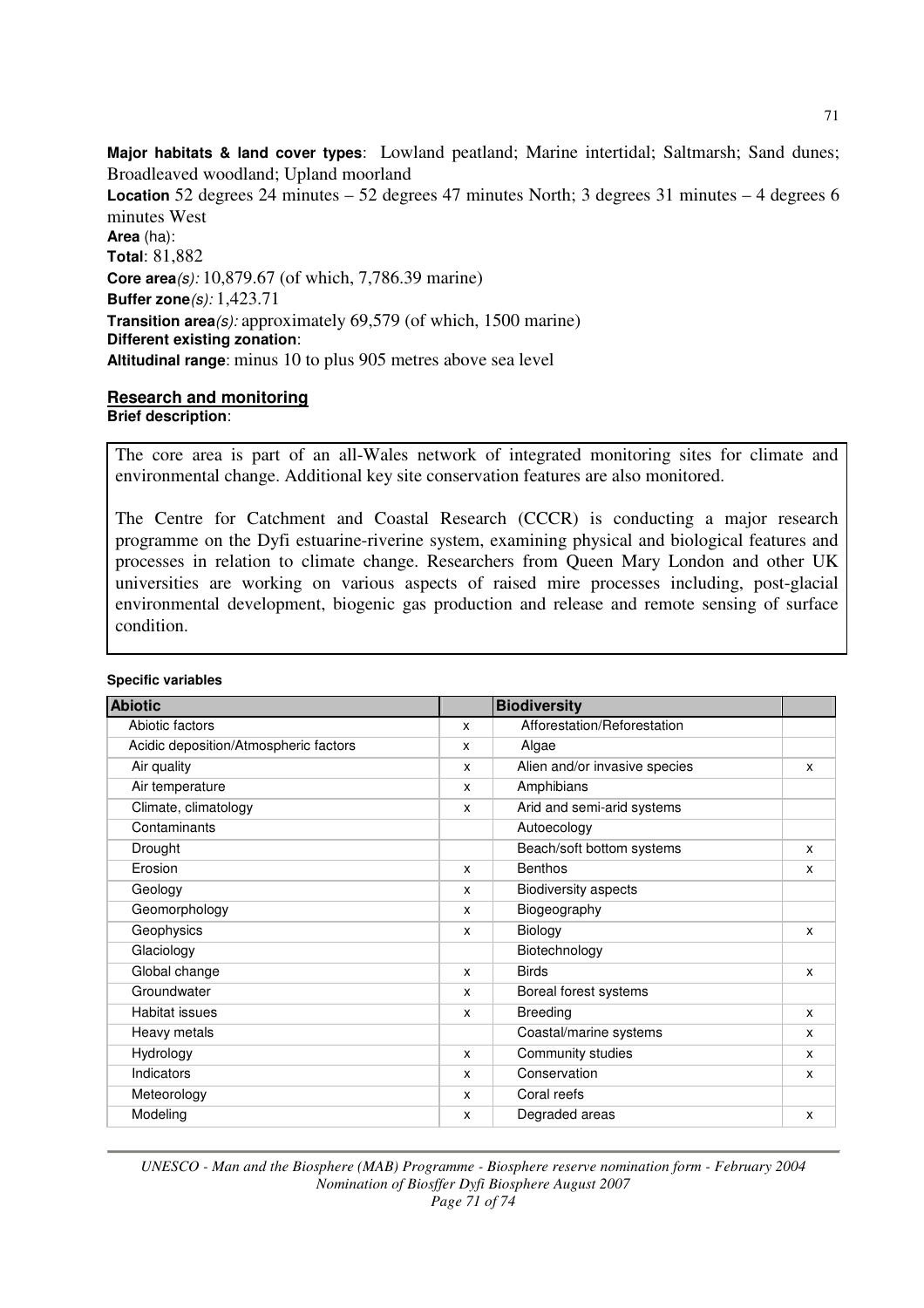| Monitoring/methodologies | x | Desertification                    |   |
|--------------------------|---|------------------------------------|---|
| Nutrients                | x | Dune systems                       | x |
| Physical oceanography    | x | Ecology                            | x |
| Pollution, pollutants    |   | Ecosystem assessment               |   |
| Siltation/sedimentation  | х | Ecosystem functioning/structure    | X |
| Soil                     | x | Ecotones                           |   |
| Speleology               |   | Endemic species                    |   |
| Topography               | x | Ethology                           |   |
| Toxicology               |   | Evapotranspiration                 | X |
| UV radiation             |   | Evolutionary studies/Palaeoecology | х |
|                          |   | Fauna                              | x |
|                          |   | Fires/fire ecology                 |   |
|                          |   | <b>Fishes</b>                      | x |
|                          |   | Flora                              | x |
|                          |   | Forest systems                     |   |
|                          |   | Freshwater systems                 | x |
|                          |   | Fungi                              | x |
|                          |   | Genetic resources                  |   |
|                          |   | Genetically modified organisms     |   |
|                          |   | Home gardens                       |   |
|                          |   | Indicators                         | х |
|                          |   | Invertebrates                      | x |
|                          |   | Island systems/studies             |   |
|                          |   | Lagoon systems                     |   |
|                          |   | Lichens                            |   |
|                          |   | Mammals                            | х |
|                          |   | Mangrove systems                   |   |
|                          |   | Mediterranean type systems         |   |
|                          |   | Microorganisms                     |   |
|                          |   | <b>Migrating populations</b>       | х |
|                          |   | Modeling                           |   |
|                          |   | Monitoring/methodologies           |   |
|                          |   | Mountain and highland systems      |   |
|                          |   | Natural and other resources        |   |
|                          |   | Natural medicinal products         |   |
|                          |   | Perturbations and resilience       |   |
|                          |   | Pests/Diseases                     |   |
|                          |   | Phenology                          |   |
|                          |   | Phytosociology/Succession          | X |
|                          |   | Plankton                           |   |
|                          |   | Plants                             | x |
|                          |   | Polar systems                      |   |
|                          |   | Pollination                        |   |
|                          |   | Population genetics/dynamics       |   |
|                          |   | Productivity                       |   |
|                          |   | Rare/Endangered species            | x |
|                          |   | Reptiles                           | x |
|                          |   | Restoration/Rehabilitation         | x |
|                          |   | Species (re) introduction          |   |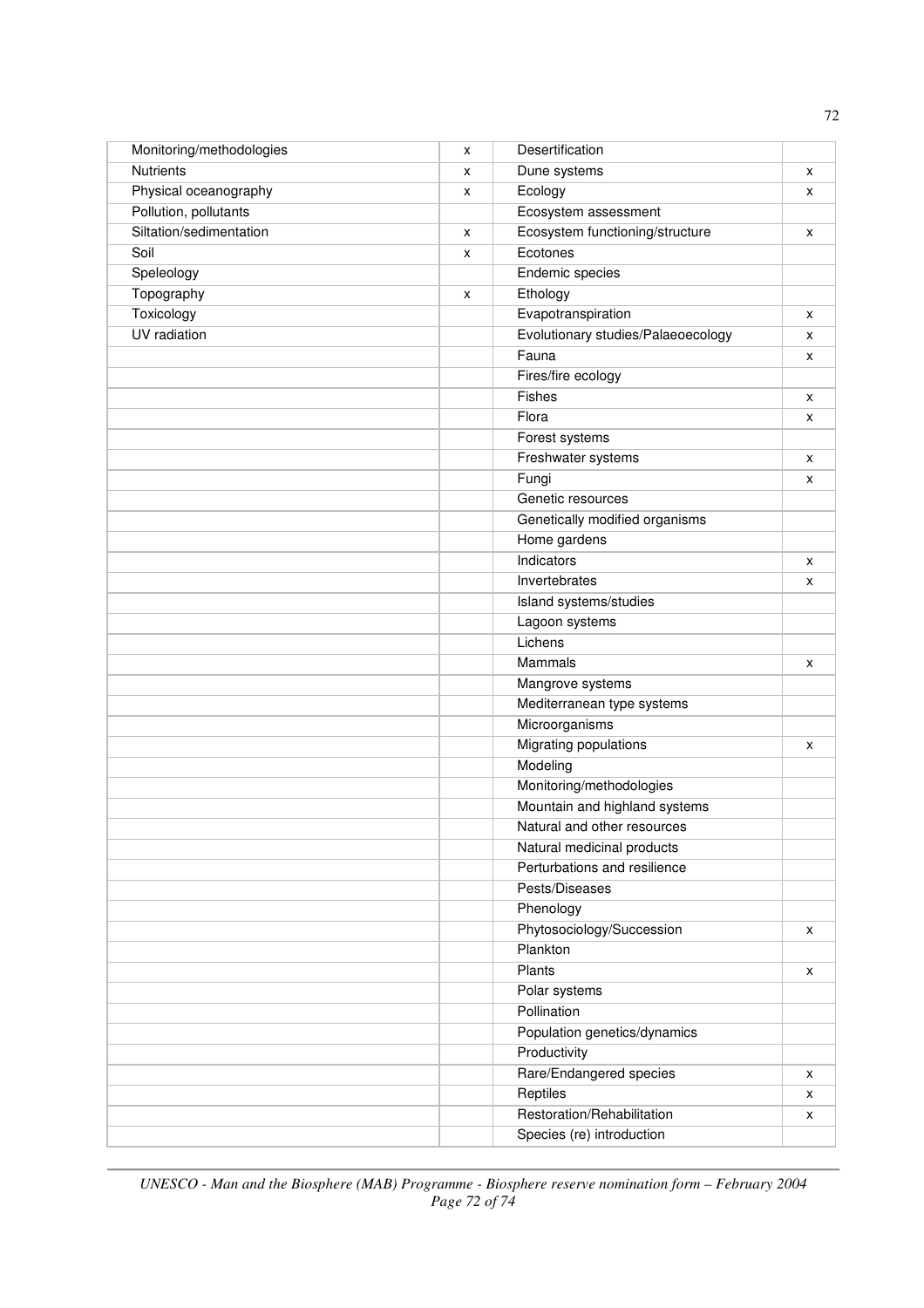| Species inventorying                        | x |
|---------------------------------------------|---|
| Sub-tropical and<br>rainforest<br>temperate |   |
| Taxonomy                                    |   |
| Temperate forest systems                    |   |
| Temperate grassland systems                 |   |
| Tropical dry forest systems                 |   |
| Tropical grassland and savannah systems     |   |
| Tropical humid forest systems               |   |
| Tundra systems                              |   |
| Vegetation studies                          | x |
| Volcanic/Geothermal systems                 |   |
| Wetland systems                             | X |
| Wildlife                                    | X |